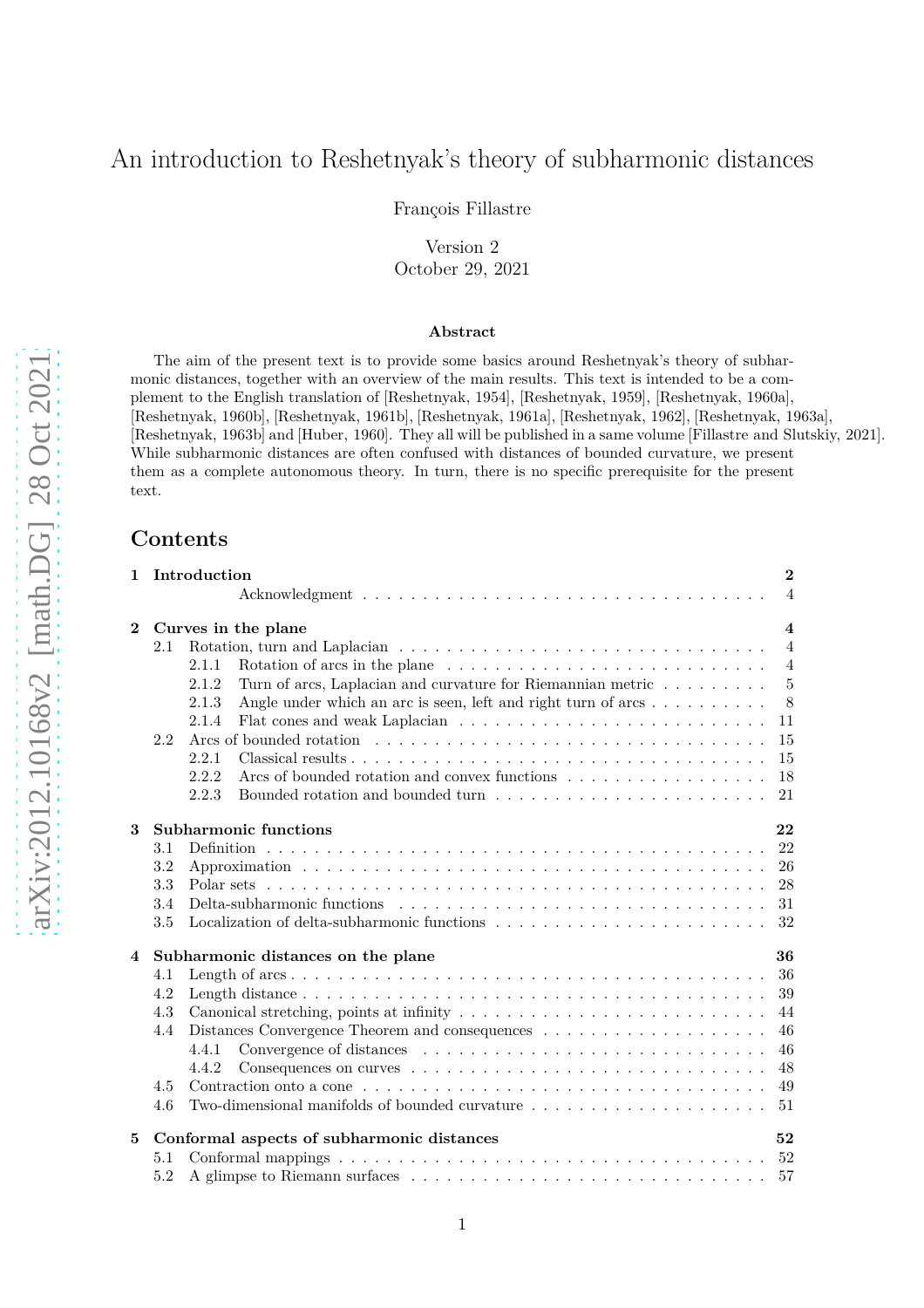|  | 6 Other results                                                                  | -60 |
|--|----------------------------------------------------------------------------------|-----|
|  | 6.1 Isothermal coordinates on two-dimensional manifolds of bounded curvature  60 |     |
|  | 6.2 Turn and curvature in a two-dimensional manifold of bounded curvature 61     |     |
|  |                                                                                  |     |
|  |                                                                                  |     |

# **1 Introduction**

Given a set of admissible curves in a plane domain  $M$ , and a function  $\lambda$  such that its square root is integrable along any admissible curve, an intrinsic pseudo-distance can be defined over *M*. Indeed, the integration of the square root of  $\lambda$  over an admissible curve defines the length of the curve, and the infimum of these lengths between two points is defined as the distance between the points. If *λ* is  $C^{\infty}$ , one obtains a Riemannian distance, whose tensor metric is conformal to the Euclidean one. Another basic famous examples are flat metrics with conical singularities, for which *λ* is a sum of | · −*z*0| *γ* . What should be the good regularity of *λ* to develop a theory of "Riemannian geometry with low regularity" on surfaces, containing the Riemannian case and the case of flat metrics? This has been answered in a series of articles by Yu. G. Reshetnyak in the 60′ s: the logarithm of *λ* is a difference of subharmonic functions, and admissible curves are rectifiable arcs (for the Euclidean distance). In this case, the pseudo-distance is a distance, called a *subharmonic distance*.

A subharmonic distance comes with a natural notion of curvature measure, which, in the Riemannian case, is the sectional curvature times the area measure. Actually, the  $\lambda$  term of a subharmonic distance is better defined from the potential of a measure plus a harmonic mapping. A central result in the theory relates the converge of the measures to the (uniform) convergence of the distances. One implication of this theorem is that, on a given domain, the set of subharmonic distances is exactly the set of the limits (for the uniform convergence) of sequences of Riemannian distances, with uniformly bounded total variation of the curvature measure, preserving the topology.<sup>1</sup>

Y. Reshetnyak and A. Huber proved simultaneously that a distance preserving mapping between domains with subharmonic distances is a conformal mapping, giving a bridge with the theory of Riemann surfaces. Also, using his convergence theorem, Reshetnyak proved that subharmonic distances and two-dimensional manifolds of bounded curvatures, in the sense of A.D. Alexandrov, are (locally) the same thing, providing an analytic approaches to a classical object from the theory of metric geometry of surfaces.

Section 2 contains a very general presentation of the two extreme cases of subharmonic metrics on a plane domain: conformal Riemannian metrics and flat cones. It also contains an introduction to the theory of curves of bounded rotation, that form the most helpful class of curves of the theory. Section 3 contains basics of potential theory, that are needed in the sequel. It also contains a presentation of Reshetnyak's result about localization of *δ*-subharmonic functions, that is one of the main technical tool used in the sequel.

Section 4 contains basic facts about metric spaces, which are mixed with results from Section 3 about subharmonic mappings, in order to define subharmonic metrics on plane domains. Then, we present the heart of Reshetnyak theory, that are convergence theorems. At the end of the section, we present a theorem about contraction onto a cone, that allows to deduce that subharmonic distances are two-dimensional manifolds of bounded curvature, in the sense of Alexandrov.

In Section 5, we first present the striking result mentioned above, that says that a distance preserving mapping between two plane domains, endowed with subharmonic distance, is a conformal mapping. Moreover, from a formula of Huber, subharmonic metrics can be defined over Riemann surface. Indeed, as it was noted by M. Troyanov [Troyanov, 2009], there is a bijection between the set of Radon measure over a compact Riemann surface satisfying Gauss–Bonnet Formula, and subharmonic distances with a given total area on the surface.

In the sections mentioned above, all the arguments should be complete, by referring to the original sources (with the exception of Theorem 5.8, see Remark 5.7). In Section 6, we present some related results and questions, mainly around relations between subharmonic distances and two-dimensional manifolds of bounded curvature.

<sup>1</sup>Relaxing the curvature bound assumption would be too general, see e.g., [Cassorla, 1992]. See [Burago, 1965a] if the condition for the limit metric to have the topology of a surface is relaxed.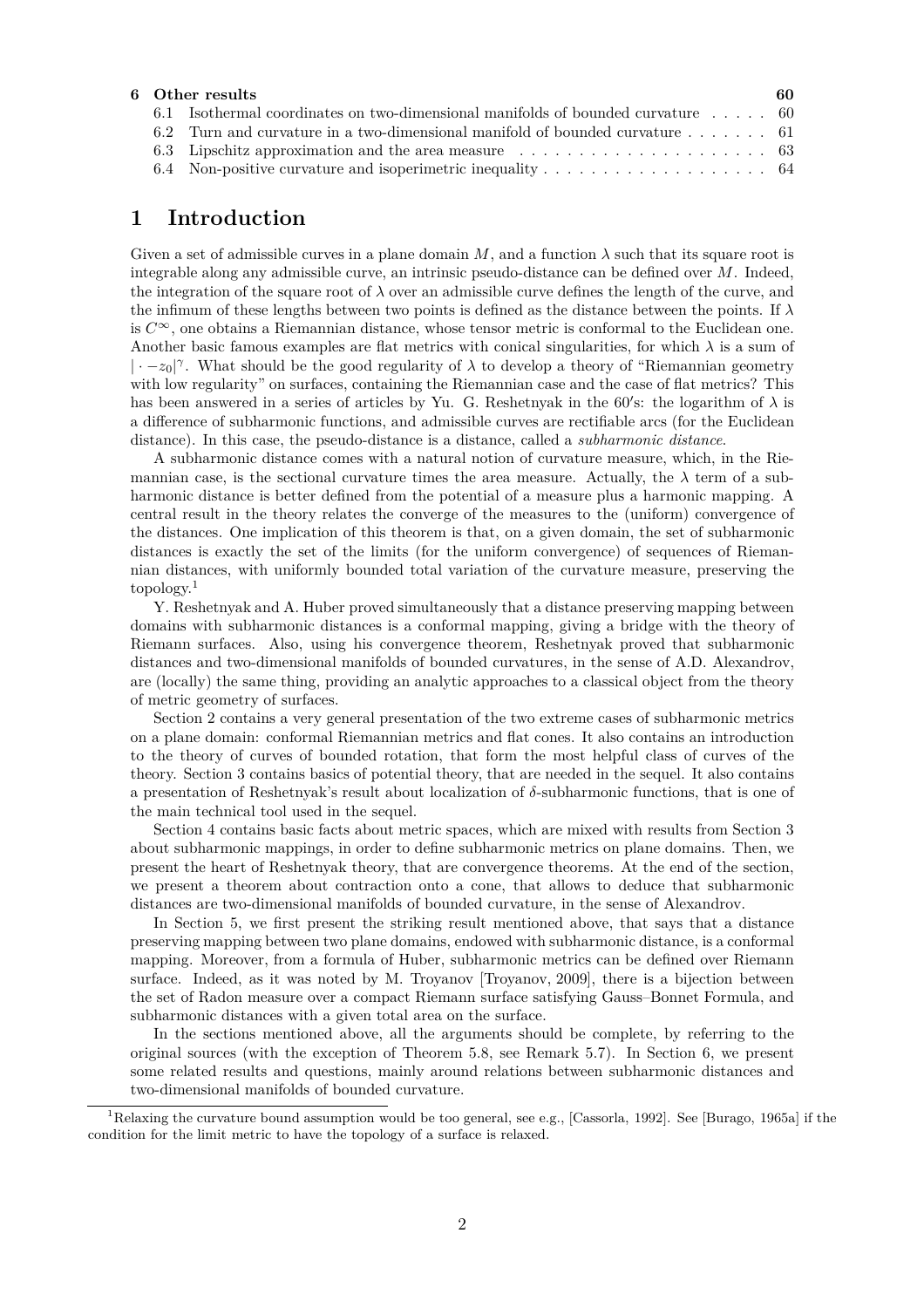| General metric                             | Euclidean metric |
|--------------------------------------------|------------------|
| turn                                       | rotation         |
| $\kappa_{\lambda}, \kappa_{l}, \kappa_{r}$ | $\kappa$         |
| поворот                                    | вращение         |
| povorot                                    | vrashchenie      |

Table 1: Turn and rotation.

The present text is not a survey about two-dimensional manifolds of bounded curvature bounded curvature, nor Alexandrov surfaces.<sup>2</sup> Concerning surfaces with curvature bound, they are covered in many textbooks [Burago et al., 2001], [Bridson and Haefliger, 1999], [Alexander et al., 2019], [Alexander et al., 2019]. Concerning two-dimensional manifolds of bounded curvature, we only know the original old-fashioned [Alexandrov and Zalgaller, 1967], together with [Alexandrov and Zalgaller, 1965]. The text [Reshetnyak, 1993] is a survey about both two-dimensional manifolds of bounded curvature and subharmonic distances, but it also contains some proofs, some of which we will refer to in the present text. The last pages of [Reshetnyak, 1993] presents the state of the art about twodimensional manifolds of bounded curvature at the time. Let us mention another survey related to the content of the present article: [Reshetnyak, 2001] —concerning the specific question of curves of bounded rotation, see [Reshetnyak, 2005]. And of course, the survey [Troyanov, 2009], which renewed attraction to this theory.

The present text is also not a survey about the literature around subharmonic distances. For recent results about this theory, let us only mention [Richard, 2018], [Debin, 2020]. For results using subharmonic distances, let us mention [Burago and Buyalo, 1998], [Troyanov, 1991], [Kokarev, 2013], [Lytchak and Wenger, 2018], [Ambrosio and Bertrand, 2016], [Bartolucci and Castorina, 2019], [Adamowicz and Veronelli, 2021].

### **Terminology**

In this section, we clarify some points about terminology and choices of translation.

A first comment is that, for a metric space  $(X, d)$ , the function  $d : X \times X \to \mathbb{R}$  is always called a *distance* in the present text, the term *metric* is used for (0*,* 2)-tensors. We apologize that we are not following the terminology used in the articles of Reshetnyak. In those articles, what we are calling a distance is called a metric, and what we are calling a metric is called a *linear element*, as it was usual at the time. The term *distance* is used by Reshetnyak to speak about the value of *d* between two given points.

We have kept the term *polyhedron* from Reshetnyak articles, even if nowadays, the objects called polyhedra here are more often called *polyhedral surfaces*, or more precisely in the present context, *flat surfaces (with conical singularities)*.

A very confusing point is about rotation and turn of curves, which are defined in Section 2. There are many different names for the turn and the rotation in the literature (and also depending on the translation). We followed the terminology in Reshetnyak articles. It is also the one used in [Reshetnyak, 1993]. It is summarized in Table 1. In the case of a Riemannian metric, the turn defined in (2.5) is usually called *integral curvature*, *total curvature* or *integral geodesic curvature*, and this terminology may be used for curves in more general metric spaces. The turn was also called *swerve* by H. Busemann, see the footnote page 26 in [Pogorelov, 1973].

For a measure  $\omega$ , points *z* with  $\omega({z}) \geq 2\pi$  will play a particular role. They can be called *cusp points*, *peak points*, *return points*, *spike points*. However, as no special terminology is used in Reshetnyak articles, we also won't name those points.

**Statement 1.** *A statement inside a framed box has an equivalent version in an article contained in the same book as the present article, namely [Fillastre and Slutskiy, 2021].*

<sup>2</sup>The term "Alexandrov surface" does not have a precise meaning. Sometimes, it means a two-dimensional manifold of bounded curvature, sometimes if means a metric surface with a curvature bound in the sense of Alexandrov, and sometimes a metric surface with a lower curvature bound. In turn, we won't use further this terminology.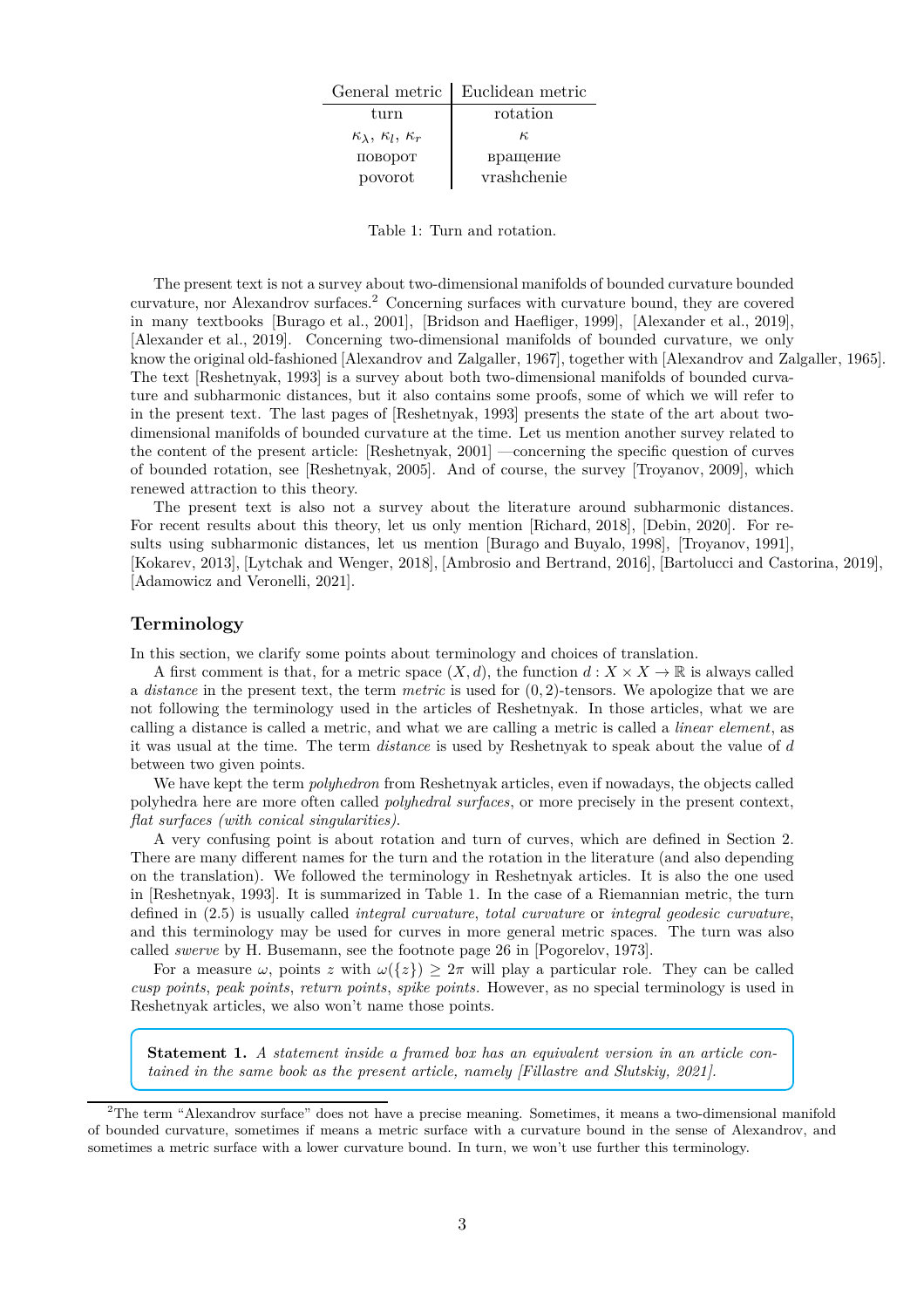**Acknowledgment** The author is very grateful to Alexander Lytchak for his comments, which significantly enhanced the interest and the presentation of the present text.

# **2 Curves in the plane**

The first section of this chapter is a kind of lumber room. It takes the opportunity of introducing the concepts of rotation and turn of curves, to give some flavor about Reshetnyak's construction. For example, we encounter the two main examples of subharmonic distances, Riemannian conformal metrics and flat cones.

The second section of this chapter is intended to be a comprehensive introduction to plane curves of bounded rotation. They are one of the main object of the theory, and, despite the fact that most of all the needed results are contained in [Alexandrov and Reshetnyak, 1989], it seemed more convenient to give a detailed presentation.

#### **2.1 Rotation, turn and Laplacian**

### **2.1.1 Rotation of arcs in the plane**

Let us recall some general definitions. Let *X* be a Hausdorff topological space. A *parameterized path* in *X* is a continuous mapping  $z : [a, b] \to X$ ,  $a < b$ . We will restrict ourselves to the simpler case of *parameterized arcs*, where *z* is asked to be injective. Sometimes we will consider that  $z(a) = z(b)$ , in this case we will say that the arc parameterizes a *simple closed curve*. The restriction to arcs will facilitate the following notion of equivalence, and is not so restrictive, as any path contains an arc connecting its endpoints [Falconer, 1986, Lemma 3.1]. Two parameterized arcs  $z_1 : [a, b] \to X$ and  $z_2 : [c, d] \to X$  are said to be *equivalent*, if there exists a function  $\psi : [c, d] \to [a, b]$  that is strictly monotonic and surjective (hence a homeomorphism), and that satisfies  $z_2 = z_1 \circ \psi$ . This is an equivalence relation. A class of parameterized arcs will be called an *arc*. We will confuse this equivalence class with the subset of the plane which is the image of a parameterization. For an arc *K*, *K*◦ is *K* minus its extremities. A choice of an element in the equivalence class is called a *parameterization of the arc.* Note that our arcs are oriented. Let  $z : [a, b] \rightarrow X$  be a parameterized arc. As  $z([a, b])$  is compact hence closed, it is easy to see that the mapping z is indeed closed, hence a homeomorphism onto its image.

A sequence of arcs  $(K_n)_n$  *converges* to an arc K, if there are parameterizations of these arcs on the same segment  $[a, b]$ , which uniformly converge as functions.

We now look at arcs in the plane. For latter convenience, we will look at the complex plane  $\mathbb{C}$ . Let *L* be a *broken line* in the plane, that is an arc which is a union of segments. Its (Euclidean) length is the sum of the lengths of the segments composing *L*, i.e., the sum of the distances between its vertices. A broken line *L* is said to be *inscribed* in an arc *K*, if the vertices of *L* are in the interior of *K*, the extremities of *K* and *L* coincide, and the vertices of *L* are ordered for a parameterization of *K*. The *(Euclidean)* length  $s(K)$  of *K* is then the supremum of the lengths of all the broken lines inscribed in *K*. It is well-defined in  $\mathbb{R} \cup \{+\infty\}$ . Then *K* is called *rectifiable* if its length is finite. Let us recall some relevant properties of rectifiable arcs:

• the length *s* is lower lower-semicontinuous on the set of arcs, i.e., if  $K_n \to K$ , then

$$
s(K) \le \liminf_{n} s(K_n) ;
$$

- if  $K_n \to K$  and  $s(K_n)$  are uniformly bounded from above, then K is rectifiable;
- from any set of arcs, in a compact set with length uniformly bounded from above, one can extract a converging subsequence.

If  $z : [a, b] \to \mathbb{C}$  is a parameterization of an arc *K*, let us denote by  $K|_{t_1, t_2}$  the arc parameterized by the restriction of *z* to  $[t_1, t_2]$ , and denote  $K|_t := K|_{a,t}$ . A parameterized arc is *parameterized by arc length* if, for any  $a \le t_{i-1} \le t_i \le b$ , we have  $t_i - t_{i-1} = s(K|t_{i-1}, t_i)$ . Any rectifiable arc has a parameterization by arc length, defined on the interval  $[0, s(K)]$ , which is 1-Lipschitz. By an affine change of variable, one obtains from a rectifiable arc *K* a parameterization on [0*,* 1], which is *s*(*K*)-Lipschitz. Such parameterization is said *proportional to arc length*.

A parameterized arc  $z : [a, b] \to \mathbb{C}$  is *regular* if it is  $C^2$  and  $z'(t) \neq 0$  for all *t*. The *tantrix T* (tantrix is a contraction of tangent indicatrix) is defined by

$$
T(t) = \frac{z'(t)}{|z'(t)|} \; .
$$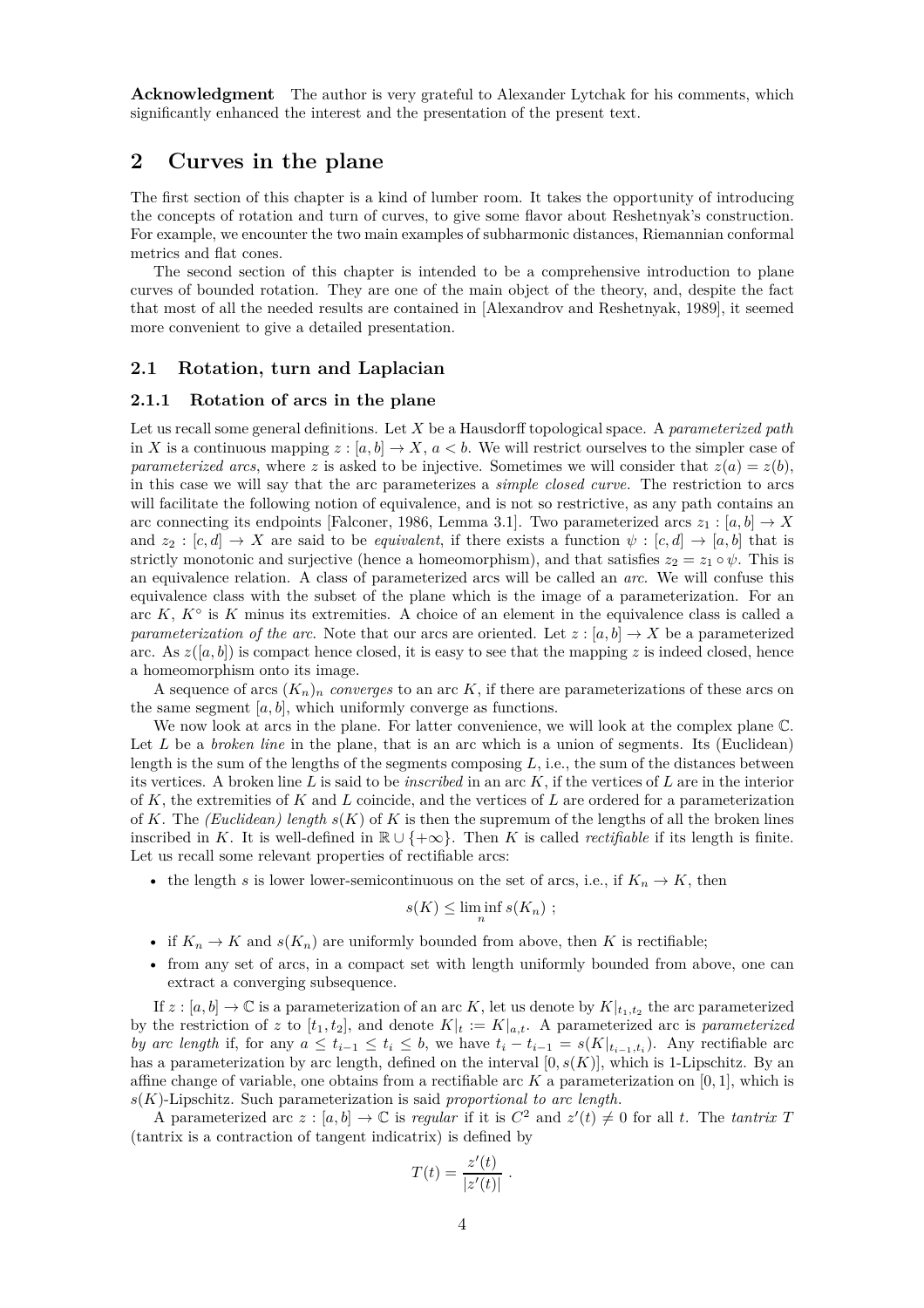The *curvature* of a regular arc is the function

$$
k(z) = \left\langle \frac{T'}{|z'|}, \nu \right\rangle = \frac{1}{|z'|^3} \langle z'', \nu \rangle
$$
  
= 
$$
\frac{1}{|z'|^3} \det(z', z'') = \frac{z'_1 z''_2 - z'_2 z''_1}{|z'|^3} = \frac{\text{Re}(iz' \bar{z}'')}{|z'|^3},
$$
 (2.1)

where we denoted by  $\nu$  the oriented unit normal to  $z$ , i.e.,

$$
\nu = \frac{1}{|z'|} z'^{\perp} \tag{2.2}
$$

where

$$
z^{\prime \perp} = \begin{pmatrix} -z_2^{\prime} \\ z_1^{\prime} \end{pmatrix} .
$$

If the arc is parameterized by arc length, i.e., if  $\langle z', z' \rangle = 1$ , then  $\langle z'', z' \rangle = 0$  and  $z''$  and  $\nu$  are colinear with the same norm, and we have  $k(z) = \pm |z''|$ , depending on the direction of  $z''$ .

A *regular arc* is an arc whose parameterization by arc length is a regular parameterization. The *rotation* of a regular arc *K* is

$$
\kappa(K) = \int_{a}^{b} k(z)(t)|z'(t)|dt , \qquad (2.3)
$$

as the definition above is independent of the choice of a regular parameterization.

If  $K_1$  and  $K_2$  are two regular arcs, non-overlapping but with common extremities, then using the orientation, one can say when  $K_2$  is *on the left* of  $K_1$ , see Figure 1 for an heuristic illustration  $(K_1$  is the plain line and  $K_2$  the dotted one), and Section 2.1.3 for more details. Now, let us change the orientation of  $K_2$  such that both arc have the same starting points and the same endpoints, and let  $\alpha$  and  $\beta$  be the inner angles of the open set enclosed by the curves at the extremities. We have [Reshetnyak, 1963b]:

$$
\kappa(K_1) = \kappa(K_2) + \alpha + \beta \tag{2.4}
$$

The formula above motivates the following definition.

**Definition 2.1.** An arc is said to be of class  $\tilde{\Delta}$  if it has a parameterization  $z : [a, b] \rightarrow \mathbb{C}$  with  $z'_r(a)$  and  $z'_l(b)$  that exist and are non-zero, where  $z'_r$  and  $z'_l$  are the right derivative and the left *derivative respectively.*

In short, an arc is in  $\tilde{\Delta}$  if it has a semi-tangent at its extremities. Not any rectifiable arc is in the class  $\hat{\Delta}$ , as shows the graph of the function  $f(x) = x \sin(-\ln(x))$ , which has no right derivative at 0, but which is Lipschitz.

The inner angle at the extremities of two arcs of the class  $\Delta$  bounding a domain can be defined. In turn, for any arc  $K_1 \in \Delta$ , one can define its rotation  $\kappa(K_1)$  by the formula (2.4), by considering any suitable regular arc  $K_2$  on the left of  $K_1$  and with the same extremities, and noting that this definition actually does not depend on the choice of *K*2. It is the way the rotation for an arc of the class  $\Delta$  is defined in [Reshetnyak, 1963b].

#### **2.1.2 Turn of arcs, Laplacian and curvature for Riemannian metric**

We now define a notion analogous to the rotation, when a subset of the plane is endowed with a conformal metric. We will use the standard notation  $|dz|^2$  for the Euclidean metric. Indeed, if we define the one-forms  $dz = dx + idy$  and  $d\overline{z} = dx - idy$ , then  $|dz|^2$  is a notation for  $dzd\overline{z}$ , itself representing the symmetrization of the tensor product between  $dz$  and  $d\overline{z}$ :

$$
|dz|^2 = \frac{1}{2} (dz \otimes d\bar{z} + d\bar{z} \otimes dz)
$$

and an immediate computation shows that

$$
|dz|^2 = \frac{1}{2} (dx \otimes dx + dx \otimes dy + dy \otimes dx + dy \otimes dy) ,
$$

and this last term is the usual Euclidean metric.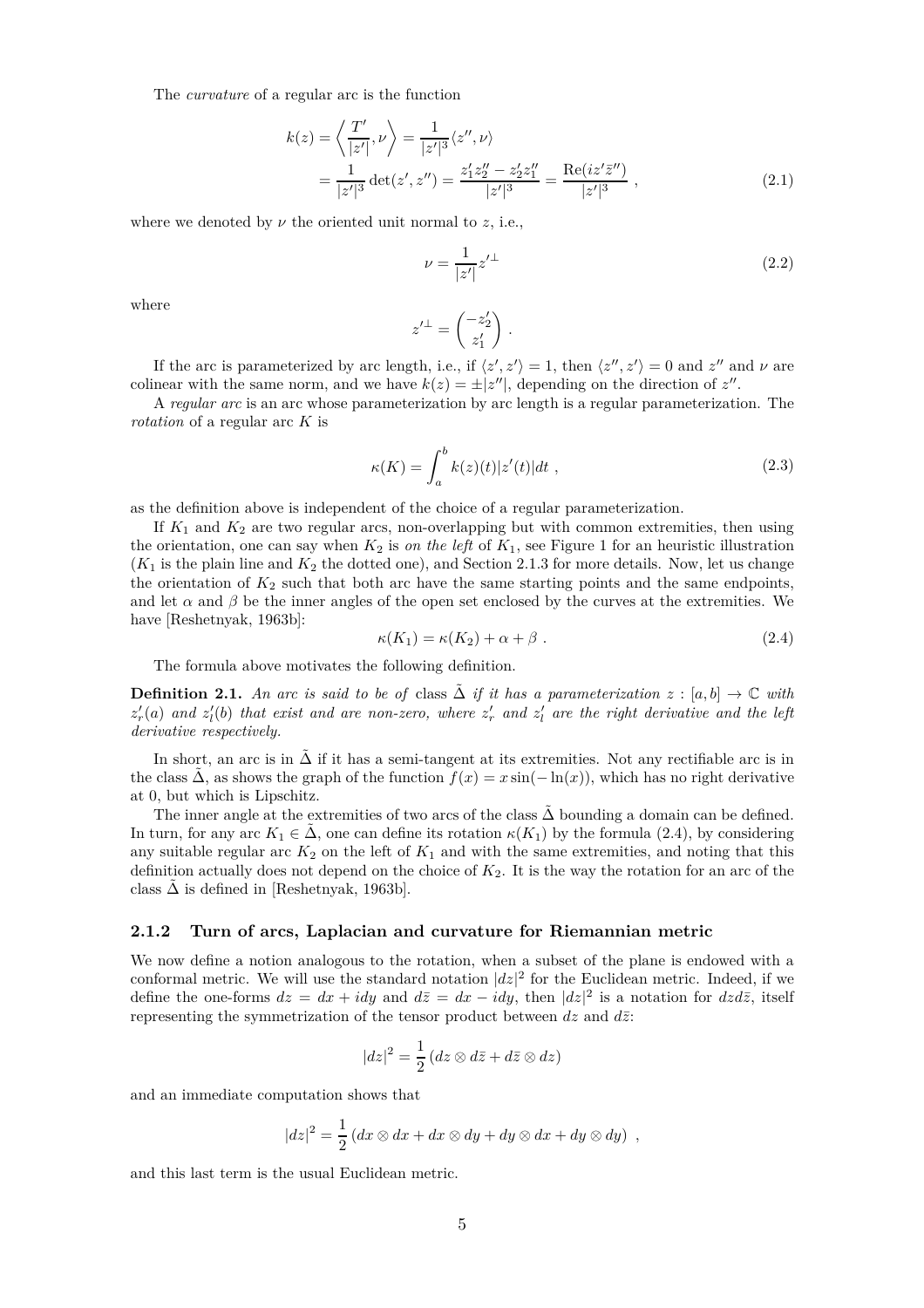Let *M* be a bounded *domain* (i.e., a connected open set) in the plane, and let *g* be a *Riemannian metric* on *M*, that is, for all  $z \in M$ , the data of a scalar product  $g(z)$  on  $T_zM \simeq \mathbb{R}^2$ , such that  $z \mapsto g(z)$  is  $C^3$ . The Riemannian metric *g* is said to be *conformal* if there exists a  $C^3$  function  $\lambda : M \to \mathbb{R}$  (necessarily positive) such that

$$
g = g_{\lambda} := \lambda |dz|^2.
$$

We restrict ourselves to the  $C^3$  regularity for Riemannian metrics, in order to have a  $C^1$  curvature, that would be a relevant assumption. See Remark 2.7.

**Remark 2.2.** As an example, let  $U \subset \mathbb{C}$  be a domain, and let  $f: U \to \mathbb{C}$  be complex differentiable, with non-zero derivative. As

$$
|f'|^2|X|^2 = |df(X)|^2
$$

it readily follows that the pull-back over *U* by *f* of the Euclidean metric is

$$
|f'|^2|dz|^2.
$$

Let X, Y be smooth vector fields on M. If D is the usual connection of the Euclidean space (the differentiation), and  $\nabla$  is the Levi–Civita connection of  $q_\lambda$ , the Koszul formula gives

$$
\nabla_X Y = D_X Y + \frac{1}{2\lambda} (d\lambda(X)Y + d\lambda(Y)X - \text{grad}(\lambda)\langle X, Y \rangle) ,
$$

where grad is the usual gradient. Let  $\langle \cdot, \cdot \rangle$  be the usual scalar product, and let  $(e_1, e_2)$  be the usual associated basis. Let  $z : [a, b] \to \mathbb{C}$  be a regular parameterized arc. The covariant derivative of a smooth vector field *X* along *z* is given by

$$
\frac{D}{dt}X = X' + X^{1}\nabla_{c'}e_{1} + X^{2}\nabla_{c'}e_{2}
$$
\n
$$
= X' + \frac{1}{2\lambda} \left( X^{1} \begin{pmatrix} D\lambda(c') \\ -D\lambda(c'^{\perp}) \end{pmatrix} + X^{2} \begin{pmatrix} D\lambda(c'^{\perp}) \\ D\lambda(c') \end{pmatrix} \right)
$$

and the *geodesic curvature* of *z* is, if  $\nu_{\lambda} = \frac{\nu}{\sqrt{\lambda}}$  is the unit (for  $g_{\lambda}$ ) normal to *z* and *v* is defined in  $(2.2),$ 

$$
k_{\lambda}(z) = \frac{1}{\sqrt{g_{\lambda}(z',z')}} g_{\lambda}\left(\frac{D}{dt}z',\nu_{\lambda}\right) = \frac{1}{\lambda^{1/2}}k(z) - \frac{1}{2\lambda^{3/2}}\frac{\partial\lambda}{\partial\nu},
$$

where  $\frac{\partial}{\partial \nu}$  is the derivative in the direction of  $\nu$ , i.e.,

$$
\frac{\partial f}{\partial \nu} = \langle \text{grad } f, \nu \rangle \ .
$$

Let *K* be the arc parameterized by *z*. The *turn*  $\kappa_{\lambda}(K)$  of *K* is

$$
\kappa_{\lambda}(K) = \int_{a}^{b} k_{\lambda}(z(t)) \sqrt{g_{\lambda}(z'(t), z'(t))} dt = \kappa(K) - \frac{1}{2} \int_{K} \frac{\partial \ln \lambda}{\partial \nu}, \qquad (2.5)
$$

where we used the definition of the rotation  $\kappa(K)$ , see (2.3). Note that the rotation of an arc is the turn for the Euclidean metric.

**Remark 2.3** (Length structure). From the conformal Riemannian metric  $\lambda |dz|^2$  on *M*, for a broken line  $K \subset M$ , we may define its length

$$
\tilde{s}_{\lambda}(K) = \int_{K} \sqrt{\lambda}, \qquad (2.6)
$$

and then define a *Riemannian distance*  $\rho_{\lambda}$  between two points, as the infimum of the lengths of the broken line contained in *M* joining them.

For any non-negative function  $\lambda$  (allowing the  $+\infty$  value) that is integrable over any broken line, (2.6) defines a *pseudo-distance*  $\rho_{\lambda}$ , i.e. a non-negative symmetric function on  $M \times M$  satisfying the triangle inequality. In general,  $\rho_{\lambda}$  is not a distance, in the sense that this function may be zero when evaluated at two distinct points.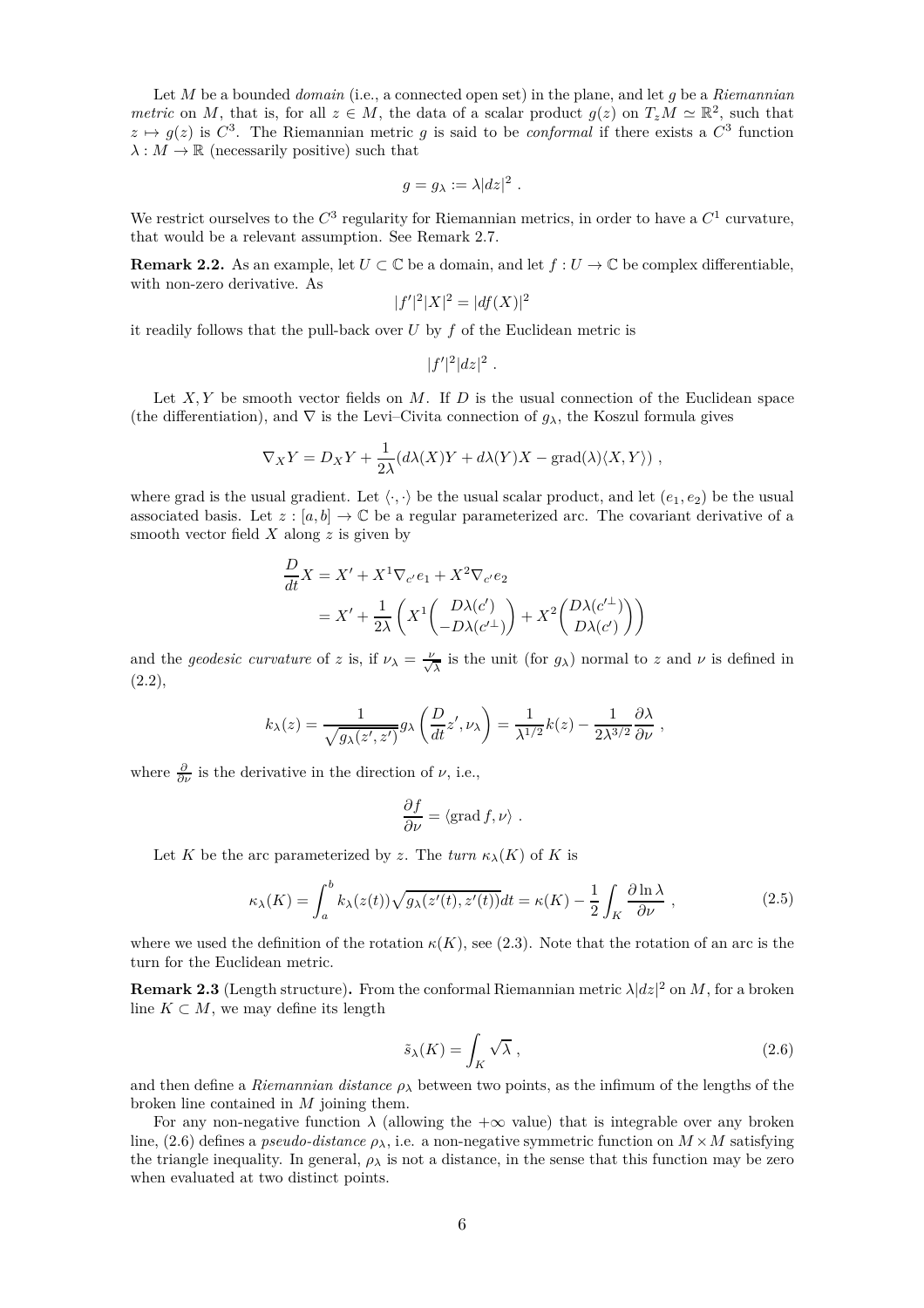In the case of a conformal Riemannian metric, or, more generally, if  $\lambda$  is finite, positive and continuous, then  $\rho_{\lambda}$  is a distance. Indeed, for any *K* from a point  $z_0$  to the boundary of a small Euclidean circle centered at this point,  $\tilde{s}_{\lambda}(K)$  is greater than a positive constant times the Euclidean length, where the positive constant is the minimum of  $\lambda$  on the closed disc. It follows that for any *z* belonging to the circle,  $\rho_{\lambda}(z, z_0)$  is positive, and then any broken line to another point outside this disc will have larger length. Along the same line, it is easy to see that the topology induced by such a distance is the usual topology of the plane. Reshetnyak found lower regularity assumptions on  $\lambda$  in order for  $\rho_{\lambda}$  to be a distance, see Section 4.2.

**Remark 2.4** (Shortest arcs and turn)**.** As by definition, a regular parameterized arc *K* is a *geodesic* if  $\frac{D}{dt}z' = 0$ , it follows that a geodesic has zero turn. Recall also that for a domain with a distance (see Remark 2.3), a *shortest arc* between two points is an arc whose length is equal to the distance between the points, supposed this latter is finite. A shortest arc may not exist, or, if it exists, may not be unique. It is classical that for a Riemannian distance, the arc length parameterization of a shortest arc is a geodesic (note that to be a shortest arc is a property of an arc, while to be a geodesic is a property of a parameterized arc). It follows that for a Riemannian distance, a shortest arc has zero turn. One of the main result of [Reshetnyak, 1963b] is a generalization of this fact to a larger class of metric spaces, see Theorem 4.36. More precision about shortest arcs is given in Section 4.2.

We will say that an arc is a *geodesic broken line* is it can be decomposed as a union of shortest arcs.

Now let  $(\tilde{e}_1, \tilde{e}_2) = (e_1/\sqrt{\lambda}, e_2/\sqrt{\lambda})$  be an orthogonal basis for  $\lambda |dz|^2$ . The *sectional curvature* of  $\lambda |dz|^2$  is given by

$$
K_{\lambda} = \lambda \langle \nabla_{\tilde{e}_2} (\nabla_{\tilde{e}_1} \tilde{e}_1) - \nabla_{\tilde{e}_1} (\nabla_{\tilde{e}_2} \tilde{e}_1) + \nabla_{[\tilde{e}_1, \tilde{e}_2]} \tilde{e}_1, \tilde{e}_2 \rangle ,
$$
  
= 
$$
-\frac{1}{2\lambda} \Delta \ln \lambda = -\frac{1}{\lambda} \Delta \ln \sqrt{\lambda} ,
$$
 (2.7)

where  $\Delta$  is the usual Laplacian:  $\Delta = \frac{\partial^2}{\partial x^2} + \frac{\partial^2}{\partial y^2}$ .

**Definition 2.5.** For a conformal Riemannian metric  $\lambda |dz|^2$ , the area measure  $A_{\lambda}$  is  $\lambda \mathcal{L}$ , where  $\mathcal{L}$ *is the Lebesgue measure, and the curvature measure*  $\omega_{\lambda}$  *is*  $K_{\lambda}A_{\lambda}$ *, i.e.* 

$$
\omega_{\lambda} = \mathcal{K}_{\lambda} \lambda \mathcal{L} = -\frac{1}{2} \Delta \ln \lambda \mathcal{L} . \qquad (2.8)
$$

Note that if *h* is a constant function, or more generally a *harmonic function*, i.e., a  $C^{\infty}$  function such that  $\Delta h = 0$ , if  $\bar{\lambda} = e^h \lambda$ , then

$$
\omega_{\bar{\lambda}} = \omega_{\lambda}
$$
 but  $K_{\bar{\lambda}} = e^{-h}K_{\lambda}$ .

The main point of the theory is that, up to a harmonic function,  $\lambda$  is determined by the curvature measure. This fact is based on the famous *Green formula*, for *C* 2 functions on the plane

$$
\iint_{M} f \Delta g - g \Delta f = \int_{\partial M} f \frac{\partial g}{\partial \nu} - g \frac{\partial f}{\partial \nu}
$$
\n(2.9)

if  $\partial M$  is a piecewise  $C^1$  simple closed curve, and  $\nu$  is the unit outward normal to  $M$ . It is worth noting that for  $z \in M$ , the function  $\zeta \mapsto \ln |z-\zeta|$  is harmonic out of  $\{z\}$ . This leads to the following classical result, see e.g. [Jost, 2006, Lemma 3.4.1].

**Lemma 2.6.** *Let*  $f$  *be a*  $C^2$  *function over the plane. Then for*  $z \in M$ *,* 

$$
f(z) = \frac{1}{2\pi} \iint_M \ln|z - \cdot|\Delta f| + \frac{1}{2\pi} \int_{\partial M} f \frac{\partial \ln|z - \cdot|}{\partial \nu} - \ln|z - \cdot|\frac{\partial f}{\partial \nu}.
$$
 (2.10)

Let  $\omega$  be a signed measure with compact support in *M*, with  $C^{\infty}$  Lebesgue density *k*. The function  $p(\omega)$  over M is defined at a point z by

$$
p(z; \omega) = \frac{1}{2\pi} \iint \ln|z - \cdot|k = \frac{1}{2\pi} \iint \ln|z - \zeta| d\omega(\zeta)
$$
 (2.11)

(if nothing is specified, the integration is made over the plane). By (2.10), on *M* we have

$$
k = \Delta p(\omega) \tag{2.12}
$$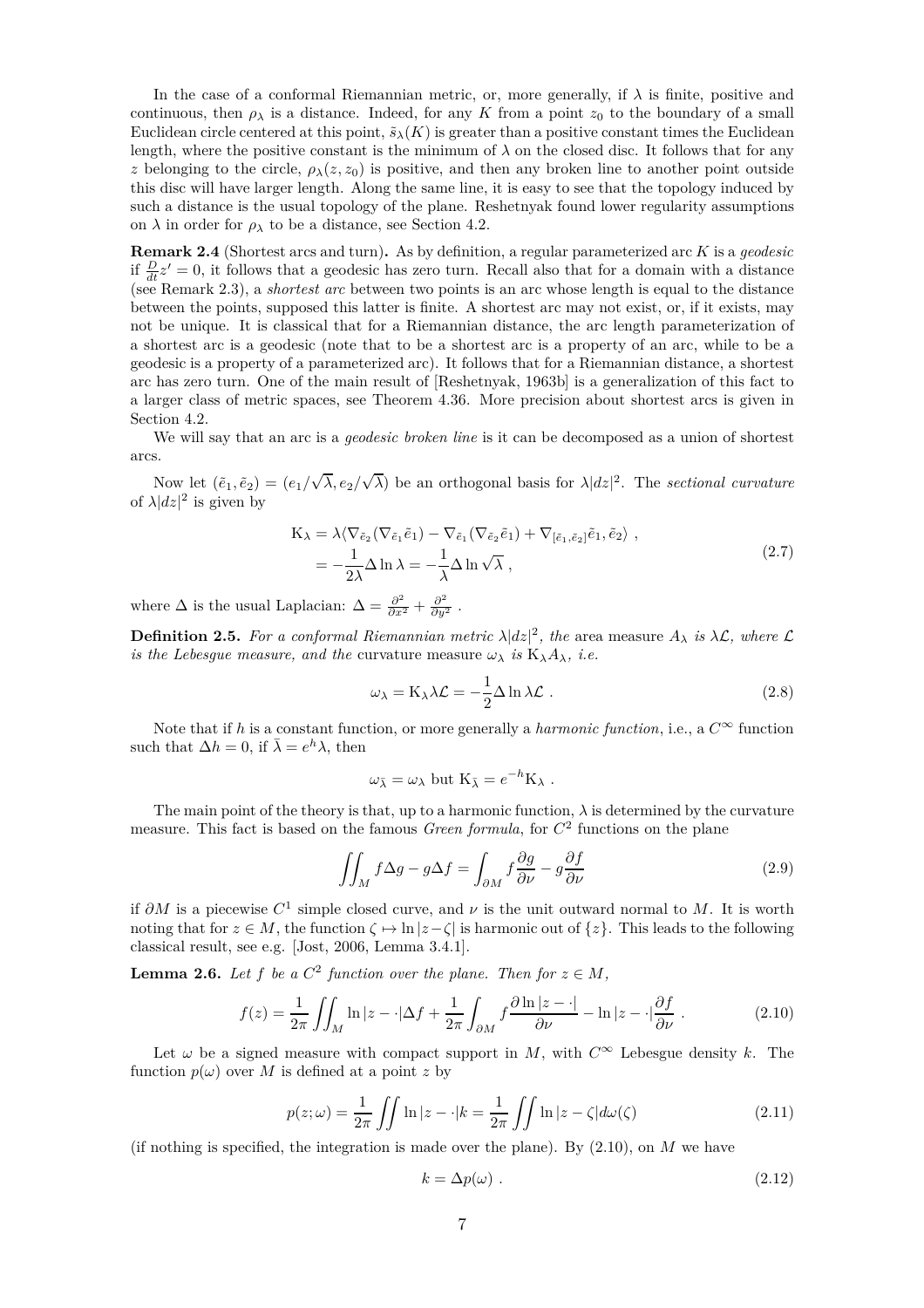The function  $p(\omega)$  is the *potential* of  $\omega$ . Comparing (2.7) and (2.12), it follows that if we define

$$
\lambda = e^{-2p(\omega)} ,
$$

then the conformal Riemannian metric  $\lambda |dz|^2$  has sectional curvature  $K = k/\lambda$ , i.e., the curvature measure of  $\lambda |dz|^2$  is  $\omega$ .

**Remark 2.7.** Actually, if *k* is  $C^1$ , then  $p(\omega)$ , and in turn  $\lambda$ , is  $C^2$  [Armitage and Gardiner, 2001, Corollary 4.5.4]. We hence obtain a  $C^2$  Riemannian metric with a  $C^1$  curvature (in general, if the metric is  $C^2$ , the curvature is  $C^0$ ). Actually, the class of  $C^2$  Riemannian metrics on an open domain with a *C* 1 curvature is a relevant class for the problem of finding *isothermal coordinates* [Wintner, 1953] —i.e., finding a *C* <sup>1</sup> homeomorphism such that the pull-back of the metric is conformal. Weaker assumptions for the regularity of the Riemannian metric in order to be isometric (here an isometry is a  $C^1$  mapping) to a conformal metric are given in [Chern et al., 1954], [Chern, 1955], [Hartman and Wintner, 1955]. See [Troyanov, 2009, Proposition 4.1] for a proof of the existence of isothermal coordinates in the  $C^{\infty}$  case.

However, the Riemannian metric must be more regular than only continuous. For a modern treatment, see [Jost, 2006, Section 3.5]. We will be concerned by conformal metrics with a different kind of regularity assumption: the logarithm of the factor  $\lambda$  will be a difference of subharmonic functions. See Remark 3.40 for the kind of regularity this implies.

If two  $C^2$  functions  $p_1$  and  $p_2$  satisfy  $k = \Delta p_i$ , then  $p_1 - p_2$  is a harmonic function. It follows that all the conformal Riemannian metrics  $\lambda |dz|^2$  with curvature measure  $\omega$  are given by

$$
\lambda = e^{-2(p(\omega) + h)},\tag{2.13}
$$

where *h* is a harmonic function, and  $p(\omega)$  is the potential of  $\omega$ .

The turn (2.5) of an arc *K*, for a Riemannian conformal metric with conformal factor given by  $(2.13)$ , is given by<sup>3</sup>

$$
\kappa_{\lambda}(K) = \kappa(K) + \int_{K} \frac{\partial p(\omega)}{\partial \nu} + \int_{K} \frac{\partial h}{\partial \nu} .
$$
\n(2.14)

We want to rewrite the expression above, in order to be able to define the turn for more general objects than a Riemannian conformal metric. For this we need another notion, the notion of angle under which an arc is seen.

#### **2.1.3 Angle under which an arc is seen, left and right turn of arcs**

Let *K* be an arc, and *ζ* be a point in the plane that is not on *K*. The *angular function* of *K* is a continuous function  $\varphi(K,\zeta,\cdot): [a,b] \to \mathbb{R}$  defined in the following way. If  $z : [a,b] \to \mathbb{C}$  is a parameterization of *K*,

$$
\varphi(K,\zeta,t) = \arg(z(t)-\zeta) - \arg(z(a)-\zeta) ,
$$

where  $\arg(z) \in (-\pi, \pi]$  is the principal value of the argument of z.

There is a priori an ambiguity in the choice of the argument. Of course,  $\varphi(K,\zeta,a) = 0$ . For *t* close to *a*,  $\arg(z(t)) \in (-\pi, \pi]$  is the principal value of the argument. Then, the argument is uniquely determined by the condition that  $t \mapsto \varphi(K,\zeta,t)$  is continuous.

The *angle under which K is seen from the point*  $\zeta$  is the function  $\varphi(K): \mathbb{C} \setminus K \to \mathbb{R}$  defined by

$$
\varphi(K,\zeta):=\varphi(K,\zeta,b)
$$

and it clearly does not depend on the parameterization of *K*. For example, if *K* is a circle, then  $\varphi(K,\zeta) = 0$  if  $\zeta$  is outside the disc enclosed by the circle, and  $\varphi(K,\zeta) = \pm 2\pi$  otherwise, depending on the orientation of the circle.

**Lemma 2.8.** *Let z be a regular parameterization of a regular arc K. If*  $\zeta \notin K$ *,* 

$$
\varphi(K,\zeta) = -\int_a^b \frac{\partial \ln|\cdot-\zeta|}{\partial \nu}(z(t))|z'(t)|dt = -\int_K \frac{\partial \ln|\cdot-\zeta|}{\partial \nu}
$$

*and in particular, if*  $0 \notin K$ *,* 

$$
\varphi(K,0) = \int_a^b \frac{\text{Re}(iz(t)\bar{z}'(t))}{|z(t)|^2} dt
$$
\n(2.15)

<sup>&</sup>lt;sup>3</sup>There is a slight difference in notation with the corresponding formula in [Reshetnyak, 1960a], because Reshetnyak is considering  $\lambda = e^{-2p(\omega)+h}$ .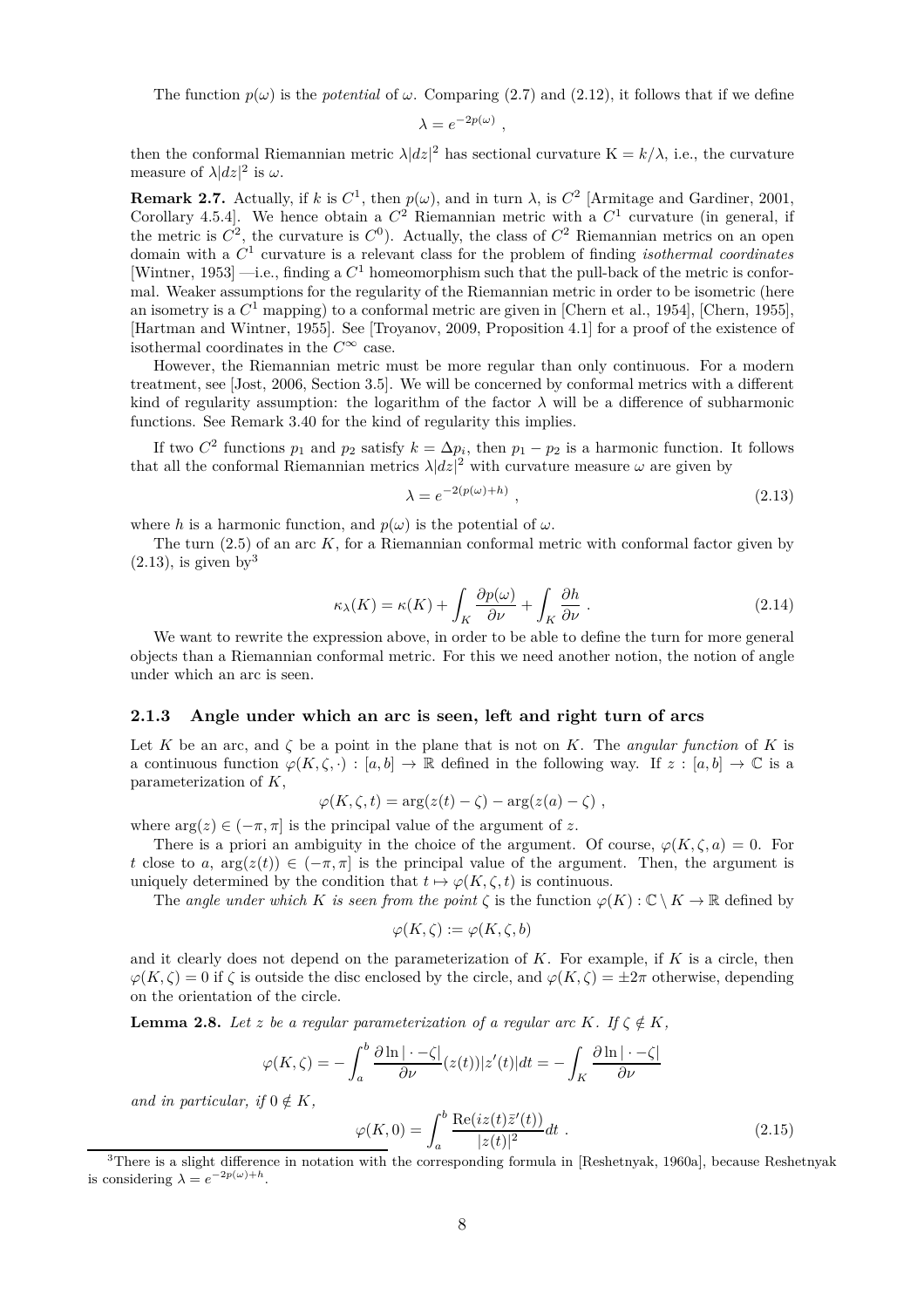*Proof.* We have  $\varphi(K,\zeta) = \int_a^b \varphi(K,\zeta,t)'dt$ , and locally,

$$
\varphi(K,\zeta,t)' = \left(\arctan\left(\frac{z_2(t) - \zeta_2}{z_1(t) - \zeta_1}\right)\right)' = -\frac{\langle z(t) - \zeta, z'^{\perp}(t) \rangle}{|z(t) - \zeta|^2} \ . \tag{2.16}
$$

On the other hand,

$$
\text{grad}(\ln|\cdot-\zeta|)(z) = \frac{z-\zeta}{|z-\zeta|^2} \tag{2.17}
$$

*.*

 $\Box$ 

hence

$$
\frac{\partial \ln|\cdot-\zeta|}{\partial \nu}(z(t)) = \frac{\langle z(t) - \zeta, \nu \rangle}{|z(t) - \zeta|^2} = \frac{\langle z(t) - \zeta, z'^{\perp}(t) \rangle}{|z(t) - \zeta|^2 |z'(t)|}
$$

Evidently, one immediately computes

$$
-\frac{\partial \ln|\cdot|}{\partial \nu}(z(t))|z'(t)| = \frac{z_1(t)z_2'(t) - z_2(t)z_1'(t)}{|z(t)|^2} = \frac{\text{Re}(iz(t)\bar{z}(t)')}{|z(t)|^2}.
$$

There is another way to interpret Lemma 2.8. Let  $h : M \to \mathbb{R}$  be a harmonic function on M. A  $C^{\infty}$  function  $h^*: M \to \mathbb{R}$  is said to be *the (harmonic) conjugate* of *h* if

$$
\begin{cases}\n\frac{\partial h}{\partial x} - \frac{\partial h^*}{\partial y} = 0\\ \n\frac{\partial h}{\partial y} + \frac{\partial h^*}{\partial x} = 0\n\end{cases}
$$
\n(2.18)

i.e.,  $f = h + i h^*$  is holomorphic, as  $(2.18)$  are the Cauchy–Riemann equations. The conjugate exists on a simply connected domain if the form  $-\frac{\partial h}{\partial y}dx + \frac{\partial h}{\partial x}dy$  is closed, i.e.  $\Delta h = 0$ , that is the case as *h* is harmonic. From (2.18), it follows that *h*<sup>∗</sup> is also harmonic. Then we may compute that, for a parameterization by arc length,

$$
\frac{\partial h}{\partial \nu} = \left( z_1' \frac{\partial h}{\partial y} - z_2' \frac{\partial h}{\partial x} \right) \circ z = -dh^*(z)(z') = -(h^* \circ z)'
$$

hence

$$
\int_{K} \frac{\partial h}{\partial \nu} = h^*(z_1) - h^*(z_2) , \qquad (2.19)
$$

if  $z_2$  is the endpoint of  $K$ , and  $z_1$  its starting point.

The relation with Lemma 2.8 follows from the fact that on  $D = \mathbb{C} \setminus \{ \zeta + y, y < 0 \}$ , the function  $z \mapsto \ln |\zeta - z|$  is the real part of  $z \mapsto \text{Ln}(z - \zeta)$ , with Ln the principal determination of the complex logarithm, i.e.,

$$
Ln(z - \zeta) = ln |z - \zeta| + i arg(z - \zeta) ,
$$

so that on *D*, the harmonic conjugate of  $\ln |\cdot - \zeta|$  is  $\arg(\cdot - \zeta)$ , and then Lemma 2.8 is essentially  $(2.19).$ 

From (2.14) and Lemma 2.8, we obtain the following formula, which is basically the content of the first section of [Reshetnyak, 1960a].

**Lemma 2.9.** Let  $\omega$  be a smooth Lebesgue density with compact support, and let h be a harmonic *function over M. For*  $\lambda$  *given by* (2.13)*, the turn of a regular arc*  $K \subset M$  *can be computed as follows:*

$$
\kappa_{\lambda}(K) = \kappa(K) - \frac{1}{2\pi} \iint \varphi(K,\zeta) d\omega(\zeta) + \int_{K} \frac{\partial h}{\partial \nu}.
$$
 (2.20)

**Remark 2.10.** In the case of a Riemannian conformal metric, we said in Remark 2.4 that  $\kappa_{\lambda}(K)$  = 0 if *K* is a shortest arc. Hence in this case:

$$
\kappa(K) = \frac{1}{2\pi} \iint \varphi(K,\zeta) d\omega(\zeta) - \int_K \frac{\partial h}{\partial \nu} . \tag{2.21}
$$

Before going on, let us mention here the following result, that is used in the proof of Theorem 9.1 in [Reshetnyak, 1960b].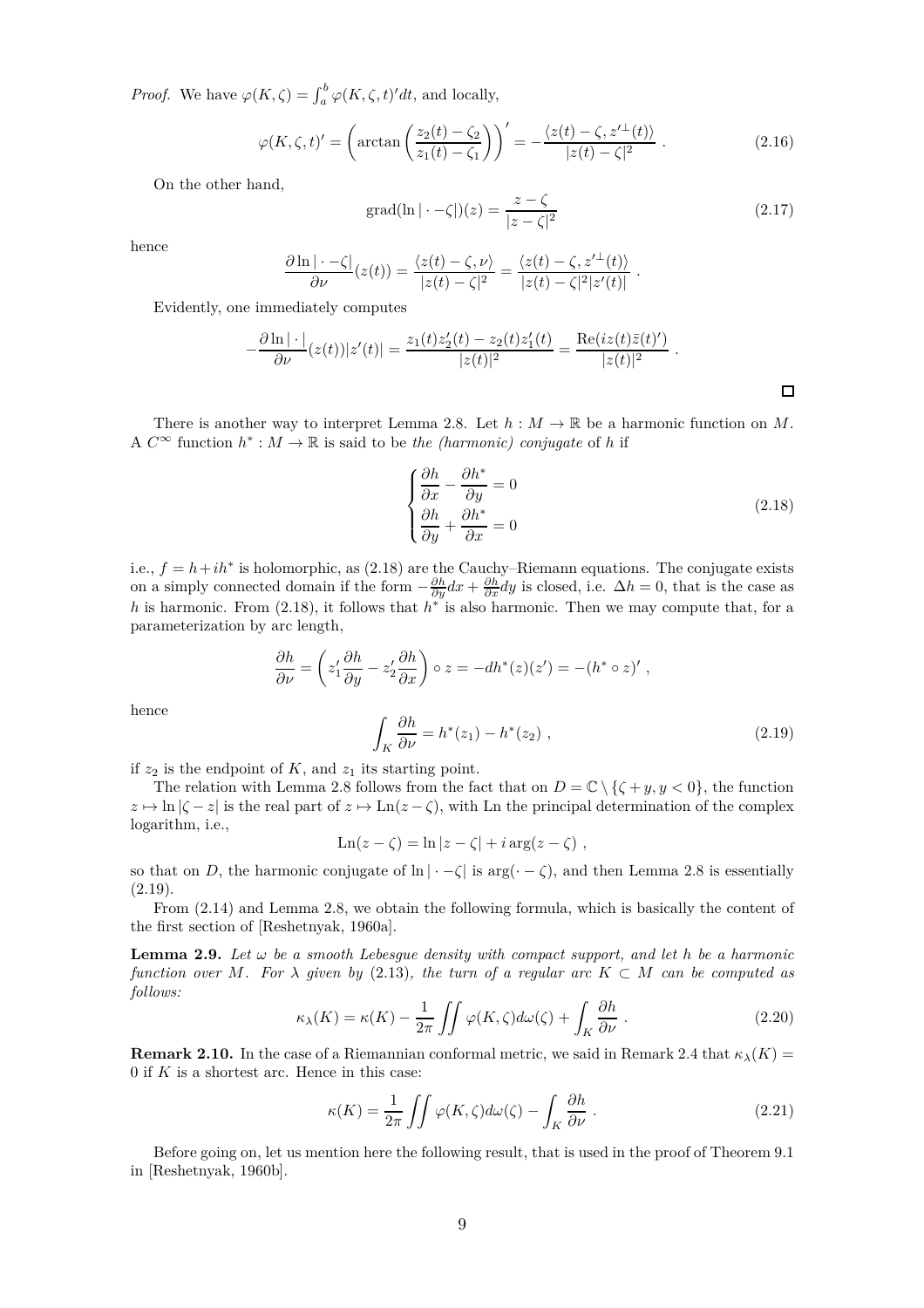

Figure 1: The sequence of points is converging on the left to a point in the interior of the plain curve.

**Lemma 2.11.** *We have, for a rectifiable arc K, if*  $\zeta$  *is at distance*  $\geq \rho > 0$  *from K,* 

$$
\bigvee_a^b \varphi(K,\zeta) \le \frac{s(K)}{\rho} .
$$

Recall that the *total variation* of a function  $f : [a, b] \to \mathbb{R}$  is

$$
\bigvee_{a}^{b} f = \sup \sum_{i} |f(t_i) - f(t_{i+1})|,
$$
\n(2.22)

where the suprememum is taken over all partitions of  $[a, b]$ .

*Proof.* From the properties of the principal value of the argument, it clearly follows that if  $K_n \to K$ and  $K_n$  and  $K$  all have the same starting point, and  $\zeta \notin K_n$ , then  $\varphi(K_n, \zeta) \to \varphi(K, \zeta)$ . So it suffices to consider the case of a broken line, the conclusion will hold by approximation. Actually, due to the concatenation property of ∨ and *s*, it suffices to check the inequality for the segment between each vertex of the broken line. But in such a case, the conclusion follows from (2.16), Cauchy– Schwarz inequality, and the fact that in the smooth case, the total variation is the integral of the derivative.  $\Box$ 

Lemma 2.9 allows a generalization of the concept of turn of an arc in two directions:

- 1. the right-hand side of (2.20) can be defined from a finite signed Borelian measure with compact support (that has not necessarily smooth Lebesgue density) and a harmonic function;
- 2. the right-hand side of (2.20) can be defined for a non-regular arc, as we saw that the rotation can be defined for any arc of the class  $\tilde{\Delta}$ , and for the term  $\frac{\partial \tilde{h}}{\partial \nu}$ , it suffices to consider the harmonic conjugate and use (2.19).

The point is that the angular function is not defined from a point on the arc, that may cause some problems to define the term  $\iint \varphi(K,\zeta) d\omega(\zeta)$  for a more general measure. This is why the notion of right and left turn enters the picture.

First, if *a* is an extremity of  $K$ , if  $K_n$  is a proper subarc of  $K$  converging to  $K$ , then we define  $\varphi(K, a) = \lim_{n \to \infty} \varphi(K_n, a)$ . To extend the definition of  $\varphi(K, \cdot)$  to the interior  $K^{\circ}$  of K, we need the notion of left and right side of a curve.

Let us consider a simple closed curve. By Jordan Theorem, it has an interior and an exterior. The angle under which the arc is seen from an exterior point is equal to zero. We say that the arc is *positively oriented* if the angle under which the arc is seen from an interior point is equal to 2*π*. The only other possibility being that the angle is equal to  $-2\pi$ , in which case we say that the arc is *negatively oriented*.

Now consider an arc *K* whose extremities do not coincide. By joining it to another suitably oriented arc  $K'$  in order to obtain a simple close curve  $KK'$ , as the arcs are oriented, we are able to say when the domain enclosed by *KK*′ is *on the right* or *on the left* of *K*. Using this, for a sequence of points in  $\mathbb{C} \setminus K$  converging to a point in  $K^{\circ}$ , we can say if the convergence if *on the right* or *on the left* of *K*. See Figure 1 for an heuristic argument, and paragraph 2 in [Reshetnyak, 1963b] for more details.

It is then possible to extend the definition of the angle  $\varphi(K, \cdot)$  to K by continuity on the left or on the right. This leads to the definition of *left angle under which the curve is seen*  $\varphi_l(K)$ , as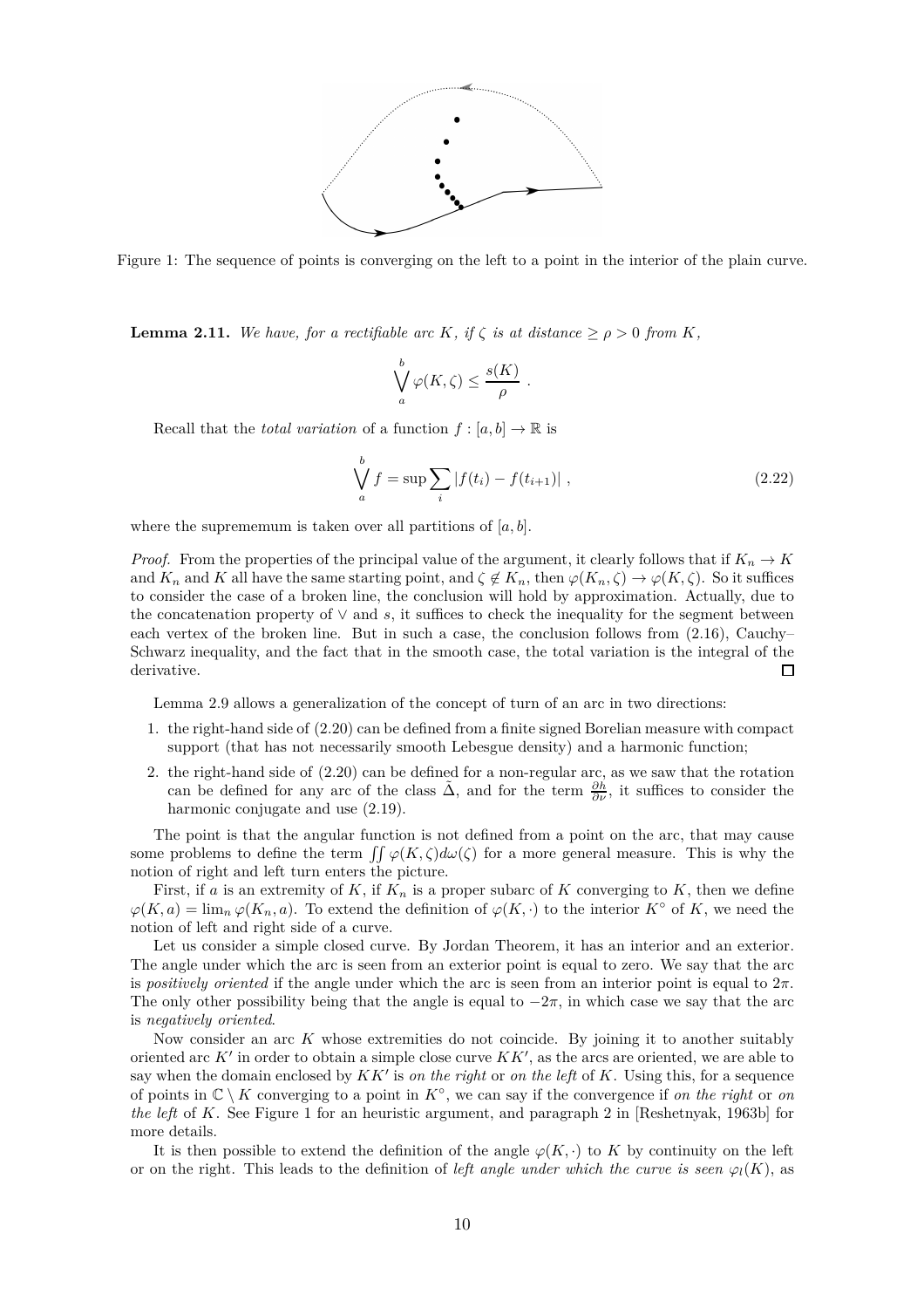well as *right angle*  $\varphi_r(K)$ , which satisfy the following equalities:

$$
\begin{cases}\n\varphi_l(K) - \varphi_r(K) = 0 & \text{over } C \setminus K^{\circ} \\
\varphi_l(K) - \varphi_r(K) = 2\pi & \text{over } K^{\circ}\n\end{cases}.
$$
\n(2.23)

Existence of the left and right angles and the equalities above are proved in Lemma 2 in [Reshetnyak, 1963b]. For example, if *K* is a directly oriented circle and  $\zeta \in K$ , then  $\varphi_l(K, \zeta) = 2\pi$ , and  $\varphi_r(K, \zeta) = 0$ .

We can now define the *left turn* of an arc K of the class  $\Delta$ , given any signed Borelian measure *ω* with compact support, and any harmonic function *h* defined on a domain containing *K*:

$$
\kappa_l(K) := \kappa(K) - \frac{1}{2\pi} \iint_M \varphi_r(K, z) d\omega(z) + (h^*(z_1) - h^*(z_2)), \qquad (2.24)
$$

if *z*<sup>1</sup> and *z*<sup>2</sup> are the extremities of *K*, and the *right turn*

$$
\kappa_r(K) := -\kappa(K) + \frac{1}{2\pi} \iint_M \varphi_l(K, z) d\omega(z) - (h^*(z_1) - h^*(z_2)), \qquad (2.25)
$$

and we have by (2.23)

$$
\kappa_l(K) + \kappa_r(K) = \omega(K^{\circ}) \tag{2.26}
$$

Note that we obtain a *Gauss–Bonnet Formula* almost by definition: if *K* is a regular arc enclosing a domain *D* homeomorphic to a disc, then

$$
\kappa_l(K) + \omega(D) = 2\pi . \tag{2.27}
$$

A more general version of (2.27) may be found in Theorem 2 in [Reshetnyak, 1963b].

In the next paragraph, we will look at those concepts for the simplest measures which are not smooth Lebesgue densities, that are weighted Dirac measures. The motivation for looking at the turn will be made clear in Section 2.2.3.

#### **2.1.4 Flat cones and weak Laplacian**

As a basic and fundamental example, let us look at the turn for arcs in a flat cone metric. Flat cones are the simplest and the main example of subharmonic metrics which are not Riemannian. Flat cones are an elementary example of *simple singularities* on Riemannian surfaces, see [Troyanov, 1993]. Also, one of the main tools in Reshetnyak's arguments, the canonical stretching of a distance (see Section 4.3), allows to reduce some problems to this case.

For  $\zeta \in \mathbb{C}$  and  $\omega_0 \in \mathbb{R}$ , let

$$
\omega = \omega_0 \delta_\zeta
$$

be the signed measure concentrated at  $\zeta$  with value  $\omega_0 \in \mathbb{R}$ . Then define

$$
\lambda(z) = |z - \zeta|^{-\frac{\omega_0}{\pi}} = |z - \zeta|^{2\beta} = |z - \zeta|^{\frac{\alpha}{\pi} - 2},
$$

where

$$
\beta=-\frac{\omega_0}{2\pi}
$$

is the *weight*, and

$$
\alpha = 2\pi(\beta + 1) = 2\pi - \omega_0
$$

is the *cone angle*. To simplify the exposition, let us consider  $\zeta = 0$ . We will look at the plane endowed with the metric  $\lambda |dz|^2$ . As  $z \mapsto \ln |z|$  is harmonic on  $\mathbb{C} \setminus \{0\}$ , it follows that  $\lambda |dz|^2$  is actually a Riemannian flat metric on  $\mathbb{C} \setminus \{0\}$ . Let us see that it defines however a distance on the whole plane.

We define the length of a broken line *K* in the same way as for a Riemannian metric (see Remark 2.3). If *z* is an arc length parameterization (for the Euclidean length),

$$
\tilde{s}_{\lambda}(K) = \int_0^{s(K)} |z(t)|^{\beta} dt , \qquad (2.28)
$$

where  $s(K)$  is the Euclidean length of K. For example, let v be a unit vector and let consider the parameterized arc  $z : [0, r] \to \mathbb{C}, z(t) = tv$ . Hence

$$
\tilde{s}_{\lambda}(z) = \int_0^r t^{\beta} dt = \begin{cases}\n+\infty & \text{if } \beta \le -1 \text{ i.e.} \quad \omega_0 \ge 2\pi \text{ i.e.} \quad \alpha \le 0 \\
\frac{1}{\beta + 1} r^{\beta + 1} & \text{if } \beta > -1 \text{ i.e.} \quad \omega_0 < 2\pi \text{ i.e.} \quad \alpha > 0\n\end{cases} (2.29)
$$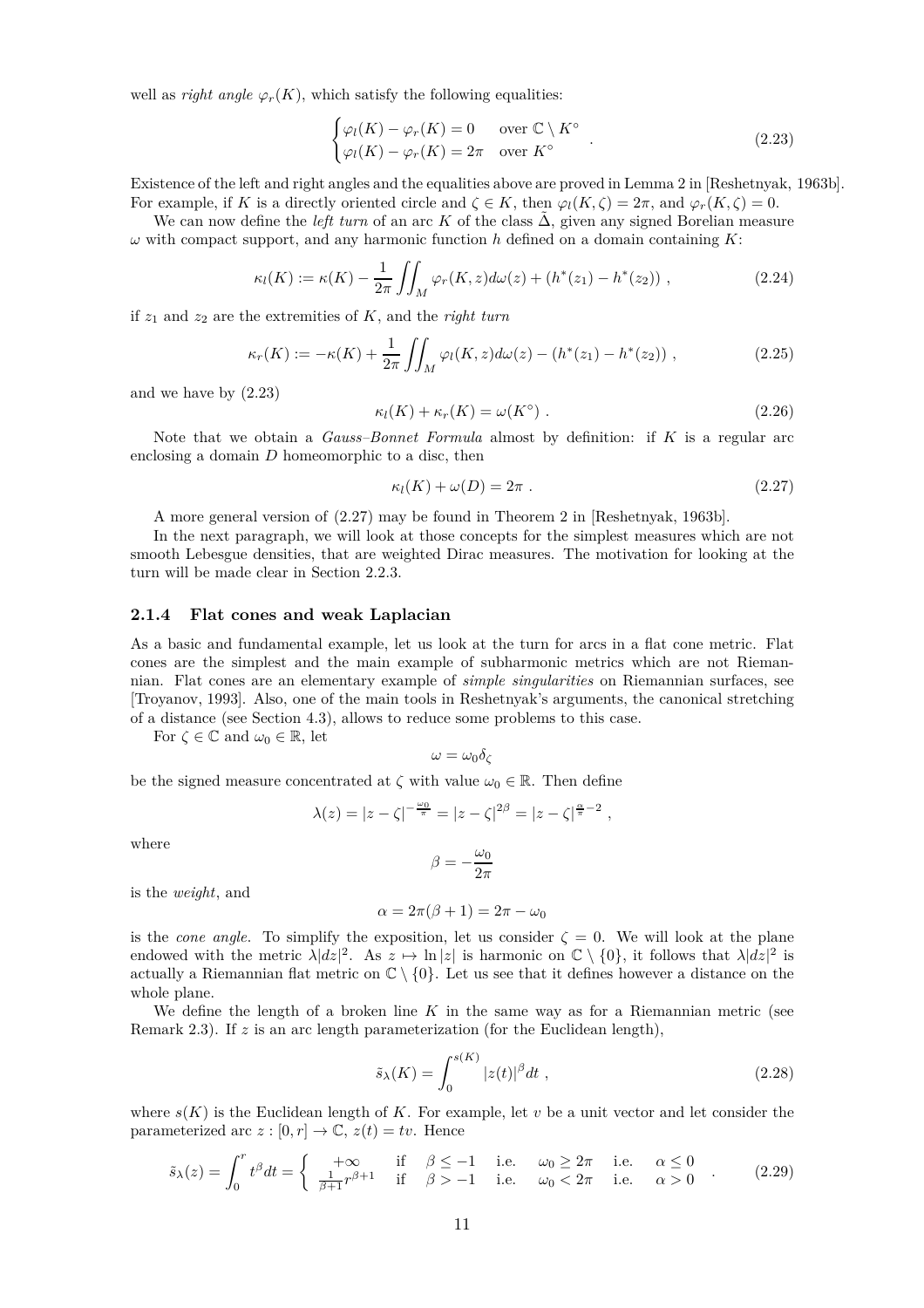| cone angle           | curvature  | weight             |
|----------------------|------------|--------------------|
| $\alpha$             | $\omega_0$ | $\frac{\alpha}{2}$ |
|                      | $2\pi$     |                    |
| $]0,2\pi[$<br>$2\pi$ | $]0,2\pi[$ | $-1,0$             |
|                      |            |                    |
| $>2\pi$              | ั ∪        |                    |

Table 2: It is easy to see that the distance given by the first line is isometric to the induced distance over a Euclidean cylinder of radius 2*π*. For the second line, it is a convex cone in the Euclidean 3-space. Of course, the third line corresponds to the Euclidean plane. It is also possible to see that the distance given by the last line corresponds to the induced distance on a convex cone in the Lorentzian Minkowski 3-space, i.e.,  $\mathbb{R}^3$  endowed with the bilinear form  $dx^2 + dy^2 - dz^2$ , see Example 2.16.

Let us denote by  $\rho_{\lambda}(a, b)$  the infimum of  $\tilde{s}_{\lambda}$  for all the broken lines between *a* and *b*. We will denote by  $C_r(\zeta)$  the circle of center  $\zeta$  and (Euclidean) radius *r*.

**Lemma 2.12.**  $\rho_{\lambda}$  *is a distance over the plane.* 

*Proof.* From Remark 2.3,  $\rho_{\lambda}$  is a pseudo-distance over the plane. Actually the argument in the remark also gives that it is a distance on  $\mathbb{C} \setminus \{0\}$ . (2.29) says that the distance from 0 to  $C_r(0)$  is positive (or infinite) for any  $r > 0$ positive (or infinite) for any *r >* 0.

The choice of the name cone angle for  $\alpha$  may be explained as follows. Let us define

$$
V_{\alpha} := \{(r,\theta)|r \ge 0, \theta \in \mathbb{R}/\alpha\mathbb{Z}\} / (0,\theta) \sim (0,\theta') . \tag{2.30}
$$

Then the pull-back of the metric  $|z|^{2\beta} |dz|^2$  over  $\mathbb{C} \setminus \{0\}$  onto  $V_\alpha \setminus \{(0,0)\}$  via the mapping

$$
(r, \theta) \mapsto ((\beta + 1) r)^{\frac{1}{\beta + 1}} \left( \cos \left( \frac{\theta}{\beta + 1} \right), \sin \left( \frac{\theta}{\beta + 1} \right) \right)
$$

is

It is easy to see that (2.29) actually gives the  $\rho_{\lambda}$  distance from the origin to  $C_r(0)$ , see [Reshetnyak, 1960b, Lemma 12.1]. If follows that  $C_r(0)$  is at  $\rho_{\lambda}$  distance one from the origin if  $\omega_0 < 2\pi$  and  $r = (1 + \beta)^{\frac{1}{1+\beta}}$ . But

 $dr^2 + r^2 d\theta^2$ .

$$
\tilde{s}_{\lambda}(C_r(0)) = \int_{C_r(0)} \sqrt{\lambda} = r \int_0^{2\pi} r^{\beta} dt = 2\pi r^{1+\beta} = 2\pi (1+\beta) = \alpha , \qquad (2.31)
$$

hence the length for  $\rho_{\lambda}$  of the unit circle for  $\rho_{\lambda}$  is  $\alpha$ . From this it is easy to recognize the distance over some usual objects, see Table 2.

We are cheating a little in the sense that  $(2.31)$  is a priori not the intrinsic length of  $C_r(0)$  for the distance  $\rho_{\lambda}$  (see Section 4.2). Indeed, the intrinsic length must be defined by the supremum of the length for  $\rho_{\lambda}$  of all the broken lines inscribed in the curve. But we will see in Section 4.2 that both definitions agree in our case.

It follows that the point 0 is at finite distance from the other points if  $\omega({0}) < 2\pi$ , and at infinite distance if  $\omega({0}) \geq 2\pi$ . This will be a general phenomenon for the subharmonic distances, except for the case  $= 2\pi$ , that may behave in different manners, depending on  $\omega$ . This is the source of some technical difficulties.

**Remark 2.13.** Note that

$$
\tilde{s}_{\lambda}(C_1(0))=2\pi
$$

for *any* value of  $\alpha > 0$ .

Let us mention the following basic result, which is used for example in the proof of Lemma 16 in [Reshetnyak, 1963b].

**Lemma 2.14.** *For*  $\beta > -1$  *i.e.,*  $\omega_0 < 2\pi$ *, the sector of the plane between two rays making an angle θ* for the distance  $\rho_{\lambda}$  is isometric to a Euclidean sector of angle  $\theta\left(1-\frac{\omega_0}{2\pi}\right)$ .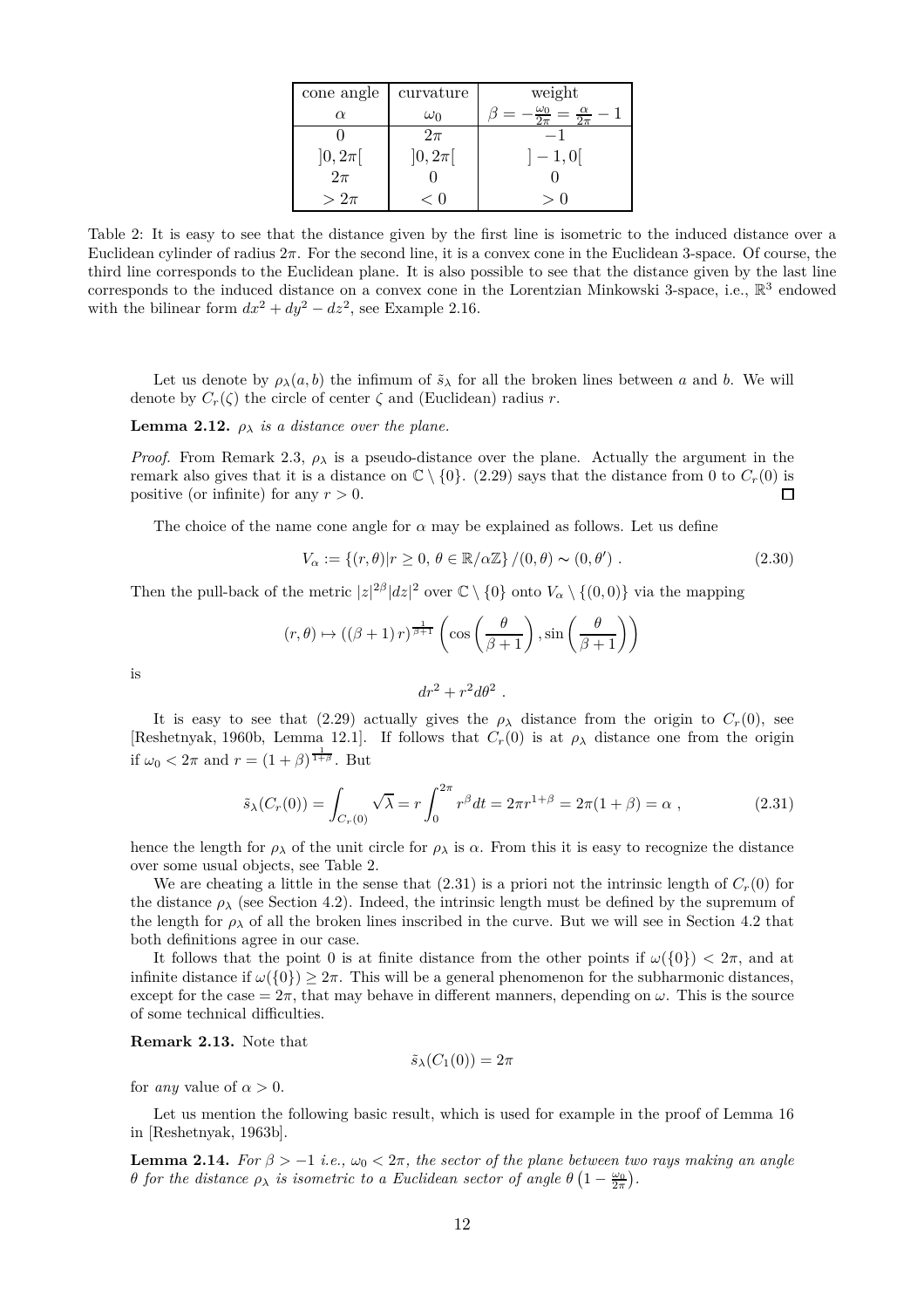*Proof.* Let us consider the function

$$
f: z \to (1+\beta)^{-1} z^{\beta+1} ,
$$

defined for a suitable branch cut of the plane. For an arc length parameterization *z* of a rectifiable arc *K*, we have

$$
\tilde{s}_{\lambda}(f(K)) = \int_0^{s(K)} |z(t)|^{-\frac{\omega_0}{2\pi}} dt.
$$

Comparing with (2.28), it follows that *f* is an isometry from the plane with the metric  $\lambda |dz|^2$  to the Euclidean plane. Without loss of generality we can consider that the sector is between vectors 1 and  $e^{i\theta}$ , and  $f(e^{i\theta}) = (1+\beta)^{-1}e^{i\theta(\beta+1)}$ , so that the new sector has an angle  $\theta(\beta+1)$ .  $\Box$ 

As we already noted, on  $\mathbb{C} \setminus \{0\}$ , a flat cone metric is a Riemannian metric. Considering the function *f* from the proof of Lemma 2.14, together with Remark 2.2, *f* is a Riemannian isometry between the disc without the origin endowed with the metric  $|z|^{\beta}|dz|^2$  and the standard Euclidean metric. So if *K* is a regular arc not passing through the origin, we have the following formula for the geodesic curvature of *K*, see Lemma 2.9,

$$
\kappa_{\lambda}(K) = \kappa(K) + \beta \varphi(K, 0) \tag{2.32}
$$

 $\Box$ 

An argument similar to the proof of Lemma 2.14 gives the following result, which is used in the beginning of the proof of Lemma 13 in [Reshetnyak, 1963b].

**Lemma 2.15.** *Let K be a regular arc not passing through the origin. Then*

$$
\kappa(K^{\beta+1}) = \kappa_{\lambda}(K) ,
$$

*with*  $\lambda = |\cdot|^{2\beta}$ , and  $K^{\beta+1}$  *is the image of the arc under*  $f(z) = z^{\beta+1}$ .

*Proof.* It suffices to compute  $\kappa(K^{\beta+1})$  with (2.1), and then use (2.15) and (2.32).

**Example 2.16.** It is easily checked that the Euclidean length of the curve  $(r, \theta = \frac{1}{r} - \pi)$ ,  $0 < r < \frac{1}{\pi}$ in polar coordinates, and 0 at  $r = 0$ , is infinite. Its length in the flat cone metric defined by  $\lambda(z) = |z|^2$  is finite, see the last section of [Reshetnyak, 1963a]. The distance given by  $\lambda$  is isometric to the induced distance on the cone in  $\mathbb{R}^3$ , endowed with the metric  $dx^2 + dy^2 - dz^2$ , generated by the rotation preserving horizontal planes of the half-line of direction  $(2, 0, \sqrt{3})$ .

One of the main result of [Reshetnyak, 1963b] (see the end of Section 2.2.3) applied to our flat cone situation, implies the well-known fact that a shortest arc for a flat cone metric with  $0 < \omega_0 < 2\pi$ , i.e., with a cone angle in  $(0, 2\pi)$ , cannot contain the origin in its interior.

**Remark 2.17.** So far, we have considered signed measures with smooth Lebesgue density or weighted Dirac measure. It would then be natural to consider signed measures which are a sum of measures of those two kinds. Such measures are the main objects of the last part of [Reshetnyak, 1963b]. Indeed, they are dense (for the weak convergence of measures) in a set of measures *A*. The Localization Theorem, see Section 3.5, will say that any of the signed measures considered in Reshetnyak's theory can be transformed in a suitable manner to a measure of the set *A*.

In Section 2.1.2, we saw the relation between the measure and the Laplacian in the Riemannian case. A similar analysis is possible here. The *weak Laplacian* of a locally  $L^1$  function  $f : M \to \mathbb{R}$ over a domain *M* of the plane is the linear functional on  $C_c^{\infty}(M)$ , the space of  $C^{\infty}$  functions with compact support included in *M*, defined by

$$
\Delta f(\varphi) = \iint_M f \Delta \varphi \; .
$$

Here we are making an abuse of notation, as if  $f \in C^2$ , then the notation  $\Delta f$  may stand for a continuous function or a linear functional on  $C_c^{\infty}$ . But if one recalls the Green formula (2.9), we have the following relation for  $f \in C^2$ :

$$
\Delta f(\varphi) = \iint_M \varphi \Delta f \;,
$$

i.e., if *f* is  $C^2$ , the function  $\Delta f$  is equal as a distribution to the distribution  $\Delta f$ .

Let us go back to the simplest non-smooth example.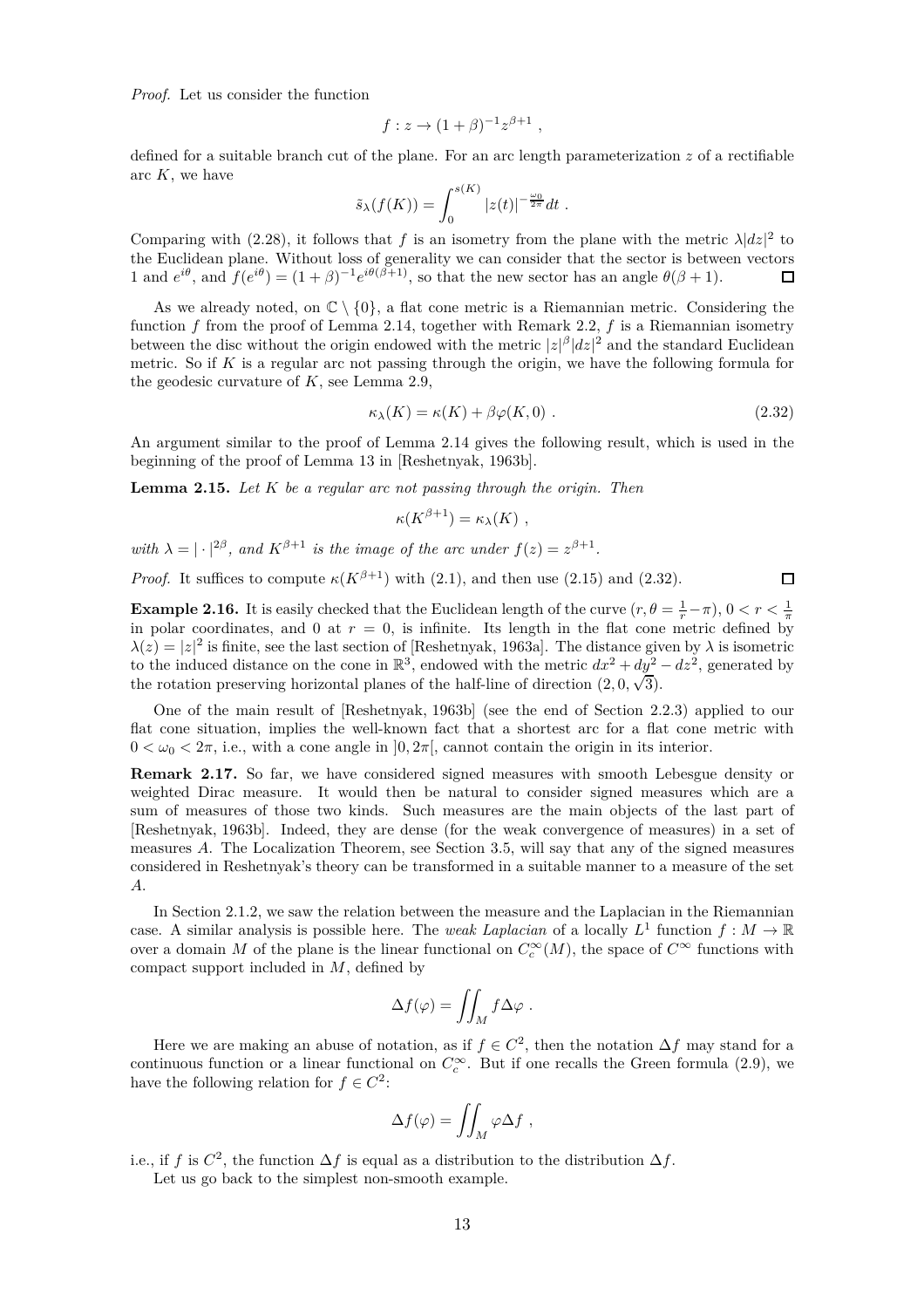**Lemma 2.18.** For  $\zeta \in \mathbb{C}$ , let  $p(\delta_{\zeta})$  be the function defined by  $p(z;\delta_{\zeta}) = \frac{1}{2\pi} \ln |z - \zeta|$ . Then for  $\varphi \in C_c^\infty$ ,

$$
\Delta p(\delta_{\zeta})(\varphi) = \varphi(\zeta) .
$$

*Proof.* It is a straightforward consequence of Lemma 2.6, by taking a domain containing the support of  $\varphi$ .

Hence, as a distribution, the weak Laplacian of  $p(\delta_{\zeta})$  is the Dirac measure  $\delta_{\zeta}$ . But it is classical that if the weak Laplacian is a *positive functional*, i.e., if for a  $L^1$  function  $f$  we have  $\Delta f(\varphi) \geq 0$  for any non-negative  $\varphi \in C_c^{\infty}$ , then it extends to a positive linear functional over  $C_c^0$  [Ransford, 1995], [Hayman and Kennedy, 1976], [Rao, 1977]. In turn, by the Riesz Representation Theorem, it extends to a positive measure. At the end of the day, we may identify  $\Delta p(\delta_\zeta)$  and  $\delta_\zeta$  as positive measures.

In turn, we obtain an analogue of (2.8), in term of measures, as if we consider the flat cone metric  $\lambda |dz|^2$  with

$$
\lambda(z) = |z - \zeta|^{-\frac{\omega_0}{\pi}},
$$

then, in the sense of measures, by Lemma 2.18

$$
\omega_0 \delta_\zeta = -\frac{1}{2} \Delta \ln \lambda \tag{2.33}
$$

In the other sections, we will bring what we do for Riemannian metrics and flat metrics to its full generality. Before that, let us mention two natural generalizations of flat metrics: spherical cone metrics and hyperbolic cone metrics.

**Example 2.19** (Spherical cone-metrics)**.** Let us consider the conformal Riemannian metric

$$
\lambda(z)|dz|^2 = \frac{4}{(1+|z|^2)^2}|dz|^2,
$$
\n(2.34)

for  $z$  belonging to the plane. A straightforward computation (see  $(2.7)$ ) shows that the curvature is constant equal to 1. The plane endowed with the metric (2.34) is a conformal representation of a *spherical metric*. On may check that (2.34) is actually given by the stereographic projection (from the south pole) of the induced metric on the unit sphere in the Euclidean 3-space.

Over C minus the origin, let us consider the function  $f(z) = \frac{1}{\beta+1}z^{\beta+1}$ , for a suitable branch cut of the plane and  $\beta > -1$ . The spherical metric is pull-backed by *f* (see Remark 2.2) to a conformal metric with conformal factor

$$
\tilde{\lambda}(z) = \lambda(f(z))|f'(z)|^2 = \frac{4|z|^{2\beta}}{\left(1 + (\beta + 1)^{-2}|z|^{2(\beta + 1)}\right)^2}.
$$

The pull-back of the metric  $\tilde{\lambda}|dz|^2$  onto the cone  $V_\alpha$  given by (2.30), where  $\alpha = 2\pi(\beta + 1)$ , via the function

$$
(r,\theta) \mapsto \left( ((\beta+1)\tan(r/2))^{\frac{1}{\beta+1}} \left( \cos\left(\frac{\theta}{\beta+1}\right), \sin\left(\frac{\theta}{\beta+1}\right) \right) \right)
$$

is written

$$
dr^2 + \sin(r)^2 d\theta^2.
$$

Let us compute

$$
-\frac{1}{2}\Delta \ln \tilde{\lambda}(z) = -\frac{1}{2}\Delta \ln |z|^{2\beta} + \Delta \ln \left(1 + (\beta + 1)^{-2}|z|^{2(\beta + 1)}\right) .
$$

Considering the equation above in the sense of distribution, by (2.33), we know that the term  $-\frac{1}{2}\Delta \ln |z|^{2\beta}$  is the measure  $-2\pi\beta\delta_0$ . Concerning the second term  $\Delta \ln (1 + (\beta + 1)^{-2}|z|^{2(\beta+1)})$ , the function

$$
z \mapsto \ln\left(1 + (\beta + 1)^{-2} |\cdot|^{2(\beta + 1)}\right)
$$

has no singularity on *U*, and a straightforward computation shows that

$$
\Delta \ln \left( 1 + (\beta + 1)^{-2} |z|^{2(\beta + 1)} \right) = \tilde{\lambda}(z) ,
$$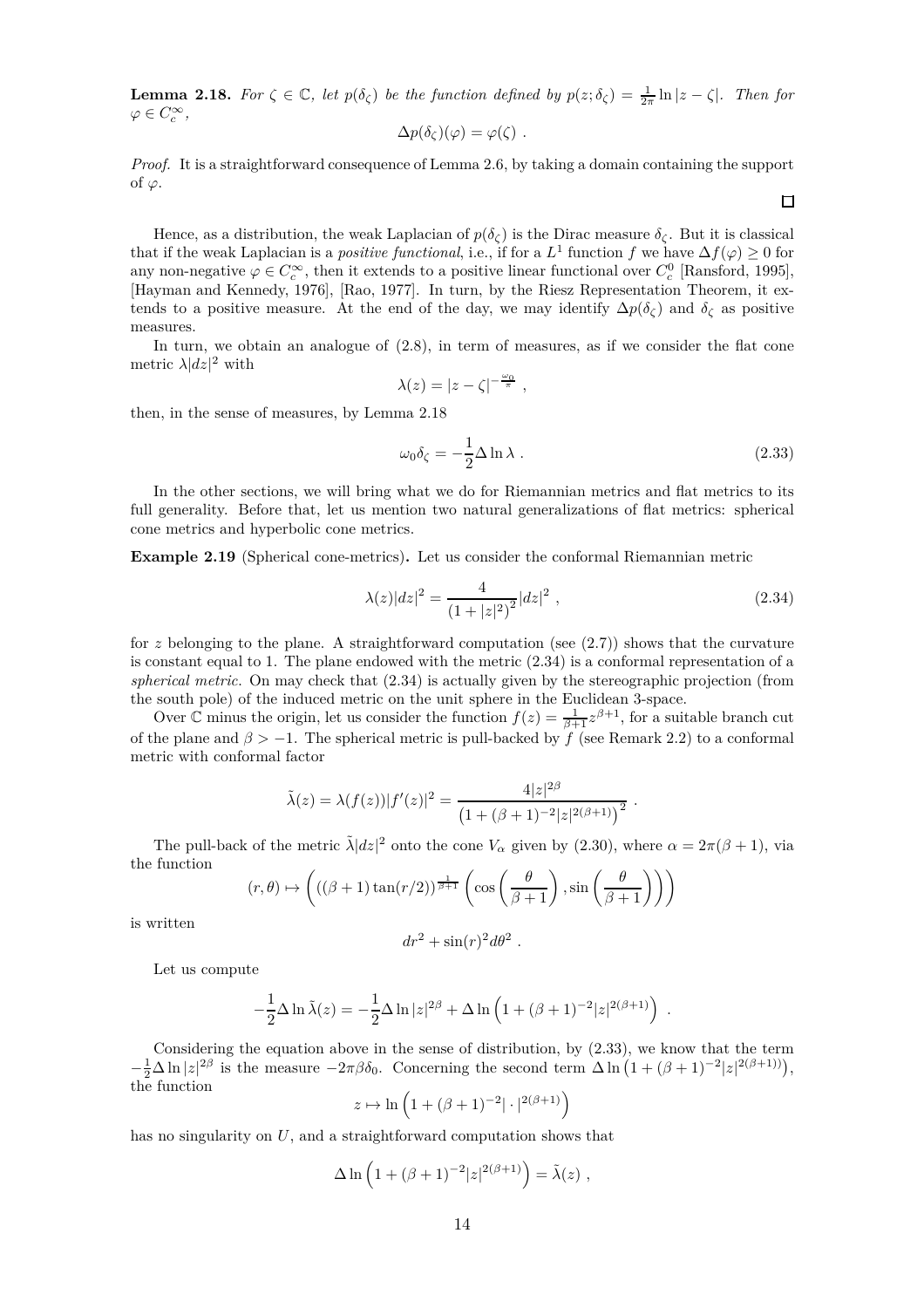hence in the sense of distribution,  $-\frac{1}{2}\Delta \ln \tilde{\lambda}(z)$  is equal to the measure

$$
\omega_0\delta_0+\tilde\lambda\mathcal{L}
$$

where  $\mathcal L$  is the Lebesgue measure over *U* and  $\omega_0 = 2\pi - \alpha = -2\pi\beta$ .

**Example 2.20** (Hyperbolic cone-metrics)**.** Let us consider the conformal Riemannian metric

$$
\lambda(z)|dz|^2 = \frac{4}{(1-|z|^2)^2}|dz|^2,
$$
\n(2.35)

for *z* belonging to a subdomain of the open unit disc. A straightforward computation (see  $(2.7)$ ) shows that the curvature is constant equal to  $-1$ , so (2.35) is a conformal representation of a *hyperbolic metric*. Suppose that *U* contains the origin. Over *U* minus the origin, let us consider the function  $f(z) = \frac{1}{\beta+1}z^{\beta+1}$ , for a suitable branch cut of the plane and  $\beta > -1$ . The hyperbolic metric is pull-backed by *f* (see Remark 2.2) to a conformal metric with conformal factor

$$
\tilde{\lambda}(z) = \lambda(f(z)) |f'(z)|^2 = \frac{4|z|^{2\beta}}{\left(1 - (\beta + 1)^{-2}|z|^{2(\beta + 1)}\right)^2}.
$$

The pull-back of the metric  $\tilde{\lambda}|dz|^2$  onto the cone  $V_\alpha$  given by (2.30), where  $\alpha = 2\pi(\beta + 1)$ , via the function

$$
(r,\theta) \mapsto \left( ((\beta+1)\tanh(r/2))^{\frac{1}{\beta+1}} \left( \cos\left(\frac{\theta}{\beta+1}\right), \sin\left(\frac{\theta}{\beta+1}\right) \right) \right)
$$

is written

$$
dr^2 + \sinh(r)^2 d\theta^2.
$$

Let us compute

$$
-\frac{1}{2}\Delta \ln \tilde{\lambda}(z) = -\frac{1}{2}\Delta \ln |z|^{2\beta} + \Delta \ln (1 - (\beta + 1)^{-2}|z|^{2\beta + 1}).
$$

Computations similar to the ones of the spherical case (Remark 2.19) show that, in the sense of distribution,  $-\frac{1}{2}\Delta \ln \tilde{\lambda}(z)$  is equal to the measure

$$
\omega_0\delta_0-\tilde\lambda\mathcal{L}
$$

where *L* is the Lebesgue measure over *U* and  $\omega_0 = 2\pi - \alpha = -2\pi\beta$ .

### **2.2 Arcs of bounded rotation**

The arcs of (absolute) bounded rotation are the basic objects of the whole theory. They form a proper subclass of the class of rectifiable arcs of the plane, which contains itself smooth arcs and broken lines. The main property that distinguish them from the class of rectifiable arcs is the convergence of the length for a converging sequence of arcs having a uniform bound of the absolute rotation (Lemma 2.27). This is an essential step in the proof of the Distances Convergence Theorem 4.30. Roughly speaking, if rectifiable arcs have a Lipschitz parameterization, arcs of bounded rotation have a *δ*-convex parameterization, see Section 2.2.2.

In all this section, we are considering the Euclidean plane. References for this section are [Alexandrov and Reshetnyak, 1989], [Milnor, 1950], [Sullivan, 2008], [Reshetnyak, 2005]. Basically, we review the properties stated in §3 of [Reshetnyak, 1960b].

#### **2.2.1 Classical results**

Let *K* be a broken line, parameterized by affine functions. Its *absolute rotation*  $|\kappa|(K)$  is the nonnegative real number that is the sum of the angles (in  $[0, \pi]$ ) between its left and right derivative at its interior vertices.

**Definition 2.21.** *The* absolute rotation  $|\kappa|(K) \in \mathbb{R} \cup \{+\infty\}$  *of an arc K is the supremum of the absolute rotation of the broken lines inscribed in K. The arc is said to be of* bounded rotation *if*  $|\kappa|(K)$  *is finite.*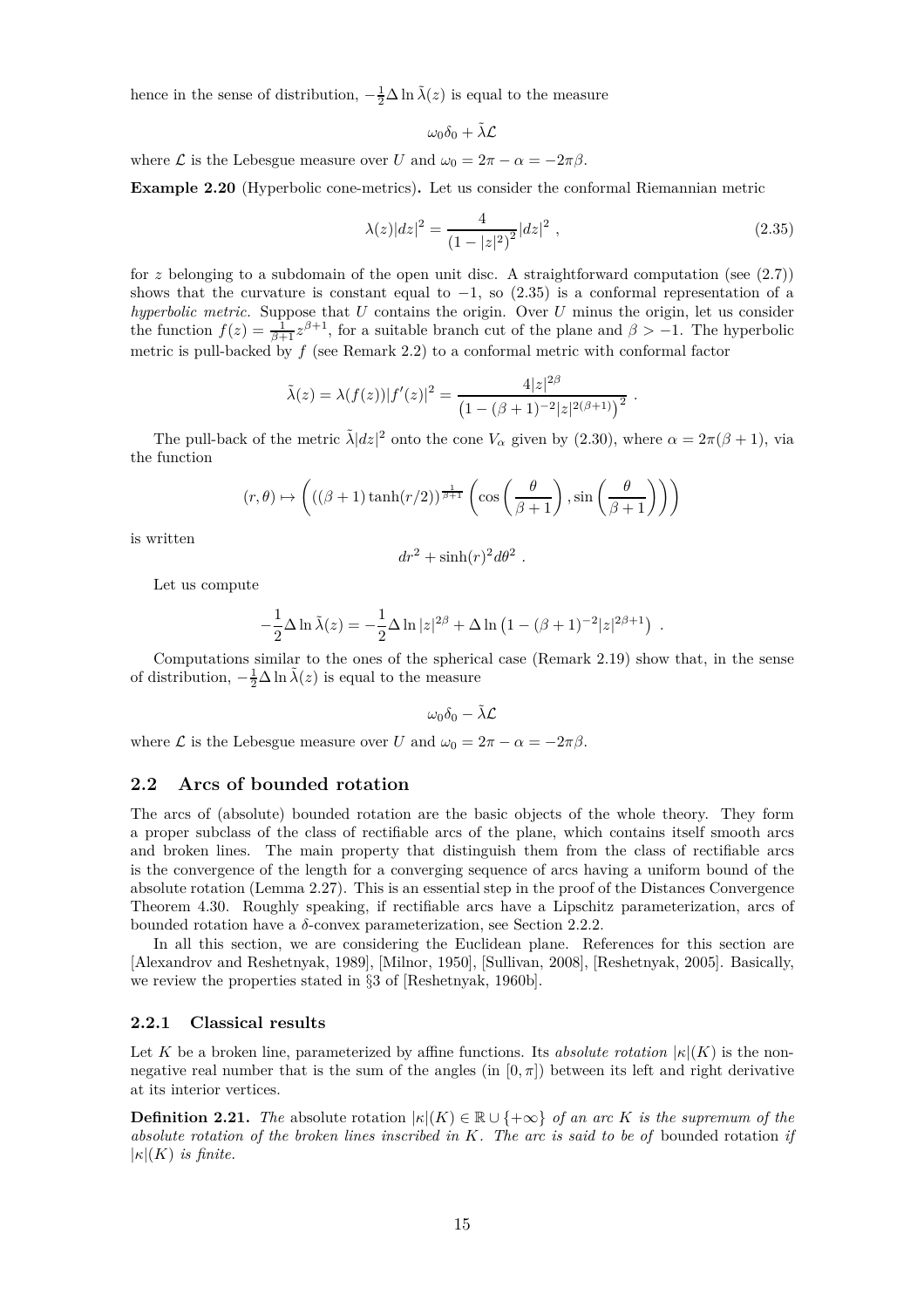

Figure 2:  $\alpha' + \gamma + \beta' = \alpha' + x + y + \beta' \ge \alpha + \beta$ .

It is clear that if we modify a broken line *K* by adding a new vertex, we obtain a new broken line *K'* such that  $|\kappa|(K') \ge |\kappa|(K)$ , see Figure 2. From this, it is easy to see that for a broken line, the two definitions of absolute rotation we have given above (as a sum of angles on the one hand, and as a supremum of absolute rotations of inscribed broken lines on the other hand) coincide.

**Lemma 2.22.** *Let*  $(K_n)_n$  *be a sequence of arcs converging to K. Then*  $|\kappa|(K) \leq \liminf |\kappa|(K_n)$ *.* 

*Proof.* Let *L* be a broken line inscribed in  $K$ , and let  $L_n$  be broken lines inscribed in  $K_n$  such that the associated sequences of vertices converge to the vertices of *L*. Clearly,  $|\kappa|(L_n) \to |\kappa|(L)$ and  $|\kappa|(L_n) \leq |\kappa|(K_n)$ , so  $|\kappa|(L) \leq \liminf |\kappa|(K_n)$ , and as *L* is arbitrary,  $|\kappa|(K) = \sup |\kappa|(L) \leq \liminf |\kappa|(K_n)$  $\liminf$   $|\kappa|(K_n)$ .

**Lemma 2.23.** Let  $(K_n)_n$  be a sequence of broken lines inscribed in K and converging to K. Then  $s(K_n) \to s(K)$  *and*  $|\kappa|(K_n) \to |\kappa|(K)$ .

We skip the proof, as the one for the length is classical, and the one for the absolute rotation is analogous. This result gives for example that, as the absolute rotation of a closed convex broken line is  $2\pi$ , the absolute rotation of a circle is  $2\pi$ .

If *A* is an interior vertex of a broken line  $K$ , and  $K_1, K_2$  the two broken lines obtained from  $K$ by splitting at *A*, then if  $\alpha$  is the angle at *A*, by definition

$$
|\kappa|(K) = |\kappa|(K_1) + |\kappa|(K_2) + \alpha.
$$

It follows that, for any decomposition  $a = t_0 < t_1 < \cdots < t_N = b$  of a parametrization of an arc *K*,

$$
\sum_{i} |\kappa|(K|_{t_i, t_i+1}) \le |\kappa|(K) . \tag{2.36}
$$

A sharper version of (2.36) will be given in Corollary 2.37. From (2.36) we deduce that  $t \mapsto |\kappa|(K|_t)$ is non-decreasing. This is used in the proof of the following result, which is Theorem 5.8.1 in [Alexandrov and Reshetnyak, 1989].

**Proposition 2.24** (Alexandrov Inequality). Let K be an arc with  $|\kappa|(K) < \pi$  and extremities  $z_1$ *and z*2*. Then*

$$
\cos(|\kappa|(K)/2) s(K) \leq |z_1 - z_2|.
$$

*Proof.* From Lemma 2.23, it suffices to prove the formula for broken lines. Let  $z : [0, s(K)] \to \mathbb{C}$ be the arc length parameterization of a broken line. In particular, its left derivative has unit norm. Up to a rotation, suppose that the first segment of the broken line is directed by (1*,* 0). Let *e* be a unit vector with principal argument  $|\kappa|(K)/2$ . So for any  $t \in [0, s(K)]$ , the angle between  $z'_{l}(t)$ and *e* is less than  $|\kappa|(K)/2$ , i.e.,  $\langle z'_{l}(t), e \rangle \ge \cos(|\kappa|(K)/2)$ , and

$$
|z_1 - z_2| \ge \langle z_1 - z_2, e \rangle = \int_0^{s(K)} \langle z'_i, e \rangle \ge s(K) \cos(|\kappa|(K)/2).
$$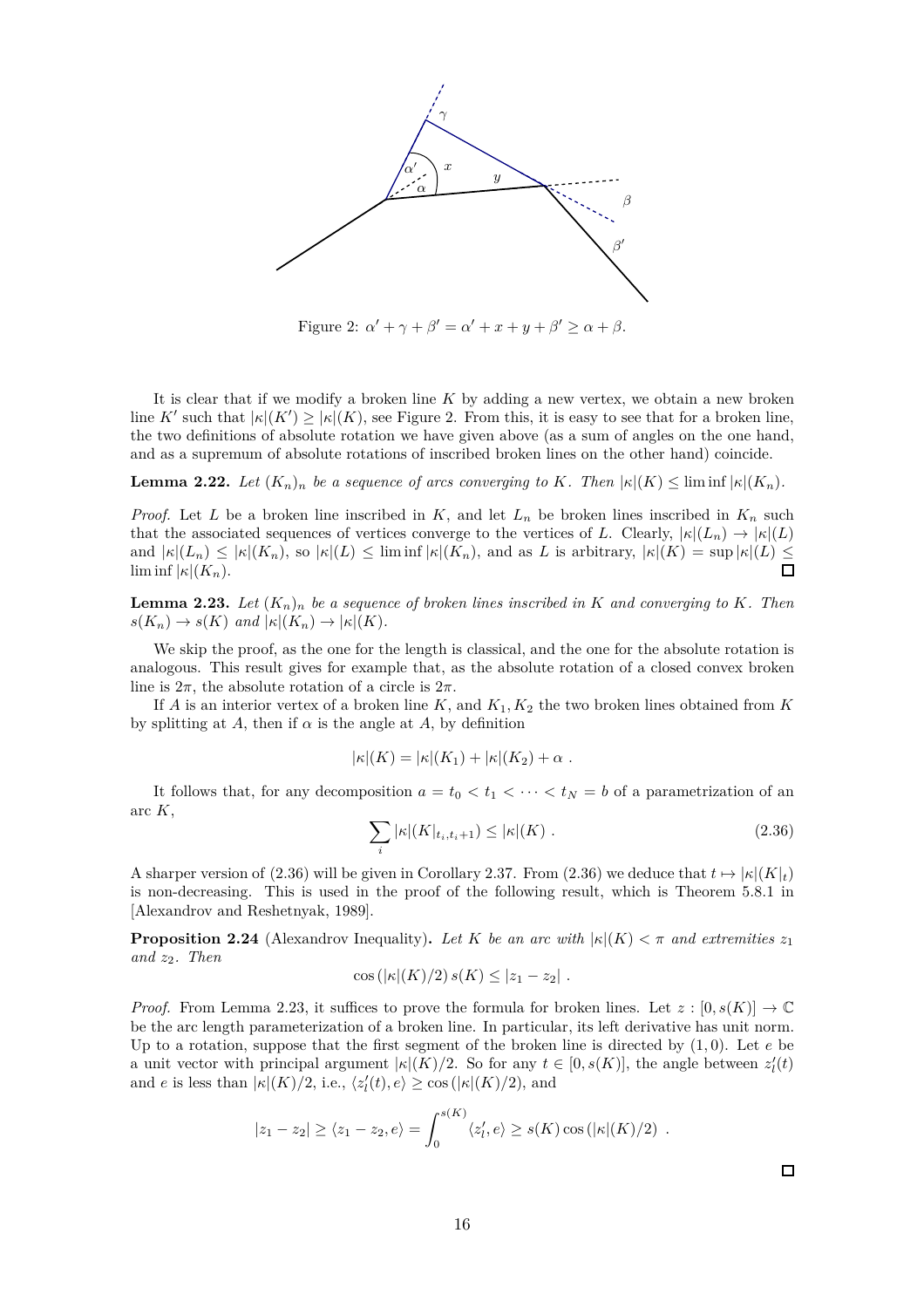That's not true that for any  $t_0 \in [a, b]$  there exists a sufficiently small  $\delta$  such that  $|\kappa|(K_{t_0-\delta,t_0+\delta})$ is arbitrarily small, as the example of an inner vertex of a broken line shows. But this property is true on a right neighborhood  $[t_0, t_0 + \delta]$  for  $t_0 \in [a, b)$  (of course, a similar property holds on a left neighborhood  $[t_0 - \delta, t_0]$  for  $t_0 \in (a, b]$ . Indeed, we have for  $t_n \to t_0 \in [a, b)$ ,  $t_0 < t_n < b$ , from (2.36),

$$
|\kappa|(K|_{t_0,b}) - |\kappa|(K|_{t_n,b}) \ge |\kappa|(K|_{t_0,t_n})
$$

and from  $|\kappa|(K|_{t_0,b}) \geq |\kappa|(K|_{t_n,b})$  and Lemma 2.22, it follows that  $|\kappa|(K|_{t_n,b}) \to |\kappa|(K|_{t_0,b})$ , and hence

$$
|\kappa|(K|_{t_0,t_n}) \xrightarrow[n \to \infty]{} 0 . \tag{2.37}
$$

**Remark 2.25.** Let  $\epsilon > 0$ , and let us define  $t_i \in [a, b)$  by  $t_0 = a$  and  $|\kappa|(K|_{t_{k-1}, t_k}) = \epsilon$ , that is possible by (2.37). If  $|\kappa|(K) \leq A < \infty$ , the number *N* of such *k* is finite. Actually, we have

$$
A \geq |\kappa|(K) \geq \sum_{k=1}^{N} |\kappa|(K|_{t_{k-1},t_k}) \geq \sum_{k=1}^{N-1} |\kappa|(K|_{t_{k-1},t_k}) = (N-1)\epsilon,
$$

so that  $N \leq \frac{A}{\epsilon} + 1$ .

Hence, for any arc with  $|\kappa|(K) \leq A$ , for any  $\epsilon > 0$  there exists  $N \leq \frac{A}{\epsilon} + 1$  and a decomposition  $a = t_0 < t_1 < \cdots < t_N = b$  such that for any *i*,  $|\kappa|(K|_{t_i,t_i+1}) \leq \epsilon$ . The decomposition depends on the arc, but *N* depends only on *A* and  $\epsilon$ .

In particular, any arc of bounded rotation can be decomposed into a finite number of subarcs with absolute rotation less than *π*. Applying Proposition 2.24 to these subarcs, the concatenation property of the length gives the following result.

**Corollary 2.26.** *An arc of bounded rotation is rectifiable.*

**Lemma 2.27.** Let  $A \geq 0$  and let  $(K_n)_{n>1}$ ,  $K_0$  be arcs such that  $K_n \to K_0$  and for any  $n \geq 1$ ,  $|\kappa|(K_n) \leq A$ *. Then*  $s(K_n) \to s(K)$ *.* 

*Proof.* As we already know that  $\liminf s(K_n) \ge s(K)$ , it suffices to show that  $\limsup s(K_n) \le s(K)$ . Let us consider parameterizations  $z_n$  proportional to arc length and a subsequence  $(K_{n_i})_{n_i}$  such that  $s(K_{n_i})$  converges to lim sup  $s(K_n)$ . Let  $\epsilon > 0$ . By Remark 2.25, we know that there exists  $N \leq \frac{A}{\epsilon} + 1$  and a decomposition  $0 = t_0^{n_i} < t_1^{n_i} < \cdots < t_N^{n_i} = 1$  such that  $|\kappa|(K_{n_i}|_{t_k^{n_i}, t_k^{n_i}+1}) \leq \epsilon$ . For a given *k*, we extract from  $(t_k^{n_i})_{n_i}$  a subsequence converging to some number  $t_k \in [0,1]$ . Abusing notation, we will denote with the same indices  $n_i$  this subsequence. Let  $L_{n_i}$  (resp.  $L$ ) be the broken line with vertices at  $t_k^{n_i}$  (resp.  $t_k$ ), so it is inscribed in  $K_{n_i}$  (resp.  $K$ ). By construction,

$$
s(L_{n_i}) \to s(L) \leq s(K) .
$$

From Proposition 2.24,

$$
s(K_{n_i}|_{t_k^{n_i},t_{k+1}^{n_i}}) \leq \frac{1}{\cos \epsilon} |z_{n_i}(t_{k+1}^{n_i}) - z_{n_i}(t_k^{n_i})|
$$

so

$$
s(K_{n_i}) \le \frac{1}{\cos \epsilon} s(L_{n_i})
$$

and passing to the limit,

$$
\limsup s(K_n) = \lim s(K_{n_i}) \le \frac{1}{\cos \epsilon} \lim s(L_{n_i}) \le \frac{1}{\cos \epsilon} s(K)
$$

and the result follows because  $\epsilon$  was arbitrary.

For the proof of Lemma 2.27, we have copied the argument of Lemma 6.2 in [Reshetnyak, 1960b]. Note that the statement in this reference is a bit more general, but only the version of Lemma 2.27 will be useful in the sequel. Lemma 2.27 also follows from the following more general result (see Theorem 5.6.2 in [Alexandrov and Reshetnyak, 1989]): there exists a positive constant *C* such that, for two arcs  $K_1, K_2$  of bounded rotation,

$$
|s(K_1) - s(K_2)| \le C\rho(K_1, K_2)(|\kappa|(K_1) + |\kappa|(K_2) + \pi)
$$

where  $\rho$  is the distance between  $K_1$  and  $K_2$ .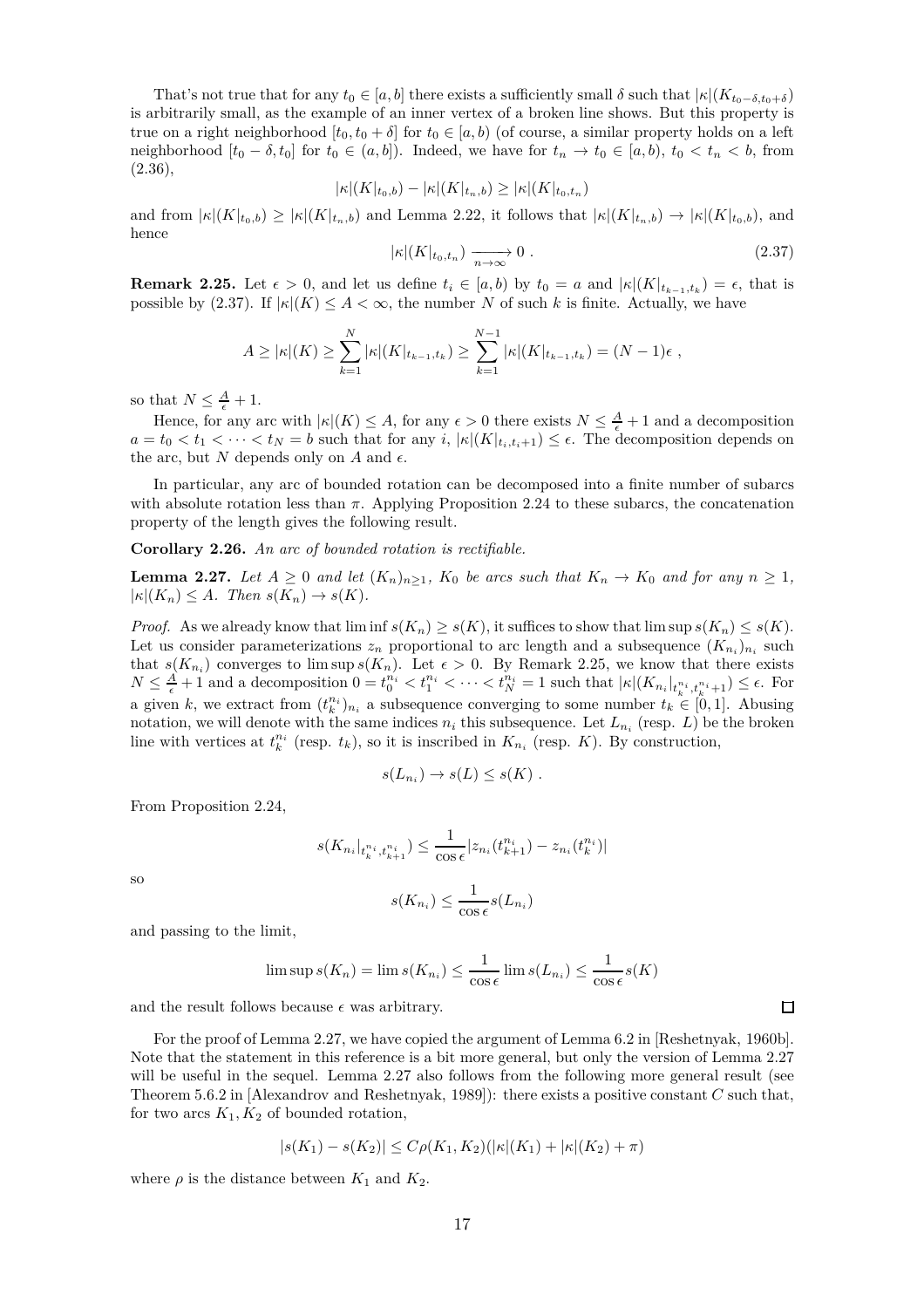**Lemma 2.28.** *Let*  $A \geq 0$  *and let*  $(K_n)_{n\geq 1}$ *,*  $K_0$  *be arcs such that*  $K_n \rightarrow K_0$  *and for any n*,  $|\kappa|(K_n) \leq A$ . Then there exists N such that for all n,  $K_n$  can be decomposed into N subarcs of *absolute rotation less than π, and any sequence of subarcs converge to the corresponding subarc of K*0*.*

*Proof.* The equidecomposition of the *K<sup>n</sup>* is given by Remark 2.25. It remains to check that the sequence of subarcs converge to a subarc of *K*. But this follows from the concatenation property of the length and Lemma 2.27.  $\Box$ 

**Proposition 2.29.** *For any arc K of bounded rotation,*

$$
s(K) \le \frac{\text{diam}(K)}{2} \left( |\kappa|(K) + \pi \right) \tag{2.38}
$$

For the proof of Proposition 2.29, we refer to Theorem 5.6.1 in [Alexandrov and Reshetnyak, 1989]. It uses projection techniques, similar to the ones in paragraph 8 in [Reshetnyak, 1963b]. There is one case for which (2.38) is straightforward: when the absolute rotation is sufficiently small. Indeed, consider the function over  $[0, \pi)$  defined by  $f(x) = \cos(x/2)(x + \pi)/2$ . As  $f'(0) > 0$  and  $f(0) > 1$ , there exists  $T \in (0, \pi)$  such that for  $x \in (0, T)$ ,

$$
1 \leq \cos(x/2)(x+\pi)/2.
$$

Then (2.38) follows from Proposition 2.24

**Corollary 2.30.** *For any sequence of arcs contained in a bounded domain, with absolute rotation uniformly bounded from above, one can extract a converging subsequence with converging length.*

**Remark 2.31** (The condition  $\Gamma(h)$ ). Let us present a related class of curves, that are introduced in [Reshetnyak, 1960b]. Let  $0 < h < 1$ . A rectifiable arc K satisfies the condition  $\Gamma(h)$  if, for its arc length parameterization *z*, for any  $t_1, t_2 \in [a, b]$ ,

$$
|z(t_1)-z(t_2)|\geq h|t_1-t_2|.
$$

If the arc is rectifiable, we already know that  $z : [0, s(K)] \to K \subset \mathbb{C}$  is a 1-Lipschitz homeomorphism. The condition  $\Gamma(h)$  means that  $z^{-1}$  is *h*-Lipschitz. In turn, the arc length parameterization is bi-Lipschitz. By definition,

$$
diam(K) \ge |z(t_1) - z(t_2)| \ge h|t_1 - t_2|
$$

for any  $t_1, t_2$ .

Let us consider an arc of bounded rotation, decomposed it into a finite number of subarcs of absolute rotation  $\lt \pi$ . For such a subarc  $K_i$ , Proposition 2.24 says that it satisfies the property Γ(*h*) with

$$
h = \cos\left(\frac{\kappa(K_i)}{2}\right) \ .
$$

### **2.2.2 Arcs of bounded rotation and convex functions**

Let us first prove a regularity property of arcs of bounded rotation.

**Lemma 2.32.** Let  $z : [a, b] \to \mathbb{C}$  be the arc length parameterization of an arc of bounded rotation. *Then z has a right derivative*  $z'_r$  *on* [ $a, b$ )*, which is a unit vector.* 

Of course a similar result holds for the left derivative on (*a, b*]. In particular, an arc of bounded rotation belongs to the class  $\Delta$  introduced in Definition 2.1.

*Proof.* Let  $t_0 \in [a, b)$ , and  $t_0 < t_1 < t_2 < t_0 + \delta$  for a sufficiently small  $\delta > 0$ . Let us consider the triangle  $t_0 t_1 t_2$ ,  $\alpha$  being the angle at  $t_0$  and  $\beta$  being the angle at  $t_1$  of this triangle. Up to change  $t_1, t_2$ , we can suppose that  $\alpha + \beta < \pi$ , otherwise the right of the arc at  $z(t_0)$  is a segment and we are done. Let  $k = \pi - \beta$ ; *k* is the absolute rotation of the broken line with vertices  $t_0, t_1$  and  $t_2$ . By definition of the absolute rotation,  $k \leq |\kappa| (K|_{t_0,t_0+\delta})$  and hence  $\alpha < |\kappa| (K|_{t_0,t_0+\delta})$ , and by (2.37) we know that  $|\kappa|(K|_{t_0,t_0+\delta})$  can be made arbitrary small. In turn, if  $t_n \to t_0, t_n > t_0$ , the sequence of unit vectors  $\frac{z(t_n)-z(t_0)}{|z(t_n)-z(t_0)|}$  is a Cauchy sequence on the unit circle, hence converge.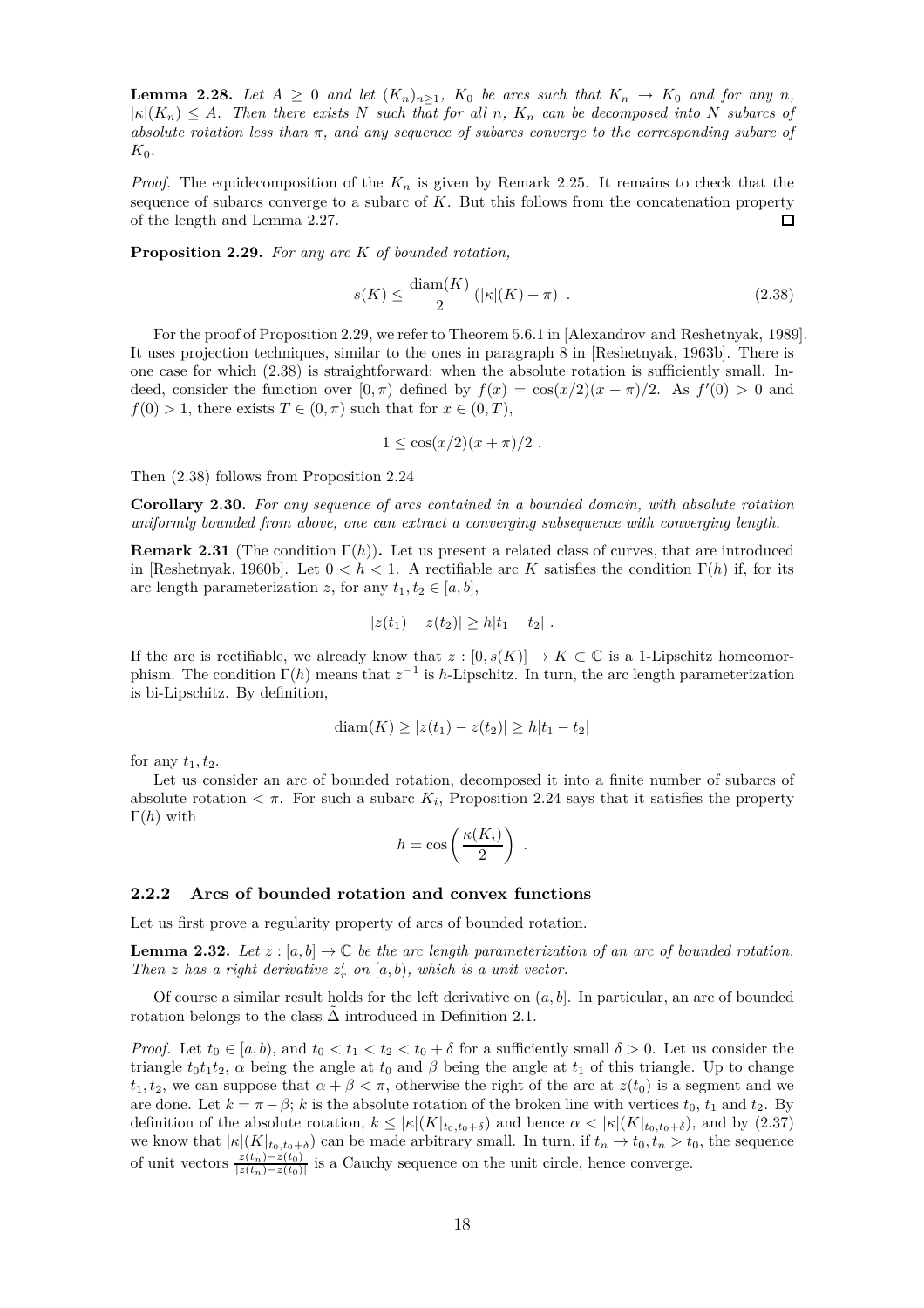On the other hand, as  $z$  is an arc length parameterization, from Proposition 2.24 we have

$$
1 \geq \frac{|z(t_n) - z(t_0)|}{t_n - t_0} \geq \cos(|\kappa|(K|_{t_0, t_n})/2),
$$

so if  $t_n \to t_0$ , by (2.37),  $\frac{|z(t_n) - z(t_0)|}{t_n - t_0} \to 1$ .

At the end of the day, for  $t_n > t_0$ ,  $\frac{z(t_n) - z(t_0)}{t_n - t_0}$  $\frac{z(t_0)}{t_n-t_0} = \frac{z(t_n)-z(t_0)}{|z(t_n)-z(t_0)|}$ |*z*(*tn*)−*z*(*t*0)| |*z*(*tn*)−*z*(*t*0)|  $\frac{n}{t_n-t_0}$  converges when  $t_n \to t_0$ , and it is also immediate that the limit has unit norm.

For a rectifiable arc *K* such that its arc length parameterization *z* admits a right derivative, we denote by  $T_r(K) : [a, b) \to \mathbb{S}^1$  its *right tantrix*, that is the function  $t \mapsto z'_r(t)$ .

**Lemma 2.33.** *Let K be a rectifiable arc such that*  $T_r(K)$  *is defined. Then for*  $0 < \eta < s(K)$ *,* 

$$
\bigvee_0^{s(K)-\eta} T_r(K) \leq |\kappa|(K) .
$$

Here, the total variation of  $T_r(K)$  is taken for the intrinsic distance  $d_S$  over the circle: the definition is formally the same as in  $(2.22)$ , with  $d<sub>S</sub>$  instead of  $|\cdot|$ .

*Proof.* The statement is obvious if the absolute rotation is not finite, so we can suppose that *K* has bounded rotation. It also suffices to prove the lemma for the subarc of *K* parameterized on  $[0, s(K) - \eta]$ , for an arc length parameterization of *K*. Note that  $T_r$  is defined everywhere on the subarc. Abusing notation, we will denote this subarc by *K* in the following.

Let  $\epsilon > 0$ . Let *z* be the arc length parameterization of *K* and  $0 = t_0 < t_1 < \cdots < t_n = s(K)$  be such that  $\bigvee_0^{s(K)} T_r(K) - \sum d_S(z'_r(t_i), z'_r(t_{i+1})) \leq \epsilon$ . Let L be a broken line inscribed in K such that  $|\kappa|(K) - |\kappa|(L) \leq \epsilon$ . This last inequality remains true if we add vertices to L, so we can moreover suppose that the images of the  $t_i$  by the arc length parameterization  $\tilde{z}$  of  $L$  are vertices of  $L$ , and also that the angle between  $\tilde{z}'_r(t_i)$  and  $z'_r(t_i)$  is less than  $\frac{\epsilon}{2n}$ . This is possible if the vertex of *L* next to the image of  $t_i$  is sufficiently close to it, because  $z$  has a right derivative at  $t_i$ . Also, the inequality we want to prove is clearly true for broken lines. Summing up:

$$
\bigvee_{0}^{s(K)} T_r(K) \le \epsilon + \sum_{i} d_S(z'_r(t_i), z'_r(t_{i+1})) \tag{2.39}
$$

$$
\leq \epsilon + \sum d_{S}(z'_{r}(t_{i}), \tilde{z}'_{r}(t_{i})) + d_{S}(\tilde{z}'_{r}(t_{i}), \tilde{z}'_{r}(t_{i+1})) + d_{S}(\tilde{z}'_{r}(t_{i+1}), z'_{r}(t_{i+1})) \tag{2.40}
$$

$$
\leq 2\epsilon + |\kappa|(L) \tag{2.41}
$$
\n
$$
\leq 3\epsilon + |\kappa|(K) \tag{2.42}
$$

and as  $\epsilon$  was arbitrary we have  $\bigvee_0^{s(K)} T_r(K) \leq |\kappa|(K)$ .

A function  $f : [a, b] \to \mathbb{R}$  is  $\delta$ -convex if there exist continuous convex functions  $g_1, g_2 : [a, b] \to \mathbb{R}$ , such that  $f = g_1 - g_2$ . A parameterized arc is called  $\delta$ -convex (or DC) if its components are  $\delta$ -convex functions. See Remark 3.41 about *δ*-convex functions in metric geometry.

#### **Proposition 2.34.** *The arc length parameterization of an arc of bounded rotation is δ-convex.*

*Proof.* By Lemma 2.33, the arc length parameterization *z* of an arc of bounded rotation has a right derivative of bounded variation in the unit circle on  $[a, b - \eta]$  for any small  $\eta > 0$ . For  $x = (x_1, x_2), y = (y_1, y_2)$  unit vectors in the plane, if  $d_S$  is the intrinsic distance on the circle, there is a positive constant *c* such that  $c(|x_1 - y_1| + |x_2 - y_2|) \le |x - y| \le d_S(x, y)$ . Hence  $(z_1)'_r$  and  $(z_2)'_r$ are real-valued functions of bounded variation, and hence, for example,  $(z_1)'_r = f_1 - f_2$ , where  $f_1$ and  $f_2$  are two bounded non-decreasing functions on  $[a, b - \eta]$ . It is known that the function  $F_i$ ,  $i = 1, 2$ , defined by

$$
F_i(t) = \int_a^t f_i
$$

is convex on  $(a, b)$ , and by properties of the integral,  $F_i$  is continuous and hence convex over  $[a, b-\eta]$ . Moreover,

$$
(F_1 - F_2)'_r(t) = \lim_{h \to 0, h > 0} (f_1 - f_2)(t + h) = \lim_{h \to 0, h > 0} (z_1)'_r(t + h) .
$$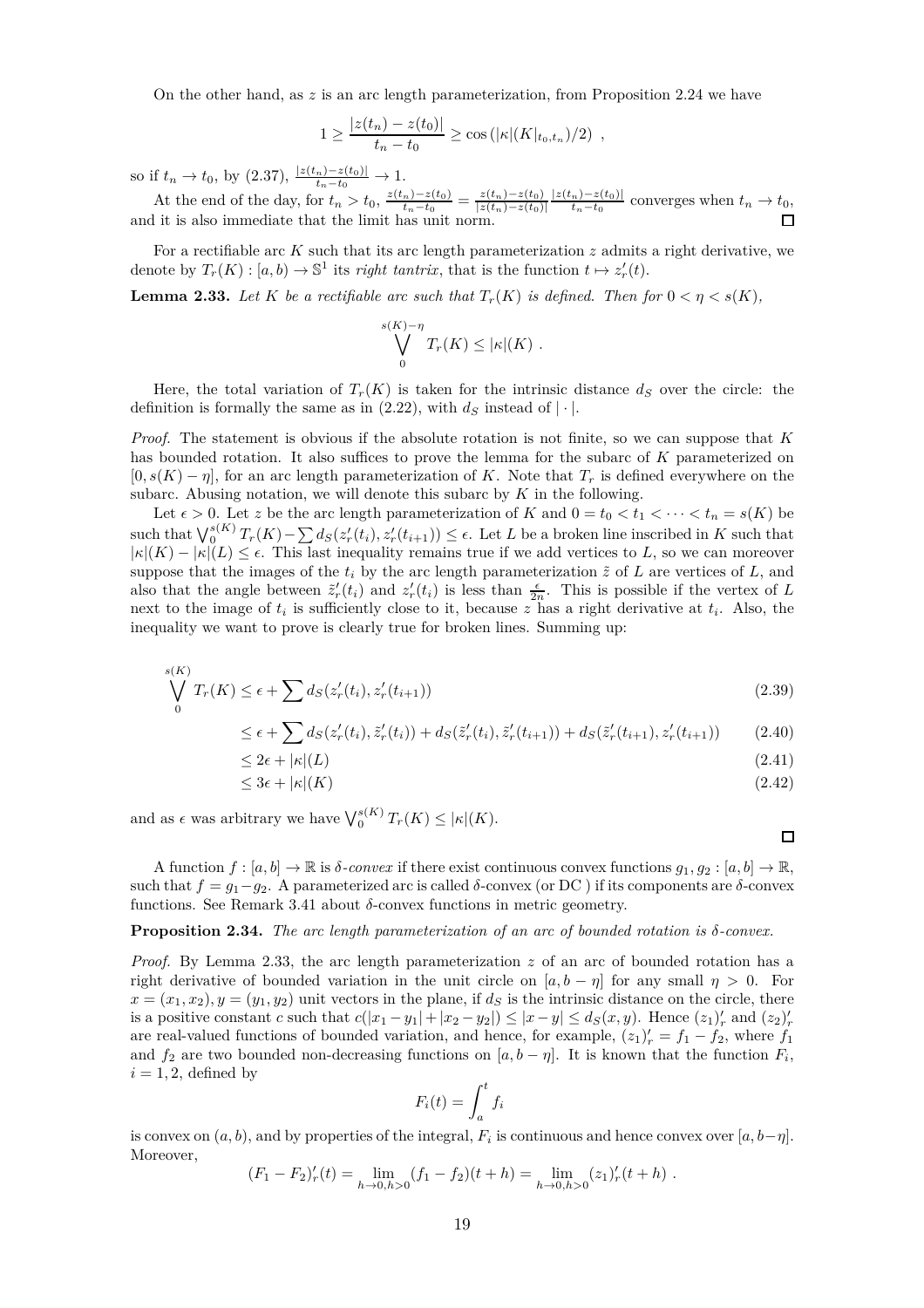As  $f_i$  are non-decreasing, they are continuous except on an at most countable set of points  $E_i$ , hence  $(z_1)'_r$  is continuous on  $(a, b) \setminus (E_1 \cup E_2)$ , hence on this set  $(F_1 - F_2)'_r = (z_1)'_r$ . As  $F_i$  and  $z_1$ are Lipschitz, they have derivative almost everywhere on (*a, b*) by Rademacher Theorem, so almost everywhere  $(F_1 - F_2)' = z'_1$ , and

$$
z_1(t) - z_1(a) = \int_a^t z'_1 = \int_a^t (F_1 - F_2)'
$$

so, up to add a constant to  $F_1$ ,  $z_1 = F_1 - F_2$ , as all those functions are continuous. Hence  $z_1$  is *δ*-convex on  $[a, b - η]$  for any *η*.

Now there are two ways to conclude. We can do the same argument with the left derivative instead of the right derivative to conclude that  $z_1$  is also  $\delta$ -convex on  $[a + \eta, b]$ , and use the fact that a locally *δ*-convex function is *δ*-convex [Hartman, 1959]. Otherwise, as *z* has a left derivative at *b*, it is not hard to see that we can add a little segment to the endpoint of  $K$ , colinear to  $z'_{l}(b)$ , and that the new curve has also bounded rotation. As our starting curve is a proper subarc, the partial result we obtained proves the statement of the proposition.  $\Box$ 

A *δ*-convex function inherits many properties of convex functions. In particular, it follows that for any  $t_0 \in (a, b]$ ,

$$
\lim_{h \to 0, h > 0} T_r(K)(t - h) = T_l(K)(t) , \qquad (2.43)
$$

see e.g. [Roberts and Varberg, 1973]. We have a similar relation by exchanging the role of  $T_r$  and *Tl* .

Hence, for an arc *K* of bounded rotation, we may extend  $T_r(K)$ , that is defined only on [a, b), to a function  $\tilde{T}_r(K)$  defined on [a, b] by setting  $\tilde{T}_r(K) = T_r(K)$  on [a, b) and  $\tilde{T}_r(K)(b) = T_l(K)(b)$ .

**Proposition 2.35.** Let  $K$  be a rectifiable arc such that  $\tilde{T}_r(K)$  is defined. Then

$$
\bigvee_0^{s(K)} \tilde{T}_r(K) = |\kappa|(K) .
$$

*Proof.* We need to prove the converse inequality of Lemma 2.33. The proof is similar, we leave it to the reader.  $\Box$ 

Note that it is almost immediate that the absolute rotation of the graph of a continuous convex function is equal to the angle between the directions of the tangents at its extremities. Deeper, *δ*-convex functions are essentially characterized by the fact that their right derivative has bounded variation [Roberts and Varberg, 1973], and this implies the following result.

**Corollary 2.36.** *An arc with a δ-convex parameterization has bounded rotation.*

**Corollary 2.37.** *Let K be an arc of bounded rotation with arc length parameterization z. For*  $t \in (0, s(K))$ , if *K* is splited at  $z(t)$  into arc  $K_1$  and  $K_2$ , then

$$
|\kappa|(K) = |\kappa|(K_1) + |\kappa|(K_2) + \angle(t) ,
$$

*where*  $\angle$ (*t*) *is the angle between*  $T_r(K)$  *and*  $T_l(K)$  *at t.* 

*Proof.* From Proposition 2.35,

$$
|\kappa|(K) = \bigvee_{0}^{s(K)} \tilde{T}_{r}(K) = \bigvee_{0}^{t} \tilde{T}_{r}(K) + \bigvee_{t}^{s(K)} \tilde{T}_{r}(K) = \bigvee_{0}^{t} \tilde{T}_{r}(K) + \bigvee_{t}^{s(K)} \tilde{T}_{r}(K_{2}).
$$

Using the triangle inequality, if  $d<sub>S</sub>$  is the intrinsic distance of the circle, it is easy to see that

$$
\bigvee_0^t \tilde{T}_r(K) = \bigvee_0^t \tilde{T}_r(K_1) + d_S(T_r(K)(t), \lim_{h \to 0, h > 0} T_r(K)(t - h)).
$$

The result follows from (2.43) and that of course

$$
\angle(t) = d_S(T_r(K)(t), T_l(K)(t)) .
$$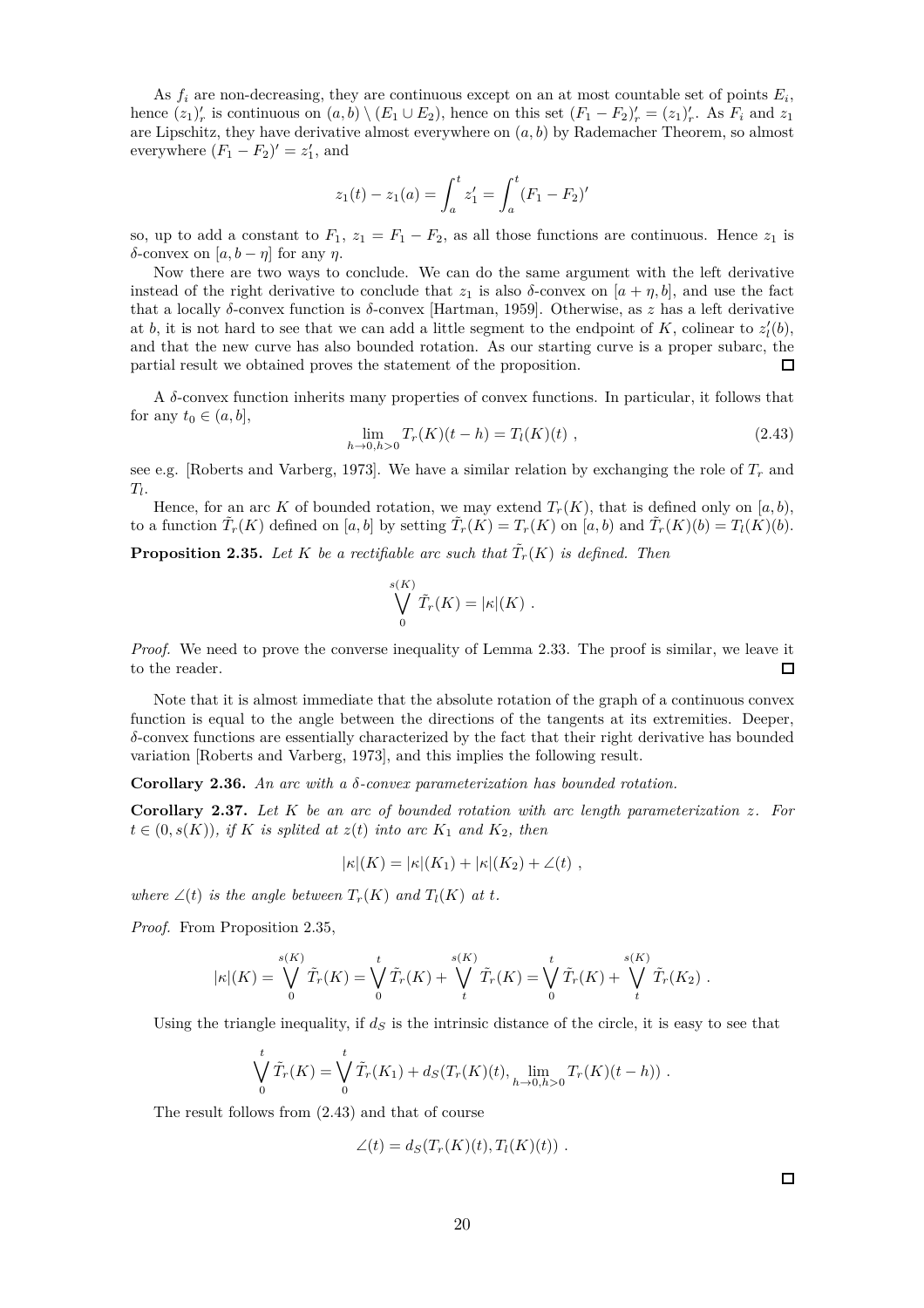#### **2.2.3 Bounded rotation and bounded turn**

In this part, we relate the absolute rotation to the rotation and the angular function, both introduced in Section 2.1. We can first note that for a regular arc,

$$
|\kappa|(K) = \int_K |k|(K) .
$$

This is however more general. We have defined the rotation for the arcs of the class  $\Delta$ . Now let us introduce the *rotation function* of the arc  $K: \kappa(t) = \kappa(K|t)$ . Of course this is not defined for any arc, as we need that for any *t*,  $K|_t$  belongs to  $\tilde{\Delta}$ . But that is defined for an arc of the class  $\Delta$ : an arc in the class  $\Delta$  having a parameterization with non-zero left and right derivative at each interior point. By definition, for a parameterization on [ $a, b$ ],  $\kappa(K) = \kappa(b)$ .

For this class of arcs we can now give the following relation: an arc of bounded rotation is an arc of the class  $\Delta$  with bounded total variation of the rotation function.

**Lemma 2.38.** Let  $z : [a, b] \to \mathbb{C}$  be a suitable parameterization of an arc of bounded rotation. Then

$$
\kappa(K) = \arg(z'_l(b)) - \arg(z'_r(a)) . \tag{2.44}
$$

*Proof.* We have from (2.43)

$$
\arg(z'_{l}(b)) - \arg(z'_{l}(a)) = \int_{a}^{b} \arg(z'(t))' dt,
$$

and

$$
\arg(z')' = \arctan\left(\frac{z_2'}{z_1'}\right)' = \frac{z_1'z_2'' - z_1''z_2'}{|z'|^2} = k(z)|z'|.
$$

**Lemma 2.39.** For an arc K of bounded rotation, if  $\kappa$  is its rotation function on [a, b], then

$$
|\kappa|(K) = \bigvee^b_a \kappa.
$$

*Proof.* By Lemma 2.38,  $\bigvee_{a}^{b} \kappa$  is the total variation of the principal argument of the left derivative of a parameterization of *K*. This is exactly the total variation of the left tantrix of the arc. The result is given by (the analog for the left tantrix of) Proposition 2.35.  $\Box$ 

Let K be an arc of the class  $\Delta$ , so that the rotation function  $\kappa$  is defined. Given a finite signed Borelian measure  $\omega$  with compact support and a harmonic function  $h$ , let us define the functions  $\kappa_l$  and  $\kappa_r$  on a segment [*a, b*], for a suitable parameterization of the arc:

$$
\kappa_l(t) = \kappa(t) - \frac{1}{2\pi} \iint \varphi_l(K, z, t) d\omega(z) + (h^*(z(a)) - h^*(z(t))) ,
$$
  

$$
\kappa_r(t) = \kappa(t) + \frac{1}{2\pi} \iint \varphi_r(K, z, t) d\omega(z) - (h^*(z(a)) - h^*(z(t))).
$$

(Compare (2.24) and (2.25).) The arc is said of *bounded turn* if the functions  $\kappa_l$  and  $\kappa_r$  are of bounded total variation. As the measure  $\omega$  if finite, its total variation is finite, and it follows from (2.26) that it suffices that only one of the functions  $\kappa_l$  or  $\kappa_r$  has bounded total variation for the arc to be of bounded turn.

Now, if *K* is of bounded rotation, Lemma 2.39 says that the function  $\kappa$  is of bounded total variation. The function  $h^* \circ z$  is also of bounded total variation, as K is rectifiable, so its parameterizations are of bounded total variation, and  $h^*$  is smooth.

**Lemma 2.40.** *We have*

$$
\bigvee_a^b \varphi_l(K, z) \leq |\kappa|(K) + \pi.
$$

The above result was proved by Radon in [Radon, 1919]. Another proof can be found in Lemma 8.3 in [Reshetnyak, 1960b]. Actually, the statement in this reference is only for  $\varphi(K, z)$ , but it is easily extended to  $\varphi_l(K, z)$  by lower semicontinuity of the total variation. Putting things together gives the following result.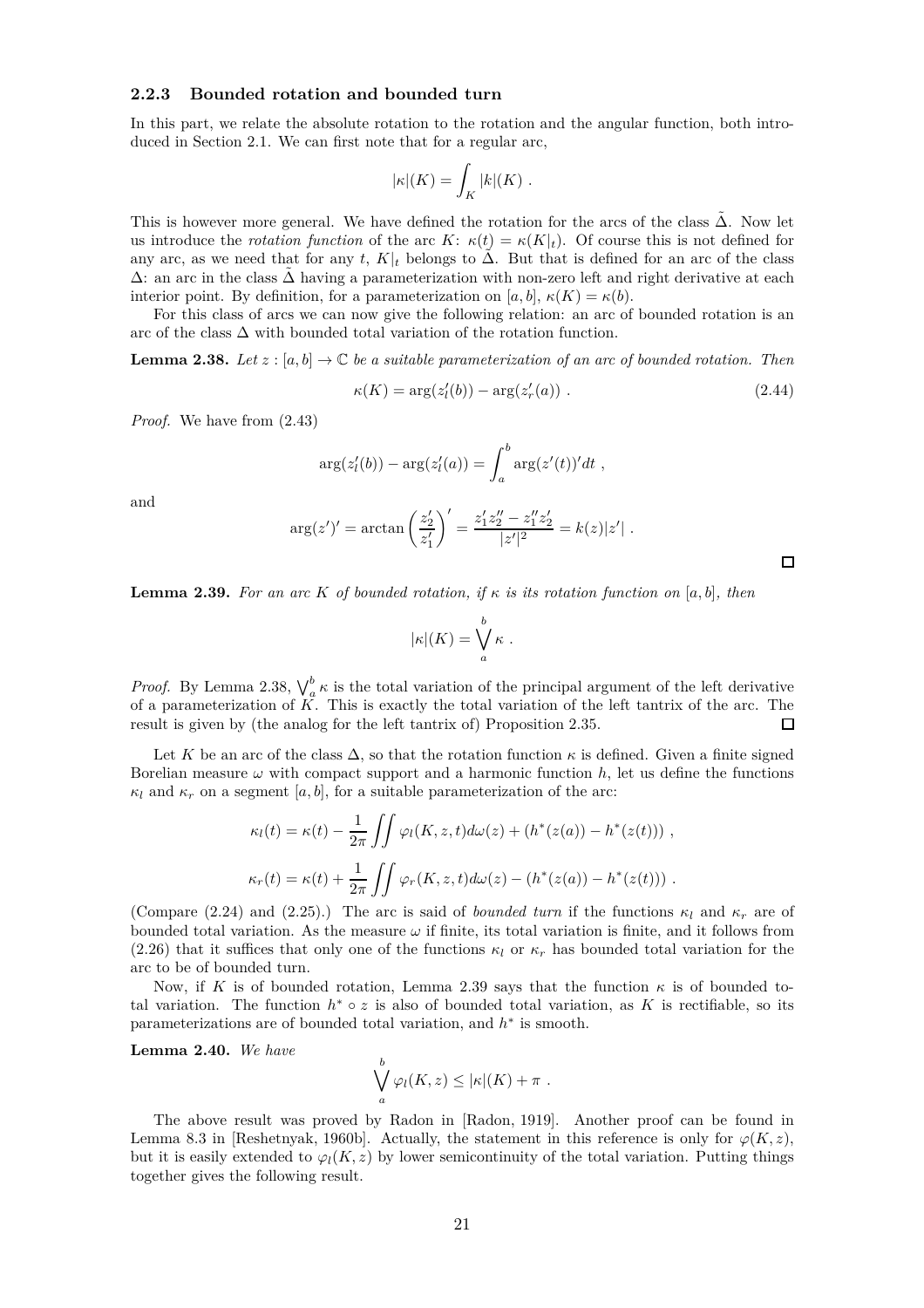**Theorem 2.41** ([Reshetnyak, 1963b, Theorem 4])**.** *Let K be an arc of bounded rotation in the plane. Then, for any finite signed Borelian measure ω with compact support and any harmonic function h, K is an arc of bounded turn.*

The main difference of nature between arcs of bounded turn and arcs of bounded rotation is that the latter class depend only on the Euclidean structure of the plane. To define arcs of bounded turn, one needs the differentiable structure of the plane (to define the  $\Delta$  class), a signed measure *ω* and a harmonic function *h*. Of course, for  $ω = 0$  and  $h = 0$ , bounded turn and bounded rotation are the same thing. Apart from this trivial case, the converse result to Theorem 2.41 is much more harder to prove. It will be stated in Section 4.4.2.

# **3 Subharmonic functions**

We saw at the very end of Section 2.1, that if  $\delta_{\zeta}$  is the Dirac measure with support  $\{\zeta\}$ , if  $p(\delta_{\zeta})$  is defined on the plane by

$$
p(z; \delta_{\zeta}) = \frac{1}{2\pi} \ln|z - \zeta|
$$

then, for the weak Laplacian  $\Delta$ , in the sense of measures,

$$
\Delta p(\delta_{\zeta}) = \delta_{\zeta} .
$$

A similar result is actually true for any positive measure with compact support. We will only review some basic facts about potential theory in sections 3.1 and 3.2. For more details, we refer to the numerous textbooks existing on this topic, see e.g. [Radó, 1971], [Tsuji, 1975], [Ransford, 1995], [Hayman and Kennedy, 1976], [Armitage and Gardiner, 2001], [Landkof, 1972], [Demailly, 2012], [Hörmander, 2005].

In Section 3.3, we will focus on the fact that the set of points where a subharmonic function has infinite values is a set of Hausdorff dimension zero. This is a fundamental fact, as it will imply that the integral of the restriction of a difference of subharmonic functions on a rectifiable arc is well defined. In Section 3.5 we present in full details the Reshetnyak Localization Theorem, which allows to change locally a harmonic term in a difference of subharmonic functions into a constant.

# **3.1 Definition**

Let  $\omega$  be a finite positive (Borelian) measure with compact support over the plane. It will be useful to recall that such measures are actually *regular measures*: for every Borel set *E*,

$$
\omega(E) = \inf \{ \omega(V) : E \subset V, V \text{ open} \}
$$

and

$$
\omega(E) = \sup \{ \omega(K) : K \subset E, K \text{ compact} \} .
$$

For *z* in the plane, let us denote

$$
p(z; \omega) = \frac{1}{2\pi} \iint \ln|z - \zeta| d\omega(\zeta) . \tag{3.1}
$$

We denote by  $Q_r(\zeta)$  the open disc of center  $\zeta$  and (Euclidean) radius *r*, and set  $Q_r = Q_r(0)$ .

**Lemma 3.1.** Let  $r > 1/2$  be such that the support of  $\omega$  is contained in  $Q_r$ . For any  $z \in Q_r$ ,  $p(z; \omega)$ *is well-defined and*

$$
p(z; \omega) \leq \frac{\omega(\mathbb{C})}{2\pi} \ln(2r) .
$$

*Proof.* We have

$$
p(z; \omega) = \frac{1}{2\pi} \iint_{|\zeta| \le r} \ln |z - \zeta| d\omega(\zeta)
$$

so if  $z \in Q_r$ , i.e.  $|z| \leq r$ , we have  $|z - \zeta| \leq 2r$ . In turn:

$$
\ln|z-\zeta| = (\ln 2r) - (\ln 2r - \ln|z-\zeta|) , \qquad (3.2)
$$

and both functions in the brackets are non-negative, and the Lebesgue integral of  $\ln 2r$  is finite because  $\omega$  is finite.  $\Box$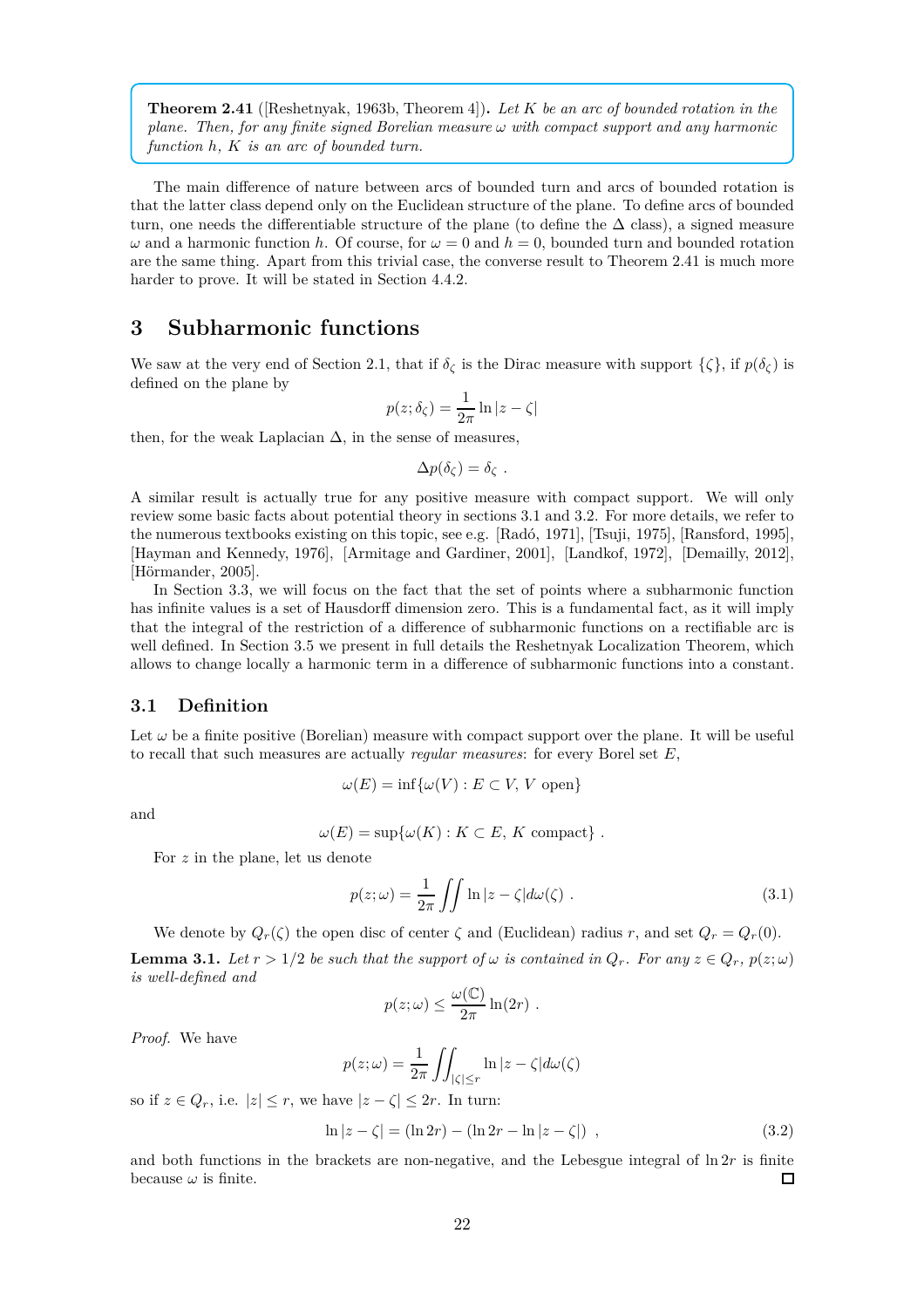It follows that for any  $z$ ,  $p(z; \omega)$  is well-defined in  $[-\infty, +\infty)$ , so we obtain a function  $p(\omega)$ :  $\mathbb{R}^2 \to [-\infty, +\infty)$ , the *potential* of  $\omega$ .

**Lemma 3.2.** Let  $\omega$  be a finite positive measure with compact support. Then for any  $r > 0$ 

$$
p(z_0; \omega) \le \frac{1}{2\pi r} \int_{C_r(z_0)} p(\omega) . \tag{3.3}
$$

 $\Box$ 

Recall that  $C_r(z_0)$  is the plane circle of center  $z_0$  and radius *r*.

*Proof.* First note that for any  $\zeta$ , the function  $z \mapsto \ln |z - \zeta|$  satisfies (3.3). Indeed, either it is harmonic (so (3.3) is satisfied with equality) or it is equal to  $-\infty$ . Then by Fubini

$$
\frac{1}{2\pi} \int_0^{2\pi} p(z + re^{it}; \omega) dt = \frac{1}{2\pi} \iint \frac{1}{2\pi} \int_0^{2\pi} \ln|z + re^{it} - \zeta| dt d\omega(\zeta)
$$

$$
\geq \frac{1}{2\pi} \iint \ln|z - \zeta| d\omega(\zeta) = p(z; \omega) .
$$

**Lemma 3.3.** *The potential*  $p(\omega)$  *is upper semicontinuous, in particular, it is bounded from above on any compact set.*

*Proof.* By (3.2), for any  $z \in M$ ,  $\zeta \mapsto \ln(2r) - \ln|z - \zeta|$  is non-negative, and Fatou's lemma applies: for  $z_n \to z$ ,

$$
-p_{\omega}(z) = \frac{1}{2\pi} \iint \liminf_{n \to \infty} (\ln(2r) - \ln|z_n - \zeta|) d\omega(\zeta) - \frac{1}{2\pi} \omega(\mathbb{C}) \ln(2r)
$$
  
\n
$$
\leq \frac{1}{2\pi} \liminf_{n \to \infty} \iint (\ln(2r) - \ln|z_n - \zeta|) d\omega(\zeta) - \frac{1}{2\pi} \omega(\mathbb{C}) \ln(2r)
$$
  
\n
$$
= \liminf_{n \to \infty} -p_{\omega}(z_n) .
$$

The assertion about boundedness is a classical property of upper semicontinuous functions, see e.g., Section 2.1 in [Ransford, 1995].  $\Box$ 

**Lemma 3.4.** *The potential*  $p(\omega)$  *is harmonic over*  $\mathbb{C} \setminus \text{supp }\omega$ *.* 

*Proof.* A continuous function that satisfies equality in (3.3) for sufficiently small circles is harmonic, see e.g., [Ransford, 1995, Theorem 1.2.7]. To prove the reverse inequality is along the same line as for the proof of Lemma 3.2, with the difference that for  $\mathbb{C} \setminus \text{supp }\omega$ ,  $|z-\zeta| > 0$  for  $\zeta \in \text{supp }\omega$ .  $\Box$ 

**Example 3.5.** The simplest example of potential is for a weighted mass  $\omega = \omega_0 \delta_{z_0}$ , for which we have already seen that  $p(z; \omega) = \frac{\omega_0}{2\pi} \ln |z - z_0|$ . Now let us look at the potential of the measure  $\omega_r$ which is the extension to the plane of the angular measure over  $C_r(0)$  (the total measure is  $2\pi$ ). This is the beginning of Example 2 in [Reshetnyak, 1960b]. We have

$$
p(z; \omega_r) = \frac{r}{2\pi} \int_0^{2\pi} \ln |z - re^{i\theta}| d\theta
$$
  
=  $\frac{r}{2\pi} \int_0^{2\pi} \ln |z| - re^{i(\theta - \arg(z))}| d\theta$   
=  $\frac{r}{2\pi} \int_0^{2\pi} \ln |z| - re^{i\theta}| d\theta$ 

hence  $p(\omega_r)$  is radial over  $Q_r$ :  $p(z; \omega_r) = f(t)$  with  $|z| = t$ . Moreover by Lemma 3.4, it is harmonic out of the circle  $C_r$ . For a radial function we have

$$
\Delta p(z; \omega_r) = f''(t) + f'(t)/t,
$$

that is a second order Euler equation, but can be handle easily by considering  $y = f'$ . The solutions of  $y' + y/r = 0$  are  $c/t$  for some constant c, hence the radial harmonic functions on the plane have the form  $a \ln |z| + b$ , for some constants  $a, b$ . As  $p(\omega_r)$  is harmonic out of the support of  $\omega_r$ , it is harmonic over  $Q_r$ , hence constant there (because  $\ln |\cdot|$  is not harmonic at the origin), and taking  $z = 0$ , we have  $p(z; \omega_r) = r \ln r$ . As  $\lim_{|z| \to \infty} p(z, \omega_r) - r \ln |z| = 0$ , we obtain that out of  $\overline{Q}_r$ ,  $p(z; \omega_r) = r \ln |z|$ .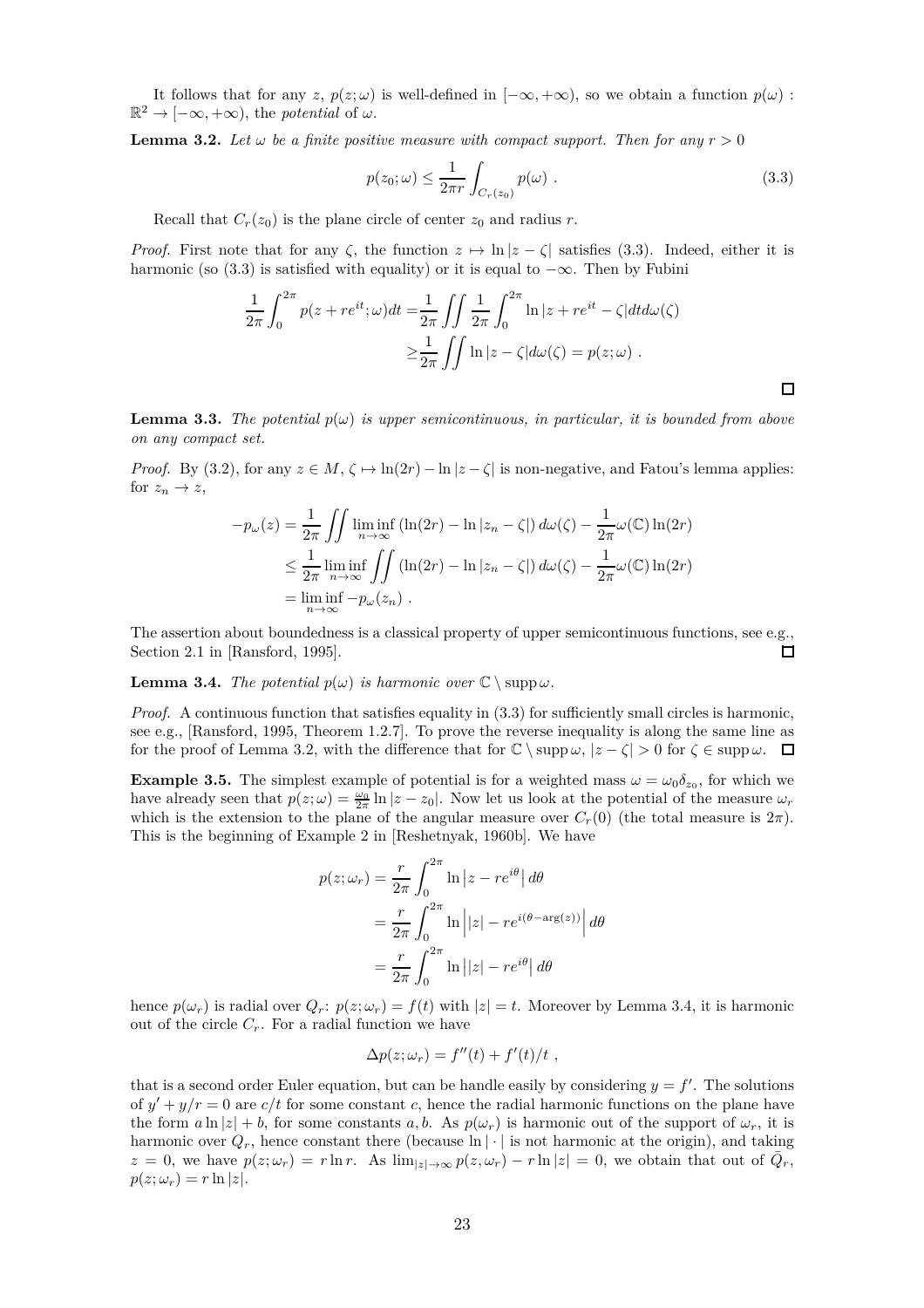It is easy to see that  $z \mapsto \ln |z|$  is in  $L_{loc}^p$  for  $p \ge 1$ . Indeed,  $\iint_{Q_R} |\ln|^p = 2\pi \int_0^R r |\ln r|^p dr$ , and the result follows for example by the substitution  $t = \ln r$ . This elementary result can be generalized using the following classical result, see e.g. [Ransford, 1995, Theorem 2.6.2] or [Rudin, 1987, Theorem 3.3].

**Lemma 3.6** (Jensen inequality (Cauchy inequality in [Reshetnyak, 1960b])). Let  $\omega$  be a finite *positive measure with compact support, non identically equal to zero, and let*  $\psi : \mathbb{C} \to (-\infty, +\infty)$ *be a convex function. For any*  $\omega$ *-integrable function*  $f : \mathbb{C} \to (-\infty, +\infty)$ *, we have* 

$$
\psi\left(\frac{1}{\omega(\mathbb{C})}\iint f d\omega\right) \leq \frac{1}{\omega(\mathbb{C})}\iint \psi \circ f d\omega.
$$

**Lemma 3.7.** *A potential is in*  $L_{loc}^p$  *for*  $p \geq 1$ *.* 

*Proof.* A potential is Borel measurable by semicontinuity. If  $\omega = 0$  then  $p(\omega) = 0$  and we are done. Otherwise, let us use Lemma 3.6 with  $\psi(z) = |z|^p$ . For a compact set *O*,

$$
\iint_O |p(\omega)|^p = \iint_O \left| \frac{1}{\omega(C)} \iint_D \ln|z - \zeta|^{\frac{\omega(C)}{2\pi}} d\omega(\zeta) \right|^p dz
$$
  

$$
\leq \frac{1}{\omega(C)} \iint_O \iint \left| \ln|z - \zeta|^{\frac{\omega(C)}{2\pi}} \right|^p d\omega(\zeta) dz
$$

and the result follows by Fubini and because  $\ln |\cdot|$  is locally in  $L^p$ .

**Remark 3.8.** It follows from Lemma 3.7 that a potential is finite almost everywhere on *M*. We will see a stronger result in Section 3.3.

Let  $\omega_1, \omega_2$  be two positive finite measures with compact support, and let *h* be a continuous function with compact support. Recall that the *convolution*  $\omega_1 \star \omega_2$  is the measure defined by

$$
\iint h(z)d(\omega_1 \star \omega_2)(z) = \iint \iint h(\zeta + z)d\omega_1(\zeta)d\omega_2(z) .
$$

If  $\omega_1$  has a Lebesgue density  $f_1$ , we can define the convolution  $f_1$  and  $\omega_2$ :

$$
\iint h(z)d(f_1 \star \omega_2)(z) = \iint \iint h(\zeta + z) f_1(\zeta) d\zeta d\omega_2(z)
$$

$$
= \iint \iint h(z) f_1(z - \zeta) dz d\omega_2(\zeta) ,
$$

i.e.

$$
(f_1 * \omega_2)(z) = \iint f_1(z - \zeta) d\omega_2(\zeta)
$$
\n(3.4)

and if  $\omega_2$  has also a Lebesgue density  $f_2$ , then we recover the usual definition of convolution for functions:

$$
(f_1 * f_2)(z) = \iint f_1(z - \zeta) f_2(\zeta) d\zeta.
$$

**Remark 3.9.** The definition (3.4) gives in particular,

$$
p(z; \omega) = (\ln |\cdot| * \omega)(z) .
$$

Now let  $\varphi$  be a smooth function with compact support. By Lemma 3.7, it is meaningful to speak about the weak Laplacian of a potential. Then a direct utilization of Fubini theorem and Lemma 2.18 give

$$
\Delta p(\omega)(\varphi) = \iint \Delta \ln |\cdot - \zeta|(\varphi) d\omega(\zeta)
$$

$$
= \iint \varphi(\zeta) d\omega(\zeta) .
$$

Let us state Remark 3.9 as follows.

**Proposition 3.10.** *In the sense of positive measures,*

$$
\Delta p(\omega) = \omega \tag{3.5}
$$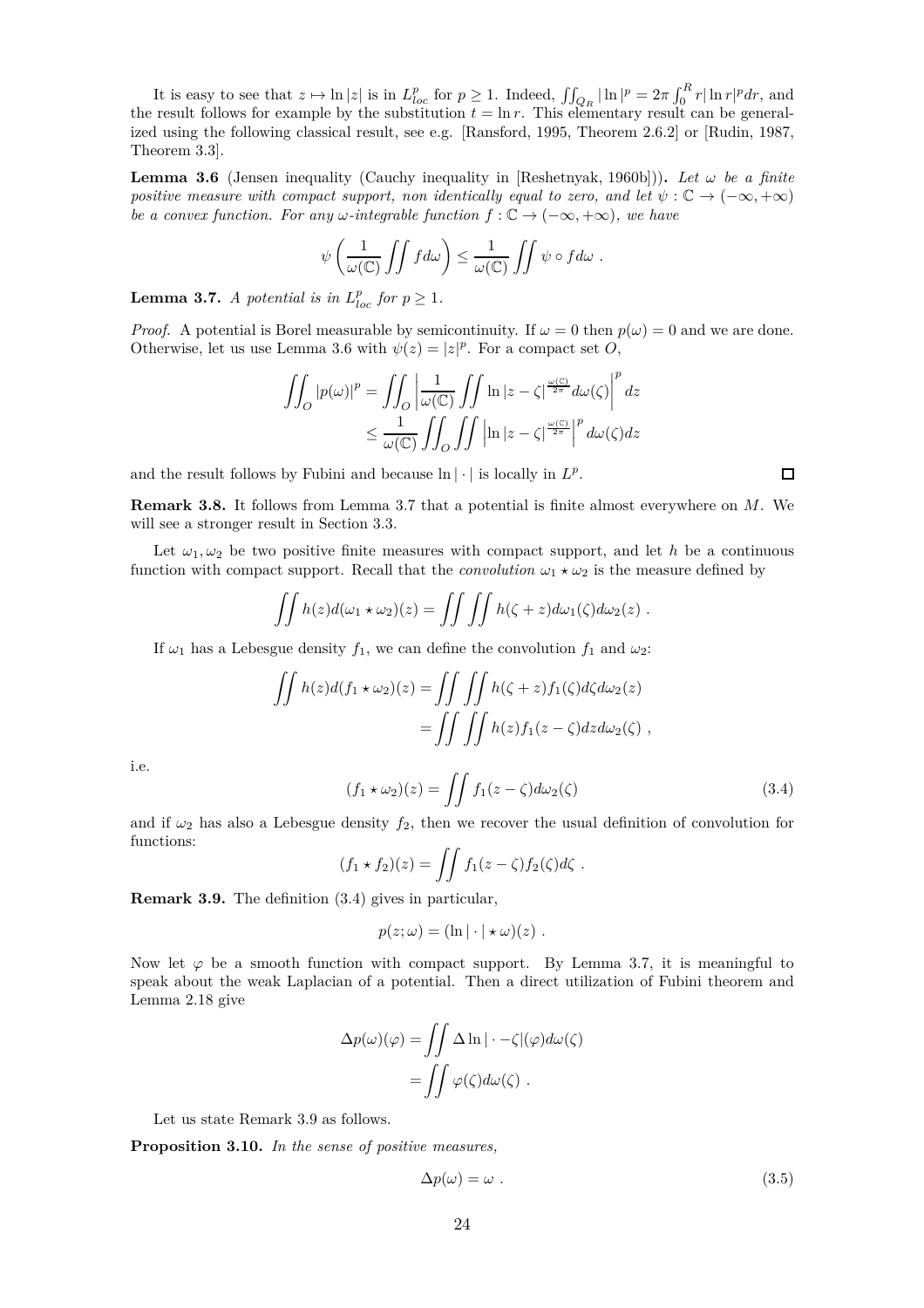**Definition 3.11.** *A function*  $u : M \to [-\infty, +\infty)$ *, defined over a domain M* of the plane, is *a* subharmonic function *if there exists a finite positive measure with compact support*  $\omega$  *and a harmonic function h over M such that*

$$
u = p(\omega) + h.
$$

As harmonic functions are  $C^{\infty}$  and satisfy equality in (3.3), subharmonic functions inherit all the properties of the potential we have seen. But be careful that if a potential is defined over the entire plane, it is not necessarily the case for a subharmonic function, because of the harmonic term.

Let us recall the following classical result. It is a straightforward adaptation of a property of holomorphic functions, see e.g. [Ransford, 1995] for details.

**Lemma 3.12** (Identity principle)**.** *Let h*<sup>1</sup> *and h*<sup>2</sup> *be two harmonic functions on a domain M in the plane. If*  $h_1 = h_2$  *over a non-empty open subset of*  $M$ *, then they are equal over*  $M$ *.* 

It follows from (3.5) that if two subharmonic functions  $p(\omega_1) + h_1$  and  $p(\omega_2) + h_2$  coincide over an open set *U*, then  $\omega_1|_U = \omega_2|_U$ . However there is no identity principle as Lemma 3.12, as the functions  $u_1 = 0$  and  $u_2 = \max(\text{Re}(z), 0)$  show. As a consequence, one may change locally the measure and the harmonic function defining a subharmonic function. Section 3.5 will be devoted to describe a procedure that allows to replace the harmonic term by a constant by changing the measure over discs.

We will denote by  $p(\omega, h)$  the subharmonic function which at *z* takes the value

$$
p(z; \omega, h) = p(z; \omega) + h(z) .
$$

**Remark 3.13.** Definition 3.11 is the most adapted to our needs. Subharmonic functions are more often defined as upper semicontinuous functions satisfying the super-mean inequality (3.3). Actually, this alternative definition may allow the constant function equal to  $-\infty$  as a subharmonic function, that is excluded by our definition. The relation between this alternative definition of subharmonic function and our's is given by the *Riesz decomposition theorem*, that says that an upper semicontinuous functions satisfying the super-mean inequality satisfies our Definition 3.11 on any relatively compact open subset of *M*, see [Ransford, 1995, Theorem 3.7.9]. (The function  $-p(\omega)$  which is used in Reshetnyak's articles is the *antipotential* of  $\omega$ , and is a *superharmonic* function.)

**Remark 3.14.** Suppose that the boundary of *M* is regular, and let *u* be a  $C^2$  function over  $\overline{M}$ such that  $\Delta u \geq 0$ . Then *u* is subharmonic over *M*. Indeed, this is a straightforward consequence of Lemma 2.6: for  $z \in M$ 

$$
u(z) = p(z; \omega) + h(z)
$$

where  $\omega = \Delta u \mathcal{L}_{|M}$  where  $\mathcal{L}_{|M}$  is the restriction of the Lebesgue measure to *M*, so that  $\omega$  is a positive finite measure with compact support; and

$$
h(z) = \frac{1}{2\pi} \int_{\partial M} u \frac{\partial \ln|z - \cdot|}{\partial \nu} - \ln|z - \cdot|\frac{\partial u}{\partial \nu}
$$

defines a harmonic function over *M*.

**Remark 3.15** (Sobolev regularity). Recall that for a function  $f$  which is locally  $L^1$  over  $M$ , a function  $v \in L^1_{loc}(M)$  is the *weak derivative* of *f* in the direction *x* if for any  $C^1$  function  $\varphi$  with compact support in *M*,

$$
\iint_M v\varphi = -\iint f\frac{\partial\varphi}{\partial x} ,
$$

and we define similarly the weak derivative in the direction *y*. For example, when it is defined, for  $z = x + iy$ ,  $f(z) = \frac{x}{|z|^2}$  is the partial derivative of  $\ln |\cdot|$  in the direction of *x*, and using polar coordinates it is immediate that it is locally in  $L^1$ , and it follows easily that  $f$  is the weak derivative of  $\ln |\cdot|$ . Actually, *f* is locally in  $L^p$  for  $1 \leq p < 2$ . It is exactly the same for the weak partial derivative in the direction of *y*. We then have that  $\ln |\cdot|$  is locally in the *Sobolev space*  $W^{1,p}$  for  $1 \leq p < 2$ : it is locally in  $L^p$  and its weak first partial derivatives are also locally in  $L^p$  for  $1 \leq p < 2$ . See e.g. [Jost, 2005] for more details.

An utilization of Jensen inequality in a way similar to the proof of Lemma 3.7 implies that any subharmonic function is locally in  $W^{1,p}$  for  $1 \leq p \leq 2$ .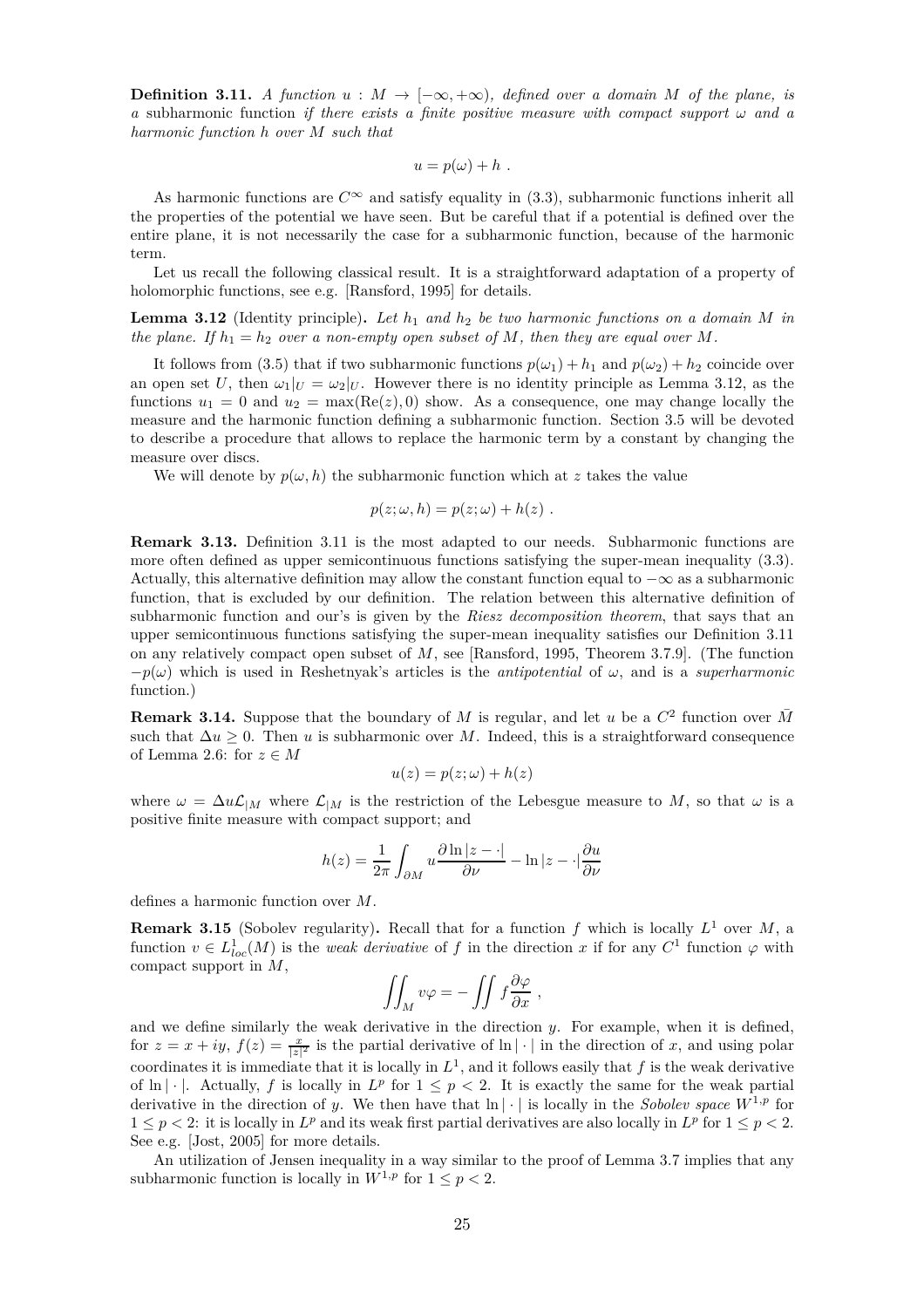# **3.2 Approximation**

We will use the fact that a radial subharmonic function is increasing with respect to the radius. This can be easily seen as follows: along any line, as the weak Laplacian is non-negative, the weak second derivative is non-negative hence we have convexity with minimum at the origin by  $(3.3)$ . But we will give an argument based on the following maximum principle.

**Lemma 3.16** (Maximum Principle)**.** *Let u be an upper semicontinuous function satisfying* (3.3) *over a domain M. If u attains its maximal value A, then u is constant.*

*In particular, if*  $\overline{M}$  *is compact and*  $u$  *is defined over*  $\overline{M}$ *, then for any*  $z \in M$ *,* 

$$
u(z) \leq \sup_{\partial M} u \; .
$$

*Proof.* Let

$$
X = \{ z \in M | u(z) = A \}
$$

and suppose that *X* is not empty. As *A* is the maximal value, it follows from (3.3), by taking sufficiently small values of  $r$ , that  $X$  is open. On the other hand,

$$
M \setminus X = \{ z \in M | u(z) < A \}
$$

is open as *u* is upper semi continuous. So  $M = X$ .

If  $u$  is defined over the compact set  $M$ , then it has an upper bound that is attained. By the preceding property, either the maximal value is attained on the boundary, or *u* is constant, that leads to the same conclusion. П

**Remark 3.17.** The Maximum Principle Lemma 3.16 justifies the name "subharmonic". Indeed, if *u* is a subharmonic function over  $Q_r(z)$ , for any harmonic function *h* over the disc such that  $u = h$ on the boundary, then *u* − *h* satisfies the condition of the Maximum Principle Lemma 3.16, so that  $u \leq h$ .

Let us mention the following obvious formula: if  $f$  is continuous, then for sufficiently small  $r$ ,  $\frac{1}{2\pi r}\int_{C_r(z_0)} f \leq f(z_0) + \epsilon$ , from which it is easy to see that

$$
\lim_{r \to 0} \frac{1}{2\pi r} \int_{C_r(z_0)} f = f(z_0) .
$$

Note also that as

$$
\frac{1}{\pi r^2} \iint_{Q_r(z_0)} f = \frac{1}{\pi r^2} \int_0^r \int_{C_R(z_0)} f dR \le \frac{1}{\pi r^2} \int_0^r 2\pi R (f(z_0) + \epsilon) dR = f(z_0) + \epsilon ,
$$

we also have

$$
\frac{1}{\pi r^2} \iint_{Q_r(z_0)} f \xrightarrow[r \to 0]{} f(z_0) .
$$

**Lemma 3.18.** Let  $\omega$  be a finite positive measure with compact support. The function  $r \mapsto$  $\frac{1}{2\pi r}\int_{C_r(z_0)}p(\omega)$  *is non-decreasing and* 

$$
\lim_{r \to 0} \frac{1}{2\pi r} \int_{C_r(z_0)} p(\omega) = p(z_0; \omega) .
$$

*Proof.* Let us define

$$
\bar{v}(r) = \frac{1}{2\pi r} \int_{C_r(z_0)} p(\omega)
$$

and

$$
v(z) = \frac{1}{2\pi} \int_0^{2\pi} p(ze^{it}; \omega) dt.
$$

Similarly to the proof of Lemma 3.2, it is easy to see that as  $p(\omega)$  satisfies (3.3), then *v* satisfies (3.3). As  $p(\omega)$  is bounded on compact sets and upper semicontinuous, it follows that *v* is also upper semicontinuous (see the proof of Lemma 3.3). So Lemma 3.16 applies, and as *v* is radial, we obtain that for  $z \in Q_r(0)$ , i.e.  $|z| = r' < r$ ,

$$
\bar{v}(r') = v(z) \le \sup_{z \in C_r(0)} v(z) = \bar{v}(r)
$$

so  $\bar{v}$  is non-decreasing. It also follows that  $\liminf_{r\to 0} \bar{v}(r) \ge \bar{v}(0)$ , and the last result follows because  $v$  is upper semicontinuous:  $\limsup_{r\to 0} \bar{v}(r) \le \bar{v}(0)$ . *v* is upper semicontinuous:  $\limsup_{r\to 0} \bar{v}(r) \leq \bar{v}(0)$ .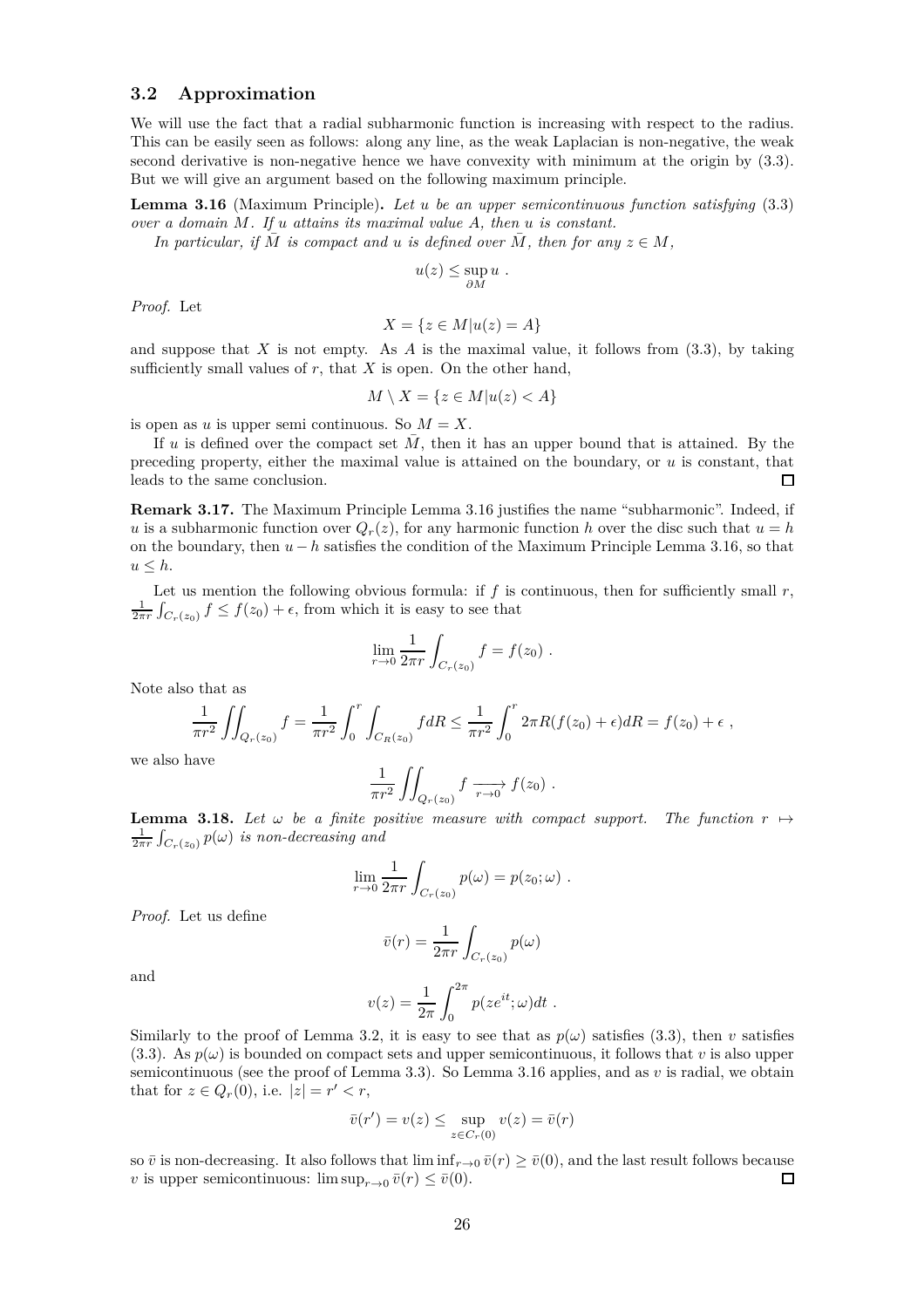The following fundamental result (Proposition 3.20) is obtained from a simple convolution (or *Sobolev averaging* as it is called in [Reshetnyak, 1961b]), but (3.3) allows a strong conclusion.

Recall that a sequence of finite positive measure with compact support  $(\omega_n)_n$  *converges weakly* to  $\omega$  if for any continuous bounded function  $f$  over the plane,

$$
\iint f d\omega_n \xrightarrow[n \to \infty]{} \iint f d\omega . \tag{3.6}
$$

**Remark 3.19.** The terminology of weak convergence of measures is ambiguous in the literature. However, we will be concerned only by sequences of measures which have their support in a same compact set. In that case, the weak convergence is equivalent to consider (3.6) only for continuous *f* with compact support.

**Proposition 3.20.** Let  $\omega$  be a finite positive measure with compact support. Then there exists *a* sequence  $(\omega_n)_n$  of finite positive measure, with compact support and smooth Lebesgue densities, *such that*  $\omega_n$  *converge weakly to*  $\omega$ *.* 

*Moreover,*  $p(\omega_n)$  *is a non-decreasing sequence pointwise converging to*  $p(\omega)$ *.* 

*Proof.* Let us take a Sobolev hat  $\alpha$  defined e.g., by

$$
\alpha(z) = \begin{cases} c \exp\left(\frac{1}{|z|^2 - 1}\right) & \text{if } |z| < 1 \\ 0 & \text{if } |z| \ge 1 \end{cases}
$$

where *c* is such that  $\iint \alpha = 1$ . Let us define

$$
\alpha_h(z) = \frac{1}{h^2} \alpha \left(\frac{z}{h}\right) , f_h = \alpha_h \star \omega
$$

and let  $\omega_h$  be the measures with  $C^{\infty}$  Lebesgue density  $f_h$ . Let  $\epsilon > 0$  and let  $\varphi$  be a continuous function with compact support. In particular,  $\varphi$  is uniformly continuous over compact sets, and for any *z* and for sufficiently small *h*,  $\sup_{\zeta \in \bar{Q}_h} |\varphi(z + \zeta) - \varphi(z)| < \epsilon$ . So we have

$$
\left| \iint \varphi d\omega_h - \iint \varphi d\omega \right| \le \iint \iint_{Q_h} |\varphi(z + \zeta) - \varphi(z)| \alpha_h(\zeta) d\zeta d\omega(z)
$$
  

$$
\le \epsilon \omega(\mathbb{C}) \iint_{Q_h} \alpha_h(\zeta) d\zeta = \epsilon \omega(\mathbb{C}),
$$

i.e.,  $\omega_h$  converge weakly to  $\omega$  when  $h \to 0$ .

Moreover,

$$
p(\omega_h) = \ln |\cdot| \star \omega_h = \ln |\cdot| \star f_h = \ln |\cdot| \star (\alpha_h \star \omega) = (\ln |\cdot| \star \omega) \star \alpha_h = p_\omega \star \alpha_h
$$

is a  $C^{\infty}$  function, and as  $\alpha_h$  is a radial function, substituting  $t = r/h$  in the last line:

$$
p(z; \omega_h) = \iint p(z - \zeta; \omega) \alpha_h(\zeta) d\zeta
$$
  
= 
$$
\int_0^h \left( \int_0^{2\pi} p(z - re^{i\theta}; \omega) d\theta \right) \frac{r}{h^2} \alpha \left( \frac{r}{h} \right) dr
$$
  
= 
$$
\int_0^1 \left( \int_0^{2\pi} p(z - hte^{i\theta}; \omega) d\theta \right) t \alpha(t) dt.
$$

By Lemma 3.18, the term into the parenthesis non-decreases to  $2\pi p(z;\omega)$  when  $h \to 0$ , so by<br>*i*<sup>2</sup>s monotone convergence  $p(z;\omega)$  non-decreases to  $p(z;\omega)$ Levi's monotone convergence,  $p(z; \omega_h)$  non-decreases to  $p(z; \omega)$ .

It is proved in Lemma 5 in [Reshetnyak, 1961b] that if a sequence of measures converge weakly, then the associated sequence of potential converges in  $L^p$  for  $p > 1$ . For more results about convergence, see [Landkof, 1972], especially Theorem 3.8.

Let us end this section with some applications of Proposition 3.20.

Let us first mention the following famous result. It may be proved by a simple convolution, see e.g. [Ransford, 1995, Lemma 3.7.1] or [Demailly, 2012, Theorem 4.20], or using the regularity of the mean equality more explicitly [Dacorogna, 2009, Theorem 4.7], [Rao, 1977].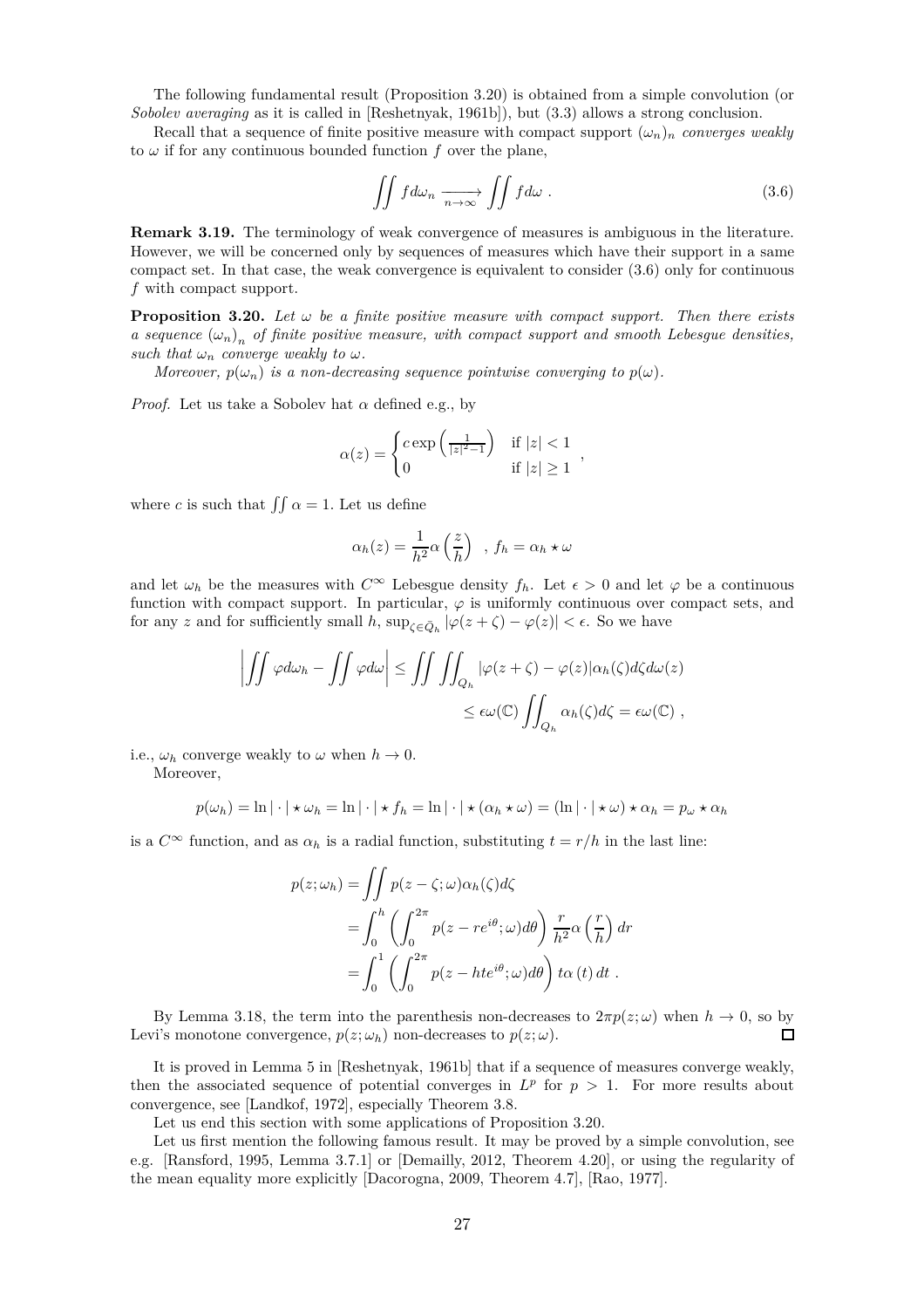**Theorem 3.21** (Weyl Lemma)**.** *A locally integrable function over a domain M such that its weak Laplacian is zero is equal almost everywhere to a harmonic function.*

A locally integrable function over *M* such that its weak Laplacian is a positive finite measure with compact support is called *almost subharmonic*.

**Lemma 3.22.** *An almost subharmonic function is equal almost everywhere to a subharmonic function.*

*Proof.* Let *u* be an almost subharmonic function. Then  $\Delta(u - p(\Delta u)) = 0$ , hence by the Weyl Lemma Theorem 3.21,  $u-p(\Delta u)$  is equal almost-everywhere to a harmonic function *h*, so an almost subharmonic function  $p(\Delta u) + h$ . subharmonic function is equal almost everywhere to the subharmonic function  $p(\Delta u) + h$ .

A subharmonic function is an upper semicontinuous almost subharmonic function. But those two properties do not characterize subharmonic functions, as shows the following elementary example taken from [Demailly, 2012]. Let  $v$  be the function that assigns the value 1 to the points of a bounded closed set of measure zero in the plane, and zero otherwise. It is upper semicontinous, and its weak Laplacian is the zero measure *ω*. So by our definition, if *v* was subharmonic, it should be harmonic, that is not. Let us mention the following result, that was initially proved in [Szpilrajn, 1933], see also [Schwartz, 1966].

**Lemma 3.23.** *A continuous almost subharmonic function is subharmonic.*

*Proof.* Let *u* be a continuous almost subharmonic function. It is equal almost everywhere to a subharmonic function *v*. Let us consider  $u_n$  and  $v_n$  which are obtained from *u* and *v* by convolution by the regularizing  $C^{\infty}$  functions from the proof of Proposition 3.20. As  $u = v$  almost everywhere, then  $u_n = v_n$ . As *u* is continuous,  $u_n$  converge pointwise to *u*, see e.g., [Folland, 1999]. By Proposition 3.20,  $v_n$  converge pointwise to *v*, so  $u = v$ .  $\Box$ 

**Lemma 3.24.** *Let u*1*, u*<sup>2</sup> *be two subharmonic functions equal almost everywhere over M. Then they are equal over M.*

*Proof.* Let us first suppose that  $u_1$  and  $u_2$  are potentials. The approximations given by the proof of Proposition 3.20 are then equal, and passing to the limit the functions are equal. In the general case, harmonic functions on *M* are added to the potentials, they may not be integrable over the whole  $M$ . To overcome this, it suffices to make the convolution at the step  $n$  on the set of points at distance larger than 1*/n* from the boundary of *M*.  $\Box$ 

### **3.3 Polar sets**

Let us introduce the *infinity set* of a finite positive measure over the plane, with compact support, *ω* :

$$
\mathcal{I}_{\omega} = \{ z \in \mathbb{C} : p(z; \omega) = -\infty \} . \tag{3.7}
$$

Properties of the potential imply

- $\mathcal{I}_\omega = \bigcap_{n \in \mathbb{N}} \{z : p(z; \omega) < -n\}$ , so  $\mathcal{I}_\omega$  is a  $G_\delta$  set: a countable intersection of open sets (because  $p(z; \omega)$  is upper semi-continuous by Lemma 3.3);
- $\mathcal{I}_{\omega} \subset \text{supp}(\omega);$
- I*<sup>ω</sup>* is a Borel set of zero Lebesgue measure.

We will need a more precise description of  $\mathcal{I}_{\omega}$ , in order to define the restriction of the difference of two subharmonic functions to some arcs.

For a subset *A* of a metric space, for  $\alpha \geq 0$  and  $\delta \in (0, +\infty]$ , let us denote

$$
\mathcal{H}_{\delta}^{\alpha}(A) = c_{\alpha} \inf \left\{ \sum_{i \in I} (\text{diam}(A_i))^{\alpha} : \text{diam}(A_i) < \delta, A \subset \bigcup_{i \in I} A_i \right\} ,
$$

where  $c_{\alpha}$  is a positive constant which will be fixed below.

Note that for a given  $\alpha$ , the function  $\delta \mapsto \mathcal{H}_{\delta}^{\alpha}(A)$  is non-negative and non-increasing. The *α-dimensional Hausdorff measure* of *A* is

$$
\mathcal{H}^{\alpha}(A) = \sup_{\delta > 0} \mathcal{H}^{\alpha}_{\delta}(A) ,
$$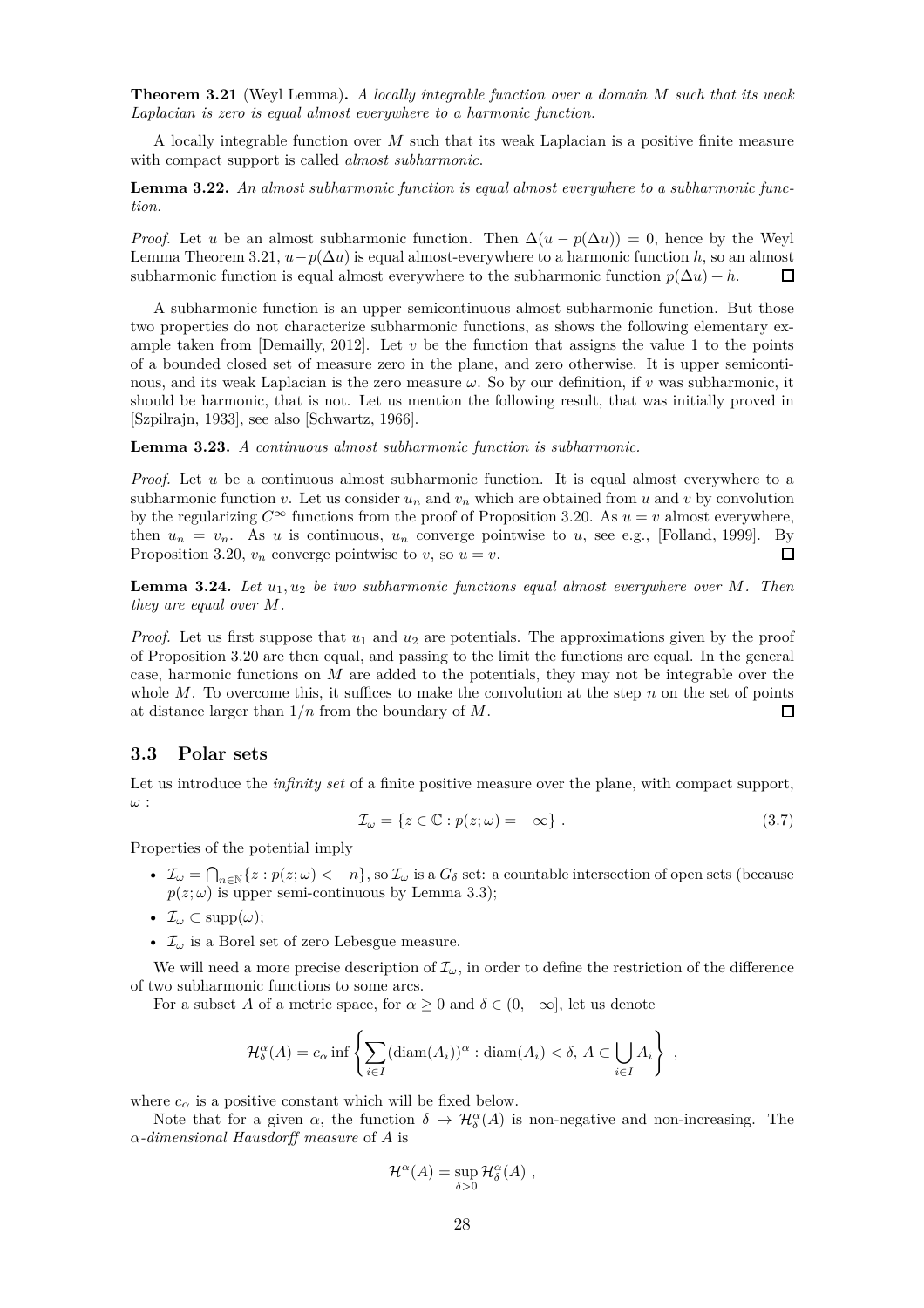and it is actually a (Borel) measure and the *Hausdorff dimension* of *A* is

$$
\dim_H(A) = \inf\{\alpha > 0 : \mathcal{H}^{\alpha}(A) = 0\} .
$$

We will need the following, see e.g. [Ambrosio and Tilli, 2004].

**Proposition 3.25.** For any Borel set  $A \subset \mathbb{R}^n$ ,  $\mathcal{H}^n(A)$  is equal to the Lebesgue measure of  $A$  (for *a suitable constant*  $c_n$ *).* 

We want to show that the infinity set has Hausdorff dimension zero. We essentially follow Section 5.9 in [Armitage and Gardiner, 2001].

**Lemma 3.26.** Let  $\omega$  be a finite positive measure over  $\mathbb C$  with compact support, and let  $p(\omega)$  be its *potential. Then for any*  $\alpha > 0$  *and*  $z \in \mathbb{C}$ *,* 

$$
p(z; \omega) \ge \frac{1}{2\pi\alpha} \inf \left\{-\omega(Q_t(z))t^{-\alpha} : t \in ]0,1]\right\} .
$$

*Proof.* Let  $z \in \mathbb{C}$ . Let  $\chi_1(\zeta) = 1$  if  $|z - \zeta| \le 1$  and zero otherwise. Let  $\chi_2(t) = 1$  if  $t \ge |z - \zeta|$  and zero otherwise. By Fubini,

$$
2\pi p(z; \omega) = \iint \ln |z - \zeta| d\omega(\zeta)
$$
  
\n
$$
\geq \iint_{Q_1(z)} \ln |z - \zeta| d\omega(\zeta)
$$
  
\n
$$
= -\iint_{|z - \zeta| \leq 1} \int_{|z - \zeta|}^{1} t^{-1} dt d\omega(\zeta)
$$
  
\n
$$
= -\iint \chi_1(\zeta) \int_0^1 t^{-1} \chi_2(t) dt d\omega(\zeta)
$$
  
\n
$$
= -\int_0^1 \iint (\chi_1 \times \chi_2)(\zeta, t) d\omega(\zeta) t^{-1} dt
$$
  
\n
$$
= -\int_0^1 \omega(\{\zeta : |z - \zeta| \leq t\}) t^{-1} dt
$$
  
\n
$$
= -\int_0^1 \omega(Q_t(z)) t^{-\alpha} t^{\alpha - 1} dt.
$$

For the following statement see e.g., [Ambrosio and Tilli, 2004], [Armitage and Gardiner, 2001], [Falconer, 2014].

**Lemma 3.27** (Vitali Covering Theorem). For any collection of discs  $\{Q_{r_i}(z_i), i \in I\}$  such that  $\sup_{i\in I} r_i < +\infty$ , there is a countable subset  $J\subset I$  such that the discs  $Q_{r_j}(z_j)$  are disjoint for  $j\in J$ , *and*

$$
\bigcup_{i\in I} Q_{r_i}(z_i) \subset \bigcup_{j\in J} Q_{5r_j}(z_j) .
$$

**Lemma 3.28.** *Let*  $\alpha > 0$ *. For any*  $\varepsilon > 0$ *, there is a countable cover of*  $\mathcal{I}_{\omega}$  *by open discs of radii r*<sub>*i*</sub>, with  $\sum r_i^{\alpha} < \epsilon$ .

*Proof.* For any  $z \in \mathcal{I}_{\omega}$ , by definition, Lemma 3.26 gives

$$
\inf \left\{-\omega(Q_t(z))t^{-\alpha}, t \in ]0,1]\right\} = -\infty ,
$$

i.e.

$$
\sup\big\{\omega(Q_t(z))t^{-\alpha}, t\in ]0,1]\big\}=+\infty\ .
$$

Hence there exists  $0 < r_z \leq 1$  such that

$$
\frac{\omega(Q_{r_z}(z))}{r_z^{\alpha}} > \frac{5^{\alpha}\omega(\mathbb{C})}{\varepsilon} \ . \tag{3.8}
$$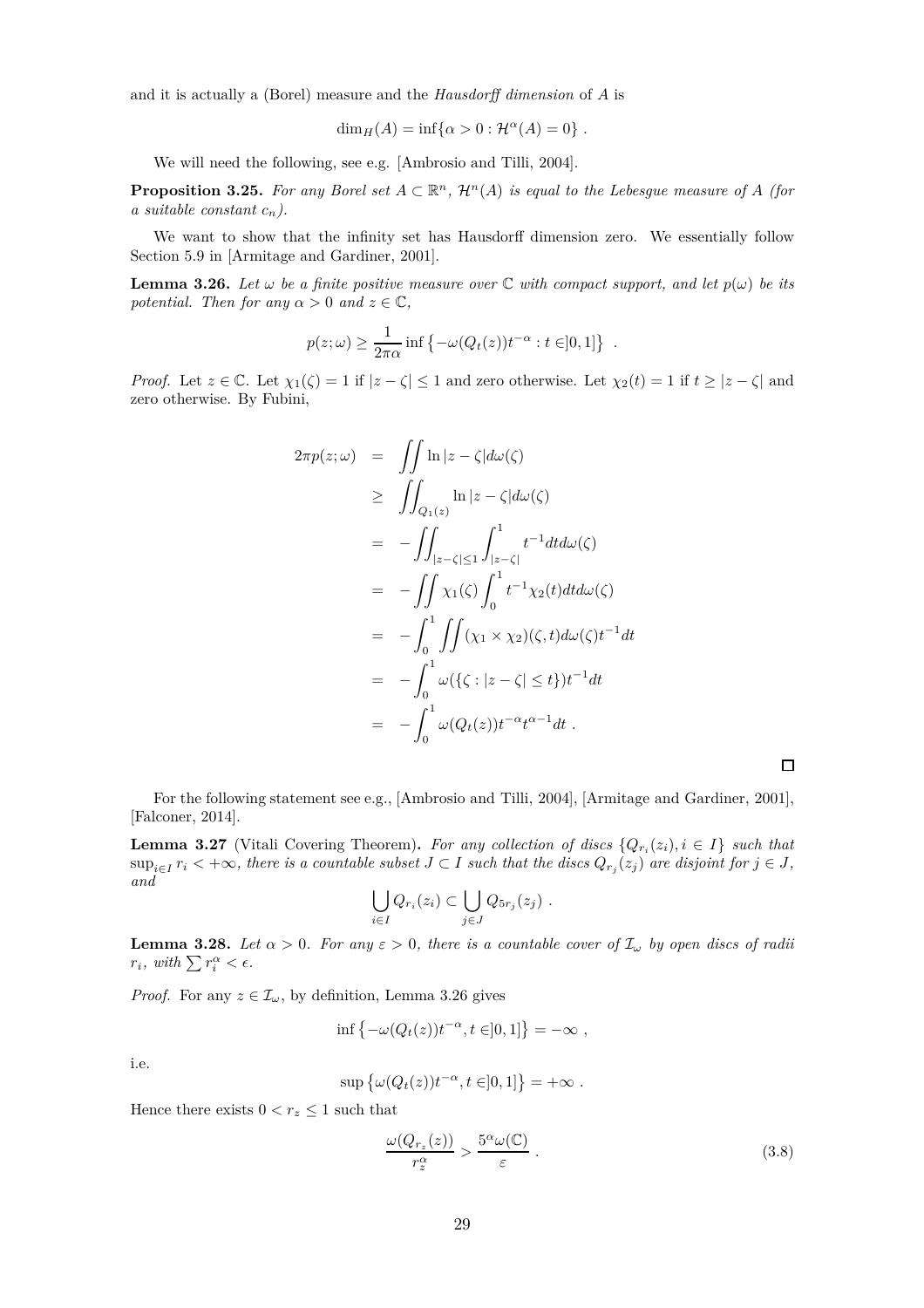As  $r_z \leq 1$  for any *z*, we can apply Lemma 3.27: there exists a countable set *J* such that  $\mathcal{I}_{\omega} \subset$  $\bigcup_{j\in J} Q_{5r_{z_j}}(z_j)$ , and the  $Q_{r_{z_j}}(z_j)$  are disjoint. Hence by  $(3.8)$ ,

$$
\sum_{j\in J} (5r_{z_j})^{\alpha} \leq \varepsilon \frac{\sum_{j\in J} \omega(Q_{r_{z_j}}(z_j))}{\omega(\mathbb{C})} \leq \varepsilon ,
$$

where the last inequality holds because the family is disjoint.

**Proposition 3.29.** *The Hausdorff dimension of*  $\mathcal{I}_{\omega}$  *is zero, i.e. for any*  $\alpha > 0$ *, the*  $\alpha$ *-dimensional Hausdorff measure of* I*<sup>ω</sup> is zero.*

Let us recall that a subset of  $\mathbb{R}^n$  with Hausdorff dimension  $\lt 1$  is totally disconnected: its connected components are points.

*Proof.* Let  $\alpha > 0$  and  $\delta > 0$ . For any  $\delta^{\alpha} > \epsilon > 0$ , by Lemma 3.28, there exists a covering of  $\mathcal{I}_{\omega}$  by sets of diameter  $r_i$  such that  $\sum r_i^{\alpha} < \epsilon$ . In particular,  $r_i < \delta$ . Hence  $\mathcal{H}_{\delta}^{\alpha}(\mathcal{I}_{\omega}) < \epsilon$ , hence  $\mathcal{H}_{\delta}^{\alpha}(\mathcal{I}_{\omega}) = 0$ as  $\epsilon$  was arbitrary. But  $\delta$  is also arbitrary, hence  $\mathcal{H}^{\alpha}(\mathcal{I}_{\omega})=0$ .

The following result is a particular case of the Area Formula for Lipschitz mappings, see [Ambrosio et al., 2000, Remark 2.72]. Recall that, by Rademacher Theorem, a Lipschitz mapping is differentiable almost everywhere.

**Theorem 3.30.** Let  $f : \mathbb{R} \to \mathbb{R}^2$  be an injective Lipschitz mapping, and  $E \subset \mathbb{R}$  a Lebesgue *measurable set, then*

$$
\mathcal{H}^1(f(E)) = \int_E |f'|.
$$

**Lemma 3.31.** Let  $z : [0, l] \to \mathbb{C}$  be the arc length parameterization of a rectifiable arc. Then  $z^{-1}(\mathcal{I}_{\omega})$  *has zero Lebesgue measure in*  $[0, l]$ *.* 

*Proof.* Up to apply the Tietze Extension Theorem, we use Theorem 3.30, for  $E = z^{-1}(\mathcal{I}_{\omega})$ , which is a Borel set. By Proposition 3.29,  $\mathcal{H}^1(\mathcal{I}_\omega) = 0$ . Up to a set of Lebesgue zero measure,  $|z'| = 1$ , hence the Lebesgue measure of  $z^{-1}(\mathcal{I}_{\omega})$  is zero.

We can be a bit more precise in the case of curves of bounded rotation, having Remark 2.31 in mind. We need the following result, whose proof is left to the reader.

**Lemma 3.32.** *Let f be a K-Lipschitz mapping between two metric spaces X and Y . Then for any*  $A \subset X$ *, for any*  $\alpha \geq 0$ *,*  $\mathcal{H}^{\alpha}(f(A)) \leq K^{\alpha} \mathcal{H}^{\alpha}(A)$ .

**Lemma 3.33.** Let  $z : [0, l] \to \mathbb{C}$  be the arc length parameterization of a rectifiable arc. Suppose *that*  $z^{-1}$  *is Lipschitz. Then*  $z^{-1}(\mathcal{I}_{\omega})$  *is Lebesgue measurable and has zero Hausdorff dimension.* 

*Proof.* As  $z^{-1}$  is Lipschitz,  $z^{-1}(\mathcal{I}_{\omega})$  is Lebesgue measurable. The result is then immediate by Proposition 3.29 and Lemma 3.32.

Let us denote by  $C_\omega$  the set of continuity points of  $p(\omega)$ . Here continuity is meant in an extended sense, allowing the  $-\infty$  value. The upper semi-continuity of the potential gives the following.

**Lemma 3.34.** *With the notation above,*  $\mathcal{I}_{\omega} \subset C_{\omega}$ *.* 

The following result is proved in [Reshetnyak, 1963a]. See e.g. [Imomkulov, 1992] for a stronger result. Compare also with Proposition 5 in [Cartan, 1945] (or Theorem 5.5.8 in [Armitage and Gardiner, 2001]). Let  $C^c_\omega$  the complement of  $C_\omega$  in  $M$ , i.e. the set of discontinuity of  $p(\omega)$ .

**Theorem 3.35** ([Reshetnyak, 1963a, Theorem 1]). Let  $p(\omega)$  be a potential over a bounded *domain M*. For any  $\epsilon > 0$ , there exists a sequence  $(Q_n)_n$  of open discs with sum of diameters *less than*  $\epsilon$  *such that*  $C^c_\omega \subset \bigcup$ *n*  $Q_n$ , *i.e.*, *u is continuous out of the union of the discs*  $Q_n$ .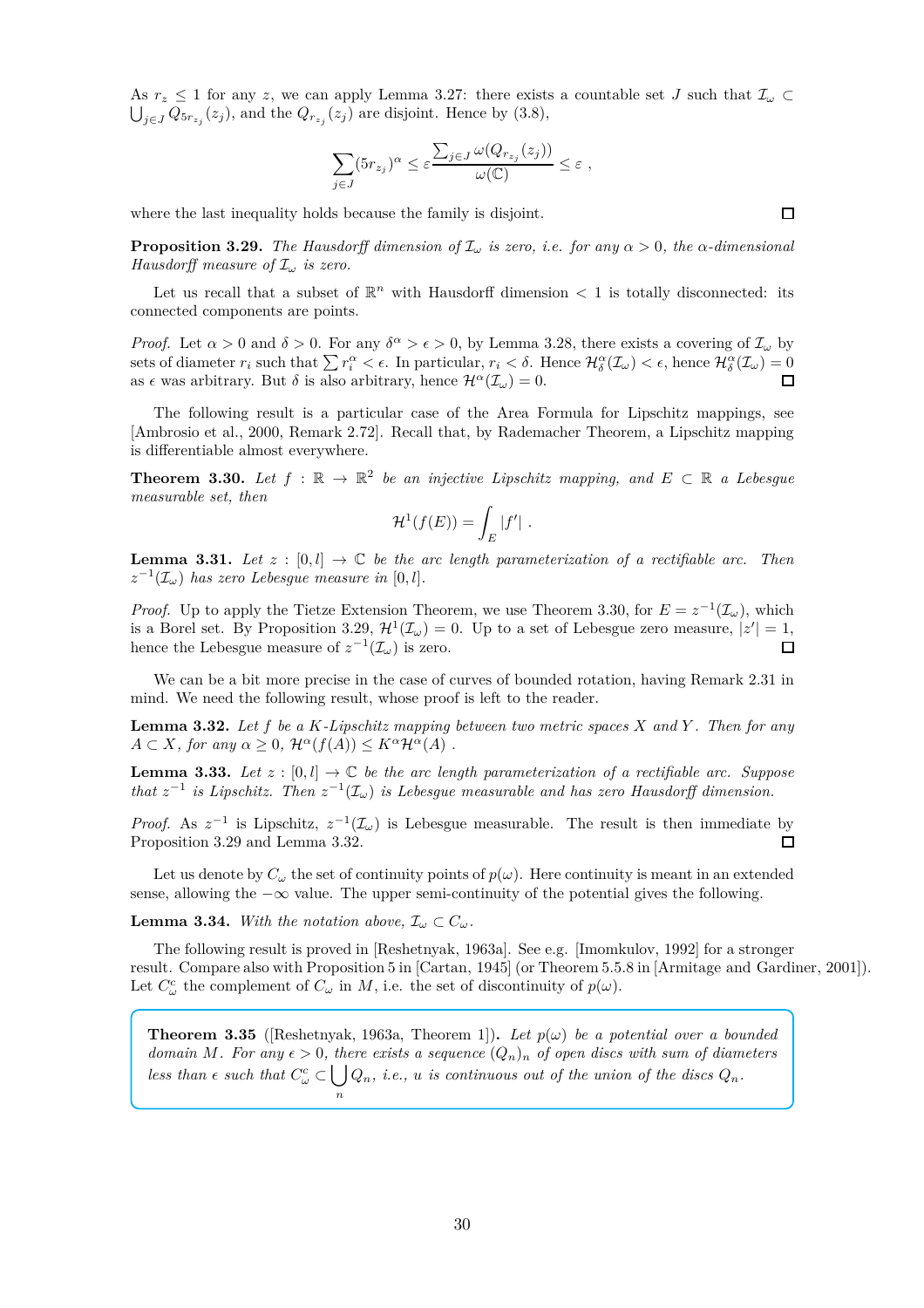In potential theory, a set *E* is *polar* if there exists a measure with potential constant =  $-\infty$ on *E*. Obviously  $\mathcal{I}_{\omega}$  is a polar set, and Proposition 3.29 is the classical result that a polar set has Hausdorff dimension zero. A property holds *quasi-everywhere* on a domain *M* if it holds up to a polar set. In the following, the only polar set we will need to consider is  $\mathcal{I}_{\omega}$ , and "quasi-everywhere" can always be read as "up to a set of zero Hausdorff dimension". As an example, a subharmonic function is finite quasi-everywhere (recall that the constant function equal to  $-\infty$  is not considered as a subharmonic function in the present text).

The simplest example of a subharmonic function with a non-empty polar set is, for  $\omega_0 \geq 0$ ,  $p(z; \omega_0 \delta_\zeta) = \ln |z - \zeta|^{\frac{\omega_0}{2\pi}}$ , whose polar set is  $\{\zeta\}$ . This simple example can be made wilder in the following way. This is a classical example, see e.g. [Ransford, 1995, Theorem 2.5.4], [Rao, 1977, 5.34].

**Lemma 3.36.** *On any domain M, there exists a subharmonic function u* such that  $C_{\omega} = I_{\omega}$  *is a dense uncountable set. In particular u is discontinuous quasi-everywhere.*

*Proof.* Let  $(a_n)_n$  be a sequence of positive real numbers such that  $\sum^{\infty} a_n$  converges, and let  $(\zeta_n)_n$ be a dense countable subset of *M*. Define for each  $z \in M$ ,  $u(z) = \sum a_n / |z - \zeta_n|$ . The function *u* is a potential.

We have  $u(\zeta_n) = -\infty$ , and  $(\zeta_n)_n$  a dense subset of M, so if u is continuous at a point *z*, then  $u(z)$  cannot be finite, i.e.,  $C_{\omega} \subset \mathcal{I}_{\omega}$ , and by Lemma 3.34,  $C_{\omega} = \mathcal{I}_{\omega}$ .

Let us write

$$
M = \mathcal{I}_{\omega} \bigcup \left( \bigcup_{n} \{ z \in M | u(z) \geq n \} \right) .
$$

We have that *M* is a union of closed sets  $(\mathcal{I}_{\omega}$  is closed, because  $\mathcal{I}_{\omega} = C_{\omega}$ ). Moreover  $\mathcal{I}_{\omega}$  as empty interior, as well as  $\{z \in M | u(z) \geq n\}$  (because  $\mathcal{I}_{\omega}$  is dense). Let us suppose that  $\mathcal{I}_{\omega}$  is countable. Then *M* would be a union of closed sets with empty interior, and by the Baire Category Theorem, *M* would have empty interior, that contradicts the assumption that *M* is a domain. П

### **3.4 Delta-subharmonic functions**

Delta-subharmonic functions are simply differences of subharmonic functions. But as a subharmonic function may be infinite at some points, a difference of subharmonic functions may not be defined everywhere.

**Definition 3.37.** *Let M be a bounded domain in the plane. A function v, defined quasi-everywhere on M, is called δ*-subharmonic function over *M if there exists two subharmonic functions u*<sup>1</sup> *and*  $u_2$ *, such that*  $v = u_1 - u_2$ *.* 

Let us write  $u_i = p(\omega_i) + h_i$ . The *δ*-subharmonic function exists only on  $\mathbb{C} \setminus (\mathcal{I}_{\omega_1} \cap \mathcal{I}_{\omega_2})$ , i.e., it exists quasi-everywhere. Whenever it is defined, it belongs to [−∞*,* +∞]. The function has finite values quasi-everywhere.

We have the following example.

**Lemma 3.38.** *Let*  $f : M \to \mathbb{C}$  *be a function. Then*  $\ln |f|$  *is* 

- *harmonic if f is a holomorphic function without zeros;*
- *subharmonic if f is a holomorphic function;*
- *δ-subharmonic if f is meromorphic.*

*Proof.* The first item follows from the fact that *f* is locally the real part of a holomorphic function (considering the complex logarithm). If *f* is holomorphic, its zeros are isolated, and around such a point the function is the sum of an entire power plus a non-zero harmonic term.  $\Box$ 

**Remark 3.39** ( $C^2$  functions are  $\delta$ -subharmonic). For a real valued function f, let us denote  $f^+(x) = \max(0, f(x))$  and  $f^-(x) = \max(0, -f(x))$ , so that  $f^+, f^-$  are non-negative and  $f =$  $f^+ - f^-$ . Now, let us suppose that the boundary of *M* is regular and that *u* is  $C^2$  over  $\overline{M}$ . By Lemma 2.6, over *M*,

$$
u(z) = \frac{1}{2\pi} \iint_M \ln |z - \cdot| (\Delta u)^+ - \frac{1}{2\pi} \iint_M \ln |z - \cdot| (\Delta u)^- + h(z) ,
$$

where  $h(z) = \frac{1}{2\pi} \int_{\partial M} u \frac{\partial \ln |z - \cdot|}{\partial \nu} - \ln |z - \cdot| \frac{\partial u}{\partial \nu}$  is harmonic over *M*. It follows that *u* is *δ*-subharmonic.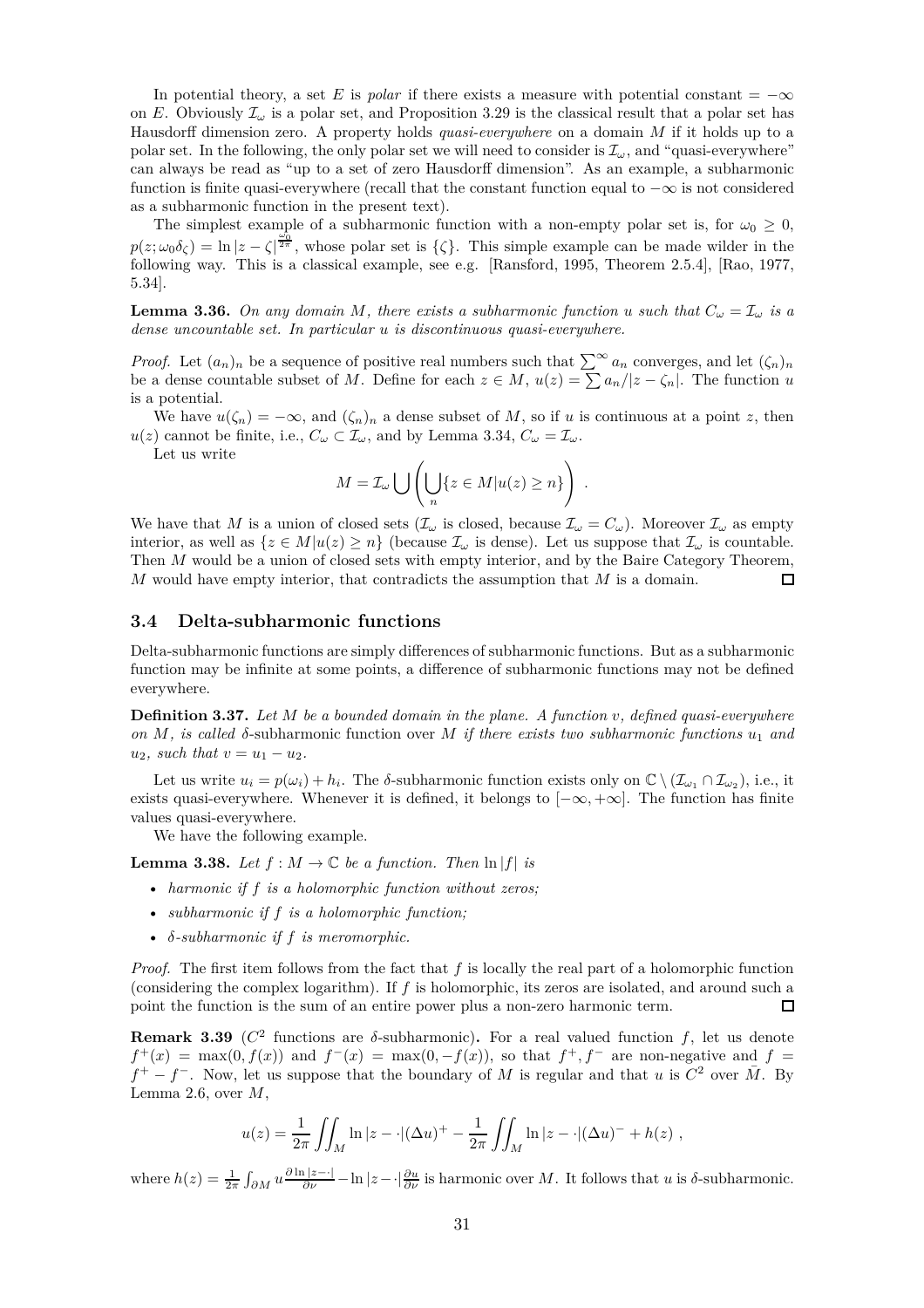**Remark 3.40** (Regularity)**.** Concave functions on an open subset are characterized by the fact that their Hessian in the sense of distribution is non-positive [Schwartz, 1966], [Dudley, 1977], [Dudley, 1980]. Hence, they are almost superharmonic, and by continuity, they are subharmonic. It follows that any  $\delta$ -convex function is  $\delta$ -subharmonic. This implies that  $C^{1,1}$  functions, i.e., functions with locally Lipschitz first derivatives, are *δ*-subharmonic, as well as for example piecewise affine functions, see [Alexandrov, 2012]. (This is also proved in [Arsove, 1953].) As from Remark 3.15, we know that a subharmonic function is locally in the Sobolev space  $W^{1,p}$  for  $p \in [1,2)$ , loosely speaking we have:

$$
C^2 \subset C^{1,1} \subset \delta\text{-convex } \subset \delta\text{-subharmonic } \subset \bigcap_{1 \le p < 2} W^{1,p}_{\text{loc }}.
$$

**Remark 3.41** (DC functions)**.** The *δ*-convex functions (or DC functions) form a class of functions that has some importance in metric geometry, in the wake of the Leningrad Geometric School, and manly after [Perelman, ]. See also [Alexandrov, 2012], or more recently [Ambrosio and Bertrand, 2018], [Pokorný et al., 2019].

We will often consider  $\delta$ -subharmonic functions as potentials in the following manner. Let  $\omega$  be a signed (Borel) measure. By definition, it takes only finite values. Recall that the *total variation measure*  $|\omega|$  of  $\omega$  is the finite positive measure defined by

$$
|\omega|(E) = \sup \sum_{i=1}^{\infty} |\omega(E_i)|
$$

where the supremum is taken over all the partitions  ${E_i}$  of *E*. In general,  $|\omega|(E) \geq |\omega(E)|$ . The *positive and negative variations* of  $\omega$  are the finite positive Borel measures defined by

$$
\omega^+ = \frac{1}{2}(|\omega| + \omega), \, \omega^- = \frac{1}{2}(|\omega| - \omega) ,
$$

and we have the *Jordan decomposition* of the signed measure  $\omega$  as a difference of two finite positive measures:  $\omega = \omega^+ - \omega^-$ . Note also that  $|\omega| = \omega^+ + \omega^-$ . This special decomposition has the following property: if  $\omega_1$  and  $\omega_2$  are positive measures, and  $\omega = \omega_1 - \omega_2$ , then

$$
\omega_1 \geq \omega^+, \omega_2 \geq \omega^-.
$$

In particular, if  $\varphi = \omega_1 + \omega_2$ , then  $\varphi \ge |\omega|$ . Also, if  $\omega(E) = 0$ , then  $\omega^+(E) = \omega^-(E) = 0$ . Let us also recall that  $|\omega|(E) = 0$  if and only if  $\omega(F) = 0$  for every measurable subset of *E*. The *support* of  $\omega$  is defined as the support of  $|\omega|$ .

If a signed measure  $\omega$  has compact support, then  $\omega^+$  and  $\omega^-$  have compact support, and in this case we can define

$$
p(\omega) := p(\omega^+) - p(\omega^-) ,
$$

and similarly, if *h* is a harmonic function,

$$
p(\omega, h) := p(\omega^+) - p(\omega^-) + h . \tag{3.9}
$$

Of course,  $p(\omega, h)$  is a  $\delta$ -subharmonic function.

#### **3.5 Localization of delta-subharmonic functions**

We now give a detailed proof of the Localization Theorem. We will explain its interest at the end of the section, after its proof. Let us give some simple preparatory results about harmonic functions. Let us first recall the following classical formula from the Neumann problem for the disc.

**Lemma 3.42** (Dini Formula). Let *h* be a harmonic function on the closure of the disc  $Q_r(z_0)$ . *Then*

$$
\forall z \in Q_r(z_0), h(z) = h(z_0) - \frac{1}{\pi} \int_{C_r(z_0)} \ln|z - \cdot| \frac{\partial h}{\partial \nu}.
$$
 (3.10)

*Proof.* Without loss of generality, let us prove the result for  $C_r(z_0) = C_1(0) =: C$ . Let *h* be the real part of the holomorphic function *f*. As on the circle *C* we have

$$
\frac{\partial h}{\partial \nu}(z) = \left(z_1 \frac{\partial h}{\partial x}(z) + z_2 \frac{\partial h}{\partial y}(z)\right)
$$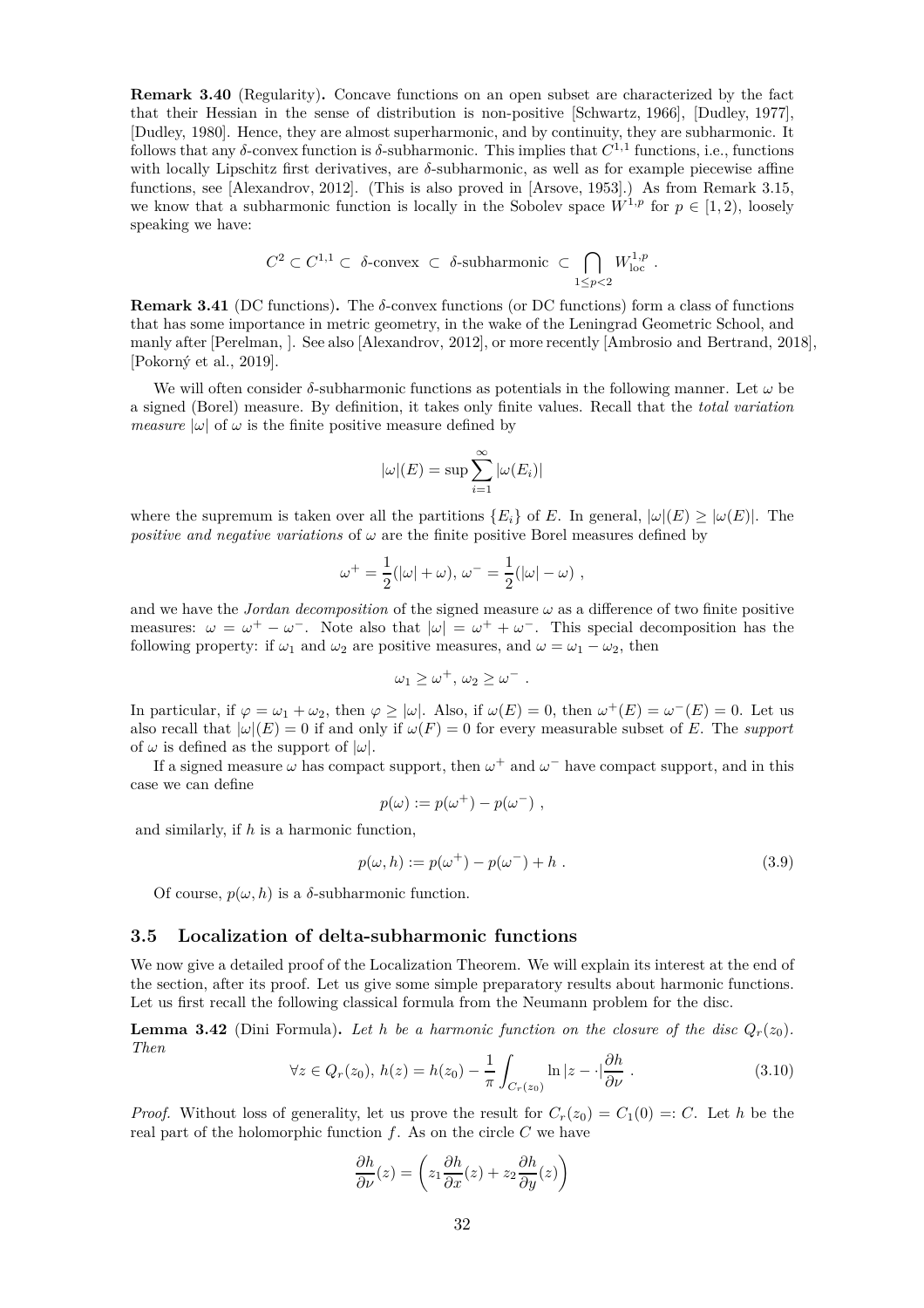and as

$$
zf'(z) = Df(z)(z) = z_1 \frac{\partial f}{\partial x}(z) + z_2 \frac{\partial f}{\partial y}(z)
$$
,

we have, on the circle,

$$
\frac{\partial h}{\partial \nu}(z) = \text{Re}(zf'(z)).\tag{3.11}
$$

Now, recall the Poisson equation that gives the solution of the Dirichlet problem for the disc: for a continuous function *H* on *C*, define

$$
F(z) = \frac{1}{2\pi} \int_0^{2\pi} \frac{e^{i\theta} + z}{e^{i\theta} - z} H(\theta) d\theta.
$$

Then *F* is a holomorphic function over *Q*, and Re(*F*) is the unique harmonic function on *Q* that extends continuously as *H* on *C*. In particular,

$$
F(z) - F(0) = \frac{z}{\pi} \int_0^{2\pi} \frac{H(\theta)}{e^{i\theta} - z} d\theta \; . \tag{3.12}
$$

Now, let  $H = \frac{\partial h}{\partial \nu}$ . Then by uniqueness,  $F(z) = zf'(z)$  by (3.11), and (3.12) gives

$$
f'(z) = \frac{1}{\pi} \int_0^{2\pi} \frac{\partial h}{\partial \nu}(\theta) \frac{1}{e^{i\theta} - z} d\theta,
$$

so that, if Ln is the principal determination of the complex logarithm,

$$
f(z) = \alpha - \frac{1}{\pi} \int_0^{2\pi} \frac{\partial h}{\partial \nu}(\theta) \ln(e^{i\theta} - z) d\theta,
$$

where  $\alpha$  is a constant. As  $h = \text{Re } f$ , we obtain

$$
h(z) = \text{Re}\,\alpha - \frac{1}{\pi} \int_C \ln|z - \cdot|\frac{\partial h}{\partial \nu}.
$$

By (2.19), for  $z = 0$ ,  $\int_C \ln |z - \cdot| \frac{\partial h}{\partial \nu} = 0$ , hence  $\text{Re } \alpha = h(0)$ .

It will be suitable to write (3.10) in the following manner.

**Lemma 3.43** (Localization of Harmonic Functions)**.** *Let h be a harmonic function on a domain*  $M$ *, and let*  $z_0 \in M$ *,*  $r > 0$  *such that*  $\overline{Q}_r(z_0) \subset M$ *. Then there exists a signed measure*  $\psi_r$  *over the plane with*

- *support the circle*  $C_r(z_0)$ *,*
- *bounded variation, and*  $|\psi_r|(\mathbb{C}) \longrightarrow 0$ ,
- $\psi_r(\mathbb{C})=0$

*such that for*  $z \in Q_r(z_0)$ ,

$$
h(z) = h(z_0) - \frac{1}{\pi} \iint \ln |z - \zeta| d\psi_r(\zeta) . \tag{3.13}
$$

*Proof.* Let us write

$$
\int_{C_r(z_0)} \ln|z - \cdot|\frac{\partial h}{\partial \nu} = r \int_0^{2\pi} \ln|z - z_0 - re^{i\theta}| \frac{\partial h}{\partial \nu}(z_0 + re^{i\alpha}) d\theta
$$

$$
= \int_0^{2\pi} \ln|z - z_0 - re^{i\theta}| d\tilde{\psi}_r(\theta)
$$

where  $d\tilde{\psi}_r$  is the Lebesgue–Stieltjes measures over  $C_r(z_0)$  given by the (smooth) function

$$
\tilde{\psi}_r(\alpha) = r \int_0^\alpha \frac{\partial h}{\partial \nu} (z_0 + re^{i\theta}) d\theta.
$$

Note that by (2.19), we have  $\tilde{\psi}_r(2\pi) = 0$ . From (3.10), we obtain

$$
h(z) = h(z_0) - \frac{1}{\pi} \int_0^{2\pi} \ln |z - z_0 - re^{i\theta}| d\tilde{\psi}_r(\theta) .
$$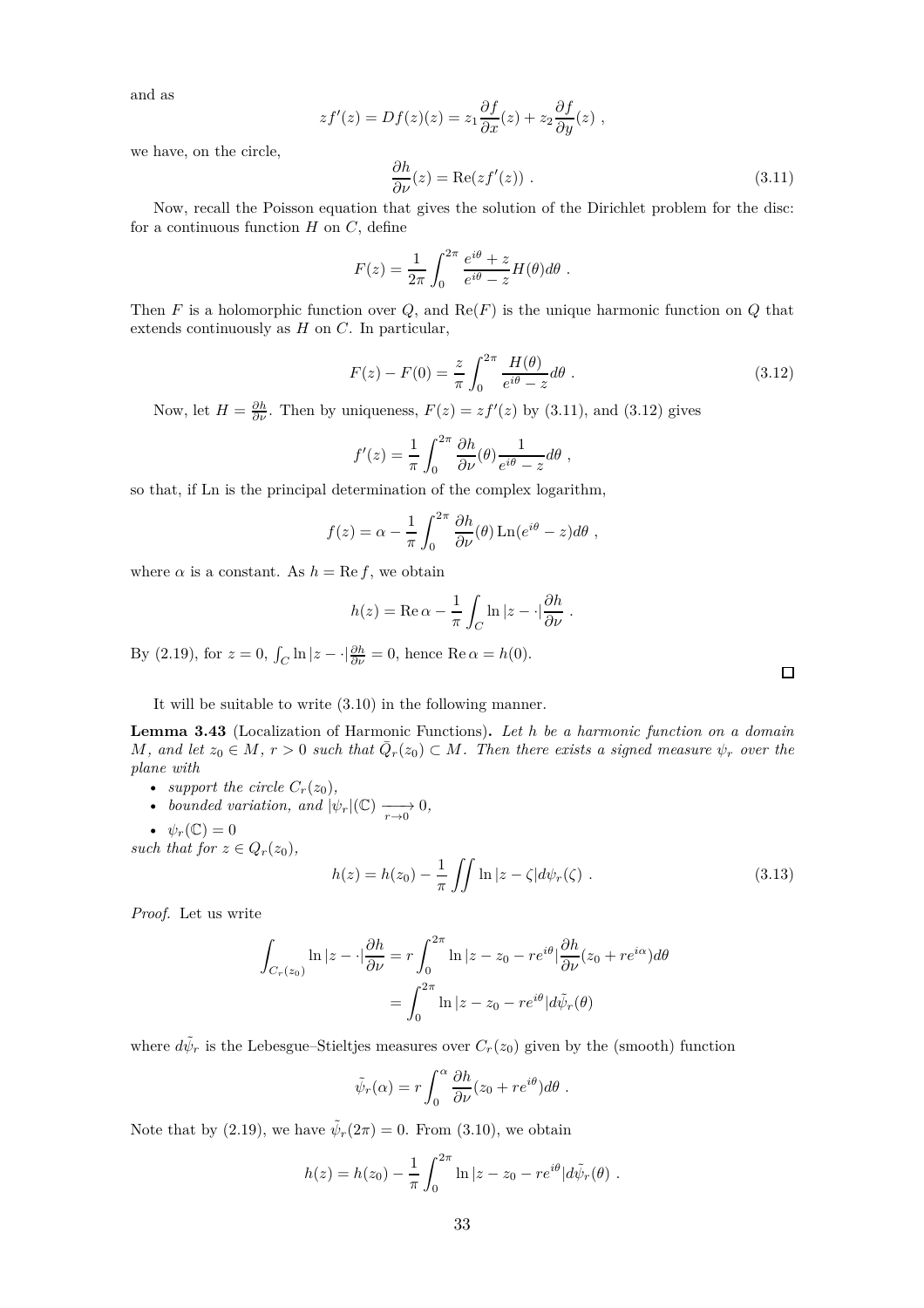

Figure 3: To Lemma 3.45:  $\alpha = -\varphi(C_r(0), \zeta, \pi/2) = \arcsin \frac{r}{|\zeta|}.$ 

If we denote by  $\psi_r$  the measure over the plane with support  $C_r(z_0)$  which extends  $\tilde{\psi}_r$ , we obtain (3.13). We have

$$
|\psi_r|(\mathbb{C}) = |d\tilde{\psi}_r|([0, 2\pi]) = \bigvee_0^{2\pi} \tilde{\psi}_r(\alpha) = r \int_0^{2\pi} \left| \left( \int_0^{\alpha} \frac{\partial h}{\partial \nu} (z_0 + re^{i\theta}) d\theta \right)' \right| d\alpha
$$

$$
= r \int_0^{2\pi} \left| \frac{\partial h}{\partial \nu} (z_0 + re^{i\alpha}) \right| d\alpha,
$$

and by regularity of  $h$ , the right-hand side is bounded from above by  $r$  times a constant that depends only on *M*, so  $|\psi_r|(\mathbb{C}) \to 0$  when  $r \to 0$ .  $\Box$ 

**Remark 3.44.** The Localization of Harmonic Function Lemma 3.43 will be used at several places. Indeed, given a subharmonic function  $p(\omega, h)$  over M, this says that over an open disc whose closure is inside  $M$ , there are a measure  $\psi$  and a constant  $c$  such that

$$
p(\omega, h) = p(\omega + \psi) + c.
$$

The localization of (difference of) subharmonic function, Theorem 3.46 below, follows the same procedure, by applying Lemma 3.43 to the harmonic part of the subharmonic function.

**Lemma 3.45.** *Let*  $r > 0$  *and*  $\zeta \in \mathbb{C}$  *with*  $|\zeta| > r$ *. Then the angular function of the circle satisfies* 

$$
\bigvee_{0}^{2\pi} \varphi(C_r(0), \zeta, \cdot) = 4 \arcsin \frac{r}{|\zeta|} .
$$

*Proof.* Let  $z : [0, 2\pi] \to \mathbb{C}$  be a parameterization of  $C_r(0)$  such that  $z(0)$  is the orthogonal projection of  $\zeta$  onto  $C_r(0)$ . Then  $\varphi := \varphi(C_r(0), \zeta, \cdot)$  is decreasing on  $[0, \pi/2]$  and  $[3\pi/2, 2\pi]$ , and increasing on  $[\pi/2, 3\pi/2]$  hence

$$
\bigvee_{0}^{2\pi} \varphi = \bigvee_{0}^{\pi/2} \varphi + \bigvee_{\pi/2}^{\pi} \varphi + \bigvee_{\pi}^{3\pi/2} \varphi + \bigvee_{3\pi/2}^{2\pi} \varphi
$$
  
=  $-2\varphi(C_r(0), \zeta, \pi/2) + 2\varphi(C_r(0), \zeta, 3\pi/2)$ 

and the result follows, see Figure 3.

**Theorem 3.46** (Localization Theorem, [Reshetnyak, 1963b, Theorem 6])**.** *Let h be a harmonic function on a domain*  $M$ *, and let*  $\omega$  *be a signed measure with compact support. For any*  $\epsilon, \eta > 0$ , there exist  $\delta > 0$ ,  $k \in \mathbb{R}$  and a signed measure  $\tilde{\omega}$  such that

 $\Box$ 

•  $\tilde{\omega} = \omega$  *on*  $Q_{\delta}(z_0)$ ,

- $\tilde{\omega} = 0$  *outside of*  $Q_{\delta(1+\eta)}(z_0)$
- $|\tilde{\omega}|(Q_{\delta(1+\eta)}(z_0)\setminus\{z_0\})<\epsilon$
- *on*  $Q_{\delta}(z_0)$ ,

$$
p(\omega, h) = p(\tilde{\omega}) + k.
$$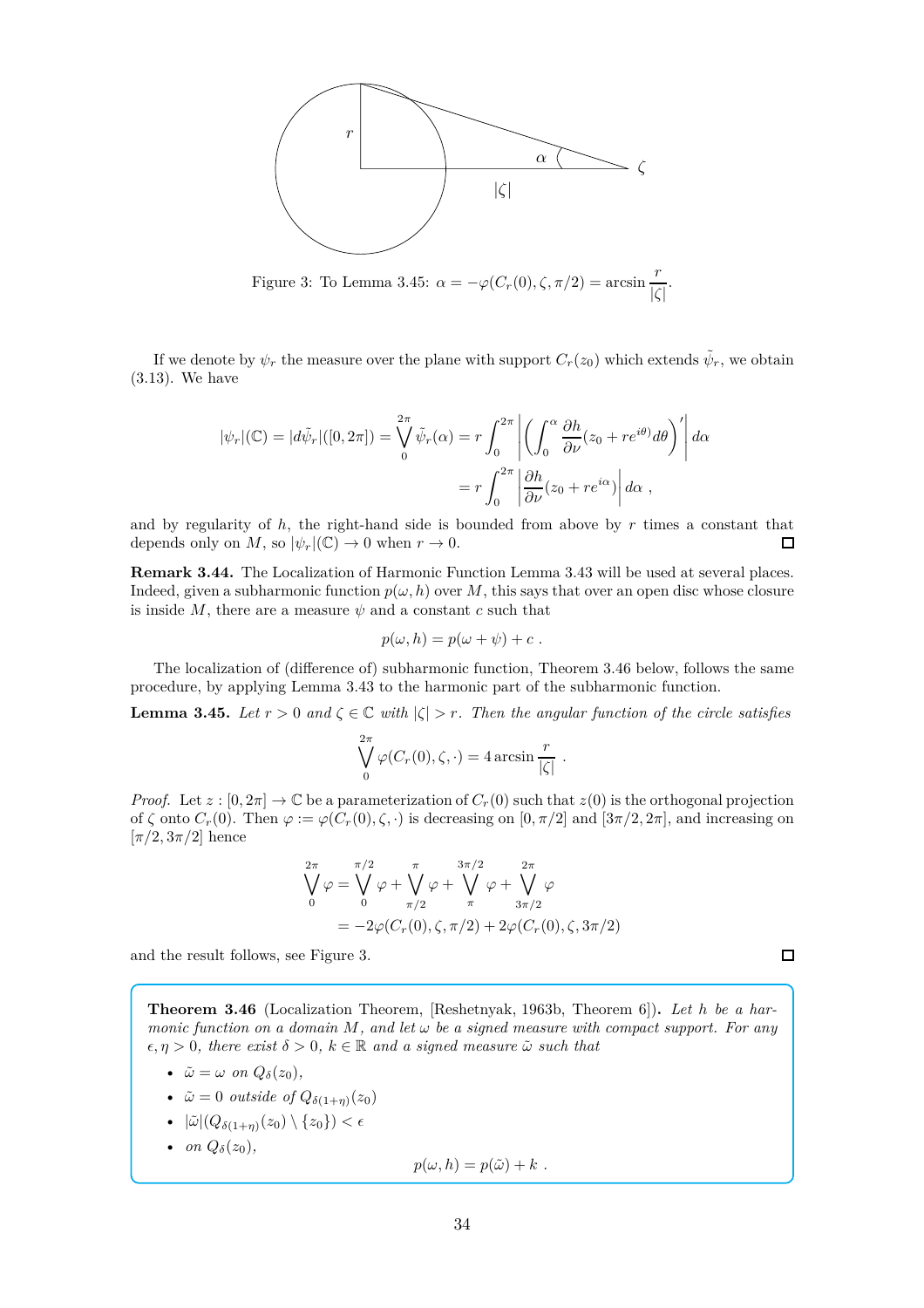*Proof.* Let  $r > 0$  be such that  $Q_{r(1+\eta)}(z_0) \subset M$ . Let  $\omega_r$  be the signed measure that is equal to 0 on  $\overline{Q}_{r(1+\eta)}(z_0)$  and to  $\omega$  on the complementary. We have

$$
p(\omega, h) = p(\omega|_{Q_{r(1+\eta)}(z_0)}) + p(\omega_r) + h.
$$

As *h* is harmonic, by Lemma 3.43, there exists a measure  $\psi_r^1$  concentrated on  $C_{r(1+\eta/2)}(z_0)$  such that for  $z \in Q_{r(1+\eta/2)}(z_0)$ ,

$$
h(z) = \iint \ln |z - \zeta| d\psi_r^1(\zeta) + h(z_0)
$$

and  $|\psi_r^1|(\mathbb{C}) \to 0$  when  $r \to 0$ . This gives

$$
p(\omega, h) = p(\omega|_{Q_{r(1+\eta)}(z_0)}) + p(\omega_r) + p(\psi_r^1) + h(z_0) .
$$

Also,  $\overline{Q}_{r(1+\eta/2)}(z_0)$  is in the complementary of the support of  $\omega_r$ , hence in the complementary of the support of  $\omega_r^+$  and  $\omega_r^-$ , and then  $p(\omega_r)$  is harmonic on  $\overline{Q}_{r(1+\eta/2)}(z_0)$ . Lemma 3.43 gives that there exists a measure  $\psi_r^2$  concentrated on  $C_{r(1+\eta/2)}(z_0)$  such that for  $z \in Q_{r(1+\eta/2)}(z_0)$ ,

$$
p(z; \omega_r) = \iint \ln |z - \zeta| d\psi_r^2(\zeta) + p(z_0; \omega_r) .
$$

This gives

$$
p(\omega, h) = p(\omega|_{Q_{r(1+\eta)}(z_0)}) + p(\psi_r^2) + p(\psi_r^1) + h(z_0) + p(z_0; \omega_r).
$$

However, as the harmonic function  $p(\omega_r)$  depends on *r*, we cannot directly conclude that the total variation of  $\psi_r^2$  goes to 0 when  $r \to 0$ . The measure  $\psi_r^2$  is defined from the Lebesgue–Stieljes measure  $\tilde{\psi}_r^2$  defined by (see the proof of Lemma 3.43)

$$
\tilde{\psi}_r^2(\alpha) = r(1 + \eta/2) \int_0^\alpha \frac{\partial p(\omega_r)}{\partial \nu} (z_0 + r(1 + \eta/2)e^{it}) dt.
$$

Using the definition of  $p(\omega_r)$ , an exchange of derivative and integration, Fubini and Lemma 2.8:

$$
\tilde{\psi}_r^2(\alpha) = \frac{r(1+\eta/2)}{2\pi} \int_0^\alpha \frac{\partial}{\partial \nu} \iint_{|\zeta-z_0|>r(1+\eta)} \ln|\zeta-z_0-r(1+\eta/2)e^{it}|d\omega(\zeta)dt
$$
  
\n
$$
= \frac{1}{2\pi} \iint_{|\zeta-z_0|>r(1+\eta)} \int_0^\alpha r(1+\eta/2) \frac{\partial \ln|\zeta-\cdot|}{\partial \nu}(z_0+r(1+\eta/2)e^{it})dt d\omega(\zeta)
$$
  
\n
$$
= -\frac{1}{2\pi} \iint_{|\zeta-z_0|>r(1+\eta)} \varphi(C_{r(1+\eta/2)}(z_0), \zeta, \alpha) d\omega(\zeta).
$$

By Lemma 3.45, we obtain

$$
|\psi_r^2|(\mathbb{C}) = |d\tilde{\psi}_r^2|([0, 2\pi]) = \bigvee_0^{2\pi} \tilde{\psi}_r^2
$$
  
\n
$$
\leq \frac{1}{2\pi} \iint_{|z_0 - \zeta| > r(1+\eta)} \bigvee_0^{2\pi} \varphi(C_{r(1+\eta/2)}(z_0), \zeta, \cdot) d|\omega|(\zeta)
$$
  
\n
$$
= \frac{2}{\pi} \iint_{|z_0 - \zeta| > r(1+\eta)} \arcsin \frac{r}{|z_0 - \zeta|} d|\omega|(\zeta)
$$
  
\n
$$
= \frac{2}{\pi} \iint A_r(\zeta) d|\omega|(\zeta)
$$

where

$$
A_r(\zeta) = \begin{cases} \arcsin \frac{r}{|z_0 - \zeta|} & \text{when} \quad |z_0 - \zeta| > r(1 + \eta) ,\\ 0 & \text{otherwise} , \end{cases}
$$

which goes to 0 when  $r \to 0$  for any  $\zeta$ . Hence  $|\psi_r|^2(\mathbb{C}) \to 0$  when  $r \to 0$ . Let us set  $\psi_r = \psi_r^1 + \psi_r^2$ . We have  $|\psi_r|(\mathbb{C}) \to 0$  when  $r \to 0$ . Let us set

$$
\tilde{\omega}_r = \omega|_{Q_{r(1+\eta)}(z_0)} + \psi_r.
$$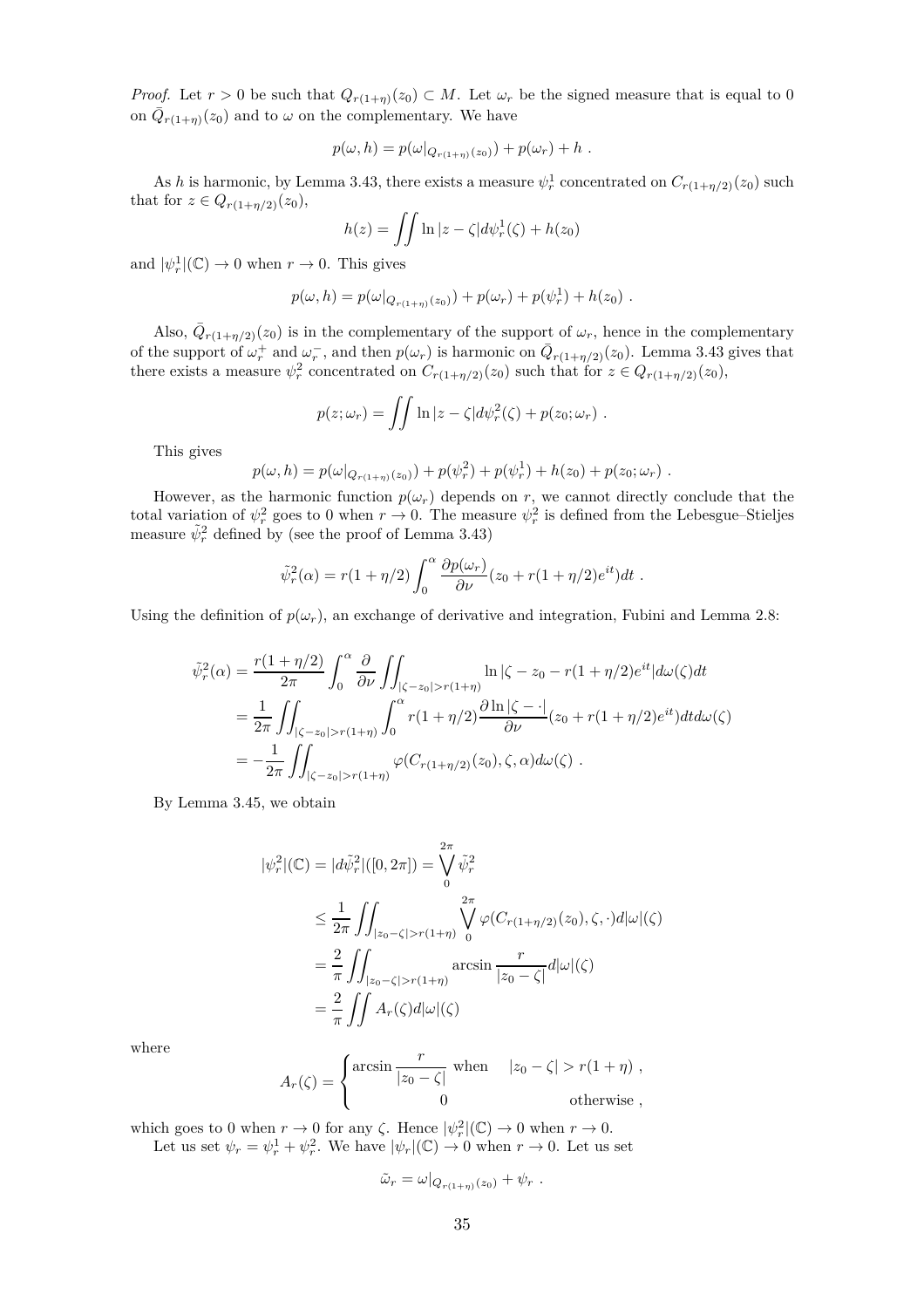Note that, on  $Q_r(z_0)$ ,  $\psi_r = 0$ . If we set  $c_r = h(z_0) + p(z_0; \omega_r)$ , we have

$$
p(\omega, h) = p(\tilde{\omega}_r) + k_r,
$$

and one checks easily that  $\tilde{\omega}_r$  satisfies the required properties for  $r$  sufficiently small.

The Localization Theorem 3.46 will be essential at at least two places:

- to prove the properties of the distance stretching, itself being fundamental in the proof of the Distances Convergence Theorem, see Section 4.3, or in the proof of the conformal nature of the distance preserving mappings, see Section 5.1;
- to prove that if the measure is not too concentrated, shortest arcs are arcs of bounded rotation with non-positive left and right turns, and arcs of bounded turn are of bounded rotation, see Section 4.4.2.

# **4 Subharmonic distances on the plane**

In all this section, unless specific precision, *M* is a bounded domain of the plane,  $\omega$  is a signed Borelian measure over the plane with compact support, *h* is a harmonic function over *M*.

We defined the function  $p(\omega, h)$  over M as the difference of two subharmonic functions, see (3.9) and Definition 3.11. We denote

$$
\lambda(\omega, h) = e^{-2(p(\omega) + h)}.
$$
\n(4.1)

i.e., for  $z \in M$ ,

$$
\ln \lambda(z; \omega, h) = -\frac{1}{\pi} \iint \ln |z - \zeta| d\omega(\zeta) - 2h(z) .
$$

Recall that such formula holds only quasi-everywhere on *M*, that will be implicit most of the time.

Once  $\omega$  and *h* are given, we denote  $\lambda(\omega, h)$  by  $\lambda$ . In turn, in the sense of distribution, Proposition 3.10 applied to the positive and negative parts of  $\omega$  gives that

$$
-\frac{1}{2}\Delta \ln \lambda = \omega \ . \tag{4.2}
$$

We may call  $\lambda |dz|^2$  a *subharmonic metric*, and call  $\omega$  the *curvature measure* of the metric. Apart from the fact that it is defined only quasi-everywhere, conversely to Riemannian metrics, it may reach values 0 or  $+\infty$  at some points. Standard examples are the ones of flat cones (see Lemma 3.38):

- if the curvature of the cone is positive, then the subharmonic metric is infinite at the vertex;
- if the curvature of the cone is negative, then the subharmonic metric is zero at the vertex.

We will define the *λ*-length of a rectifiable arc (for the Euclidean metric) in Section 4.1, and in Section 4.2 we will define a distance from the length structure, and we present some preliminary convergence results. Section 4.3 presents Reshetnyak's method of canonical stretching of a distance, based on Localization Theorem 3.46. Then Reshetnyak's convergence theorems are presented in Section 4.4.

#### **4.1 Length of arcs**

Let z be the arc length parameterization of a rectifiable arc. By Lemma 3.31,  $\lambda \circ z$  is defined almost everywhere on  $[0, s(K)]$ , where  $s(K)$  is the Euclidean length of the arc. In turn, if now  $z : [0, 1] \to \mathbb{C}$  denotes the parameterization proportional to the arc length of a rectifiable arc *K*, we can define the *length of K for the metric*  $\lambda |dz|^2$ :

$$
\tilde{s}_{\lambda}(K) = s(K) \int_0^1 \lambda^{1/2}(z(t); \omega, h) dt . \qquad (4.3)
$$

In this section, we prove a theorem about convergence of length (Theorem 4.6).

The following estimate is based on the simple idea that, as  $\lambda$  is the exponential of the integral of a logarithm, we may use Jensen inequality (Lemma 3.6). The following result is a part of the fundamental Theorem 3.1 in [Reshetnyak, 1960b]. We present it under the form of Lemma 4.2 in [Troyanov, 1991].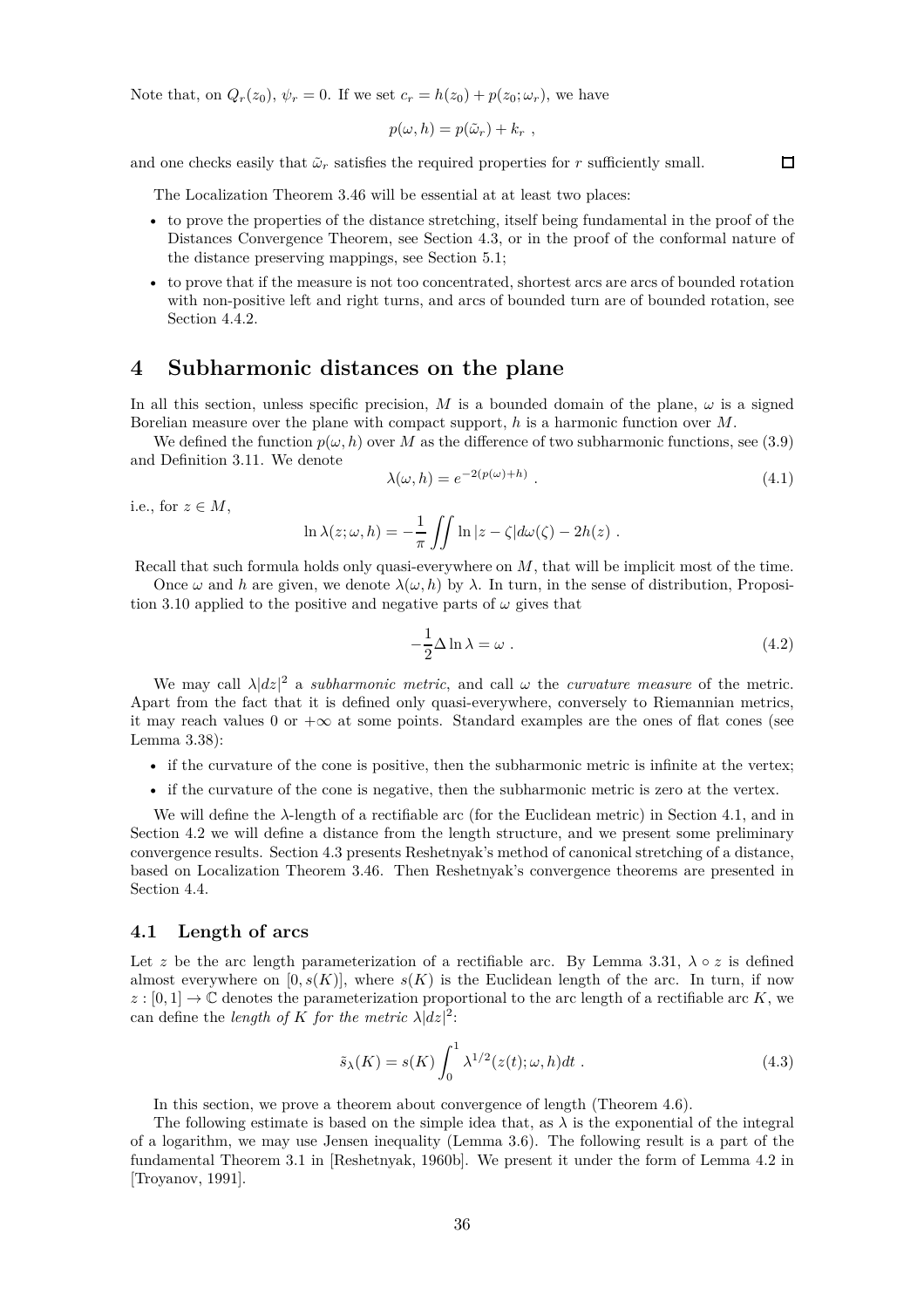**Lemma 4.1.** *Let*  $\alpha$  *and*  $\beta$  *be such that* 

$$
0 \leq \beta = \frac{\alpha}{\pi} \omega^+(\mathbb{C}) \ .
$$

*Then if M is included in QR,*

$$
\lambda^{\alpha}(z;\omega) = e^{2\alpha(p(\omega^{-})-p(\omega^{+}))(z)} \leq \frac{k_1^{\alpha}}{\omega^{+}(\mathbb{C})} \iint |z-\zeta|^{-\beta} d\omega^{+}(\zeta) ,
$$

*where*  $k_1 = 2R^{\frac{\omega^-(\mathbb{C})}{\pi}}$ .

*Proof.* First,  $e^{2p(\omega^-)}$  is bounded from above by  $k_1$  by Lemma 3.1. Then, we write

$$
e^{-2\alpha p(\omega^+)} = \exp\left(\frac{1}{\omega^+(\mathbb{C})}\iint \ln|z-\zeta|^{-\beta}d\omega^+(\zeta)\right) .
$$

The function  $\zeta \to -\beta \ln |z-\zeta|$  is integrable because  $\beta \ge 0$  and the following decomposition (up to increase *R* to get  $R > 1/2$ :

$$
-\ln|z-\zeta| = (-\ln|z-\zeta| + \ln 2R) - (\ln 2R) .
$$

Both functions in the brackets are non-negative. We can apply Lemma 3.6, and the result follows.  $\Box$ 

An easy computation [Reshetnyak, 1960b, Lemma 8] shows that, for any arc length parameterized arc *z* of absolute rotation bounded from above by  $A < \pi$ , for any  $0 \le \beta < 1$ , for any  $\zeta \in M$ , then

$$
\int_0^{s(K)} \frac{dt}{|\zeta - z(t)|^{\beta}} < \frac{2^{1+\beta} s(K)^{1-\beta}}{(1-\beta)\cos(A/2)^{\beta}}.
$$
\n(4.4)

Using this inequality together with an easy improvement of the proof of Lemma 4.1, Reshetnyak obtained the following fundamental estimate.

**Theorem 4.2** ([Reshetnyak, 1960b, Theorem 3.1])**.** *Let K be an arc with absolute rotation bounded from above by A < π. Let K*(*r*) *be the r-neighborhood of K. For each α, β such that*

$$
0 \le \beta = -\frac{\alpha}{\pi} \omega^+(K(r)) < 1 \tag{4.5}
$$

*we have*

$$
\int_K \lambda(\omega)^{\alpha} \le A_1 \frac{s(K)^{1-\beta}}{\cos(A/2)^{\beta}r^b}
$$

*where b and*  $A_1$  *depend only on*  $\alpha, \omega^+(K(r))$  *and*  $\omega^{\pm}(\mathbb{C})$ *.* 

In the case  $\alpha = \frac{1}{2}$ , the estimate in Theorem 4.2 gives an upper bound for  $\tilde{s}_{\lambda}$ . The condition (4.5) then becomes

$$
\omega^+(K(r)) < 2\pi \tag{4.6}
$$

In turn, if for a point  $z \in M$ ,

$$
\omega^+(\{z\}) < 2\pi \;, \tag{4.7}
$$

as  $\omega^+$  is regular, there exists a neighborhood *U* of *z* such that  $\omega^+(U) < 2\pi$ . Note that as the measures are finite, there is a finite number of points *z* with  $\omega^+(\{z\}) \geq 2\pi$ . The necessity of condition  $(4.7)$  is given by  $(4.4)$ . But it also has the following interpretation. Let us write

$$
p(z; \omega) = \frac{\omega(\{z_0\})}{2\pi} \ln|z - z_0| + \frac{1}{2\pi} \int_{\mathbb{C} \backslash \{z_0\}} \ln|z - \zeta| d\omega(\zeta) ,
$$

then

$$
\lambda^{1/2}(z;\omega) = |z - z_0|^{-\frac{\omega(\{z_0\})}{2\pi}} e^{-\frac{1}{2\pi} \int_{\mathbb{C}\backslash\{z_0\}} \ln|z - \zeta| d\omega(\zeta)}.
$$
 (4.8)

We will prove the following result, which is a consequence of the estimate in Theorem 4.2. The statement below is indeed a particular case of Theorem 4.6 that we will mention later. The proof of Proposition 4.3, that we present below, is hence a simplified version of the one of Theorem 4.6. The proof of Theorem 4.6 may be found in [Reshetnyak, 1960b].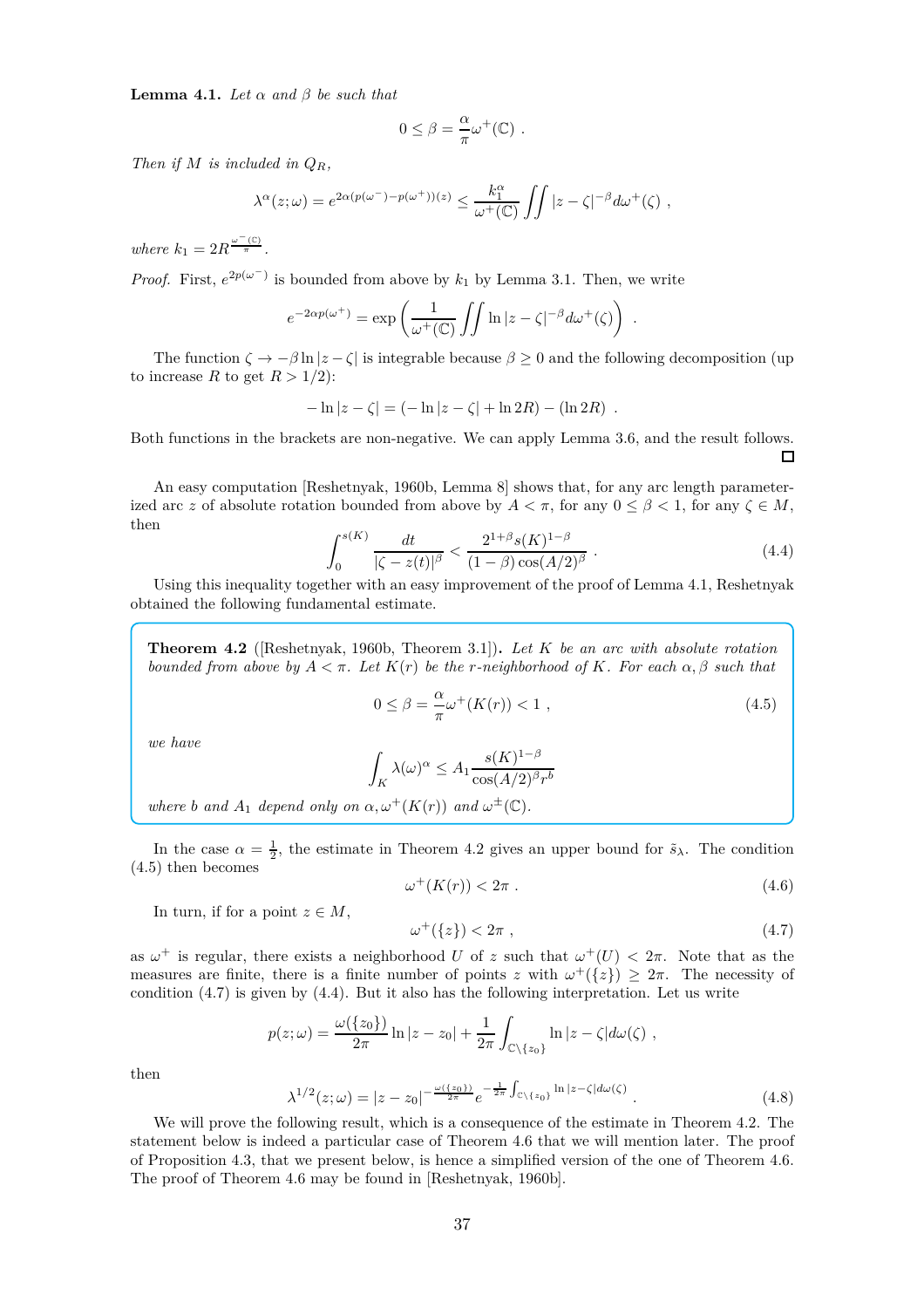**Proposition 4.3.** Let  $(K_n)_n$  be a sequence of arcs converging to an arc K, with absolute rotation *uniformly bounded by*  $A < \infty$ *. If* 

$$
\omega^+(\{z\}) < 2\pi \,\forall z \in K \;, \tag{4.9}
$$

*then*

$$
\tilde{s}_{\lambda}(K_n) \xrightarrow[n \to \infty]{} \tilde{s}_{\lambda}(K) .
$$

The elementary Example 4.12 of a flat cylinder shows that the result would be false without the assumption (4.9): on can easily find a sequence of segments converging to the origin (considered as a degenerated curve), with constant  $\tilde{s}_{\lambda}$  length.

To simplify the notation, we will only deal with the case  $h = 0$ . In the general case, as *h* is  $C^{\infty}$ over *M*, it is easy to deal with it. For example, if  $\lambda = e^h$ , with *h* harmonic, as by Lemma 2.27,  $s(K_n) \to s(K)$ , it is straightforward that  $\tilde{s}_{\lambda}(K_n) \to \tilde{s}_{\lambda}(K)$ .

Due to Lemma 2.28, we may consider that  $K_n$  and  $K$  have absolute rotation  $\lt \pi$ . By Remark 2.31, the arc length parameterization of these subarcs, as well as the inverse of the parameterizations, are equi-Lipschitz mappings.

The proof of Proposition 4.3 is based on the following result, which is a combination of a theorem of de La Vallée-Poussin and a theorem of Vitali, see Chapter VI, 3, in [Natanson, 1955], Theorem 7 p. 159 and Theorem 4 p. 157, respectively.

**Theorem 4.4.** Let  $F_n$ ,  $F_0$  be non-negative measurable functions over [0,1] such that:

•  $F_n$  converge in measure to  $F_0$ , *i.e.*, for any  $\epsilon > 0$ , if  $\beta$  are the Borelians of the plane,

$$
\mathcal{L}(\lbrace E \in \mathcal{B} : |F_n(E) - F_0(E)| \geq \epsilon \rbrace) \xrightarrow[n \to 0]{} 0 ,
$$

*where* L *is the Lebesgue measure,*

• *there exists a positive increasing function*  $\Phi$  *on*  $\mathbb{R}^+$  *such that*  $\frac{\Phi(y)}{y} \to \infty$  *when*  $y \to \infty$ *, and a constant B such that*

$$
\int_0^1 \Phi(F_n(t))dt \le B . \tag{4.10}
$$

*Then*

$$
\int_0^1 F_0 = \lim_{n \to \infty} \int_0^1 F_n .
$$

We will use the following functions defined over [0*,* 1]:

$$
f_n^{\pm} := p(\omega^{\pm}) \circ z_n , f_0^{\pm} := p(\omega^{\pm}) \circ z ,
$$

where  $z_n$  and  $z$  are the parameterization proportional to the arc length of  $K_n$  and  $K$ . For convenience, we repeat the proof of Lemma 7.2 in [Reshetnyak, 1960b].

**Lemma 4.5.** *With the notation above,*

$$
\int_0^1 f_n^{\pm} \xrightarrow[n \to \infty]{} \int_0^1 f_0^{\pm} .
$$

*Proof.* Let us denote

$$
P_n(\zeta) = s(K_n) \int_0^1 \ln |z_n(t) - \zeta| dt.
$$

For any  $0 < \beta < 1$ ,

$$
\ln|1+z| \leq \ln(1+|z|) = \frac{1}{\beta}\ln(1+|z|)^{\beta} \leq \frac{1}{\beta}\ln(1+|z|^{\beta}) \leq \frac{|z|^{\beta}}{\beta},
$$

and using this together with (4.4), we obtain

$$
P_n(\zeta_1) - P_n(\zeta_2) \le \frac{s(K_n)}{\beta} \int_0^1 \left| \frac{\zeta_1 - \zeta_2}{z_n(t) - \zeta_2} \right|^\beta dt \le \frac{2^{1+\beta} s(K_n)^{1-\beta}}{\beta(1-\beta) \cos(A/2)^\beta} |\zeta_1 - \zeta_2|^\beta.
$$

As the above inequality is symmetric for  $\zeta_1$  and  $\zeta_2$ , it follows that the  $P_n$  are an equicontinuous family  $(s(K_n)$  are uniformly bounded by (2.38)). Also, if  $\zeta \notin K$ , then  $P_n(\zeta) \to P(\zeta)$ . By Arzelà– Ascoli Theorem,  $(P_n)_n$  converge uniformly to P on any compact set.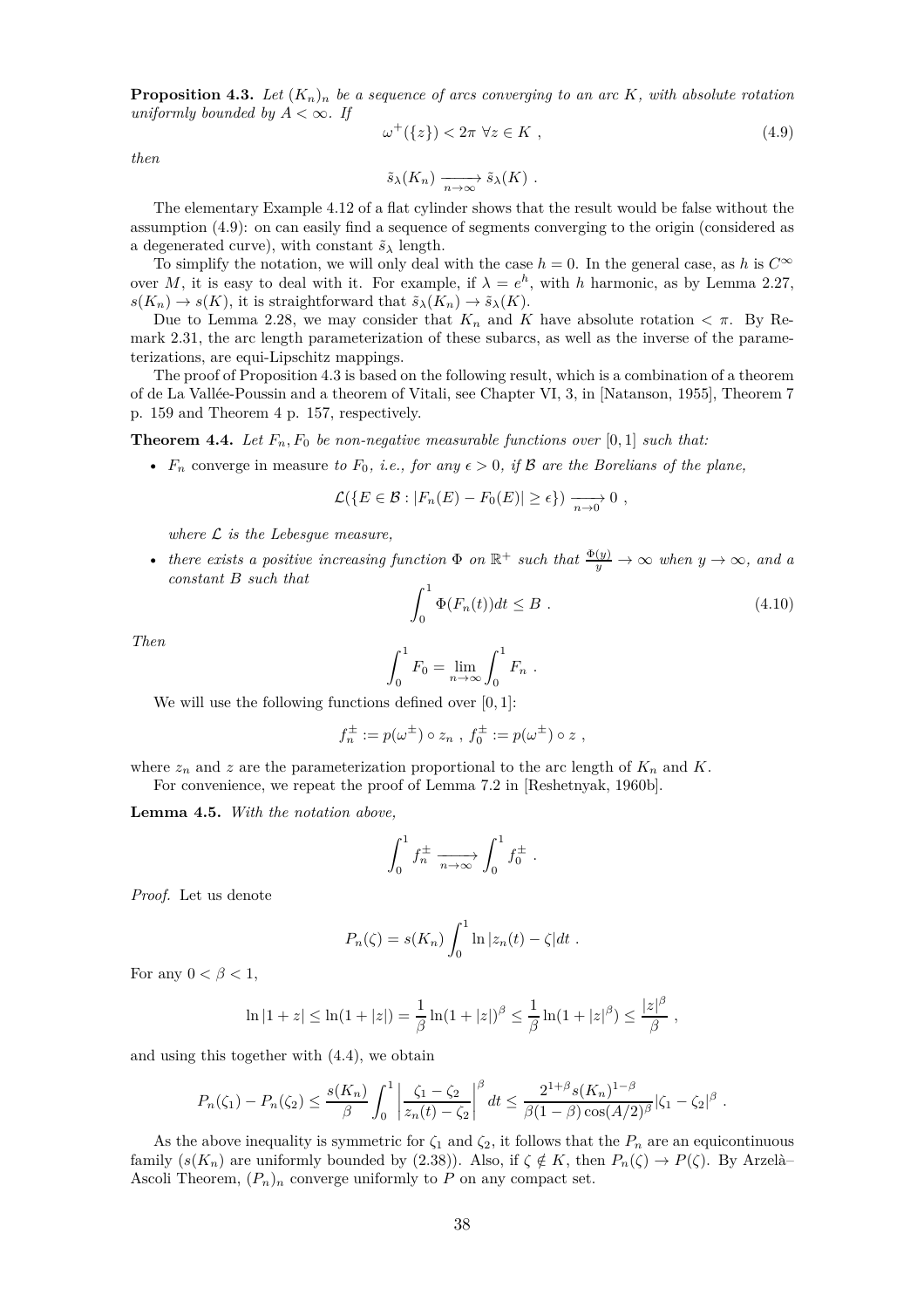Let us apply Fubini Theorem:

$$
\int_0^1 f_n^{\pm}(t)dt = \frac{1}{s(K_n)} \iint P_n(\zeta) d\omega(\zeta) ,
$$

and the result follows by uniform convergence, as  $\omega$  is finite and has compact support, and the fact that by Lemma 2.27,  $s(K_n) \to s(K)$ . П

*Proof of Proposition 4.3.* As by Lemma 2.27 we have  $s(K_n) \to s(K)$ , it will suffice to check the hypothesis of Theorem 4.4 for

$$
F_n = e^{-(f_n^+ - f_n^-)} = \sqrt{\lambda} \circ z_n \ .
$$

It is classical that, as  $f_n^{\pm}$  converge almost everywhere to  $f_0^{\pm}$  and as the integrals converge (Lemma 4.5), then  $f_n^{\pm}$  converge to  $f_0^{\pm}$  in  $L^1$ . The  $L^1$  convergence implies the convergence in measure, and the composition of a sequence converging in measure by a continuous function still converge in measure, see e.g. [Ash, 1972, Theorem 2.5.2] and [Bartle and Joichi, 1961] respectively. Hence  $(F_n)_n$  converges in measures to F.

As  $\omega^+(K(r)) < 2\pi$ , if  $\omega^+(K(r)) \neq 0$ , we have  $\frac{\pi}{\omega^+(K(r))} > \frac{1}{2}$ , so we can take  $\epsilon > 0$  such that

$$
\frac{1}{2} < \alpha = \frac{1}{2} + \frac{\epsilon}{2} < \frac{\pi}{\omega^+(K(r))},
$$

hence we can apply Theorem 4.2: there exists *B* such that

$$
\int_0^1 \lambda^{\alpha} \circ z_n = \int_0^1 F_n^{1+\epsilon} \circ z_n < B \; .
$$

And finally,  $\Phi(y) = y^{1+\epsilon}$  satisfies the requirements of Theorem 4.4. If  $\omega^+(K(r)) = 0$ , the argument is similar. П

An improvement of the proof of Proposition 4.3 gives the following.

**Theorem 4.6** (Basic Lemma I —Length Convergence Lemma [Reshetnyak, 1960b])**.** *For all*  $n \in \mathbb{N}^*$ , let  $(\omega_n^1)_n$  and  $(\omega_n^2)_n$  be two sequences of positive measures whose support are contained *in a same disc, that converge weakly to*  $\omega_0^1$  *and*  $\omega_0^2$  *respectively. Let us define*  $\omega_n = \omega_n^1 - \omega_n^2$ ,  $\omega_0 = \omega_0^1 - \omega_0^2$ ,  $\lambda_n = \lambda(\omega_n)$ .

Let  $(K_n)$ ,  $K_0$  be arcs with uniformly bounded rotation, such that  $K_n \to K_0$  and

$$
\omega_0^1(\{z\}) < 2\pi \quad \forall z \in K \tag{4.11}
$$

*Then*

$$
\tilde{s}_{\lambda_n}(K_n) \xrightarrow[n \to \infty]{} \tilde{s}_{\lambda_0}(K_0) .
$$

The condition about measures convergence in Theorem 4.6 is stronger than the weak convergence of  $\omega_n$  to  $\omega_0$ . Also,  $\omega_0^1$  and  $\omega_0^2$  may not be the positive and negative parts of  $\omega_0$ , as the following example shows.

**Example 4.7.** Let  $\omega_n = \omega_n^1 - \omega_n^2$  be the measure such that  $\omega_n^1 = 2\pi\delta_0$ , and  $\omega_n^2$  is *n* times the angular measure on  $C_{1/n}(0)$  (the total measure is  $2\pi$ ). It is easy to see that  $\omega_n$  converges weakly to the zero measure over the plane. But  $\omega_n^1$  converge weakly to  $\omega_0^1 = 2\pi\delta_0$ , and  $\omega_n^2$  converge weakly to  $\omega_0^2 = 2\pi\delta_0$ , which are not the positive and the negative part of the zero measure. Even if  $\omega_0 = \omega_0^1 - \omega_0^2$  is indeed the zero measure, as (4.11) fails at 0, we cannot apply Theorem 4.6 for arcs containing 0. Indeed, for any segment *K* from the origin,  $\tilde{s}_{\lambda_n}(K) \to +\infty$ . (See Example 3.5 for the potentials of  $\omega_n^1$  and  $\omega_n^2$ .)

# **4.2 Length distance**

We want to define a distance from the length  $\tilde{s}_{\lambda}$  defined in (4.3), in the way it is done in the case of Riemannian metrics (see Remark 2.3).

We will give the definition of the distance among a more general framework. The following definitions and main properties can be found e.g., in [Reshetnyak, 1993], [Burago et al., 2001],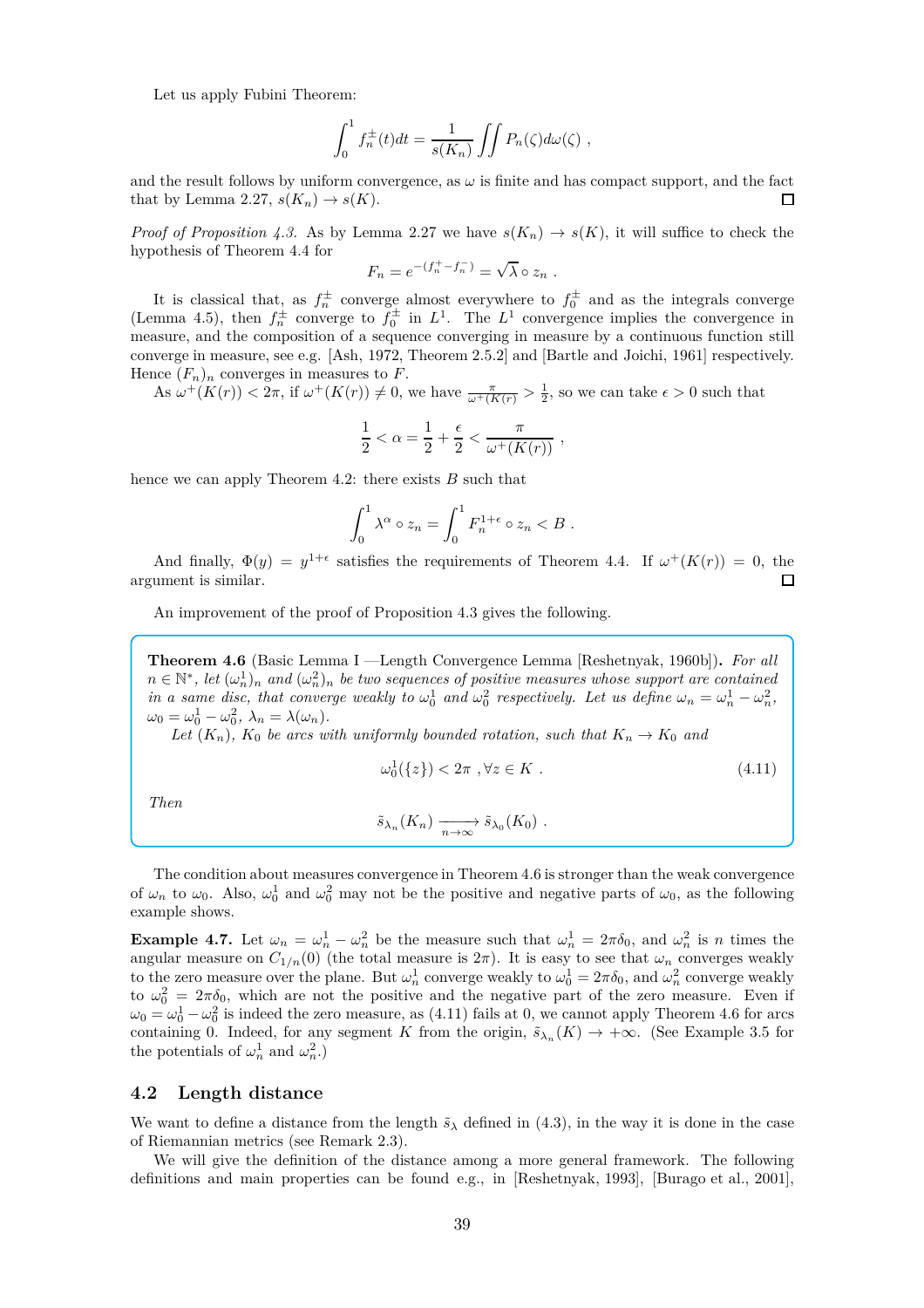[Papadopoulos, 2014]. Let *X* be a Hausdorff topological space. A *set of admissible arcs* A is a subset of the space of arcs of *X* which is closed under restriction and concatenation. In this general framework, we will abuse notation denoting by the same letter an arc and a parameterization of the arc. Given a set of admissible arcs  $\mathcal{A}$ , a function  $\tilde{L}: \mathcal{A} \to [0, +\infty]$  is a *length mapping* if

- $\hat{L}$  depends neither on the orientation nor on reparameterization by linear homeomorphism;
- $\tilde{L}$  is additive:  $\tilde{L}(c|_{[a,b]}) = \tilde{L}(c|_{[a,t]}) + \tilde{L}(c|_{[t,b]})$  for any  $t \in [a,b]$ ;
- if  $\tilde{L}(c)$  is finite, then the function  $t \mapsto \tilde{L}(c|_{[a,t]})$  is continuous;
- for any  $x \in X$ , there is a neighborhood  $U_x$  of  $x$  such that

$$
\inf \{ \tilde{L}(c) : c(a) = x, c(b) \in X \setminus U_x \} > 0 . \tag{4.12}
$$

A *length distance* on *X* is the function  $d: X \times X \to [0, +\infty]$  defined by

$$
d(x,y) = \inf \{ \tilde{L}(c) : c \in \mathcal{A}(x,y) \}, \qquad (4.13)
$$

where  $\mathcal{A}(x, y)$  is the subset of  $\mathcal A$  of elements joining x and y. It is rather straightforward that d is a *distance* on X, i.e. a non-negative function on  $X \times X$  such that

- $d(x, y) = 0$  if and only if  $x = y$ ;
- $d(x, y) = d(y, x);$
- $d(x, z) \leq d(x, y) + d(y, z).$

Note that as the infimum of the empty set is  $+\infty$ ,  $d(x, y) = +\infty$  if there is no admissible arc between *x* and *y*. A point *x* such that  $d(x, y) = +\infty$  for all  $y \in X$  is called a *point at infinity*. Note that however a point at infinity is joined to itself by an arc reduced to a point, that has zero length because of the additivity property, hence we have  $d(x, x) = 0$  —this requires to extend a little the definition of arcs we made. A distance is *finite* if it is a function with values in  $[0, \infty)$ , i.e., any two points are at finite distance.

We will use at several places the following classical trick. For a metric space  $(X, d)$ , we will denote by  $B_r(x)$  the open ball of radius *r* and center *x*.

**Lemma 4.8.** *Let*  $r > 0$  *and for*  $o \in X$ *, let*  $x, y \in B_r(o)$ *. Then* 

$$
d(x,y) = \inf \{ \tilde{L}(c) : c \in \mathcal{A}(x,y), c \subset B_{2r}(o) \} .
$$

*Proof.* We have  $d(x, y) \leq d(x, o) + d(o, y) < 2r$ . Let  $c \in \mathcal{A}(x, y)$  and suppose it leaves  $B_{2r}(o)$ . Then  $\overline{L}(c) > 2r$ .  $\tilde{L}(c) > 2r$ .

These concepts apply to the case  $X = M$  and  $A$  is the set of broken lines contained in M. The following result and the properties of the integral imply that  $\tilde{s}_{\lambda}$  is a length mapping.

**Theorem 4.9** ([Reshetnyak, 1960b, Theorem 4.1])**.** *Let K be a broken line in M joining*  $z_1, z_2 \in M$ ,  $z_1 \neq z_2$ . Then:

$$
\tilde{s}_{\lambda}(K) \ge A|z_1 - z_2| \exp\left(-\frac{B}{|z_1 - z_2|}\right) ,
$$

*where*  $A > 0$  *and*  $B > 0$  *depend only on*  $R, \omega^+(\mathbb{C})$  *and*  $\omega^-(\mathbb{C})$ *.* 

We now know that the length mapping  $\tilde{s}_{\lambda}$  gives a distance.

**Definition 4.10.** *We denote by*  $\rho_{\lambda}$  *the distance given by the length*  $\tilde{s}_{\lambda}$  *on the set of broken lines of M. A distance obtained in this way is called a* subharmonic distance*.*

One may pay attention to the fact that the distance  $\rho_{\lambda}$  is determined by  $\lambda$ , hence by a measure  $\omega$  and a harmonic function, but it is also determined by the domain  $M$ , as to define the distance we consider only the broken lines contained in *M*.

A length distance *d* endows *X* with a topology that is a priori different from the starting one. Let us denote denote

$$
\mathcal{A}^* = \{c \in \mathcal{A} : \tilde{L}(c) < \infty\} \; .
$$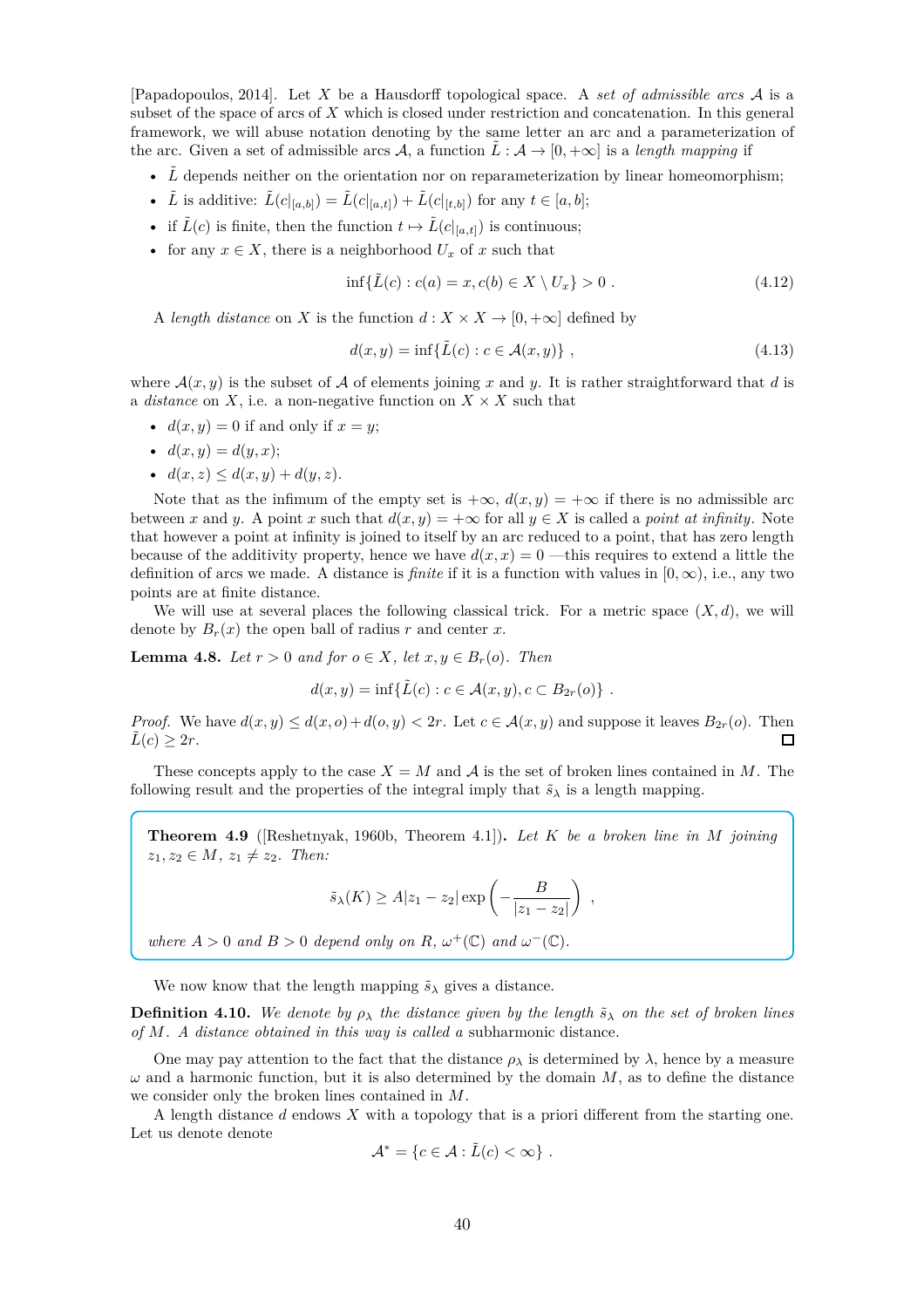**Lemma 4.11.** • *The mapping*  $i : (X, d) \rightarrow X$  *is continuous.* 

- *An element of*  $A^*$  *is an arc in*  $(X, d)$ *.*
- *The topologies of*  $X$  *and*  $(X, d)$  *coincide if and only if*  $\forall x \in X, \forall \epsilon > 0$ *, there exists an open set*  $U_{x,\epsilon} \ni x$  *of*  $X$  *such that each point of*  $U_{x,\epsilon}$  *is connected to*  $x$  *by an admissible arc of length*  $< \epsilon$ .

*Proof.* Let *U* be an open set in *X* with  $x \in U$  and  $r_x > 0$  be the number given by (4.12). Hence  $B_{r_r/2}(x) \subset U$  and *U* is open in  $(X, d)$ . For the second point, let  $c : [a, b] \to X$  be an arc with  $\tilde{L}(c) < \infty$ . We have to check that it is continuous for  $(X, d)$ . But for any  $a \le t < t' \le b$ ,

$$
d(c(t), c(t')) \leq \tilde{L}(c_{|[t,t']}) = \tilde{L}(c_{|[a,t']}) - \tilde{L}(c_{|[a,t]})
$$

and this last quantity goes to 0 when  $t \to t_0$  by the definition of  $\tilde{L}$ .

For the last point, the hypothesis says that  $U_{x,\epsilon} \subset B_{\epsilon}(x)$ , and it is easy to deduce that  $B_{\epsilon}(x)$  is n.<br>The conclusion follows from the first point open. The conclusion follows from the first point.

**Example 4.12.** We have seen flat cones in Section 2.1.4. Let us consider the case when the cone angle at the origin is non-positive. The length of any broken line passing through the origin is infinite. These Euclidean arcs are not arcs for the topology given by  $\rho_{\lambda}$ . In turn, the set of arcs for the topology induced by  $\rho_{\lambda}$  joining the origin to any other point is empty, so the origin is a point at infinity. And of course the topology induced by  $\rho_{\lambda}$  is not the Euclidean one: for any sequence with  $z_n \neq 0$  and  $|z_n| \to 0$ , we have  $\rho_\lambda(z_n, 0) = \infty$ .

Let us first note an immediate consequence of the estimate from Theorem 4.2 applied on segments.

**Lemma 4.13.** Let  $z \in M$  be such that  $\omega^+(\{z\}) < 2\pi$ . There exists  $r$  such that  $Q_r := Q_r(z) \subset M$ *and*

- *the Euclidean topology and the topology induced by*  $\rho_{\lambda}$  *coincide over*  $Q_r$ ,
- $\rho_{\lambda}$  *is finite over*  $Q_r$ .

*Proof.* As the measure  $\omega^+$  is regular, then there is *r* such that  $\omega^+(Q_r) < 2\pi$ . Let  $\epsilon > 0$  and  $z' \in Q_r$ , and let *U<sup>d</sup>* be an open Euclidean disc centered at *z* ′ of radius *d*. If *d* is small enough, we also have  $\omega^+(U_d) < 2\pi$ . Let  $z'' \in U_d$ . For a segment K joining z' to z'',  $s(K) = |z - z'| < d$  and  $|\kappa|(K) = 0$ . Let  $\bar{r}$  be such that  $K(\bar{r}) \subset U_d$ . Theorem 4.2 and the definition of  $\rho_{\lambda}$  say that

$$
\rho_{\lambda}(z',z'') \le \tilde{s}_{\lambda}(K) \le A_1 \frac{d^{1-\frac{1}{2\pi}\omega^+(K(\bar{r}))}}{\bar{r}^b},
$$
\n(4.14)

where  $A_1$  and *b* depends only on  $\omega$ . So if *d* is small enough, every point in  $U_d$  is connected to  $z'$ by a broken line of length  $\lt \epsilon$ , and by Lemma 4.11, both topologies coincide over  $Q_r$ . By (4.14) again, the distance from *z* to any other point in  $Q_r$  is finite. The distance  $\rho_{\lambda}$  is then finite over  $Q_r$ by the triangle inequality. Here we have considered only the case  $\lambda := \lambda(\omega)$ . For  $\lambda = \lambda(\omega, h)$ , as *h* is continuous over *M* and  $K \subset M$  is compact, an analogous result occurs.  $\Box$ 

Let us return to a more general framework. We have a Hausdorff topological space *X*, a set of admissible arcs  $A$  and a length structure  $L$ . Those elements gave a distance  $d$  over  $X$ . Now from the distance *d*, we can define another length structure. Let *c* be an arc of *X*. The *intrinsic length* of *c* is

$$
L(c) = \bigvee_a^b c.
$$

Here of course the total variation is computed with the distance *d*, and is independent of the  $\sum d(c(t_i), c(t_{i+1}))$  over all the decompositions of [*a*, *b*]. Obviously from the definition, for any arc *c* choice of the parameterization. More precisely, if  $c : [a, b] \rightarrow X$ , then  $L(c)$  is the supremum of from *x* to *y*,

$$
d(x, y) \le L(c) \tag{4.15}
$$

By properties of the total variation, it follows that *L* endows *X* with another length structure. The arc *c* is *rectifiable* if it has a parameterization with bounded variation, i.e., *L*(*c*) is finite. With this notion of rectifiablity in hands, we can define *parameterization by arc length* and *parameterization proportional to the arc length* for a rectifiable arc, in a similar way than for curves in the Euclidean plane, see e.g. [Papadopoulos, 2014] for details.

So now, we have  $\tilde{L}$  and  $L$  to compute length of arcs. We always have the following relation.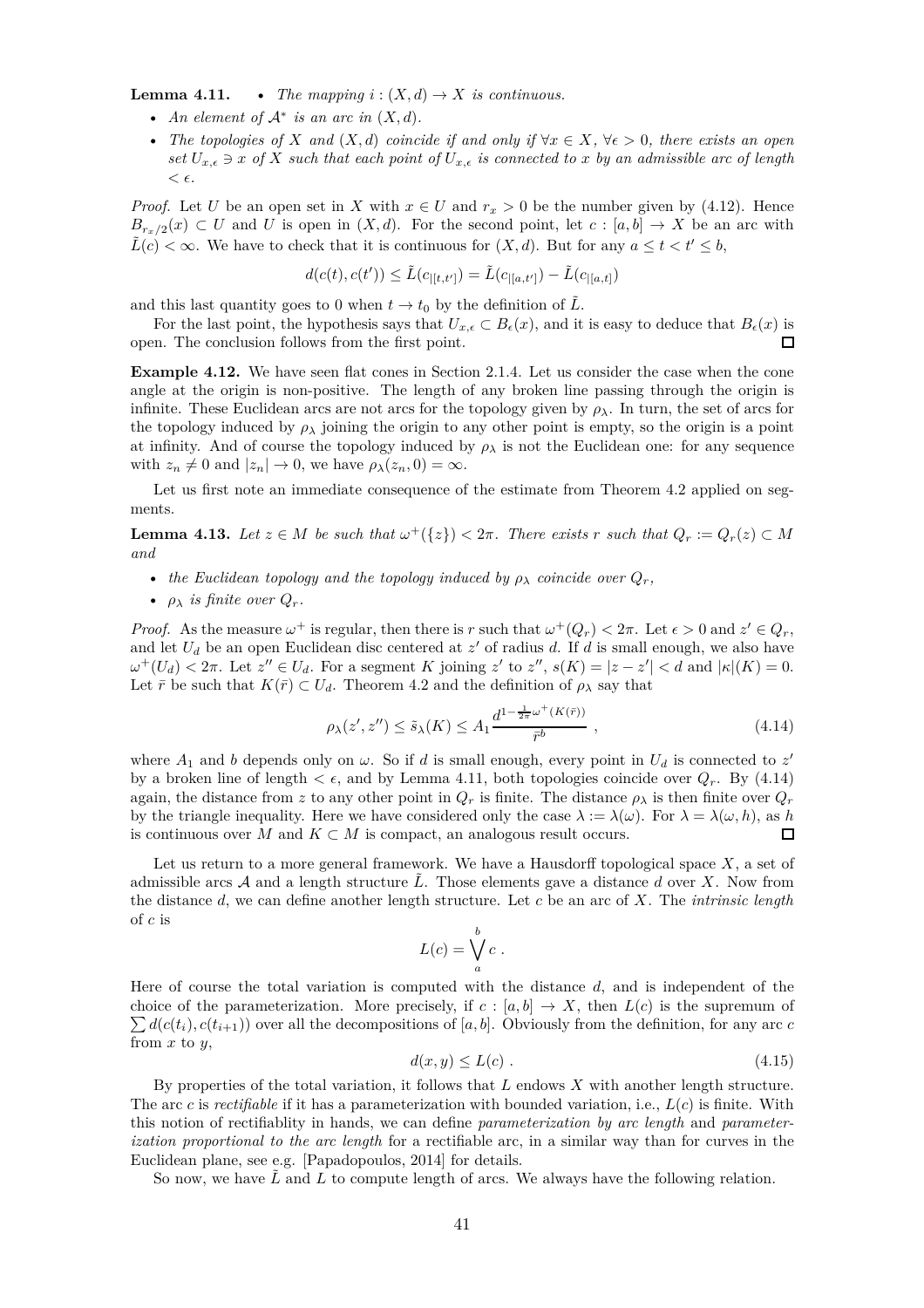**Lemma 4.14.** *For*  $c \in A^*$ ,  $L(c) \leq \tilde{L}(c)$ *.* 

*Proof.* Let us denote by  $A_i$  the elements of  $A^*$  from  $c(t_i)$  to  $c(t_{i+1})$ . It is not empty as  $c \in A^*$ . We have

$$
\sum_{i} d(c(t_i), c(t_{i+1})) = \sum_{i} \inf_{c_i \in \mathcal{A}_i} \tilde{L}(c_i) \le \sum_{i} \tilde{L}(c_{|[t_i, t_{i+1}]} ) = \tilde{L}(c)
$$

and taking the supremum over the partitions of  $[a, b]$  of the left-hand side of this inequality leads to the result. П

A length structure  $(A, \tilde{L})$  is *lower semi-continuous* when if  $c_n \to c$  in A then

$$
\tilde{L}(c) \le \liminf_{n} \tilde{L}(c_n).
$$

We refer to Theorem 2.4.3 in [Burago et al., 2001] for a proof of the following result.

**Lemma 4.15.** *If*  $\tilde{L}$  *is lower semicontinuous, then for*  $c \in A^*$ *,*  $\tilde{L}(c) = L(c)$ *.* 

The length structure *L* induces itself a distance, but fortunately it can be proved that it is nothing but *d*.

A metric space is said to be *intrinsic*<sup>4</sup> if the distance between two points is the infimum of the intrinsic length of *all* the arcs joining the two points. Now if *d* is defined by a lower semicontinuous length mapping, from Proposition 4.15 and (4.15), it follows that *d* is intrinsic.

Let us come back to our length structure  $\tilde{s}_{\lambda}$  over *M*. We denote by  $s_{\lambda}$  the intrinsic length defined from the distance  $\rho_{\lambda}$ . Let us denote by B the set of arcs, rectifiable for the Euclidean metric, and contained in *M*. Let us begin with an easy lemma.

**Lemma 4.16.** *The function*  $\tilde{s}_{\lambda} : \mathcal{B} \to \mathbb{R}$  *is lower semi-continuous.* 

*Proof.* Let  $K_n \to K$ , where the arcs are parameterized proportionally to arc length. On the one-hand, the Euclidean length is lower semi-continuous:

$$
s(K) \le \liminf_{n} s(K_n) ,
$$

and on the other hand, by Fatou lemma

$$
\int_0^1 \sqrt{\lambda} \circ z \le \liminf_n \int_0^1 \sqrt{\lambda} \circ z_n .
$$

In particular, as broken lines are rectifiable, it follows that for broken lines with finite length  $\tilde{s}_{\lambda}$ ,  $\tilde{s}_{\lambda} = s_{\lambda}$ , and in turn the distance  $\rho_{\lambda}$  is intrinsic.

One may ask if the choice of a set of admissible arcs other than broken lines would lead to another distance, or if the length and the intrinsic length may differ for some arcs. The convergence result of the preceding section give some information, when the measure it not too concentrated at some points and when the arc is of bounded rotation.

**Lemma 4.17.** If every point  $z \in M$  satisfies  $\omega^+(\{z\}) < 2\pi$ , then for  $z_1, z_2 \in M$ ,  $\rho_\lambda(z_1, z_2)$  is the *infimum of*  $\tilde{s}_{\lambda}$  *over the arcs of bounded rotation from*  $z_1$  *to*  $z_2$  *contained in M*.

*Proof.* Let us denote by  $\rho'_{\lambda}(z_1, z_2)$  the infimum for  $\tilde{s}_{\lambda}$  over the arcs of bounded rotation from  $z_1$  to  $z_2$ . For any broken line *L* from  $z_1$  to  $z_2$ , as broken lines are arcs of bounded rotation:

$$
\rho'_{\lambda}(z_1, z_2) \leq \rho_{\lambda}(z_1, z_2) \leq \tilde{s}_{\lambda}(L) .
$$

Hence  $\rho'_{\lambda}(z_1, z_2)$  is a minorant of the set of  $\tilde{s}_{\lambda}(L)$  for all the broken lines from  $z_1$  to  $z_2$ . Now let  $\epsilon > 0$  and let *K* be such that

$$
\tilde{s}_{\lambda}(K) \leq \rho'_{\lambda}(z_1, z_2) + \epsilon.
$$

By definition, there exists a broken line *L* arbitrarily close to *K* and with absolute rotation arbitrarily close to the one of *K*, so by Proposition 4.3 one can find such a *L* with

$$
\tilde{s}_{\lambda}(L) \leq \tilde{s}_{\lambda}(K) + \epsilon.
$$

Putting the equations together, the minorant is the infimum and we are done.

<sup>4</sup> Intrinsic metric space may also be called *inner* or *internal*.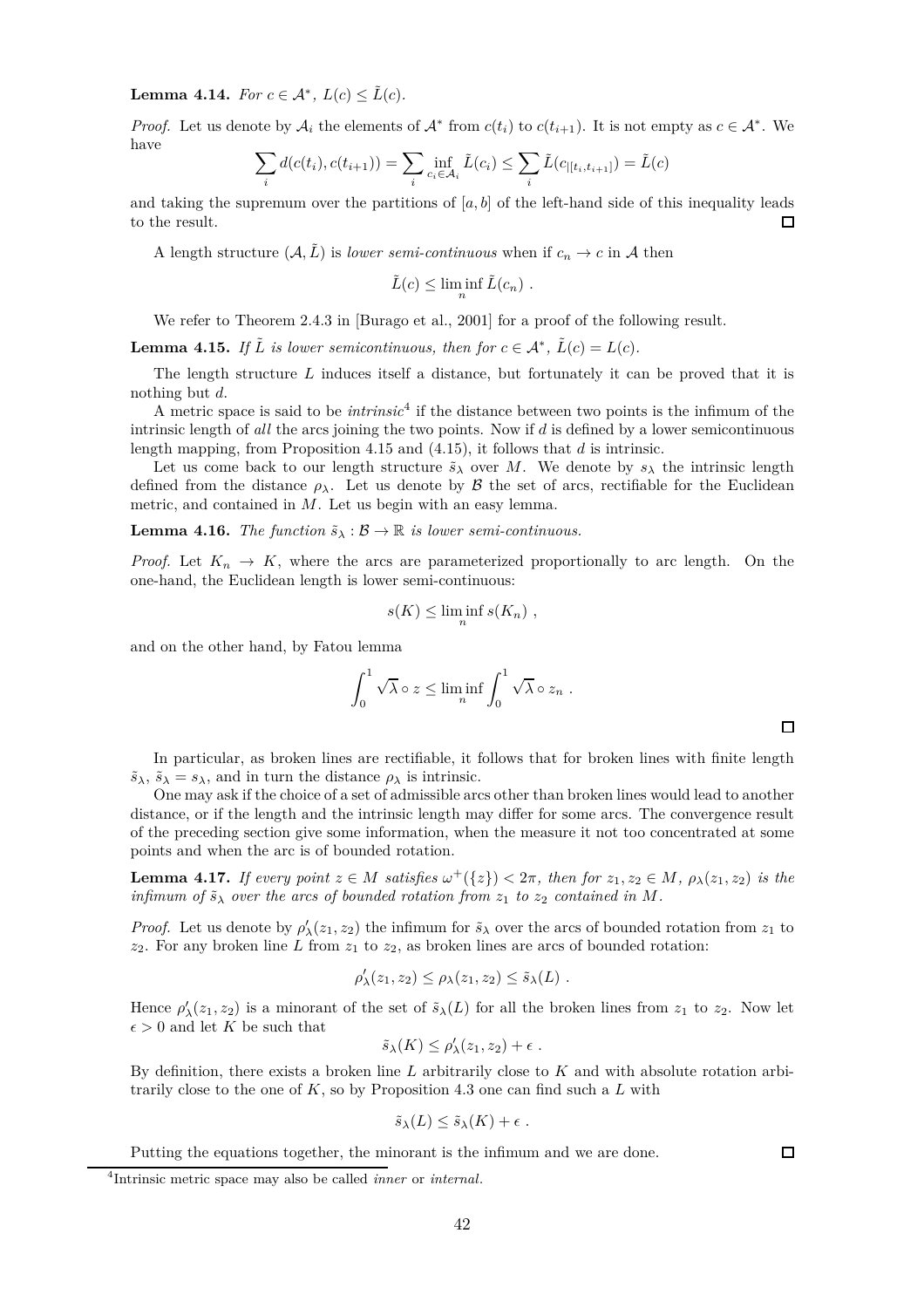**Remark 4.18.** The argument in the proof of Lemma 4.17 is valid for any set of arcs of bounded rotation that contains the set of broken lines, when for every point  $z \in M$  we have  $\omega^+(\{z\}) < 2\pi$ . In particular, we obtain the same distance considering only e.g., piecewise  $C^{\infty}$  arcs.

Lemma 4.15, Lemma 4.16 and Lemma 4.17 give the following.

**Lemma 4.19.** *If every point*  $z \in M$  *satisfies*  $\omega^+(\{z\}) < 2\pi$ *, then for any arc*  $K$  *of bounded rotation and with*  $\tilde{s}_{\lambda}(K) < \infty$ *, then*  $\tilde{s}_{\lambda}(K) = s_{\lambda}(K)$ *.* 

**Remark 4.20.** As a byproduct of the Distances Converging Theorem 4.30, a more general result than Lemma 4.19 holds, see Theorem 4.39.

For an intrinsic distance, the distance between two points is the infimum of the lengths of the arcs joining these points. A question remains, to know if this infimum is reached. In this case, we have obtained a shortest arc. In other terms, an arc *c* between two points at finite distance in the metric space  $(X, d)$  is a *shortest arc* if its intrinsic length is equal to the distance between its extremities.

**Lemma 4.21.** *Let*  $z \in M$  *with*  $\omega^+(\{z\}) < 2\pi$ *. Then there is a neighborhood of z onto which any pair of points is joined by a shortest arc.*

*Proof.* Let  $r > 0$  such that  $B_r(z) \subset M$ ,  $\rho_{\lambda}$  is finite over  $B_r(z)$  and the induced topology is the Euclidean topology, see Lemma 4.13. Let  $z_1, z_2 \in B_{r/2}(z)$ .

Let us take a sequence of broken lines from  $z_1$  to  $z_2$  whose lengths are converging to  $\rho_\lambda(z_1, z_2)$ . By Lemma 4.8, we can consider only the arcs from  $z_1$  to  $z_2$  contained in  $B_r(z)$ , and of length  $\lt r$  by the triangle inequality. If we consider parameterizations proportional to arc length for the distance  $\rho_{\lambda}$ , as the lengths are uniformly bounded from above, these parameterizations are equi-Lipschitz, and by Arzelà–Ascoli theorem, there is a converging subsequence. П

So far, M was a domain of the plane. But the distance  $\rho_{\lambda}$  may also be defined over a closed set —it is straightforward if we take the zero function as a harmonic function over *M*.

The following statement is the one of the improvement given by Lemma 6.3 in [Reshetnyak, 1960a]. Its proof is contained in [Reshetnyak, 1960b].

**Theorem 4.22** (Basic Lemma II —Estimate of Shortest Arcs Rotation [Reshetnyak, 1960b])**.** *For all*  $n \in \mathbb{N}^*$ , let  $(\omega_n^1)_n$  and  $(\omega_n^2)_n$  be two sequences of positive measures with  $C^1$  Lebesgue *densities, whose support are contained in a same disc. Suppose that those sequences converge* weakly to  $\omega_0^1$  and  $\omega_0^2$  respectively. Let us define  $\omega_n = \omega_n^1 - \omega_n^2$ ,  $\omega_0 = \omega_0^1 - \omega_0^2$ ,  $\lambda_n = \lambda(\omega_n)$ .

*Let M be the closure of a bounded domain of the plane, whose boundary is a union of a finite number of simple closed curves of bounded rotation.*

*Let F be a closed subset of M such that*

$$
(\omega_0^1 + \omega_0^2)(\{z\}) < 2\pi, \forall z \in F.
$$
\n(4.16)

*Then there exists*  $A < \infty$  *such that for any shortest arc*  $K \subset F$  *for*  $\rho_{\lambda_n}$ *, for any n, we have*  $|\kappa|(K) < A$ *.* 

Recall that the measure  $\omega_0$  may be decomposed as

$$
\omega_0 = \omega_0^1 - \omega_0^2 = \omega_0^+ - \omega_0^-
$$

and that  $\omega_0^+ \leq \omega_0^1$ . Recall also Remark 3.19 about weak convergence. The main properties of weak convergence that are needed in the sequel are (see e.g., [Ash, 1972], [Mattila, 1995]):

- for any compact set  $C$ ,  $\omega_0^i(C) \ge \limsup_n \omega_n^i(C)$ ;
- for any open set  $O$ ,  $\omega_0^i(O) \le \liminf_n \omega_n^i(O)$ .

Note that we know that shortest arcs exist by Lemma 4.21. The proof of Theorem 4.22 is mainly based on properties of arcs of bounded rotations stated in Section 2.2. As the densities are  $C^1$ , then  $\lambda$  are  $C^2$  (see Section 3.5 in [Jost, 2006] for precise results), hence the metrics  $\lambda |dz|^2$ are Riemannian. One of the step for the proof of Theorem 4.22 is to note that if *M* is endowed with a Riemannian conformal metric, then any shortest arc has bounded rotation. This is obvious if the arc is in the interior of *M*, but the arc may contain parts of the boundary of *M*, which is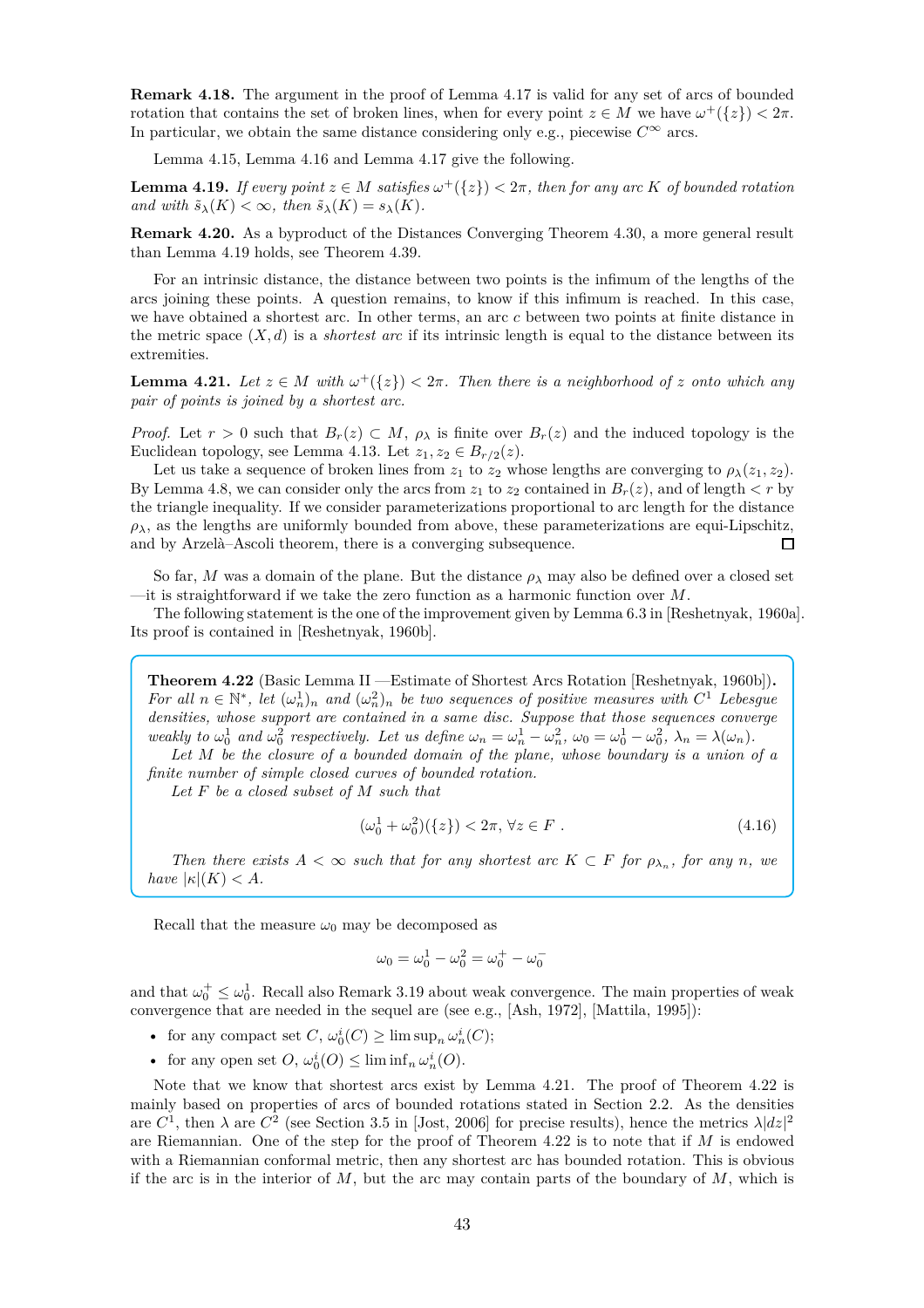made of general arcs of bounded rotation. This is the content of Lemma 9.1 and its Corollary in [Reshetnyak, 1960b]. Basically, the necessity of condition (4.16) in Theorem 4.22 comes from (2.21), see Theorem 9.1 in [Reshetnyak, 1960b] for details.

We finally obtain:

**Theorem 4.23** (Intermediate Distances Convergence Theorem). For all  $n \in \mathbb{N}^*$ , let  $(\omega_n^1)_n$  and  $(\omega_n^2)_n$  be two sequences of positive measures, whose support are contained in a same disc, that converge weakly to  $\omega_0^1$  and  $\omega_0^2$  respectively. Let us define  $\omega_n = \omega_n^1 - \omega_n^2$ ,  $\omega_0 = \omega_0^1 - \omega_0^2$ ,  $\lambda_n = \lambda(\omega_n)$ . *Let M be the closure of a bounded domain of the plane, whose boundary is a union of a finite*

*number of simple closed curves of bounded rotation. Suppose that*

$$
(\omega_0^1 + \omega_0^2)(\{z\}) < 2\pi \quad \forall z \in M \quad . \tag{4.17}
$$

*Then*  $(\rho_{\lambda_n})_n$  *converge uniformly to*  $\rho_{\lambda_0}$ *.* 

We already have a theorem about convergence of length, Theorem 4.6. This is the first main tool for proving Theorem 4.23. Using classical manipulations (see the paragraphs before Lemma 6.1 in [Reshetnyak, 1960b]), Theorem 4.6 gives that if  $z_n \to z_0$  and  $\zeta_n \to \zeta_0$  in *M*, then

$$
\rho_{\lambda_0}(z_0, \zeta_0) \ge \limsup_n \rho_{\lambda_n}(z_n, \zeta_n) . \tag{4.18}
$$

By smooth approximation of measures and a classical diagonal argument [Reshetnyak, 1960b, Lemma 5.2, the proof of Theorem 4.23 reduces to the case when the measures  $\omega_n$ ,  $n > 0$ , have  $C<sup>1</sup>$  Lebesgue densities. In this case, it is rather straightforward to deduce from Theorem 4.6 and Theorem 4.22 (see the paragraph next to the proof of Lemma 6.1 in [Reshetnyak, 1960a]) that if  $z_n \to z_0$  and  $\zeta_n \to \zeta_0$  in *M*, then

$$
\rho_{\lambda_0}(z_0, \zeta_0) \le \liminf_n \rho_{\lambda_n}(z_n, \zeta_n) . \tag{4.19}
$$

This together with (4.18) gives the uniform convergence of the distances. Indeed, recall that a sequence of distances  $d_n$  on a space X is said to *converges uniformly* to a distance  $d$  if it converges uniformly as functions on  $X \times X$ :

$$
\sup_{x,x'\in X} |d_n(x,x') - d(x,x')| \xrightarrow[n\to\infty]{} 0.
$$

As (4.17) implies that for all  $z \in M$ ,  $\omega_0^1({z}) < 2\pi$ , we have that  $\rho_{\lambda_0}$  is continuous for the Euclidean topology by Proposition 4.13. Hence the sequential characterization of uniform continuity gives an equivalent definition: when  $z_n \to z_0$  and  $\zeta_n \to \zeta_0$  in *M*, then we require that  $\rho_{\lambda_n}(z_n, \zeta_n)$  converge to  $\rho_{\lambda_0}(z_0,\zeta_0)$ . But it is exactly what is given by  $(4.19)$  and  $(4.18)$ .

The main result of the theory, Theorem 4.30, is an improvement of Theorem 4.23, whose proof is based on the concept of stretching of a distance, that we present in the next section.

# **4.3 Canonical stretching, points at infinity**

Canonical stretching allows to compare the local behavior of a distance with the distance of a flat cone. It is the main tool used to deal with the case when points have a measure  $\geq 2\pi$ . Although it is the byproduct of the Intermediate Distances Convergence Theorem 4.23, the Localization Theorem 3.46, and an affine change of variable, we have preferred to make a comprehensive presentation.

Let  $\lambda = \lambda(\omega, h)$ . For  $r > 0$ , let us look at the transformation of the plane given by  $A_{z_0,r}(z)$  $z_0 + rz$ . This sends the circle  $C_h(0)$  to the circle  $C_{rh}(z_0)$ . Also, for any arc *K* of bounded rotation,

$$
\int_K (r^2\lambda \circ A_{z_0,r})^{1/2} = \int_K \lambda^{1/2} \circ A_{z_0,r} |DA_{z_0,r}| = \int_{A_{z_0,r} \circ K} \lambda^{1/2} \ .
$$

In turn, the function  $A_{z_0,r}$  preserves the distance from  $Q_h(0)$  with the distance  $\rho_{\tilde{\lambda}_{r,z_0}}$ , where  $\tilde{\lambda}_{r,z_0} := r^2 \lambda \circ A_{z_0,r}$ , to  $Q_{rh}(z_0)$  with the distance  $\rho_{\lambda}$ . Let

$$
c(r) := \frac{2\pi}{\tilde{s}_{\lambda}(C_r(z_0))}
$$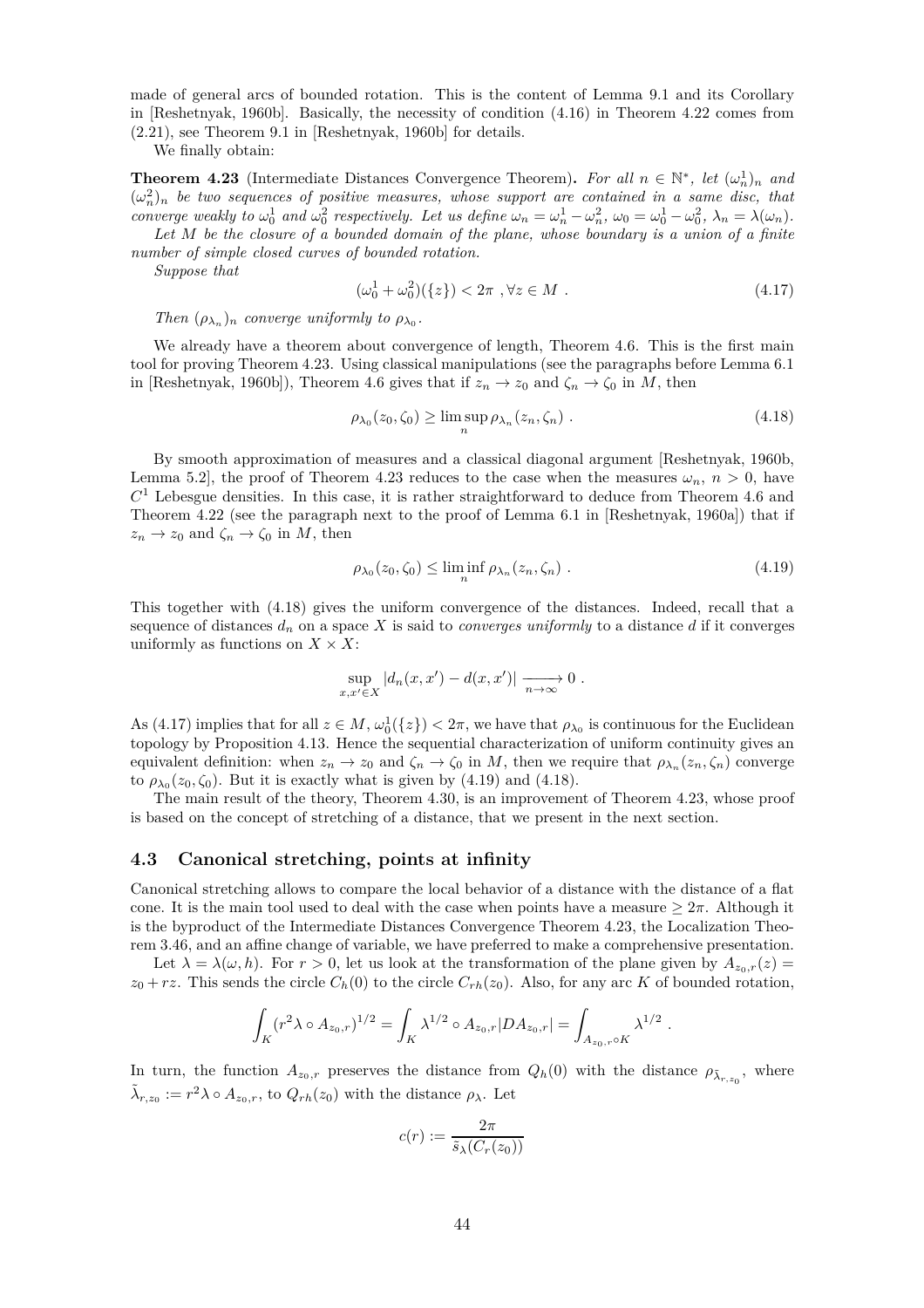and define  $\lambda_{r,z_0} := c(r)\tilde{\lambda}_{r,z_0}$ . The function  $A_{z_0,r}$  is a similarity from  $Q_h(0)$  with the distance  $\rho_{\lambda_{r,z_0}}$ to  $Q_{rh}(z_0)$  with the distance  $\rho_{\lambda}$ , with similarity coefficient equal to  $c(r)$ . Moreover,

$$
\tilde{s}_{\lambda_{r,z_0}}(C_1(0)) = 2\pi . \tag{4.20}
$$

To sum up, for  $(r, z_0) \in ]0, 1] \times M$ , the *canonical stretching* (with factor  $(r, z_0)$ ) of the distance  $\rho_{\lambda}$  is the distance  $\rho_{\lambda_{r,z_0}}$ , with

$$
\lambda_{r,z_0}(z) = c(r)r^2 \lambda (z_0 + rz) \ . \tag{4.21}
$$

Note that, if  $\omega^+(\{z_0\}) < 2\pi$ , by Theorem 4.2,  $c(r) \to \infty$  when  $r \to 0$ .

**Theorem 4.24** (Canonical Stretching [Reshetnyak, 1960b, Theorem 11.1], [Reshetnyak, 1963b, Lemma 11]). Let  $z_0 \in \mathbb{C}$  and let  $\delta_{z_0}$  be the Dirac measure concentrated at  $z_0$  and let  $\omega_0 =$  $\omega(\{z_0\})\delta_{z_0}$ .

- Let us define  $\rho_{\lambda_{r,z_0}}$  over  $R_{\epsilon,1} = \{z \in \mathbb{C} : 0 < \epsilon \leq |z| \leq 1\}$ . Then when  $r \to 0$ , the *distances*  $\rho_{\lambda_{r,z_0}}$  *converge uniformly to*  $\rho_{\lambda(\omega_0)}$  *over*  $R_{\epsilon,1}$ *.*
- Let us define  $\rho_{\lambda_{r,z_0}}$  over  $Q_1(0)$ . If  $\omega_0 < 2\pi$ , then when  $r \to 0$ , the distances  $\rho_{\lambda_{r,z_0}}$ *converge uniformly to*  $\rho_{\lambda(\omega_0)}$  *over*  $Q_1(0)$ *.*

*Proof.* Let us prove the first point. The proof of the second point is similar. By the Localization Theorem 3.46, we know that there exists a signed measure  $\tilde{\omega}_r$  with compact support such that

- $|\tilde{\omega}_r|(Q_r(z_0)\setminus\{z_0\}) \longrightarrow 0$
- on  $Q_r(z_0)$ , there is a constant  $k_r$  such that  $p(\omega) = p(\tilde{\omega}_r) + k_r$ .

Let us define  $\omega_r = (A_{z_0,r}^{-1})_*(\tilde{\omega}_r)$ , i.e., for any Borel set *E*,  $\omega_r(E) = \tilde{\omega}_r(rE + z_0)$ . We have  $\lambda = e^{-2(p_{\omega} + h)}$ , and for  $z \in Q_r(z_0)$ , there is a constant  $\alpha(r)$  such that

$$
\ln \lambda(z) = -\frac{1}{\pi} \iint \ln |z - \zeta| d\tilde{\omega}_r(\zeta) + \alpha(r) .
$$

By a change of variable, there is a constant  $\beta(r)$  such that

$$
\ln \lambda(z_0 + rz) = -\frac{1}{\pi} \iint \ln \left| r \left( z - \frac{\zeta - z_0}{r} \right) \right| d\tilde{\omega}_r(\zeta) + \alpha(r)
$$

$$
= -\frac{1}{\pi} \iint \ln |z - \zeta| d\omega_r(\zeta) + \beta(r) .
$$

So there is a positive constant  $A(r)$  such that for  $z \in Q_1(0)$ ,

$$
\lambda_{r,z_0}(z) = A(r)^2 e^{-2p_{\omega_r}(z)} . \tag{4.22}
$$

It is rather clear that the positive and negative parts of  $\omega_r$  converge weakly to the positive and the negative parts  $\omega_0$  respectively, the condition (4.16) is trivially satisfied by the measure  $\omega_0$ . Hence by Theorem 4.23, the distances  $\rho_{\lambda(\omega_r)}$  converge uniformly to  $\rho_{\lambda(\omega_0)}$  over  $R_{\epsilon,1}$ .

On the other hand,  $\rho_{\lambda_{r,z_0},R} = A(r)\rho_{\lambda(\omega_r)}$ . By the Lengths Convergence Lemma Theorem 4.6,

$$
\tilde{s}_{\lambda(\omega_r)}(C_1(0)) \xrightarrow[r \to 0]{} \tilde{s}_{\lambda(\omega_0)}(C_1(0))
$$

and by Remark 2.13,  $\tilde{s}_{\lambda(\omega_0)}(C_1(0)) = 2\pi$ . But by (4.20) and (4.22),  $2\pi = A(r)\tilde{s}_{\lambda(\omega_r)}(C_1(0))$ . Hence  $A(r) \to 1$  when  $r \to 0$ , so  $\rho_{\lambda_{r,z_0}}$  uniformly converge to  $\rho_{\lambda(\omega_0)}$  over  $R_{\epsilon,1}$ .

Let us present direct applications of the canonical stretching. The detail of the proofs are in paragraphs 12 and 13 of [Reshetnyak, 1960b]. Recall that we have encounter a *point at infinity* in Example 4.12, that is, a point  $z \in M$  such that for any point  $z' \in M$ ,  $\rho_{\lambda}(z, z') = +\infty$ .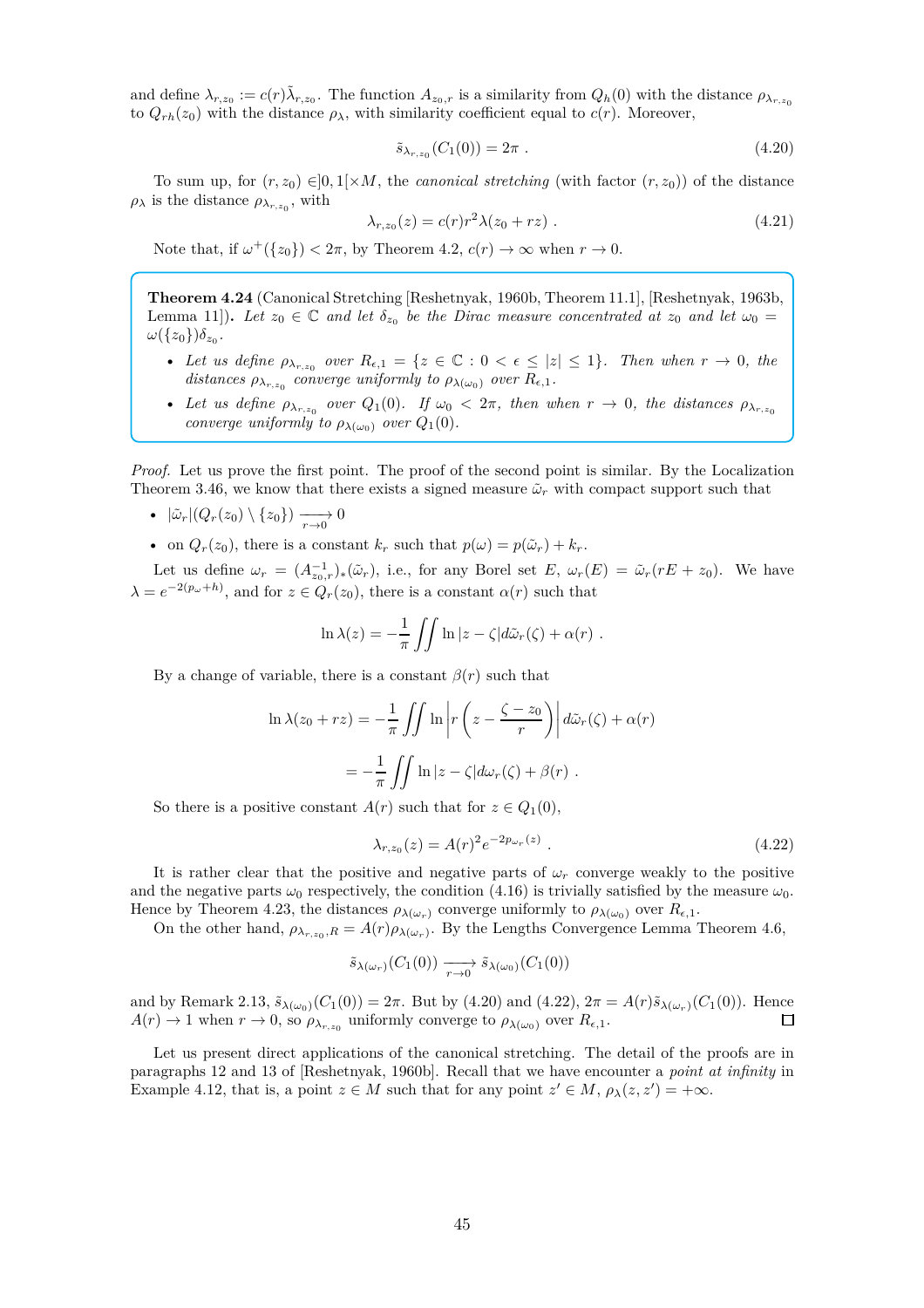**Theorem 4.25** ([Reshetnyak, 1960b, Theorem 12.1,Theorem 12.2, Theorem 13.2])**.** *Let us denote*  $\sigma_r = \tilde{s}_{\lambda}(C_r(z)).$ 

- *If*  $\sigma_r \xrightarrow[r \to \infty]{} l \in ]0, +\infty]$ *, then z is a point at infinity;*
- *If*  $\omega({z}) > 2\pi$ , then  $\sigma_r \longrightarrow \infty$ . In particular, *z* is a point at infinity.
- *If z is not a point at infinity, then the diameter of*  $Q_r(z)$  *for the distance*  $\rho_{\lambda}$  *goes to zero when*  $r \rightarrow 0$ *.*

Let us call a *finite point* a point  $z \in M$  which is at finite distance from all the other points in a neighborhood. We saw in Lemma 4.13 that if  $\omega({z}) < 2\pi$ , then *z* is a finite point.

**Example 4.26.** If  $\omega({z}) = 2\pi$ , Example 4.12 is a simple example where *z* is a point at infinity. A more involved example (Example 2 in [Reshetnyak, 1960b]) shows that there exists a subharmonic distance with  $\omega({z}) = 2\pi$  and a segment starting at *z* with finite  $s_\lambda$ . Hence *z* is not a point at infinity, and, as it will be noted later, it follows that *z* is a finite point.

A simple example of these different behaviors is in [Hulin and Troyanov, 1992, 2.2], see Example (5) in [Troyanov, 2009].

So nothing can be said a priori in the case  $\omega({z}) = 2\pi$ , except that only two cases can occur. Indeed, a byproduct of Theorem 13.1 in [Reshetnyak, 1960b] is that for any subharmonic distance, a point which is not at infinity is a finite point. Behavior of curves may be wild when points with  $\omega({z}) = 2\pi$  enters the picture, see [Alexandrov and Zalgaller, 1967], [Zalgaller, 1965].

Let us note that things are easier in the case of positive curvature.

**Lemma 4.27.** *Suppose that*  $\omega$  *is a finite positive measure. A point*  $z_0 \in M$  *with*  $\omega({z_0}) > 2\pi$  *is a point at infinity.*

*Proof.* The case  $> 2\pi$  is general and comes from Theorem 4.25. From (4.8) and Lemma 3.1, there is a positive constant *C* such that, in a neighborhood of  $z_0$ ,

$$
\lambda^{1/2}(z) = |z - z_0|^{-1} e^{-\frac{1}{2\pi} \int_{M \setminus \{z_0\}} \ln |z - \zeta| d\omega(\zeta) - h(z)} \ge |z - z_0|^{-1} C,
$$

so for any arc *K* with extremity  $z_0$ ,  $\tilde{s}_{\lambda}(K) = +\infty$ .

Eventually, the following improvement of Lemma 4.13 is obtained. Note that one direction is a general fact, see Lemma 4.11.

**Theorem 4.28** ([Reshetnyak, 1960b, Theorem 13.3])**.** *Any finite point has a neighborhood over which the topology induced by*  $\rho_{\lambda}$  *coincides with the Euclidean topology.* 

**Example 4.29** (A distance which is not subharmonic)**.** This example is from p. 24 in [Alexandrov and Zalgaller, 1967]. Le us consider a flat cylinder with boundary on one side. Let us consider the metric space obtained from it by identifying the boundary to a single point *O*. Let us consider the distance on this space which is the smallest number between the original distance and the sum of the distances of the points to *O*. By definition, it is an intrinsic metric space. Moreover, it is easy to see that in a small neighborhood of a point different from *O*, this new distance is the distance of the original cylinder. It follows that a neighborhood of *O* is homeomorphic to a plane domain. Let us suppose that this is a subharmonic distance. Clearly, *O* is not a point at infinity, that contradicts Theorem 4.25, as the length of the circles centered at *O* are bounded from below by a positive constant.

Another way to consider this example, is to note that the plane minus a disc with non-empty interior is not conformally equivalent to the plane minus a point, see [Troyanov, 1993].

# **4.4 Distances Convergence Theorem and consequences**

#### **4.4.1 Convergence of distances**

The first consequence of the results of Section 4.3 is the following enhancement of the Intermediate Distances Convergence Theorem 4.23. Its proof may be found after the statement of Lemma C in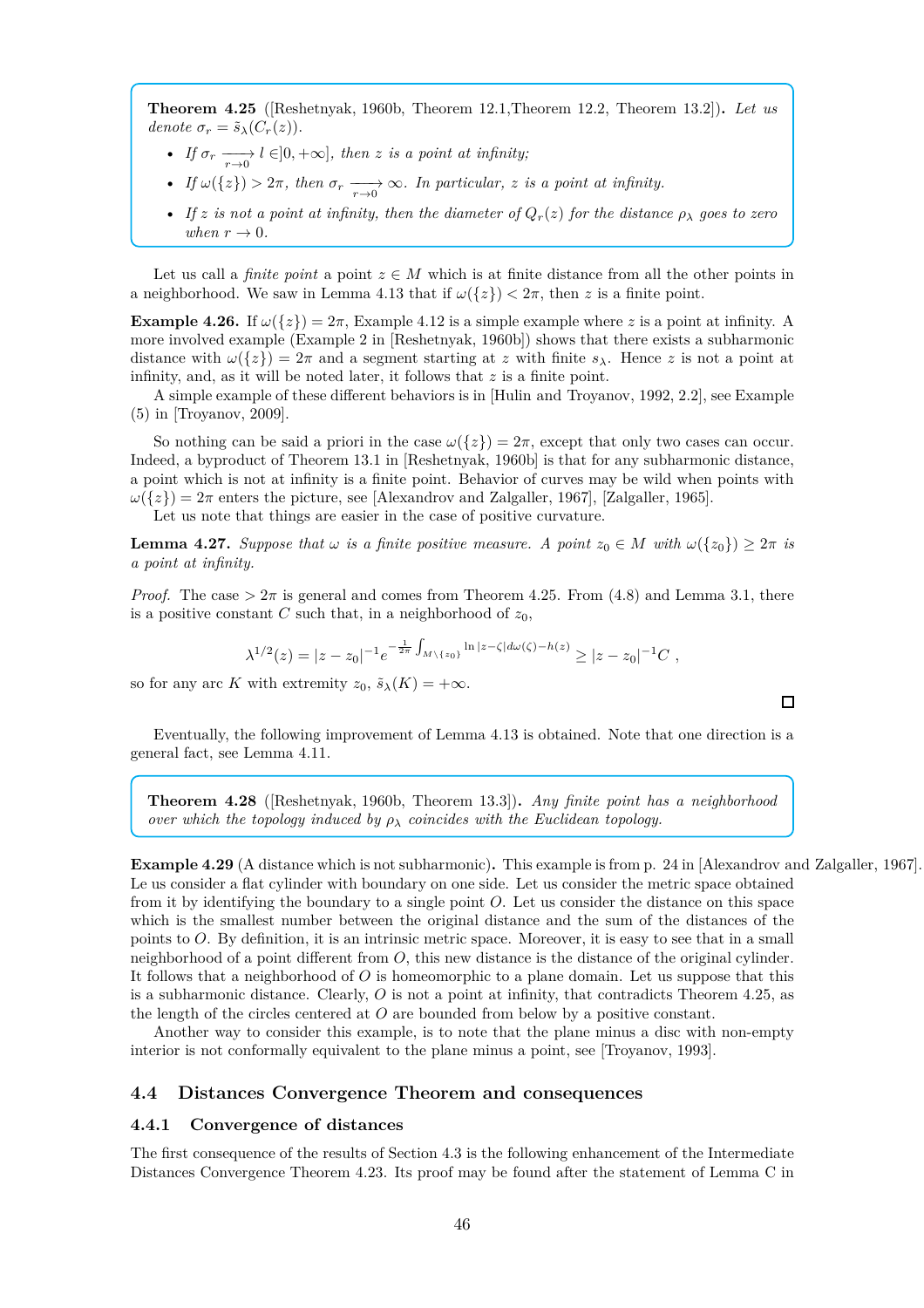[Reshetnyak, 1960a].<sup>5</sup>

**Theorem 4.30** (Distances Convergence Theorem, Theorem III in [Reshetnyak, 1960a])**.** *For all*  $n \in \mathbb{N}^*$ , let  $(\omega_n^1)_n$  and  $(\omega_n^2)_n$  be two sequences of positive measures, whose support are *contained in a same disc, that converge weakly to*  $\omega_0^1$  *and*  $\omega_0^2$  *respectively. Let us define*  $\omega_n =$  $\omega_n^1 - \omega_n^2$ ,  $\omega_0 = \omega_0^1 - \omega_0^2$ ,  $\lambda_n = \lambda(\omega_n)$ .

*Let M be the closure of a bounded domain of the plane, whose boundary is a union of a finite number of simple closed curve of bounded rotation.*

*Suppose that*

$$
\omega_0^1(\{z\}) < 2\pi \quad \forall z \in M \tag{4.23}
$$

*Then*  $(\rho_{\lambda_n})_n$  *converge uniformly to*  $\rho_{\lambda_0}$ *.* 

As for the Intermediate Distances Convergence Theorem 4.23, to prove Theorem 4.30 one proves that when  $z_n \to z_0$  and  $\zeta_n \to \zeta_0$  in *M*, then  $\rho_{\lambda_n}(z_n, \zeta_n)$  converge to  $\rho_{\lambda_0}(z_0, \zeta_0)$ . In the second part of the proof of Theorem 4.30 in [Reshetnyak, 1960b], Reshetnyak checks that it suffices to prove the theorem under the additional assumption that  $(\omega_0^1 + \omega_0^2)(\{z_0\}) < 2\pi$  and  $(\omega_0^1 + \omega_0^2)(\{\zeta_0\}) < 2\pi$ . Then the Intermediate Distances Convergence Theorem 4.23 can be used, in a careful way around the points for which  $(\omega_0^1 + \omega_0^2) \geq 2\pi$ . The behavior of shortest arcs in the neighborhood of such points is known from the results of Section 4.3.

The next statement gives a criterion to relax (4.23).

**Theorem 4.31** ([Reshetnyak, 1960a, Proof of Lemma 7.1]). For all  $n \in \mathbb{N}^*$ , let  $(\omega_n^1)_n$  and  $(\omega_n^2)_n$  be two sequences of positive measures, whose support are contained in a same disc, *that converge weakly to*  $\omega_0^1$  *and*  $\omega_0^2$  *respectively. Let us define*  $\omega_n = \omega_n^1 - \omega_n^2$ ,  $\omega_0 = \omega_0^1 - \omega_0^2$ ,  $\lambda_n = \lambda(\omega_n)$ .

*Let M be the closure of a bounded domain of the plane, whose boundary is a union of a finite number of simple closed curves of bounded rotation.*

*Suppose that*

 $\lambda_n \leq \lambda_0$ , (4.24)

*then*  $\rho_{\lambda_n}$  converge to  $\rho_{\lambda_0}$  uniformly over any closed set, contained in the interior of M, on *which*  $\rho_{\lambda_0}$  *is finite.* 

Basically,  $(4.24)$  allows to control the radii of discs around points with measure  $> 2\pi$ . This is why the proof of Theorem 4.31 cannot be done for points on the boundary of *M*. For the details of the proof, see the second part of the proof of Lemma 7.1 in [Reshetnyak, 1960a]. In the first part of Lemma 7.1 in [Reshetnyak, 1960a] is proved the following statement, that says that subharmonic distances are limit of Riemannian distances.

**Theorem 4.32** ([Reshetnyak, 1960a, Lemma 7.1])**.** *Let M be the closure of a bounded domain of the plane, whose boundary is a union of a finite number of simple closed curves of bounded rotation. Let ω be a signed measure with compact support.*

*There exists a sequence of*  $C^{\infty}$  *Lebesgue densities*  $\omega_n$  *such that*  $\omega_n^+ \to \omega^+$  *and*  $\omega_n^- \to \omega^$ *weakly, the*  $C^{\infty}$  *functions*  $\lambda(\omega_n)$  *converge pointwise to*  $\lambda(\omega)$ *, and*  $\rho_{\lambda(\omega_n)}$  *converge to*  $\rho_{\lambda(\omega)}$ *uniformly over any closed set contained in the interior of*  $M$  *on which*  $\rho_{\lambda(\omega)}$  *is finite.* 

Theorem 4.32 is simply obtained by approximation of  $\omega^+$  and  $\omega^-$  by the sequences given by Proposition 3.20. More precisely, we approximate  $\omega^+$  by smooth Lebesgue densities  $\omega_n^+$  using Proposition 3.20. Its conclusion allows to use Theorem 4.31, so that  $\rho_{\lambda(\omega_1^+ - \omega^-)}$  converge to  $\rho_{\lambda(\omega)}$ uniformly over any closed set contained in the interior of *M* on which  $\rho_{\lambda(\omega)}$  is finite. Now for any *n*,  $(\omega_n^+ - \omega^-)(\{z\}) < 2\pi$  for any *z*, so we can take a smooth approximation of  $\omega^-$ , uses the Distances Convergence Theorem 4.30, and a diagonal argument as in Lemma 5.1 in [Reshetnyak, 1960a] allows to conclude the proof of Theorem 4.32.

<sup>5</sup>This theorem is called *Metrics Convergence Theorem* in Reshetnyak articles, as the definitions do not fit with ours, see the introduction.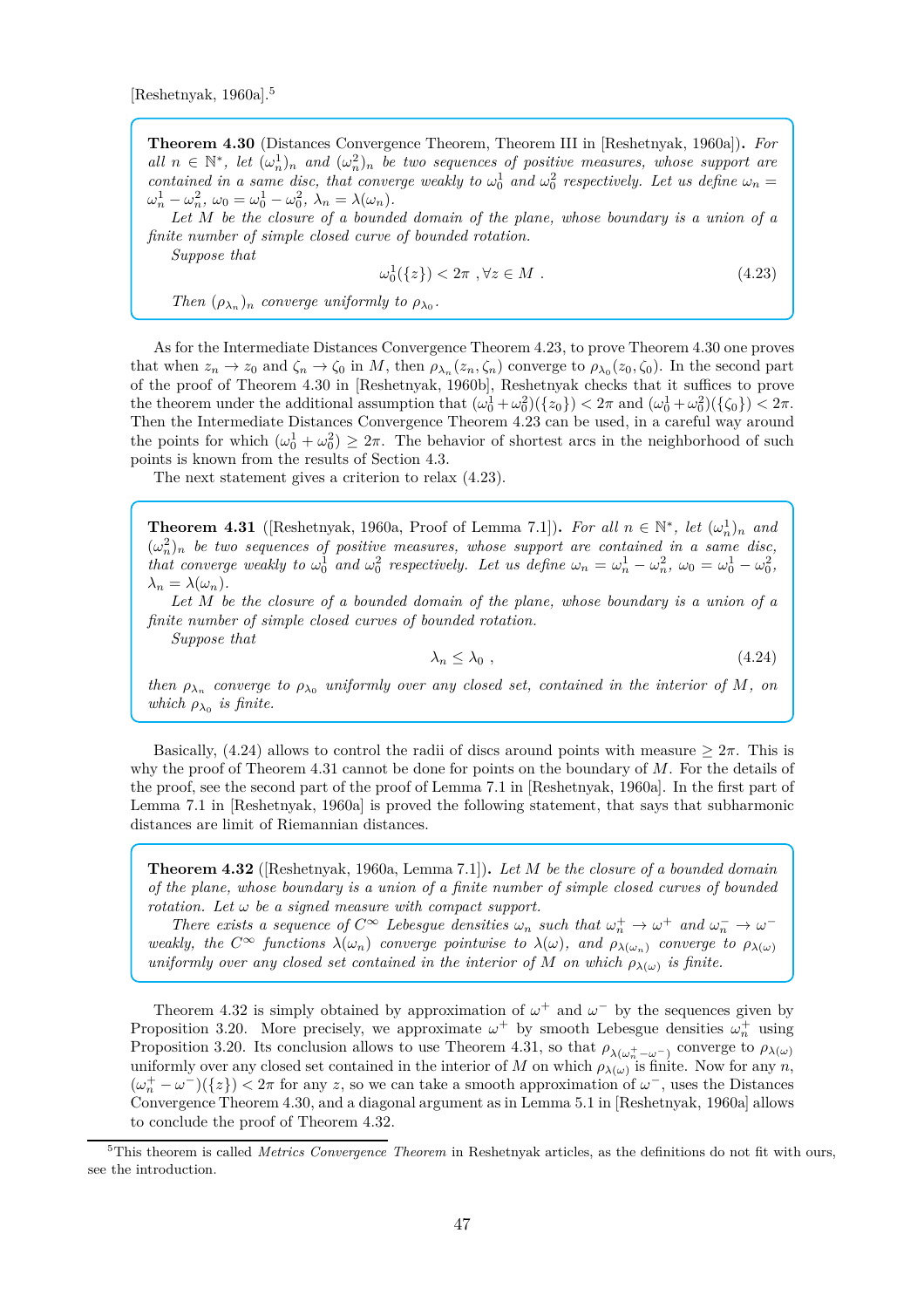Note that the statements above remain true if the functions  $\lambda_n$  are defined also by a harmonic function defined over the plane, which does not depend on *n*. It is the way theses results are presented in [Reshetnyak, 1960a].

Theorem 4.32 can be modified as follows.

**Theorem 4.33** (Riemannian Approximation Theorem [Reshetnyak, 1960a, Proof of Theorem I])**.** *Any point in an open domain M, which is not a point at infinity for the distance*  $\rho_{\lambda(\omega,h)}$ , has a neighborhood homeomorphic to a disc that is the uniform limit of Rieman*nian distances with uniformly bounded total variation of the curvature measure and uniformly bounded total variation of the turn of the boundary.*

Of course, the interest in Theorem 4.33 is that the sequence of Riemannian metrics has uniformly bounded curvature, as many metric spaces can be approximated by Riemannian surfaces, see e.g., [Cassorla, 1992].

To prove Theorem 4.33, one first skips the harmonic term using the localization procedure (see Remark 3.44) on a closed disc contained in *M* and centered at a finite point, and then use a smooth approximation. The fact that the absolute turn of the boundary is uniformly bounded comes from the expression of the turn given by (2.14).

The next theorem is stated in a stronger form than in [Reshetnyak, 1960a], but the proof is the same. If the  $\lambda_n$  below are taken to be smooth, this gives a somehow converse to Theorem 4.33.

**Theorem 4.34** ([Reshetnyak, 1960a, §8]). Let  $\rho$  be a finite intrinsic distance over  $\bar{Q}_1(0)$ , such *that both topologies agree. Let*  $\lambda_n = \lambda(\omega_n, h_n)$  *be such that* 

- $h_n$  are harmonic functions defined on domains containing  $\overline{Q}_1(0)$ ,
- $\rho_{\lambda_n}$  *is a finite distance over*  $\bar{Q}_1(0)$ *,*
- $|\omega_n|$  are uniformly bounded and their support is contained in a same ball,
- *the total variation of the (left or right) turn of*  $C_1(0)$  *for*  $\rho_{\lambda_n}$  *is uniformly bounded,*
- $\rho_{\lambda_n}$  converge uniformly to  $\rho$ .

*Then*  $\rho$  *is a subharmonic distance over*  $\overline{Q}_1(0)$ *.* 

The proof is based on the following theorem, which is called Prokhorov Theorem if the measures are normalized to be probability measures, or is more generally a consequence of the Alaoglu's Theorem in functional analysis [Folland, 1999]. See [Mattila, 1995, Theorem 1.23] for a direct proof in the case of positive measures.

**Theorem 4.35.** Let  $(\omega_n)_n$  be a sequence of signed measures with supports contained in a same *compact set, and such that*  $|\omega_n|$  *are uniformly bounded. Then the sequence subconverge to a signed measure.*

It follows from Theorem 4.35 that, under the hypothesis of Theorem 4.34, the sequence  $(\omega_n)_n$ subconverges. Then, we write  $h_n$  as the potential of a measure  $\psi_n$  plus a constant as in Lemma 3.43. The definition (2.24) of the turn implies that  $\psi_n$  are also uniformly bounded, hence subconverge. A direct argument shows that the associated sequence of constants also subconverges. In turn, there are a measure  $\omega$  and a constant *c* such that  $\rho_{\lambda_n}$  uniformly subconverge to  $\rho_{\lambda(\omega,c)}$  on every compact set without points with measure  $\geq 2\pi$ . It is possible to prove that the uniform convergence is actually on the whole disc, and to conclude that  $\rho_{\lambda(\omega,c)} = \rho$ .

It is necessary to suppose that the limit distance in Theorem 4.34 is a distance on a plane domain. Indeed, it is easy to construct a sequence of cones in the Euclidean 3-space, which satisfies the other hypothesis of Theorem 4.34, but converges to the distance induced on the union of a plane and a segment. See [Reshetnyak, 1993, p. 145] for more details.

#### **4.4.2 Consequences on curves**

Recall the notion of turn of a curve in a domain endowed with a subharmonic distance introduced in Section 2.2.3. Actually, the notion of turn only requires a measure and not a distance, however turn and distance are related as we will see. The two theorems below are first proved in the cases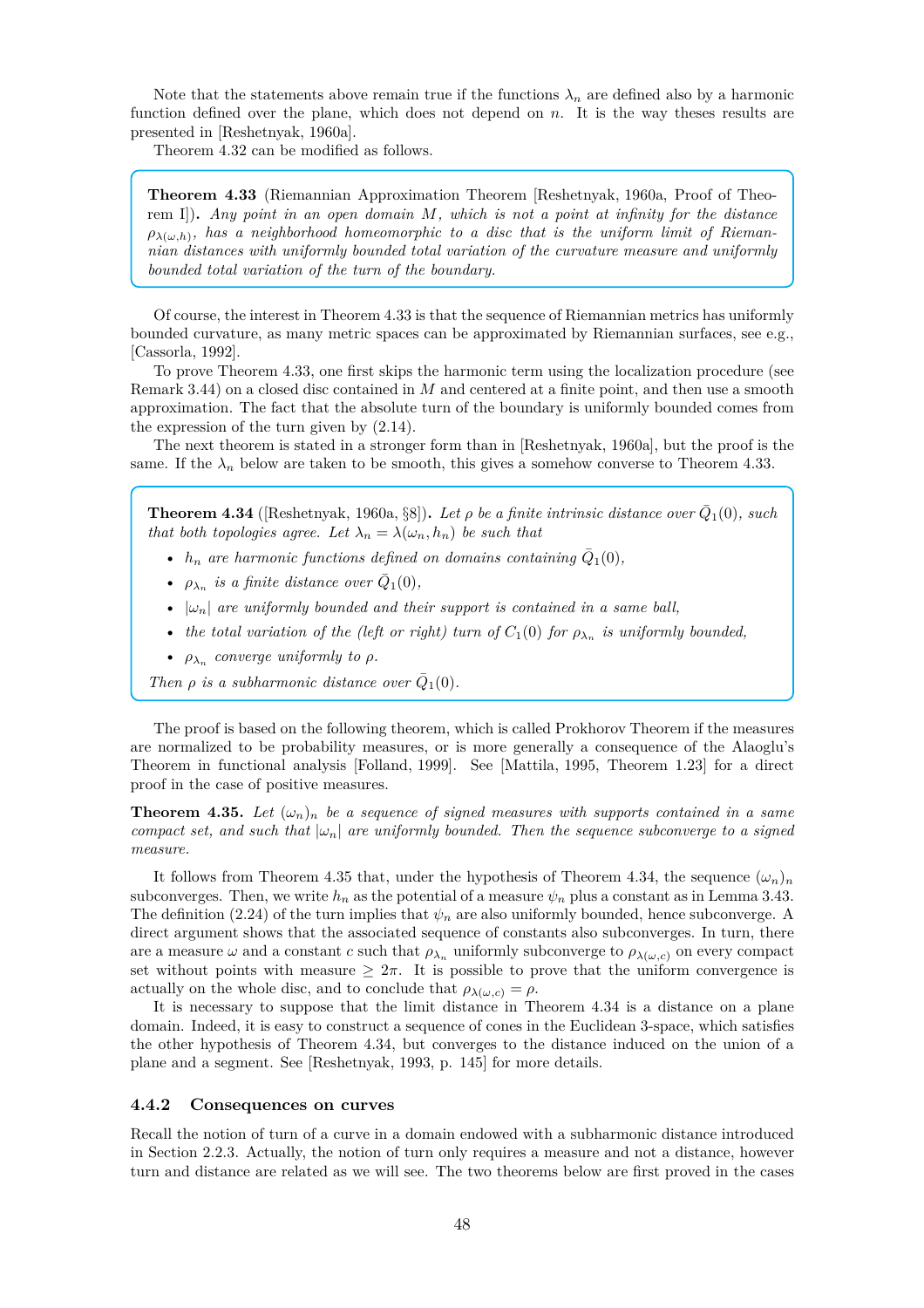$\omega = \omega_0 \delta_0 + \psi$ , with  $\omega_0 < 2\pi$  and  $\psi$  a  $C^{\infty}$  Lebesgue density, with some condition on  $|\psi|$  insuring that

$$
|\psi|<2\pi ,
$$

see Section 7 of [Reshetnyak, 1963b]. By an approximation argument, the assumption about the regularity of *ψ* can be relaxed in the statements. Then the proof of the theorems below for the case of a general measure follows form the Localization Theorem 3.46. Indeed, let us write the function  $\tilde{\omega}$  obtained in this latter theorem in the following way:

$$
\tilde{\omega}(E) = \tilde{\omega}(E \setminus \{z_0\}) + \tilde{\omega}(\{z_0\} \cap E) .
$$

Hence, the Localization Theorem 3.46 says that, locally, one may write any signed measure with compact support under the form

 $\psi + \omega_0 \delta_{z_0}$ .

By the properties of  $\tilde{\omega}$ , the measure  $\psi$  is zero outside of a disc, and its total variation is arbitrary small.<sup>6</sup>

**Theorem 4.36** ([Reshetnyak, 1963b, Theorem 8])**.** *If a shortest arc has no point z with*  $\omega({z}) \geq 2\pi$ , then it is an arc of bounded turn, and its left and right turns are non-positive.

The following result is the converse result to Theorem 2.41, which said that an arc of bounded rotation is an arc of bounded turn.

**Theorem 4.37** ([Reshetnyak, 1963b, Theorem 10])**.** *If an arc of bounded turn has no point z* with  $\omega({z}) \geq 2\pi$ , then it is an arc of bounded rotation.

These results are also described at the end of Section 8.1 in [Reshetnyak, 1993].

It follows from Lemma 4.27 that if *ω* is positive, then a shortest arc *K* has no point *z* with  $ω({z}) ≥ 2π$ . Moreover, in this case, by (2.26) and Theorem 4.36,  $κ_l(K) = κ_r(K) = ω(K<sup>o</sup>) = 0$ . We hence obtain the following result.

**Corollary 4.38.** *If*  $\omega$  *is a finite positive measure, then a shortest arc K has bounded rotation, zero left and right turn, and*  $\omega(K^{\circ}) = 0$ *.* 

Recall that a subharmonic distance between two points is defined as the infimum of the length  $\tilde{s}_{\lambda}$  of the broken lines joining them. So far, the results we mentioned were based on the case when no point has a curvature measure  $\geq 2\pi$ , and by Lemma 4.17, the distance can be defined using curves of bounded rotation, that is necessary in the arguments for proving the Distances Convergence Theorem 4.30. From Theorem 4.31, the following result is deduced.

**Theorem 4.39** ([Reshetnyak, 1963a, Theorem 5]). *For any rectifiable curve, the length*  $\tilde{s}_{\lambda}(K)$ *and the intrinsic length for the distance*  $\rho_{\lambda}$ *, s*<sub> $\lambda$ </sub>(*K*)*, coincide.* 

Actually, the result given by [Reshetnyak, 1963a, Theorem 5] is more general: it says that both lengths agree for *any* curve. Of course, it is necessary to generalize the definition of  $\tilde{s}_{\lambda}(K)$ , that is done in [Reshetnyak, 1963a].

### **4.5 Contraction onto a cone**

Let  $\overline{Q}$  be a closed disc in the plane. A distance  $\rho_n$  onto  $\overline{Q}$  is *polyhedral*, or equivalently the couple (*Q, ρn*) is a *(two dimensional) polyhedron* if

- it is intrinsic and induces the topology of the disc;
- any interior point has a neighborhood isometric to an open subset of a cone with positive cone angle;

<sup>&</sup>lt;sup>6</sup>We are using the notation  $\psi$  here to fit with the one from [Reshetnyak, 1963b], but it is not the function used in Lemma 3.43 or in the proof of the Localization Theorem 3.46.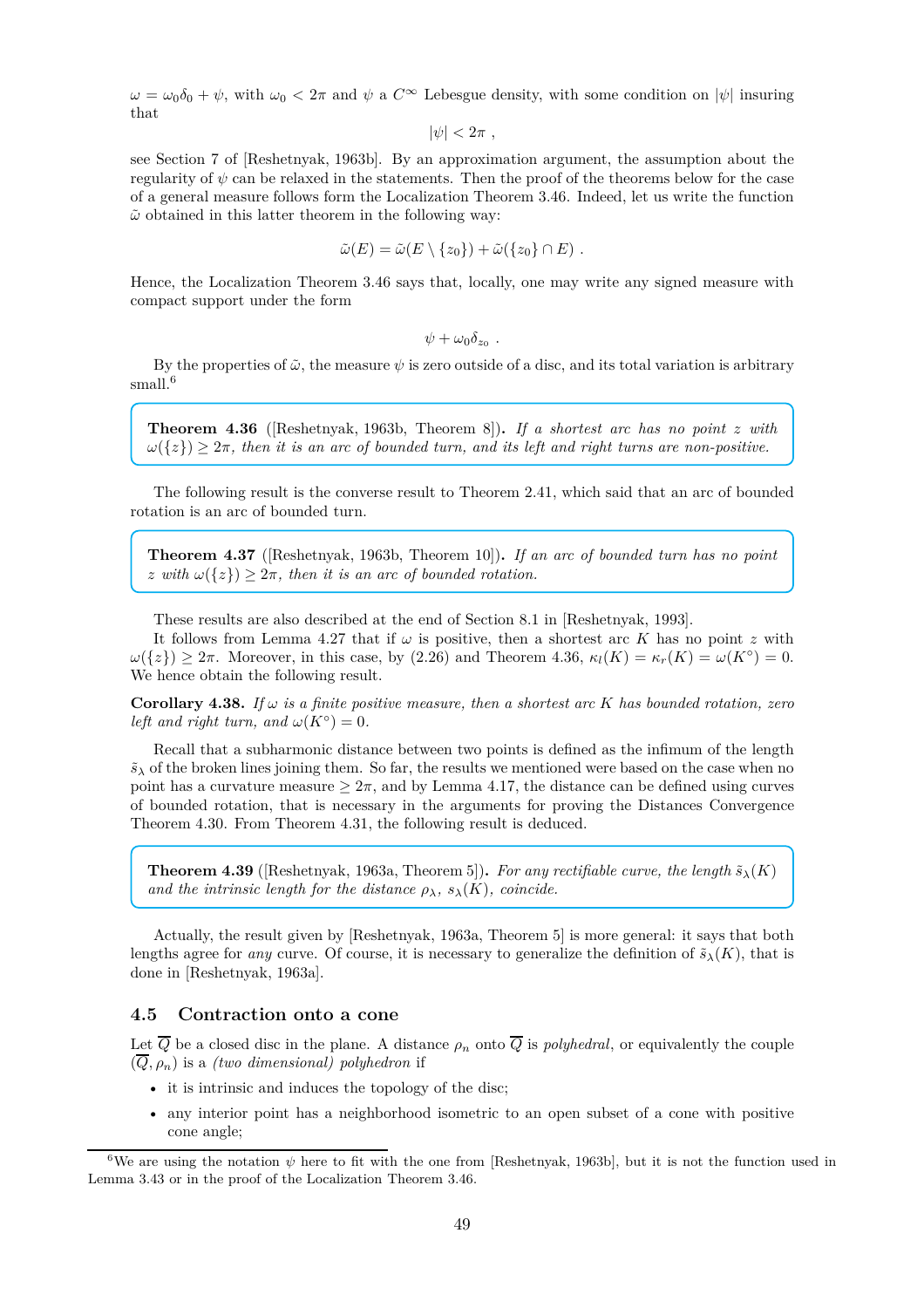• any boundary point has a neighborhood isometric to an open subset of a circular sector  $\frac{m}{n}$ particular the boundary is a geodesic broken line.

In turn, a polyhedral distance is finite.

**Remark 4.40.** A polyhedral distance may also be defined as a gluing of Euclidean triangles along isometric edges. Such a gluing gives a polyhedral distance on the disc, although that may be not so straightforward —for example, one has to check that the intrinsic distance induced by the gluing is a genuine distance and not only a pseudo-distance. See e.g. Theorem 4.3 in [Bonahon, 2009], and [Troyanov, 2007], for more details. (The general notion of gluing of metric spaces was developed by A.D. Alexandrov, we refer to [Alexandrov, 2006], [Alexandrov and Zalgaller, 1967], [Reshetnyak, 1993].) Actually, any polyhedral metric can be obtained in this way, see e.g., Theorem 5.2.2 in [Reshetnyak, 1993].

A distance *ρ* over a space *U* homeomorphic to a closed disc *admits a polyhedral approximation* if

- it is a finite intrinsic distance that induces the topology of *U*;
- there exists a sequence  $(\rho_n)_n$  of polyhedral distances over  $\overline{Q}$ , uniformly converging to  $\rho$ , and there is a constant  $A < \infty$  such that for all *n*, the positive part of the curvature of the polyhedron  $R_n$  satisfies  $\omega_n^+(R_n) < A$ .

From Theorem 4.35, we know that up to extract a subsequence,  $(\omega_n^+)_n$  converge weakly to a positive measure  $\omega_0$ . We imply that it is so when speaking about polyhedral approximation.

A *convex cone* is a polyhedron with a unique interior vertex, such that when the turn of the boundary is non-zero at a point of the boundary, then it is positive.

The following theorem is proved by approximation from polyhedra. The polyhedral version of the following theorem is proved in [Reshetnyak, 1961a] —one may consult Section 5.6 and 6.5 in [Reshetnyak, 1993] for more around [Reshetnyak, 1961a] and [Reshetnyak, 1962] respectively. The content of [Reshetnyak, 1961a] and [Reshetnyak, 1962] is independent of the theory of subharmonic distances.

**Theorem 4.41** (Contraction Onto a Cone [Reshetnyak, 1962, Theorem 1\*])**.** *Let ρ be an intrinsic distance over a closed disc*  $\overline{Q}$  *that admits a polyhedral approximation, and let*  $D$  *be a proper subset of*  $\overline{Q}$  *homeomorphic to a closed disc, whose boundary*  $\partial D$  *is rectifiable for*  $\rho$ *. If for the limit measure*  $\omega_0$ ,  $\omega_0(D^{\circ}) < 2\pi$ , then there exists a convex cone Q such that

$$
\omega(Q)\leq \omega_0(D^\circ)
$$

*and there is a contracting mapping from Q onto D, mapping ∂Q onto ∂D, preserving the arc length.*

Recall that a *contracting mapping*<sup>7</sup> is a mapping  $\varphi$  from a metric spaces  $(M_1, \rho_1)$  to a metric space  $(M_2, \rho_2)$  such that

$$
\rho_2(\varphi(X), \varphi(Y)) \leq \rho_1(X, Y) .
$$

We say that a domain *D* that satisfies the conclusion of Theorem 4.41 *admits a contraction onto a cone*.

Actually, any subharmonic distance locally admits a polyhedral approximation, as says the following theorem. The proof is parallel to the one for Riemannian approximation (Theorem 4.33), and can be found pp. 113–115 of [Reshetnyak, 1993].

**Theorem 4.42** (Polyhedral Approximation Theorem)**.** *Any point in an open domain M, which is not a point at infinity for a subharmonic distance ρλ*(*ω,h*) *, has a neighborhood homeomorphic to a disc that is the uniform limit of polyhedral distances, with uniformly bounded total variation of the curvature measure, and uniformly bounded total variation of the turn of the boundary.*

From Theorem 4.41 and Theorem 4.42 one immediately gets the following. Recall that as the positive measures are regular, if  $\omega({z}) < 2\pi$ , then there exists a neighborhood *D* of *z* such that  $\omega(U) < 2\pi$ .

<sup>7</sup>The following alternative terminologies are also used for contracting mapping: *inextensible*, *non-extensible*, *nonexpansive*, *short*, *metric*.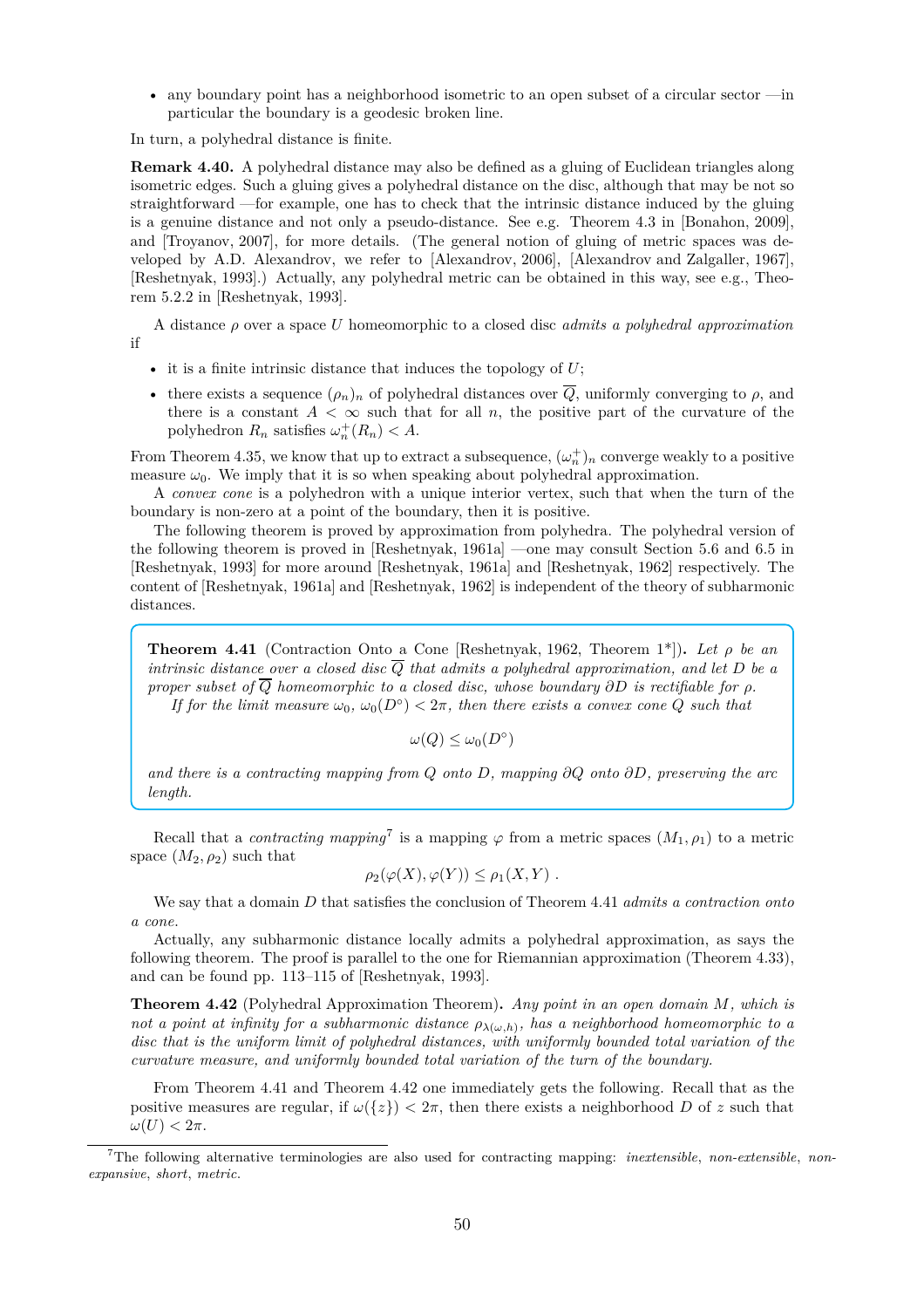**Theorem 4.43.** *Any point z in an open domain endowed with a subharmonic distance*  $\rho_{\lambda(\omega,h)}$ , *such that*  $\omega^+(\{z\}) < 2\pi$ , has a neighborhood that admits a contraction onto a cone.

Let  $x \in \overline{Q}$  and let  $z_1, z_2 : [0,1] \to \overline{Q}$  be parameterizations of arcs  $K_1$  and  $K_2$ , with  $z_1(0) =$  $z_2(0) = x$ . For any  $t \in (0,1]$ , there is a unique, up to global isometries, triangle in the Euclidean plane with edge-length  $d(x, z_1(t))$ ,  $d(x, z_2(t))$ ,  $d(z_1(t), z_2(t))$ . Let  $\alpha_t$  be the angle of the triangle opposite to the edge of length  $d(z_1(t), z_2(t))$ . The *upper angle* between  $K_1$  and  $K_2$  at *x* is

$$
\overline{\alpha}_x(K_1, K_2) = \limsup_{t \to 0} \alpha_t . \tag{4.25}
$$

As an angle in a Euclidean triangle can be written in term of edge-lengths, it is easy to check that the definition above does not depend on the choice of the parameterization. See e.g. [Alexandrov and Zalgaller, 1967], [Reshetnyak, 1993], [Burago et al., 2001] for details.

**Remark 4.44.** A theorem of [Alexandrov and Zalgaller, 1967] (see IV. 3 there) says that, if a distance admits a polyhedral approximation, then the angle between two shortest arcs issued from the same point exists. That means that in (4.25), the lim sup can be replaced by lim, and the limit exists. By Theorem 4.42, angles exist at any finite point of a subharmonic metric, and so we will speak about *angles* instead of upper angle. The same remark holds for two-dimensional manifolds of bounded curvature, that we will introduce soon.

A *triangle* in *S* is the data of three distinct points together with three shortest paths joining them. We first have that a contraction onto a cone also contracts angles.

**Lemma 4.45.** *Under the assumption of the Contraction Onto a Cone Theorem 4.41, let us suppose that D is a triangle T*, and let  $\overline{\alpha}$  *be the angle at a vertex of T*, and let  $\alpha$  *be the angle at the corresponding vertex of Q. Then*

 $\overline{\alpha}$  <  $\alpha$  .

Lemma 4.45 implies the following. A *comparison triangle* of a triangle *T* is the (unique up to isometry) Euclidean triangle with the same edge-length than *T* .

**Theorem 4.46** (First Comparison Theorem). *Under the assumption of Lemma 4.45, let*  $\bar{\alpha}$  *be the angle at a vertex of*  $T$ , and let  $\alpha_0$  be corresponding angle of a comparison triangle. Then

$$
\overline{\alpha} - \alpha_0 \leq \omega^+(T^\circ) \; .
$$

The proof of the First Comparison Theorem 4.46 goes as follows: it is first proved in the case when *T* is a convex cone with total curvature  $\langle 2\pi$ , then this is applied to the general case with the help of Lemma 4.45. All details are provided below Theorem 8.2.2 in [Reshetnyak, 1993].

### **4.6 Two-dimensional manifolds of bounded curvature**

A triangle is said to be *simple* if the union of the three shortest paths is the boundary of a domain homeomorphic to a disc, and also if it is convex with respect to its boundary. We won't be more precise, and refer to [Alexandrov and Zalgaller, 1967], [Reshetnyak, 1993], [Creutz and Romney, 2021] for more details.

For a simple triangle *T* , its *upper excess* is

$$
\overline{\delta}(T) = \overline{\alpha} + \overline{\beta} + \overline{\gamma} - \pi , \qquad (4.26)
$$

where  $\overline{\alpha}$ ,  $\overline{\beta}$ ,  $\overline{\gamma}$  are the upper angles at the vertices of *T* between its edges (see (4.25)).

**Definition 4.47.** *A metric space*  $(M, \rho)$ *, where M is a surface, is a* two-dimensional manifolds of bounded curvature *if:*

- *ρ is a finite intrinsic distance that induces the topology of the surface;*
- *for any point of M, there exists a neighborhood U of this point homeomorphic to a disc,* and a constant  $C(U)$ , such that, for any set of pairwise non-overlapping simple triangles  $T_i$ *contained in G, then*

$$
\sum_i \overline{\delta}(T) \leq C(U) .
$$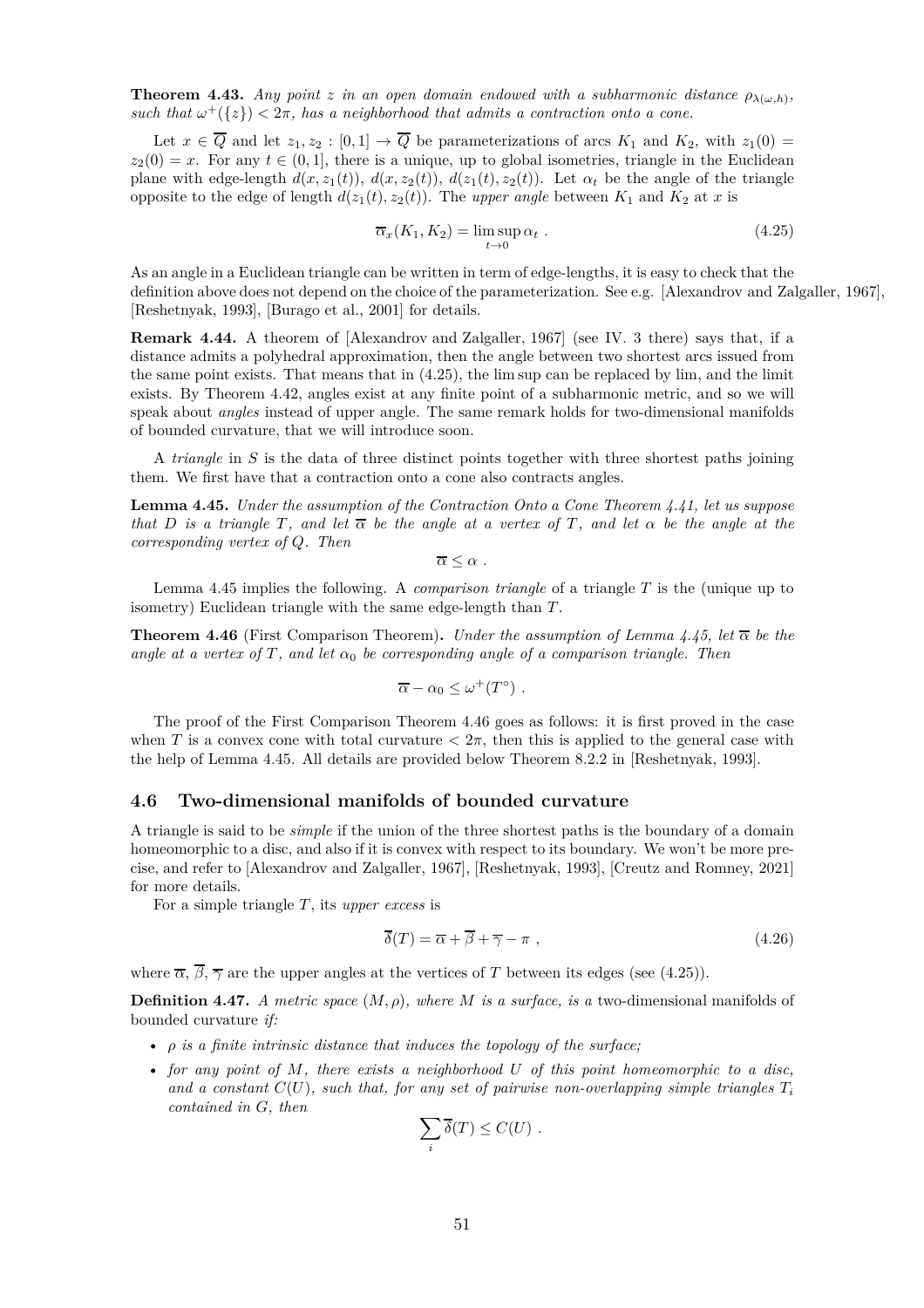The distance on a two-dimensional manifold of bounded curvature is said to be *of bounded curvature* or *with bounded integral curvature*. In the present section, we will restrict ourselves to the case when *M* is a plane domain.

It is almost trivial that a polyhedral distance is a distance of bounded curvature. For a Riemannian distance, the upper angles are well-defined angles, and by the Gauss–Bonnet Formula (see e.g., [Spivak, 1979]), the upper excess of a triangle is equal to the curvature measure of that triangle. It follows that Riemannian distances over *M* are distances of bounded curvature.

The following theorem is a simple consequence of the Contraction Onto a Cone Theorem 4.41. The proof can also be found page 96 in [Reshetnyak, 1993].<sup>8</sup>

**Theorem 4.48** ([Reshetnyak, 1962, Theorem 2])**.** *Any distance over a bounded domain admitting a polyhedral approximation is a distance of bounded curvature.*

Theorem 4.48 was first proved in [Alexandrov and Zalgaller, 1967] (see Chapter IV there), with a more intricate argument.

Theorem 4.48 together with Theorem 4.42 gives the following result, that is one half of the starting motivation for introducing subharmonic distances at the time.

**Theorem 4.49** (Theorem I in [Reshetnyak, 1960a])**.** *Any finite subharmonic distance is a distance of bounded curvature.*

The argument in the proof of Theorem 4.48 allows to be more precise: if the curvature measure of the subharmonic distance is  $\omega$ , then, with notation of Definition 4.47, one can take

$$
C(U) = \omega^+(U) \ .
$$

There exists a converse to Theorem 4.49, see Section 6.1.

# **5 Conformal aspects of subharmonic distances**

In the first part of this section, we present two theorems. The first one (Theorem 5.3) was proved simultaneously by A. Huber and Y. Reshetnyak. It says that a distance preserving mapping between domains with subharmonic distances is a conformal (or anti-conformal) mapping. Both proofs use the Distances Convergence Theorem 4.30.

The second theorem is a formula proved by Huber (Theorem 5.8), that will imply, in the second part of this section, that a subharmonic metric can be defined on a Riemann surface. Roughly speaking, under a conformal mapping, a subharmonic metric changes in the same way as a Riemannian conformal metric does.

Conversely to what we did until now, we use a result from theory of surfaces of bounded curvature to present Theorem 5.8, see Remark 5.7.

# **5.1 Conformal mappings**

As we have an orientation for simple closed curves in the plane, we say that for a domain *M*, a homeomorphism from *M* onto another domain of the plane is *orientation preserving*, if any simple close curve in *M* and its image have the same orientation. If the orientation is always different, we say that the mapping *reverse the orientation*. The (complex) conjugate mapping reverses the orientation, and the conjugate of an orientation preserving mapping reverses the orientation, and vice-versa.

A mapping *f* from a domain *M* of the plane to C is a *conformal mapping*, if it is injective and holomorphic. By a standard result of complex analysis, this implies that for any  $z \in M$ .  $f'(z) \neq 0$ . By the invariance of domain, f is a homeomorphism onto its image, and we have that the inverse mapping is holomorphic. By the Cauchy–Riemann equations, the Jacobian is positive, hence a conformal mapping preserves orientation. The conjugate of a conformal mapping is called an *anti-conformal mapping*.

<sup>8</sup>At page 96 in [Reshetnyak, 1993], "Theorem 6.3.2" should be read "Theorem 6.2.2".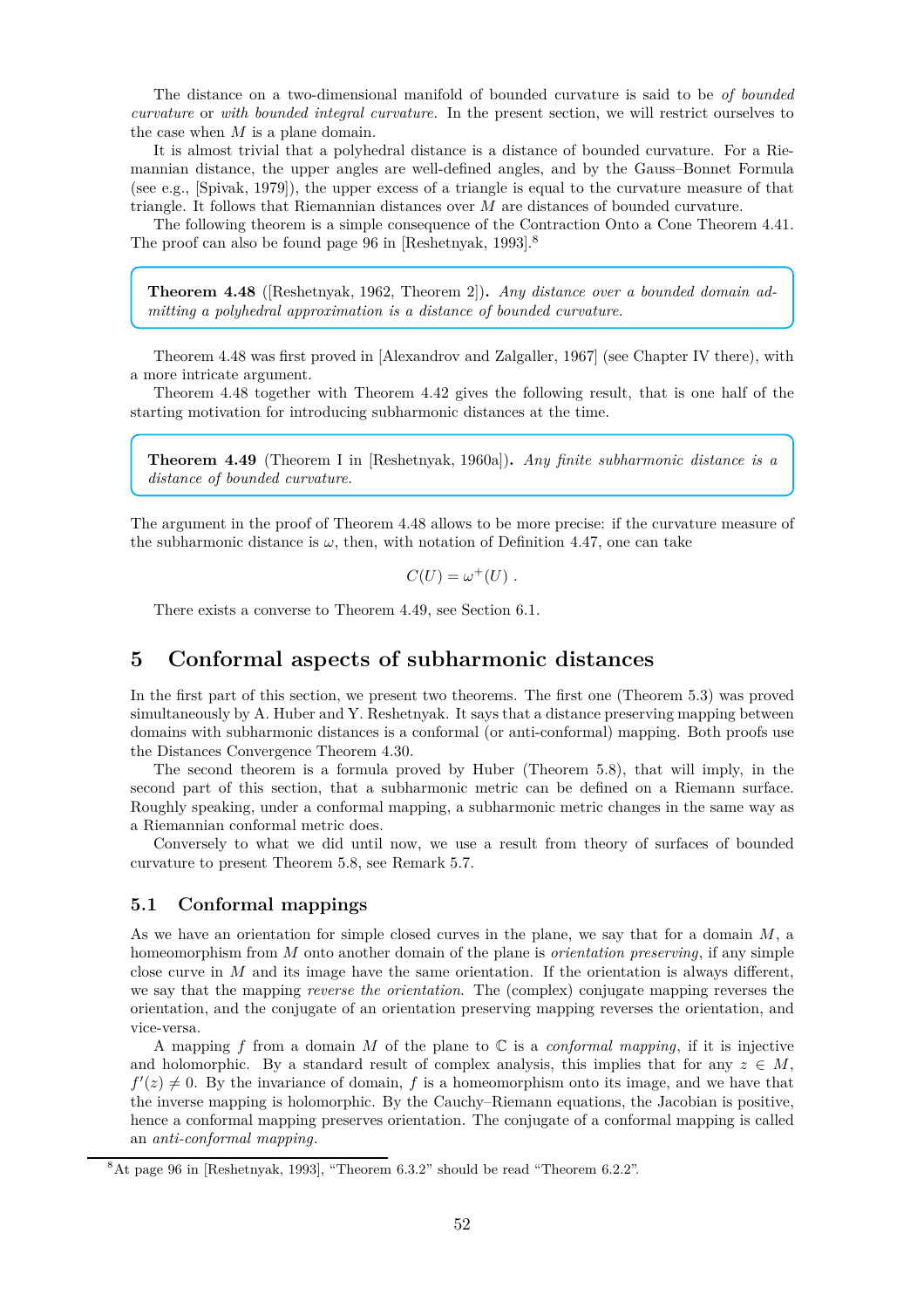Let  $M, M'$  be two domains of the plane, and let  $f : M \to M'$  be an orientation preserving homeomorphism. Let  $z_0 \in M$  and

$$
\varphi(\delta) = \max_{|z - z_0| = \delta} |f(z) - f(z_0)|, \ \psi(\delta) = \min_{|z - z_0| = \delta} |f(z) - f(z_0)|,
$$
\n(5.1)

see Figure 4. The *circular dilatation* of  $f$  at  $z_0$  is

$$
H(z) = \limsup_{\delta \to 0^+} \frac{\varphi(\delta)}{\psi(\delta)}.
$$

**Theorem 5.1** (D. Men'shov). Let  $M, M'$  be two domains of the plane, and let  $f : M \to M'$  be *an orientation preserving homeomorphism. If*  $H \leq 1$  *over*  $M$ *, except maybe for a finite number of points, then f is a conformal mapping.*

This theorem was proved in [Men'shov, 1937]. Nowadays, an orientation preserving homeomorphism with  $H \leq 1$  is called a 1*-quasi conformal mapping*. This is not the most usual definition, but it is equivalent [Lehto and Virtanen, 1973, Theorem 4.2 p.178]. With a standard definition, the fact that a 1-quasi conformal mapping is conformal is a basic result, see [Lehto and Virtanen, 1973], [Gardiner and Lakic, 2000], [Ahlfors, 2006]. If the condition  $H \leq 1$  fails at a finite number of points of *M*, as *f* is continuous over *M*, by the Riemann's Principle of Removable Singularities, *f* is actually holomorphic over all *M*.

**Definition 5.2.** *A* distance preserving mapping *f between two metric spaces*  $(X_1, d_1)$  *and*  $(X_2, d_2)$ *is a mapping satisfying*  $f^*d_2 = d_1$ *, i.e.* 

$$
\forall x, y \in X_1 \ ,\ d_2(f(x), f(y)) = d_1(x, y) \ .
$$

If the metric spaces are homeomorphic to domains of the plane, a distance preserving mapping is continuous and injective, so by the Invariance of Domain Theorem, it is a homeomorphism onto its image. If the distance preserving mapping is moreover surjective, the two metric spaces are *isometric*.

Theorem 5.1 will give the following result.

**Theorem 5.3** (Huber, 1960], Reshetnyak, 1963b, Theorem 7). Let  $\omega_1, \omega_2$  be signed measures *with compact support,*  $M_1, M_2$  *be two bounded domains in the plane and*  $h_1, h_2$  *be harmonic* over  $M_1$  and  $M_2$  respectively. Let  $\lambda_1 = \lambda(\omega_1, h_1)$ ,  $\lambda_2 = \lambda(\omega_2, h_2)$ . Suppose that  $\rho_{\lambda_1}$  and  $\rho_{\lambda_2}$ *are finite.*

*If*

$$
f:(M_1,\rho_{\lambda_1})\to (M_2,\rho_{\lambda_2})
$$

*is distance preserving, then f is conformal or anti-conformal onto its image.*

Note that by the results of Section 4.3, we know that a subharmonic distance has only a finite number of points at infinity, as such a point *z* must satisfy  $\omega({z}) \geq 2\pi$ . By Theorem 4.28, the topologies induced by  $\rho_{\lambda_1}$  and  $\rho_{\lambda_2}$  coincide with the Euclidean topology, so f is a homeomorphism onto its image. Let us suppose that it is orientation preserving. Up to exclude a finite number of points, one can consider that all points in *M* have measure  $\lt 2\pi$  and similarly for *M'*. Using canonical stretching (Theorem 4.24), it follows that *f* has circular dilatation  $\leq 1$ . This is the argument in [Reshetnyak, 1963b]. Theorem 5.3 was first proved in [Huber, 1960], by a different argument, but this proof also uses the Distances Convergence Theorem 4.30.

We now want to see how a distance preserving mapping changes the metric  $\lambda |dz|^2$ . The following is a generalization of Lemma 3.18.

**Theorem 5.4** ([Huber, 1960, Lemma 2]). *let*  $\omega$  *be a signed measure, h be a harmonic mapping over a bounded domain*  $M$ *, and*  $\lambda = \lambda(\omega, h)$ *. For any*  $z_0 \in M$  *for which*  $\lambda$  *is defined, then* 

$$
\frac{1}{\pi r^2} \iint_{Q_r(z_0)} \lambda \xrightarrow[r \to 0]{} \lambda(z_0) .
$$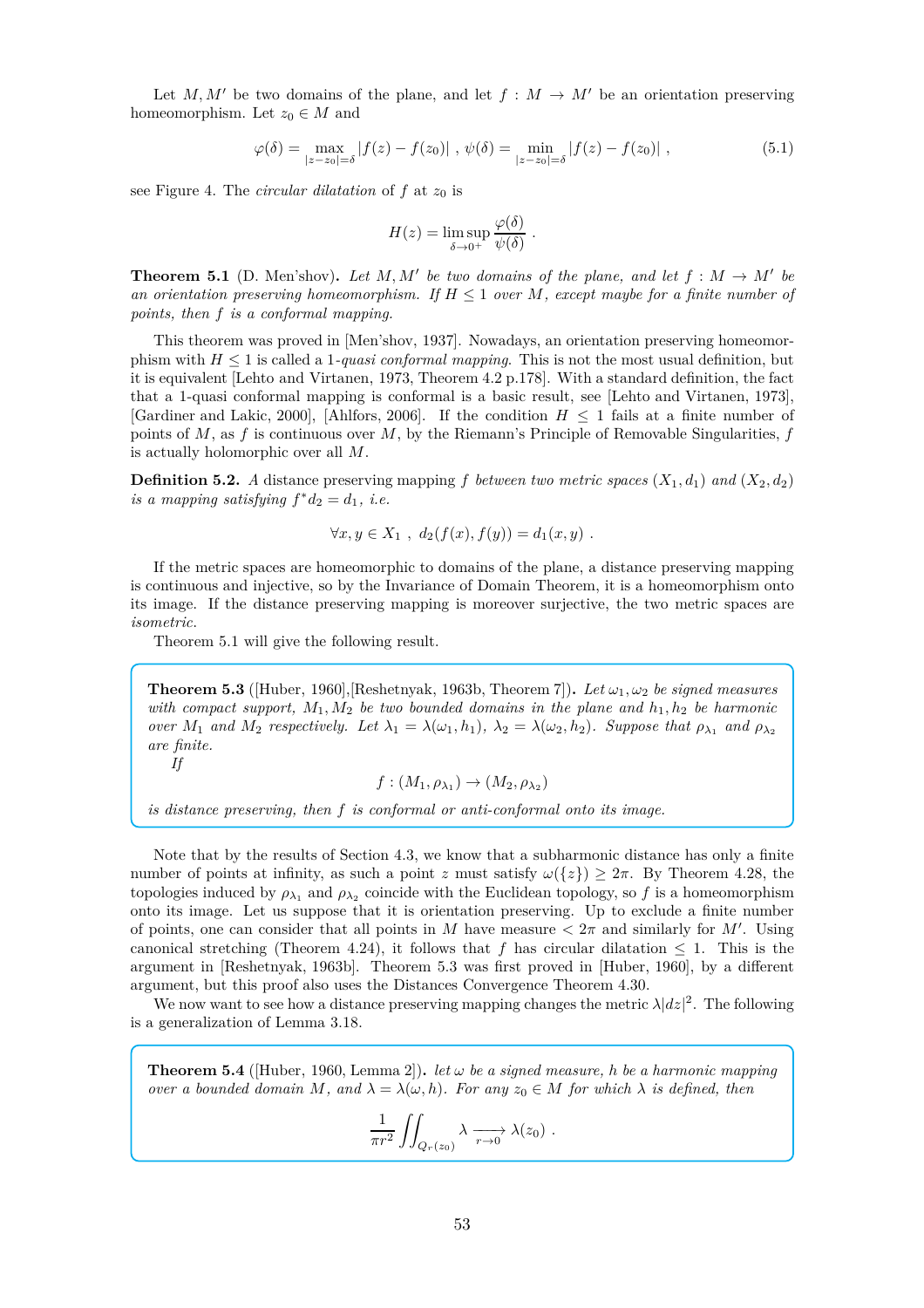So if we know how  $\iint_{Q_r(z_0)} \lambda$  changes under a distance preserving mapping, it should help to understand how  $\lambda$  changes under the same mapping. Basically, it suffices to notice that  $\iint_{Q_r(z_0)} \lambda$ is "the area" of  $Q_r(z_0)$  for the distance  $\rho_\lambda$ .

Let us first recall the following classical result of Riemannian geometry.

**Lemma 5.5.** Let  $\lambda$  be  $C^{\infty}$  over a neighborhood of a bounded domain M. Then, for any Borel set  $E \subset M$ ,  $\iint_E \lambda = \mathcal{H}_{\rho_{\lambda}}^2(E)$ , where  $\mathcal{H}_{\rho_{\lambda}}^2$  is the Hausdorff measure, see Section 3.3.

*Proof.* Let  $z \in M$ . There exists an open disc  $B \subset T_zM \simeq \mathbb{R}^2$  such that the exponential map is a diffeomorphism onto its image. In particular, the exponential map provides local coordinates around *z*, which are *normal coordinates*, in the sense that the pull-back of the metric is equal to the identity at 0 and the first derivatives of its coefficients are zero, see e.g, [Jost, 2011]. That gives

$$
\exp^*(\lambda |dz|^2) = |dz|^2 + o(\epsilon) ,
$$

i.e., if  $\epsilon$  is sufficiently small for that  $|o(\epsilon)| \leq \epsilon$ , we have

$$
1 - \epsilon \leq \lambda \circ \exp |Jac(\exp)| \leq 1 + \epsilon ,
$$

so for a Borel subset  $E \subset B$ ,

$$
(1 - \epsilon)\mathcal{L}(E) \le \iint_{\exp(E)} \lambda \le (1 + \epsilon)\mathcal{L}(E)
$$

where  $\mathcal L$  is the Lebesgue measure. By Proposition 3.25, if  $\mathcal H^2$  is the Hausdorff measure of the plane,

$$
(1 - \epsilon)\mathcal{H}^2(E) \le \iint_{\exp(E)} \lambda \le (1 + \epsilon)\mathcal{H}^2(E) . \tag{5.2}
$$

Comparing in the same way the length of smooth paths, we have

$$
\sqrt{1-\epsilon}s \leq \tilde{s}_{\lambda} \leq \sqrt{1+\epsilon}s ,
$$

and by Lemma 4.8, we have that over a concentric disc  $B' \subset B$ ,

$$
\sqrt{1-\epsilon}d\leq \rho_\lambda\leq \sqrt{1+\epsilon}d\;,
$$

where *d* is the Euclidean distance. As  $\sqrt{1-\epsilon}\sqrt{1+\epsilon} \leq 1$ , we obtain  $\sqrt{1-\epsilon}\rho_{\lambda} \leq d$  and by Lemma 3.32,

$$
(1-\epsilon)\mathcal{H}_{\rho_{\lambda}}^2 \leq \mathcal{H}^2.
$$

In the same way,  $d \leq \frac{1}{\sqrt{1}}$  $\frac{1}{1-\epsilon}\rho_{\lambda}$ , hence

$$
\mathcal{H}^2 \leq \frac{1}{1-\epsilon} \mathcal{H}_{\rho_\lambda}^2,
$$

and using these last two inequalities with (5.2), for a Borel subset  $E \subset B'$ ,

$$
(1-\epsilon)^2 \mathcal{H}^2_{\rho_\lambda}(\exp(E)) \le \iint_{\exp(E)} \lambda \le \frac{1+\epsilon}{1-\epsilon} \mathcal{H}^2_{\rho_\lambda}(\exp(E)) \; .
$$

The equation above holds over a neighborhood of  $z$ , that depends on  $z$ , and for any  $\epsilon$  sufficiently small. The result follows by compactness of  $\overline{M}$ . П

**Lemma 5.6.** *Under the conditions of Theorem 5.3, if*  $f : (M_1, \rho_{\lambda_1}) \to (M_2, \rho_{\lambda_2})$  *is distance preserving, then for any Borel set*  $E \subset M$ *,* 

$$
\iint_{f(E)} \lambda_2 = \iint_E \lambda_1 .
$$

**Remark 5.7.** Lemma 5.6 is a direct consequence of Lemma 5.5 when  $\lambda$  is  $C^{\infty}$ , as, as it obviously follows from the definition, a distance preserving mapping preserves the Hausdorff measure. In the general case, it is noted in the footnote 7 in [Huber, 1960] that Lemma 5.6 follows by approximation. We are not aware of a straightforward argument, but Lemma 5.6 follows from Theorem 6.18, itself proved using a result from the theory of two-dimensional manifolds of bounded curvature.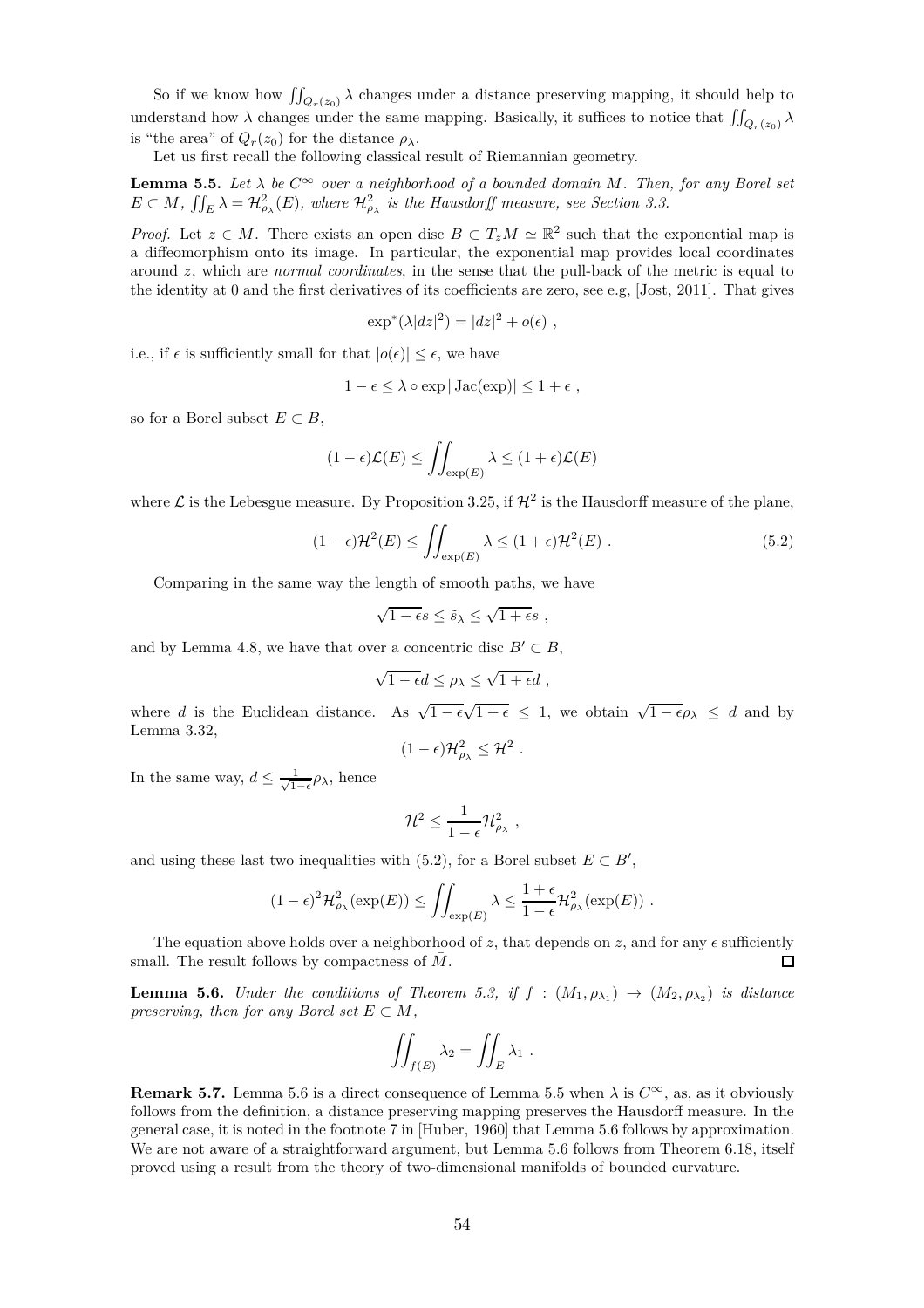

Figure 4: To Theorem 5.8.

**Theorem 5.8** ([Huber, 1960]). Let  $\omega_1, \omega_2$  be signed measures with compact support,  $M_1, M_2$ *be two bounded domains in the plane and*  $h_1, h_2$  *be harmonic functions over*  $M_1$  *and*  $M_2$ *respectively.* Let  $\lambda_1 = \lambda(\omega_1, h_1)$ ,  $\lambda_2 = \lambda(\omega_2, h_2)$ *. Suppose that*  $\rho_{\lambda_1}$  *and*  $\rho_{\lambda_2}$  *are finite. If*  $f:(M_1, \rho_{\lambda_1}) \to (M_2, \rho_{\lambda_2})$  *is distance preserving, then* 

$$
\lambda_1 = |f'|^2 \lambda_2 \circ f \tag{5.3}
$$

The proof of Theorem 5.8 is contained in [Huber, 1960], even if its statement is not explicitly written. Let us first do the following observation.

**Lemma 5.9.** Let  $f : M \to \mathbb{C}$  be a conformal mapping, and let  $X \subset M$  be a set of Hausdorff *dimension zero. Then f*(*M*) *has Hausdorff dimension zero.*

*Proof.* On any compact subset of *M*, *f* is Lipschitz so the result follows from Lemma 3.32.  $\Box$ 

*Proof of Theorem 5.8.* Recall the notation of  $(5.1)$ . Clearly (see Figure 4)

$$
Q_{\psi(\delta)}(f(z_0)) \subset f(Q_{\delta}(z_0)) \subset Q_{\varphi(\delta)}(f(z_0)),
$$

hence by Lemma 5.6,

$$
\frac{\frac{1}{\pi\psi(\delta)^2} \iint_{Q_{\psi(\delta)}(f(z_0))} \lambda_2}{\frac{1}{\pi\delta^2} \iint_{Q_{\delta}(z_0)} \lambda_1} \le \frac{\delta^2}{\psi(\delta)^2}
$$

and

$$
\frac{\frac{1}{\pi \delta^2} \iint_{Q_\delta(z_0)} \lambda_1}{\frac{1}{\pi \varphi(\delta)^2} \iint_{Q_{\psi(\delta)}(f(z_0))} \lambda_2} \ge \frac{\varphi(\delta)^2}{\delta^2}.
$$

The result follows taking  $\delta \to 0$ : by Theorem 5.4 and by the fact that as f is derivable by Theorem 5.1,  $\lim_{\delta \to 0} \frac{\varphi(\delta)}{\delta} = \lim_{\delta \to 0} \frac{\psi(\delta)}{\delta} = |f'|$ .

Let us summarize those results in a more classical form.

**Definition 5.10.** *A surjective mapping f between two domains endowed with finite subharmonic* distances  $\rho_{\lambda_1}$  and  $\rho_{\lambda_2}$  is an isometry *if f is conformal and satisfies* (5.3).

**Theorem 5.11** (Myers–Steenrod Theorem)**.** *A surjective mapping between domains endowed with finite subharmonic distances is an isometry if and only if it is distance preserving.*

One direction is given by Theorem 5.3 and Theorem 5.8. For the other direction, it is clear that an isometry is length preserving, and hence distance preserving as the distances are intrinsic (we use Lemma 5.12 below).

**Lemma 5.12.** *The image of a rectifiable arc (resp. of bounded rotation) by a C* <sup>2</sup> *diffeomorphism is a rectifiable (resp. of bounded rotation) arc.*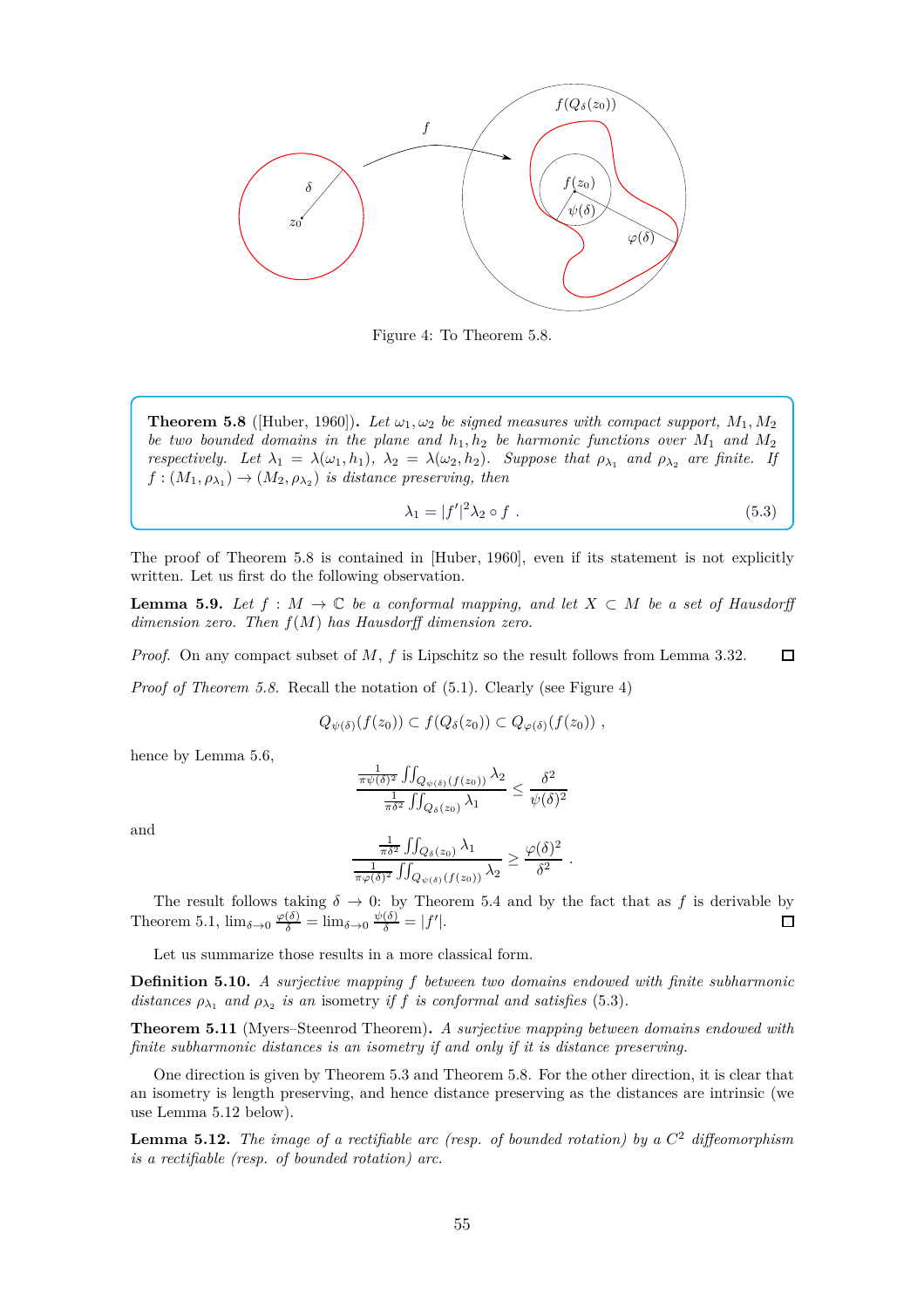*Proof.* First note that the mapping is Lipschitz over any arc, so the image of a rectifiable arc is rectifiable. As by assumption the derivative of the mapping is never zero, the image arc has a right tantrix. Moreover, partial derivatives of the mapping are also Lipschitz over any arc, and then it is easy to see that the right tantrix of the image of the arc has bounded variation, see Proposition 2.35. We leave the details to the reader.  $\Box$ 

Let us end this section by checking that subharmonicity is invariant by composition by a conformal mapping. For a  $C^2$  function  $h : M' \to \mathbb{R}$  and a  $C^2$  mapping  $f : M \to M'$ , a tedious computation shows that

$$
\Delta(h \circ f) = \frac{\partial h}{\partial x} \Delta f_1 + \frac{\partial h}{\partial y} \Delta f_2 + \frac{\partial^2 h}{\partial x^2} \left( \left( \frac{\partial f_1}{\partial x} \right)^2 + \left( \frac{\partial f_1}{\partial y} \right)^2 \right)
$$

$$
+ \frac{\partial^2 h}{\partial y^2} \left( \left( \frac{\partial f_2}{\partial x} \right)^2 + \left( \frac{\partial f_2}{\partial y} \right)^2 \right) + 2 \frac{\partial^2 h}{\partial x \partial y} \left( \frac{\partial f_1}{\partial x} \frac{\partial f_2}{\partial x} + \frac{\partial f_1}{\partial y} \frac{\partial f_2}{\partial y} \right) .
$$

Now, if *f* is conformal, its real and imaginary parts are harmonic, i.e.,  $\Delta f_1 = \Delta f_2 = 0$ , and the Cauchy–Riemann equations say that

$$
\frac{\partial f_1}{\partial x}\frac{\partial f_2}{\partial x} + \frac{\partial f_1}{\partial y}\frac{\partial f_2}{\partial y} = 0
$$

and also that

$$
\left(\frac{\partial f_1}{\partial x}\right)^2 + \left(\frac{\partial f_1}{\partial y}\right)^2 = \left(\frac{\partial f_2}{\partial x}\right)^2 + \left(\frac{\partial f_2}{\partial y}\right)^2 = \det Df
$$

so in this case we have

$$
\Delta(h \circ f) = \det Df \Delta h . \qquad (5.4)
$$

Let us note the following consequence.

**Lemma 5.13.** *The right composition of a harmonic function by a conformal mapping is harmonic.*

With Cauchy–Riemann equations, it is easy to check the following lemma. Actually, this property characterizes conformal mappings, see e.g., [Rudin, 1987], [Beardon, 1984], [Bak and Newman, 2010].

**Lemma 5.14.** *A conformal mapping preserves the angle between any two crossing smooth arcs.*

**Lemma 5.15.** Let  $f : M \to \mathbb{C}$  be a conformal mapping and  $\omega$  be a positive measure with compact *support. Then*

$$
\Delta (p(\omega) \circ f) = f^* \omega .
$$

*Proof.* Let us first consider the case  $\omega = \delta_{\zeta}$ , with  $p := p(\delta_{\zeta}) = \frac{1}{2\pi} \ln |\cdot - \zeta|$ . As  $\ln |\cdot - \zeta|$  is harmonic on  $\mathbb{C} \setminus \{\zeta\}$ , by Lemma 5.13,  $p \circ f$  is harmonic on  $\mathbb{C} \setminus \{f^{-1}(\zeta)\}$ . By Green formula (2.9),

$$
\iint_{\mathbb{C}\setminus f^{-1}(Q_{\epsilon}(\zeta))} p \circ f \Delta \varphi = \int_{f^{-1}(C_{\epsilon}(\zeta))} p \circ f \frac{\partial \varphi}{\partial \nu} - \varphi \frac{\partial p \circ f}{\partial \nu} ,
$$

where *ν* is the exterior unit normal to  $\partial(\mathbb{C} \setminus f^{-1}(Q_{\epsilon}(\zeta)))$ .

The function  $\frac{\partial \varphi}{\partial \nu}$  is continuous, hence bounded by some *A* on  $f^{-1}(C_{\epsilon}(\zeta))$ , so letting  $z(t)$  =  $\zeta + \epsilon e^{it}$ 

$$
\left| \int_{f^{-1}(C_{\epsilon}(\zeta))} p \circ f \frac{\partial \varphi}{\partial \nu} \right| \leq A \int_{f^{-1}(C_{\epsilon}(\zeta))} p \circ f = \frac{A}{2\pi} \ln |\epsilon| \epsilon \int_0^{2\pi} \left| (f^{-1})'(z(t)) \right| dt \xrightarrow[\epsilon \to 0]{} 0.
$$

The exterior unit normal to  $\partial(\mathbb{C} \setminus C_{\epsilon}(\zeta))$  at a point *z* is  $-(z - \zeta)/\epsilon$ , and so by Lemma 5.14,

$$
\nu(z) = X/|X|, X = Df^{-1}(f(z))\left(-\frac{f(z) - \zeta}{\epsilon}\right),
$$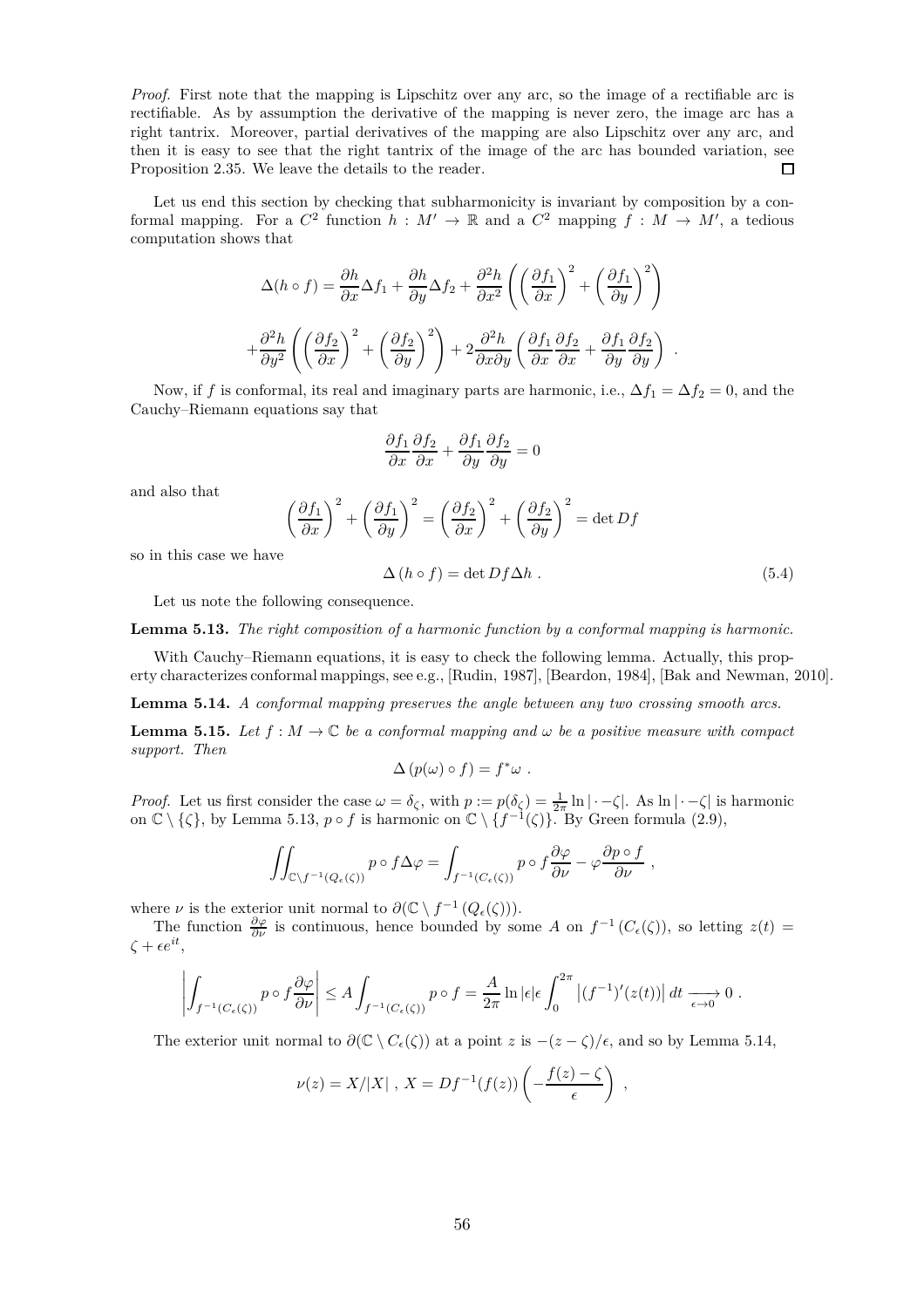and as *f* is conformal,  $|X| = |(f^{-1})'(f(z))| \left| \frac{f(z) - \zeta}{\epsilon} \right| = |(f^{-1})'(f(z))|$ . With this and (2.17) we compute  $\frac{\partial p \circ f}{\partial \nu} = -\frac{1}{2\pi\epsilon} \left| \left( f^{-1} \right)' \circ f \right|^{-1}$ , so parameterizing  $C_{\epsilon}(\zeta)$  by  $= \zeta + \epsilon e^{it}$ ,

$$
\Delta (p \circ f) (\varphi) = \lim_{\epsilon \to 0} \iint_{\mathbb{C} \setminus f^{-1}(Q_{\epsilon}(\zeta))} p \circ f \Delta \varphi
$$
  
\n
$$
= \lim_{\epsilon \to 0} - \int_{f^{-1}(C_{\epsilon}(\zeta))} \varphi \frac{\partial p \circ f}{\partial \nu}
$$
  
\n
$$
= \lim_{\epsilon \to 0} \frac{1}{2\pi \epsilon} \int_{f^{-1}(C_{\epsilon}(\zeta))} \varphi | (f^{-1})' \circ f|^{-1}
$$
  
\n
$$
= \lim_{\epsilon \to 0} \frac{1}{2\pi \epsilon} \int_{0}^{2\pi} \epsilon \varphi (f^{-1}(\zeta + \epsilon e^{it})) dt = \varphi (f^{-1}(\zeta))
$$

so

$$
\Delta (p(\delta_{\zeta}) \circ f) = \delta_{f^{-1}(\zeta)}
$$

Then, similarly to Remark 3.9, we have that, for a smooth function  $\varphi$  with compact support,

*.*

 $\Box$ 

$$
\Delta(p(\omega) \circ f)(\varphi) = \iint \varphi \circ f^{-1} d\omega .
$$

**Lemma 5.16.** *The right composition of a subharmonic function by a conformal mapping is subharmonic.*

*Proof.* By Lemma 5.13, it suffices to check the result for potentials. By Lemma 5.15 and Weyl's lemma (Theorem 3.21),  $p(\omega) \circ f - p(f^*\omega)$  is equal almost everywhere to a harmonic function. For a given *z* we have

$$
\frac{f^{-1}(\zeta) - z}{\zeta - f(z)} = \frac{f^{-1}(\zeta) - f^{-1}(f(z))}{\zeta - f(z)} \xrightarrow[\zeta \to f(z)]{} (f^{-1})'(f(z))
$$

which is non-zero as  $f$  is conformal. Hence the function

$$
\zeta \mapsto \ln|\zeta - f(z)| - \ln|f^{-1}(\zeta) - z|
$$

is continuous, that implies that the function  $p(\omega) \circ f - p(f^*\omega)$  is continuous, hence harmonic.

### **5.2 A glimpse to Riemann surfaces**

Recall that a (connected) (topological) *surface S* is a connected second countable Hausdorff topological space such that each point has a neighborhood homeomorphic to an open subset of the plane. If a point  $x \in S$  belongs to two such neighborhoods  $U_1, U_2$ , which are sent respectively by  $f_1$  and  $f_2$  into the plane, then the homeomorphism

$$
f_{21}: f_2 \circ f_1^{-1}: f_1(U_1 \cap U_2) \to f_2(U_1 \cap U_2)
$$

is called a *transition mapping*. A pair  $(U_i, f_i)$  is called a *chart*. A collection of charts covering the surface is an *atlas*. The surface is *orientable* if the transition mappings are orientation preserving. Actually a surface is more precisely an equivalence class of atlases, but as we don't need such consideration, we refer to any textbook about differential geometry for more details.

A *Riemann surface* is a connected surface having an atlas whose transition mappings are conformal. Note that as conformal mappings preserve the orientation, Riemann surfaces are orientable. (The hypothesis of second countability can be relaxed. It is obvious in the compact case, and given by Radó Theorem in the general case, see e.g. [Jost, 2006], [Forster, 1991], [Ahlfors and Sario, 1960].) A chart of such an atlas is called a *conformal chart*.

Let *S* be a connected orientable surface. We will say that a distance on *S* has *isothermal coordinates*, if *S* has an atlas such that each chart gives a distance preserving mapping to a plane domain with a subharmonic distance. Here, the distance considered on the domain of the chart is the induced intrinsic distance. As the transition mappings must be distance preserving, if follows from Theorem 5.3 that a distance with such an atlas turns *S* into a Riemann surface.

Note that from Lemma 5.9, the notion of quasi-everywhere (see Section 3.3) holds on a Riemann surface.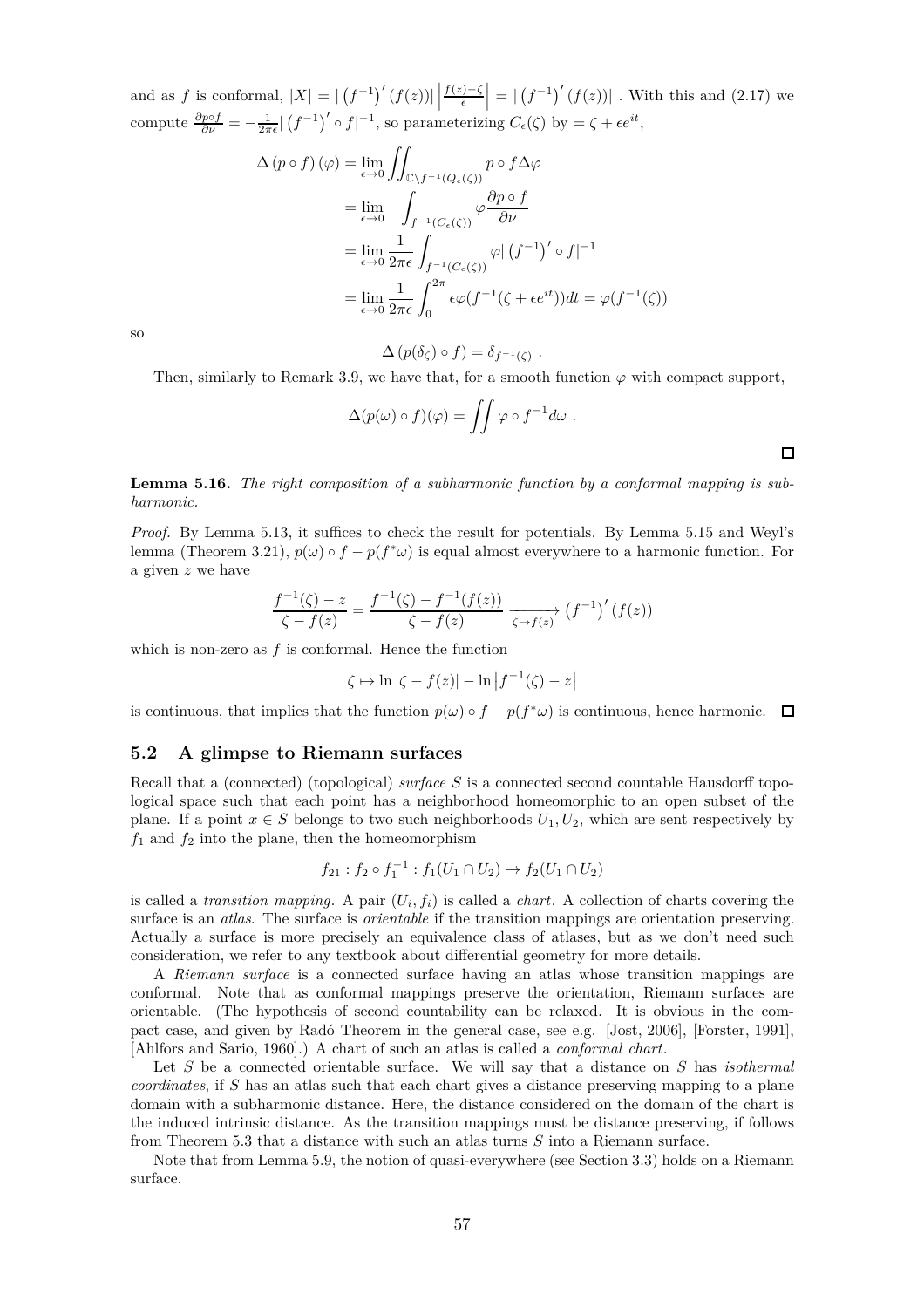**Definition 5.17.** *Let S be a Riemann surface. A* subharmonic metric *on S is a* (0*,* 2)*-tensor defined*  $quasi-everywhere on S, having the form  $\lambda |dz|^2$  in any conformal chart, where  $\ln \lambda$  is  $\delta$ -subharmonic.$ 

In conclusion, a distance with isothermal coordinates on a surface defines a subharmonic metric by Theorem 5.8.

A subharmonic metric will play the role of a "generalized Riemannian metric". Note that a subharmonic metric is defined only over a Riemann surface, conversely to a Riemannian metric that can be defined over any smooth surface, but things agree due to the existence of conformal coordinates on Riemannian surfaces, see Remark 2.7.

**Example 5.18.** A classical example of subharmonic metric which is not a Riemannian metric comes from *holomorphic quadratic differentials* on surfaces, that are locally of the form *fdz*<sup>2</sup> , and play a prominent role in the theory of Riemann surfaces [Kapovich, 2009], [Farb and Margalit, 2012]. They give subharmonic metrics of the form  $|f||dz|^2$ , which are flat except maybe at a finite number of conical singularities, see Lemma 3.38. See [Troyanov, 1986] for more details (the content of this last reference may be found in [Nikolaev, 2001]).

Another related class of examples is given by Riemannian metrics with simple singularities, see [Troyanov, 1993].

**Remark 5.19.** Any Riemann surface supports a subharmonic metric, as it is easy to construct a Riemannian metric on any compact Riemann surface which is conformal, i.e., that has the form  $\lambda |dz|^2$  in a conformal chart, see e.g., [Jost, 2006, Lemma 2.3.3].

Now, let us start from a Riemann surface *S* together with a subharmonic metric *g*. Let *U*1*, U*<sup>2</sup> be two overlapping conformal charts of *S*, and let  $p \in U_1 \cap U_2$ . Let  $z = f_1(p)$ ,  $f = f_{12}$  and *X* be the image of an element *Y* of  $T_pS$  into  $U_1$ . Then by definition,

$$
\lambda_1(z)|X|^2 = \lambda_2(f(z))|Df(z)(X)|^2
$$
,

and then

$$
\lambda_1 = |f'|^2 \lambda_2 \circ f \tag{5.5}
$$

Let *K* be a rectifiable arc between two points of *S* (that is well-defined by Lemma 5.12). We can define the length for *g* of *K* by decomposing the arc into subarcs which meet a chart, and then summing. By  $(5.5)$  this is well-defined. We define the distance  $d<sub>g</sub>$  as the distance induced by this length structure. We say that  $d_g$  is a *subharmonic distance*. By construction,  $d_g$  is a distance with isothermal coordinates.

Let us consider two overlapping conformal charts over *S*, with the subharmonic metric defined respectively by  $\lambda(\omega_1, h_1)$  and  $\lambda(\omega_2, h_2)$  in those charts, and let *f* be the conformal change of chart. Over the domain of coordinates change *M*, (5.5) gives

$$
p(\omega_1) + h_1 = p(\omega_2) \circ f + h_2 \circ f + 2 \ln |f'| \tag{5.6}
$$

and as ln |*f* ′ | is harmonic as *f* is conformal (Lemma 3.38), and by Lemma 5.13, over *M*

$$
\Delta p(\omega_1) = \Delta (p(\omega_2) \circ f)
$$

and by Lemma 5.15,

$$
\omega_1|_U = f^*\omega_2|_U.
$$

In turn, the following definition makes sense.

**Definition 5.20.** *The* curvature measure *of a subharmonic metric on a Riemann surface is the Borelian measure*  $\omega$ *, such that if E is included in a conformal chart*  $(U, f)$ *, then*  $\omega(E) = \omega_U(f(E))$ *, where*  $\omega_U$  *is the curvature measure of the subharmonic distance over*  $f(U)$ *.* 

Using the maximum principle (Lemma 3.16), it is easy to see that a conformal function over a compact Riemann surface must be constant. In turn, Weyl Lemma Theorem 3.21 implies the following, which is the uniqueness part of Theorem 7.3 in [Troyanov, 2009].

**Proposition 5.21.** *Two subharmonic metrics on a compact Riemann surface with the same curvature measure differ by a multiplicative constant.*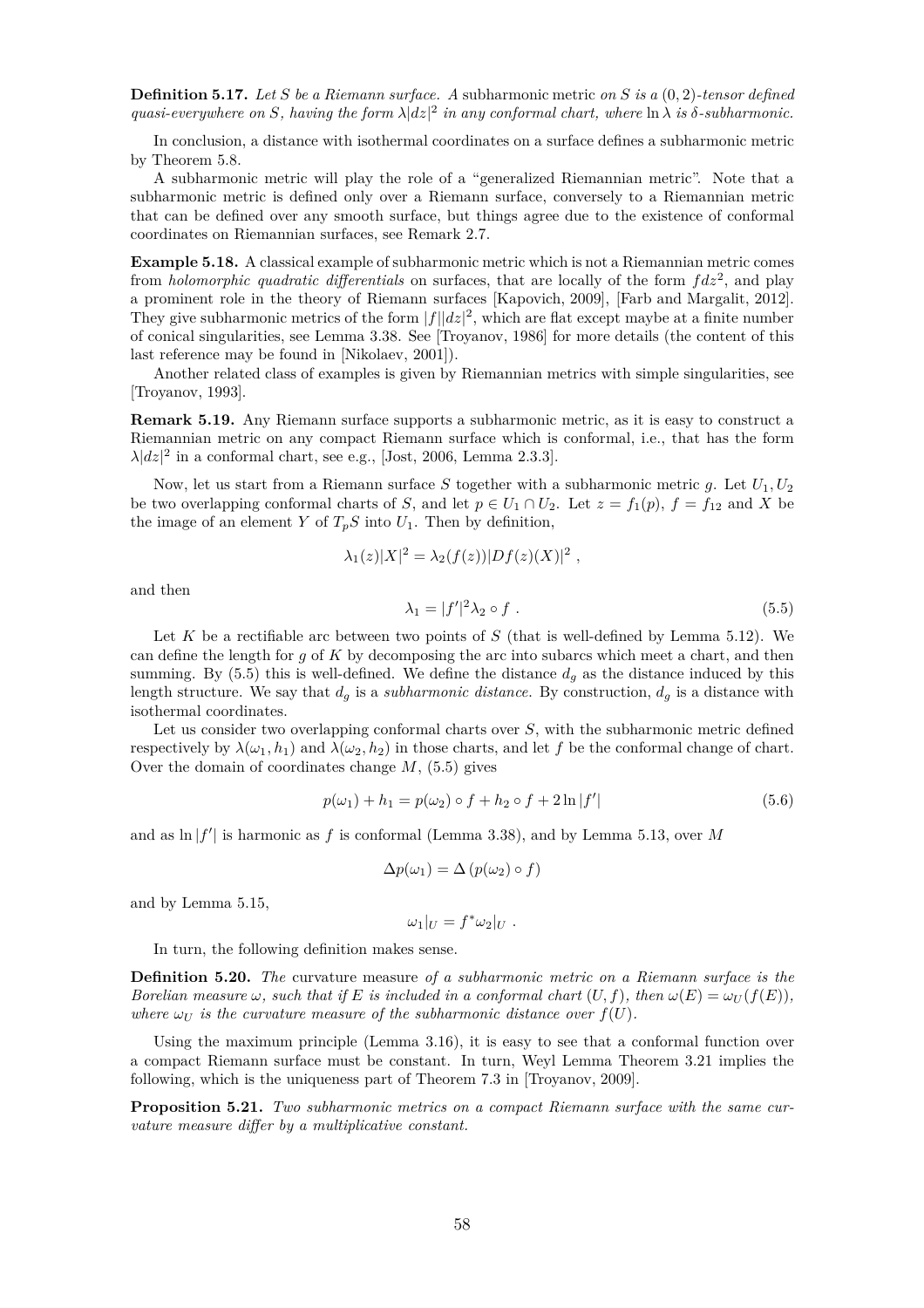We would like to know if an existence result holds, i.e., if a measure over a Riemann surface may define a subharmonic metric. We first have classical Gauss–Bonnet necessary condition that we now present.

Let z be the interior point of an arc K, having semitangents at both directions at this point. Recall from Section 2.1.1 that there is a notion of left side of the curve. By considering small circles centered at *z*, and taking a limit when the radii go the zero, we can define the *(left)* angle  $\theta_l(z)$  of *K* at *z*, see [Reshetnyak, 1963b] for details. Let  $\rho_{\lambda}$  be a subharmonic distance over a domain *M* containing *K*. The (left) *subharmonic angle* for the distance  $\rho_{\lambda}$  of *K* at *z* is

$$
\theta_{l,\lambda}(z) = \left(1 - \frac{\omega(\{z\})}{2\pi}\right)\theta_l \tag{5.7}
$$

**Theorem 5.22** ([Reshetnyak, 1963b, Theorem 2])**.** *Let K be an arc of bounded rotation in the plane, and let*  $z_0$  *be an interior point of*  $K$  *that splits it into subarcs*  $K_1$  *and*  $K_2$ *. Then* 

$$
\kappa_l(K) = \kappa_l(K_1) + \kappa_l(K_2) + \pi - \theta_{l,\lambda}(z_0) \tag{5.8}
$$

By completing an arc such as above, to obtain an arc *K*′ enclosing a domain *D* homeomorphic to a disc, and remembering Gauss–Bonnet Formula  $(2.27)$ :  $\kappa_l(K') + \omega(D) = 2\pi$ , it follows from Lemma 5.14 that the *left turn* of an arc can be defined on a surface with a subharmonic metric.

If the surface is compact, from a triangulation that fits well with the conformal atlas (see [Jost, 2006] for triangulations of surfaces), using (2.26), (2.27) and (5.8), one obtains *Gauss–Bonnet Formula*

$$
\omega(S) = 2\pi \chi(S) \tag{5.9}
$$

Now the question is: does any signed measure satisfying Gauss–Bonnet Formula (5.9) define a subharmonic metric on a compact Riemann surface? We will need a result about the Laplacian. Indeed, the Euclidean Laplacian is not invariant under the action of a conformal mapping, but from (5.4), the differential form  $\Delta f dx dy$  is. We will denote by  $\Delta_S$  the form over the Riemann surface *S*, which is such that in a chart,  $\Delta_S f = \Delta f dx dy$ . We will use the following result, whose name is taken from [Donaldson, 2011]. We refer to [Royden, 1967], [Donaldson, 2011], [Chirka, 2018] for more details.

**Theorem 5.23** (Main Theorem for Compact Riemann Surfaces)**.** *Let ν be a signed measure over a* compact Riemann surface *S*, such that  $\nu(S) = 0$ . Then there exists  $v \in L^1(S)$  such that

 $\Delta_S v = \nu$ ,

*that is, for any*  $\varphi \in C^{\infty}(S)$ *,* 

$$
\int_S v \Delta_S \varphi = \int_S \varphi d\nu .
$$

The awaiting result follows.

**Theorem 5.24** ([Troyanov, 2009, Theorem 7.3])**.** *Let S be a compact Riemann surface, and let*  $\omega$  *be a signed measure, such that*  $\omega(S) = 2\pi \chi(S)$ *. Then there exists a subharmonic metric over S with curvature measure ω.*

*The metric is unique up to multiplication by a positive constant.*

*Proof.* Let  $\lambda_0 |dz|^2$  be any subharmonic metric over *S* (see Remark 5.19), with curvature measure  $\omega_0$ . By Gauss–Bonnet Formula (5.9), we have  $\omega_0(S) = 2\pi \chi(S)$ , in particular, for  $\nu = \omega - \omega_0$ ,  $\nu(S) = 0$ . Let *v* be the function given by the Main Theorem 5.23. The wanted metric is  $e^{-2\nu}\lambda_0|dz|^2$ . The uniqueness part is Proposition 5.21.  $\Box$ 

The argument above can be done using a conformal Riemann metric over the Riemann surface, together with the associated Riemannian Laplacian. The result follows using the potential of this Laplacian, see [Troyanov, 2009]. Actually, in a conformal chart into which the metric is  $\lambda |dz|^2$ , the Riemannian Laplacian is  $\frac{1}{\lambda}\Delta$ . As the volume form of the Riemann metric is then  $\lambda dx dy$ , it follows that  $\Delta_S$  is the Riemannian Laplacian times the volume form.

Let us state the most famous result about Riemann surfaces.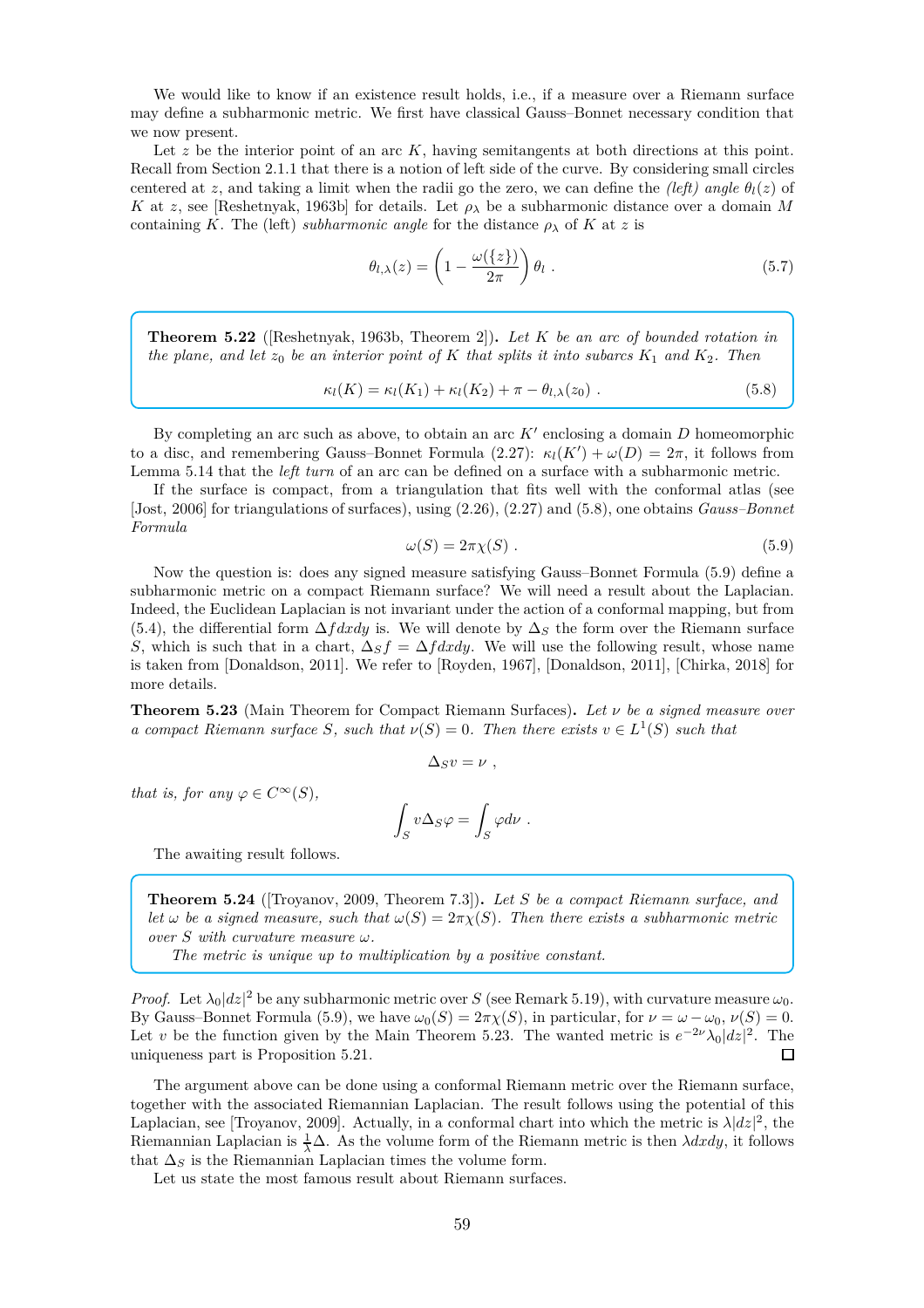**Theorem 5.25** (Uniformization Theorem)**.** *Let M be a simply connected Riemann surface. Then there is a conformal bijective mapping from M onto the unit disc or to* C*.*

The Uniformization Theorem 5.25 can be derived from the Main Theorem for Compact Riemann Surfaces stated below, see [Donaldson, 2011]. See also e.g., [Beardon, 1984], [Farkas and Kra, 1992]. The Uniformization Theorem implies that we can take conformal charts "as large as possible". This appears useful for convergence result, because it avoids possible degeneration of domain of charts.

**Corollary 5.26.** *On a Riemann surface with a subharmonic metric, in any domain U homeomorphic to a disc, there are isothermal coordinates, i.e., coordinates such that the metric can be written*  $\lambda |dz|^2$ .

*Proof.* Restricting to *U* the conformal charts covering it turns *U* into a Riemann surface. By the Uniformization Theorem, there is a conformal mapping from  $U$  onto  $X$ , where  $X$  is the unit disc or C. Let  $(U_1, f_1)$  be an isothermal chart with  $U_1$  contained in *U*. By definition, there exists a conformal mapping from  $f_1(U_1)$  into X. Let us endow the image of this mapping by the pushforward of the metric. We do this for all the isothermal charts in *U*.  $\Box$ 

**Remark 5.27.** Let us check that the subharmonic angle (5.8) between two shortest arcs, intersecting at only one point  $z_0$ , is the same than the angle we defined previously (see Remark 4.44).<sup>9</sup> In the following, one of the sectors formed by the shortest arcs is implicitly chosen, and the angle is computed for the induced intrinsic distance on the sector. Also, we consider only angles *< π* (see Theorem 12 p. 128 in [Alexandrov and Zalgaller, 1967]), and also that  $\omega({z_0}) < 2\pi$ . By Theorem 4.36 and Theorem 4.37, *K* and *L* are arcs of bounded rotation, in particular they have tangent lines at extremities. We will use a canonical stretching of  $\rho_{\lambda}$ , and refer to Section 4.3 for the notation. The result of the canonical stretching is a flat cone with curvature measure  $\omega({z_0})\delta_0$ . It is easy to see that the image of *K* and *L* under the stretching are half lines, namely the respective derivative of *K* and *L* at their starting points. It follows from its definition (5.7) that the subharmonic angle for the distance  $\rho_{\lambda}$  between *K* and *L* is equal to the subharmonic angle between the images of *K* and *L* for the flat cone distance. Clearly, on a flat cone, for such curves, both the subharmonic angle and the angle (4.25), denoted by  $\overline{\alpha}$ , coincide. So we are left by proving that the angle  $\alpha$  for  $\rho_{\lambda}$  is equal to  $\overline{\alpha}$ .

Let  $\epsilon > 0$ . Let *X* and *Y* be points on *K* and *L*. For *r* sufficiently small, if *X* and *Y* are at Euclidean distance *r* from  $z_0$ , then by Theorem 4.2 they are close to  $z_0$  for the distance  $\rho_{\lambda}$ , because  $ω({z_0}) < 2π$ . Hence, by definition of the angle, we may suppose that  $|α − α_0| < ε$ , where  $α_0$  is angle at the vertex corresponding to  $z_0$  of the Euclidean comparison triangle of  $z_0 XY$ . Under the inverse of the mapping  $z \mapsto z_0 + rz$ ,  $X_r$  and  $Y_r$  are sent to points  $X'_r$  and  $Y'_r$  on the unit Euclidean circle. As the distance  $\lambda_{r,z_0}$  is obtained by a similarity from  $\rho_\lambda$ , it follows that the angle of the comparison triangle  $0X'_rY'r$  is equal to  $\alpha_0$ . As by Theorem 4.24,  $\rho_{\lambda_{r,z_0}}$  converge uniformly to the flat cone metric, comparison triangles converge. In turn,  $\alpha_0$  is equal to the corresponding angle of the comparison triangle of the flat cone. But for such a metric space, this is  $\overline{\alpha}$ . At the end of the day,  $|\alpha - \overline{\alpha}| < \epsilon$ , and  $\epsilon$  was arbitrary.

# **6 Other results**

In this last section, we present some more results about subharmonic distances, mainly related to results about two-dimensional manifolds of bounded curvature, see Section 4.6.

# **6.1 Isothermal coordinates on two-dimensional manifolds of bounded curvature**

We want a converse to Theorem 4.49 (subharmonicity of a finite distance implies bounded curvature). We will use the following converse to Theorem 4.48.

**Theorem 6.1.** *Any point in a domain endowed with a distance of bounded curvature has a neighborhood that admits a polyhedral approximation.*<sup>10</sup>

<sup>&</sup>lt;sup>9</sup>The following argument was suggested to the author by Alexander Lytchak.

 $10$  Here and in similar statements, the distance that is approximated is the induced intrinsic distance over the neighborhood.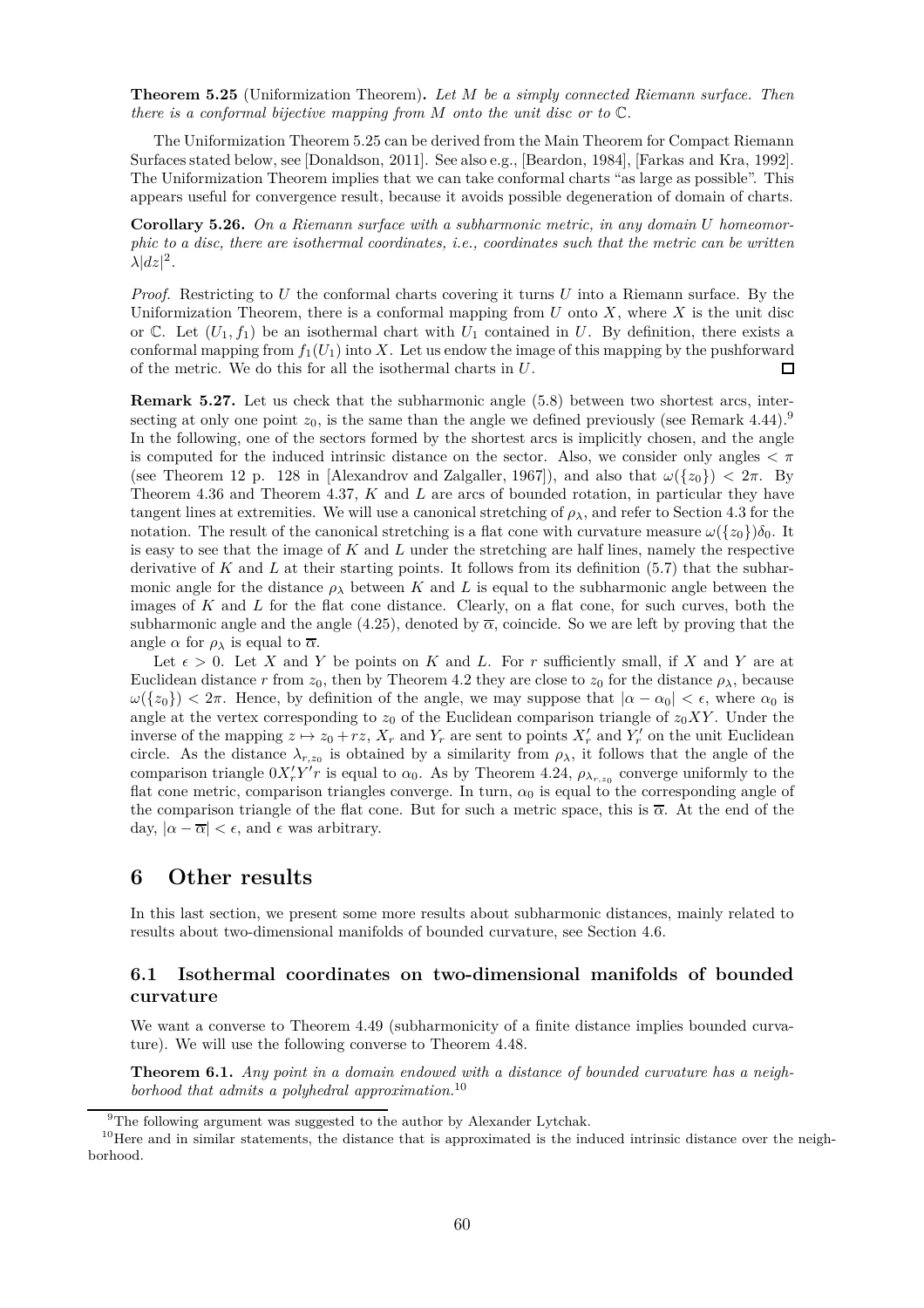Theorem 6.1 was originally proved in Chapter III of [Alexandrov and Zalgaller, 1967] (see Remark 2 p. 88 and Theorem 15 p. 134 and p. 90 there), and the proof is also sketched in [Reshetnyak, 1993] (see Theorem 6.2.1 there). The general idea is to decompose a neighborhood of a point by non-overlapping simple triangles with arbitrary small diameters, to replace each of the triangles by a Euclidean triangles with same edge length (so we get a polyhedral distance), and check that this new distance is close to the original one for the uniform topology. Note that this construction is not the same than the one to obtain polyhedral approximation of subharmonic distances (Theorem 4.42).

Unfortunately it seems that, beside the fact that the arguments are sometime hard to follow in [Alexandrov and Zalgaller, 1967] and [Reshetnyak, 1993], some of them are false. This was pointed out in [Creutz and Romney, 2021]. Fortunately, a stronger result is proved in this latter reference.

**Theorem 6.2** ([Creutz and Romney, 2021])**.** Any *intrinsic finite distance on a plane domain can be decomposed by simple non-overlapping triangles with arbitrary small diameters.*

Let us emphasize the fact that these results are not about triangulation in the usual sense, as for example a vertex of a triangle may be contained in the interior of the edge of another triangle.

Actually, it is noted in [Reshetnyak, 1993] that a stronger version of Theorem 6.1 holds, see Theorem 6.2.1 there.

**Theorem 6.3.** *Any point in a domain endowed with a distance of bounded curvature has a neighborhood that admits a polyhedral approximation such that the total variations of the turn of the boundary of the polyhedra are uniformly bounded.*

Theorem 6.3 and Theorem 4.34 give the following result, which the other half of the main motivation for introducing subharmonic distances at the time, see Theorem 4.49.

**Theorem 6.4** ([Reshetnyak, 1960a, Theorem II])**.** *Any point in a metric space of bounded curvature has a neighborhood homeomorphic to a closed disc that is isometric to a subharmonic distance.*<sup>11</sup>

Theorem 6.4 is a generalization of the classical result that Riemannian surfaces admits conformal coordinates, see Remark 2.7.

Note that in [Reshetnyak, 1960a], results about Riemannian approximation of distances of bounded curvature are presented. We don't know if their proofs are available somewhere, but we can obtain them *a posteriori*. Indeed, as we now know that, locally, (finite) subharmonic distances and distances of bounded curvature are locally isometric, we can uses the results of Section 4.4.

**Theorem 6.5** ([Reshetnyak, 1960a, Theorem A and Theorem B])**.** *An intrinsic finite distance over a plane domain inducing the same topology is a distance of bounded curvature if and only if each point has a neighborhood that can be uniformly approximated by Riemannian distances with uniformly bounded absolute curvature.*

*Moreover, for a distance of bounded curvature, such an approximating sequence can be chosen so that the total variations of the turn of the boundaries are uniformly bounded.*

A more direct way to prove that a distance of bounded curvature can be locally approximated by Riemannian distances with uniform bound of the variation of the curvature measure and turn of the boundary is to "smooth" polyhedral distances and use Theorem 6.3. This is done at page 116 of [Reshetnyak, 1993].

# **6.2 Turn and curvature in a two-dimensional manifold of bounded curvature**

This section gives some details about §8 of [Reshetnyak, 1963b]. Recall the notion of subharmonic angle defined in (5.7).

 $11$ Here also, the distance over the neighborhood is the induced intrinsic distance. Actually, a stronger result is stated in [Reshetnyak, 1960a], namely that the interior of *any* neighborhood homeomorphic to a closed disc has isothermal coordinates, see Corollary 5.26. In [Reshetnyak, 1960a] a stronger (smooth) version of Theorem 6.3 is stated and used.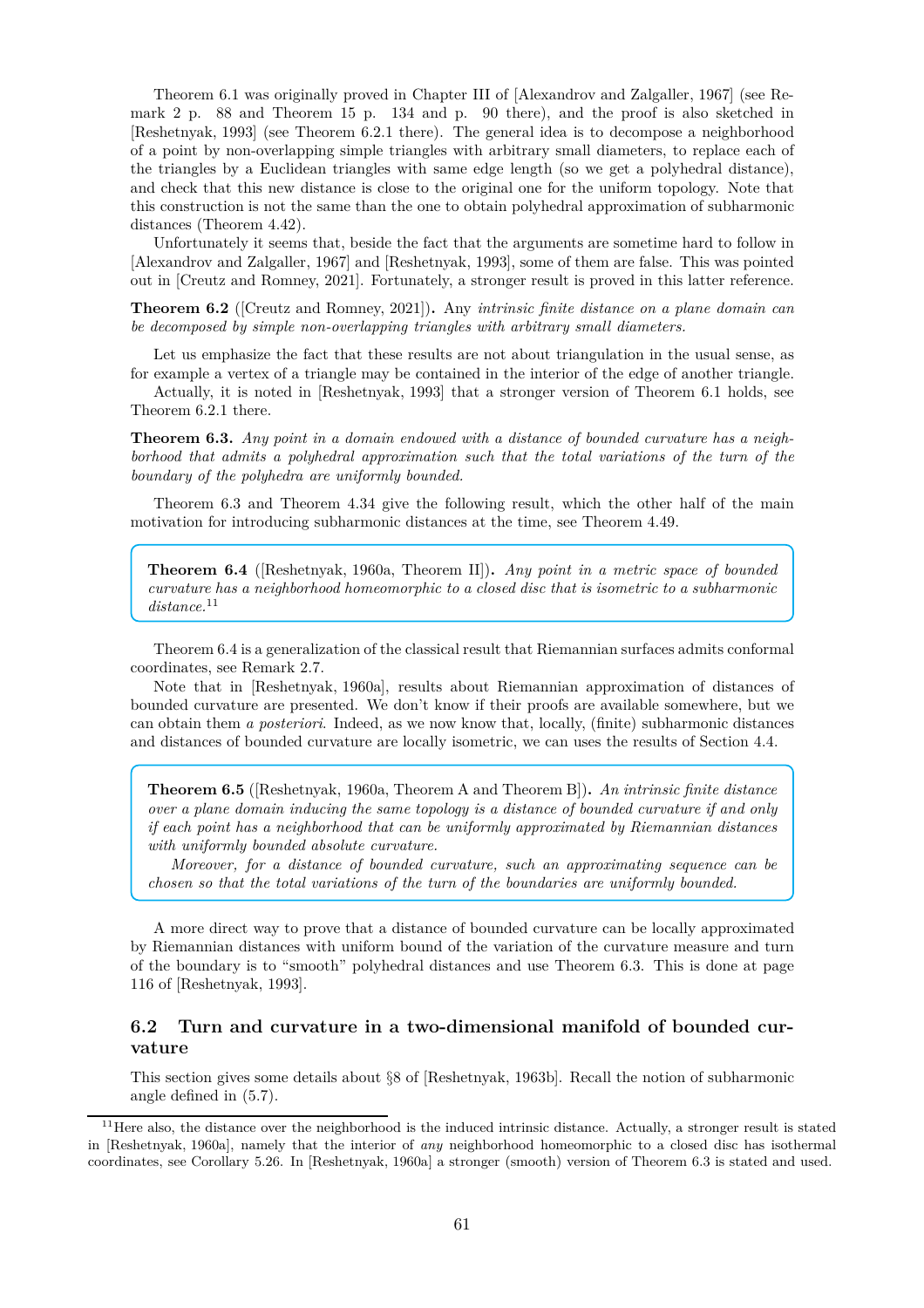**Theorem 6.6** ([Reshetnyak, 1963b, Theorem 9])**.** *Let K be a simple arc with a right semitangent at its starting point, and a left semitangent at its endpoint. Let*  $(L_n)_n$  *be a sequence of geodesic broken lines converging on the left to K, non-overlapping with K, and with the same extremities. Then*

$$
\sum_{i} \left( \pi - \theta_{l,\lambda}(z_{n,i}) \right) + \alpha_n + \beta_n \xrightarrow[n \to \infty]{} \kappa_l(K) , \qquad (6.1)
$$

*where*  $z_{n,i}$  *are the vertices of*  $L_n$ *,*  $\alpha_n$  *and*  $\beta_n$  *are the interior angles of*  $K \cup L_n$  *at the extremities of both curves.*

Of course, similar definitions and result hold when replacing "left" by "right".

The *(left)* turn of a curve K in a two-dimensional manifold of bounded curvature,<sup>12</sup>  $\tau_l$  is defined by approximation by geodesic broken lines. Actually, this definition of the turn is formally the same as (6.1), with instead of subharmonic angle, the angle between shortest paths issuing from a same point. It follows that, as notions of angles coincide in this setting (see Remark 5.27), we have the following result.<sup>13</sup>

**Theorem 6.7** ([Reshetnyak, 1963b, §8])**.** *The notions of turn of a curve for a finite subharmonic distance and for a two-dimensional manifold of bounded curvature coincide.*

For a two-dimensional manifold of bounded curvature, a positive measure  $\omega_{AZ}^+$  is defined, saying that, for an open set *G*, the quantity  $\omega_{AZ}^+(G)$  is the supremum for all the decomposition of *G* by a certain kind of non-overlapping triangles of the sum of the positive excesses (see  $(4.26)$ ). We won't enter details here and refer to [Alexandrov and Zalgaller, 1967] for precise definitions. Another positive measure  $\omega_{AZ}^-$  is defined, by considering negative excesses instead of positive ones, and finally the *curvature (in the Alexandrov sense)* is the measure  $\omega_{AZ} := \omega_{AZ}^+ - \omega_{AZ}^-$ . The curvature is related to the turn in the following way.

**Theorem 6.8** (Gauss–Bonnet Formula, [Alexandrov and Zalgaller, 1967, Theorem 5 p.192] )**.** *Let K be a simple closed curve in a two-dimensional manifold of bounded curvature, bounding a domain D homeomorphic to a disc, then (for a suitable orientation)*

$$
\omega_{\rm AZ}(D) + \tau_l(K) = 2\pi.
$$

A the notions of turn coincide for both two-dimensional manifolds of bounded curvature and subharmonic distances, and as Gauss–Bonnet Formula holds for both notions of curvature (see  $(2.27)$ ,<sup>14</sup> we obtain the following.

**Theorem 6.9** ([Reshetnyak, 1963b, §8])**.** *The notions of curvature measure for a finite subharmonic distance and for a two-dimensional manifold of bounded curvature coincide.*

Let us mention another argument to prove Theorem 6.9, which is based on the following result.

**Theorem 6.10** (Convergence of Curvature, [Alexandrov and Zalgaller, 1967, Theorem 6 p. 240])**.** *Let a sequence of two-dimensional manifolds of bounded curvature converge uniformly to a twodimensional manifold of bounded curvature, such that the total variation of the curvatures is uniformly bounded. Then the curvatures converge weakly to the curvature of the limit metric.*<sup>15</sup>

Indeed, a first observation is that, if a two-dimensional manifold of bounded curvature (resp. a subharmonic distance) comes from a Riemannian metric, then it is clear that notions of angles coincide, and there is a unique notion of turn of a curve. It follows that both notions of measure coincide. Then it suffices to consider a Riemannian approximation of the subharmonic distance with convergence of the curvature measure (Theorem 4.32), and Theorem 6.10 implies Theorem 6.9. We end this section with the following question.

<sup>12</sup>In [Alexandrov and Zalgaller, 1967], what we are calling *turn* was translated by *rotation*, see the Introduction of the present article.

<sup>&</sup>lt;sup>13</sup>The fact that the angles coincide is implicit in  $\S 8$  of [Reshetnyak, 1963b].

<sup>&</sup>lt;sup>14</sup>Actually, (2.27) is stated only for regular arcs. It is easy to extend to arcs of the class  $\Delta$ , i.e., arcs having halftangent at each point, see [Reshetnyak, 1993] before Theorem 8.1.7. Anyway, when the two Borelian measures coincide on Euclidean balls, they are equal, see e.g., [Hoffmann-Jø rgensen, 1975], [Mattila, 1995, 2.20].

 $15$ In Theorem 6.10 and Theorem 6.12, weak convergence is for functions with a same compact support, see Remark 3.19.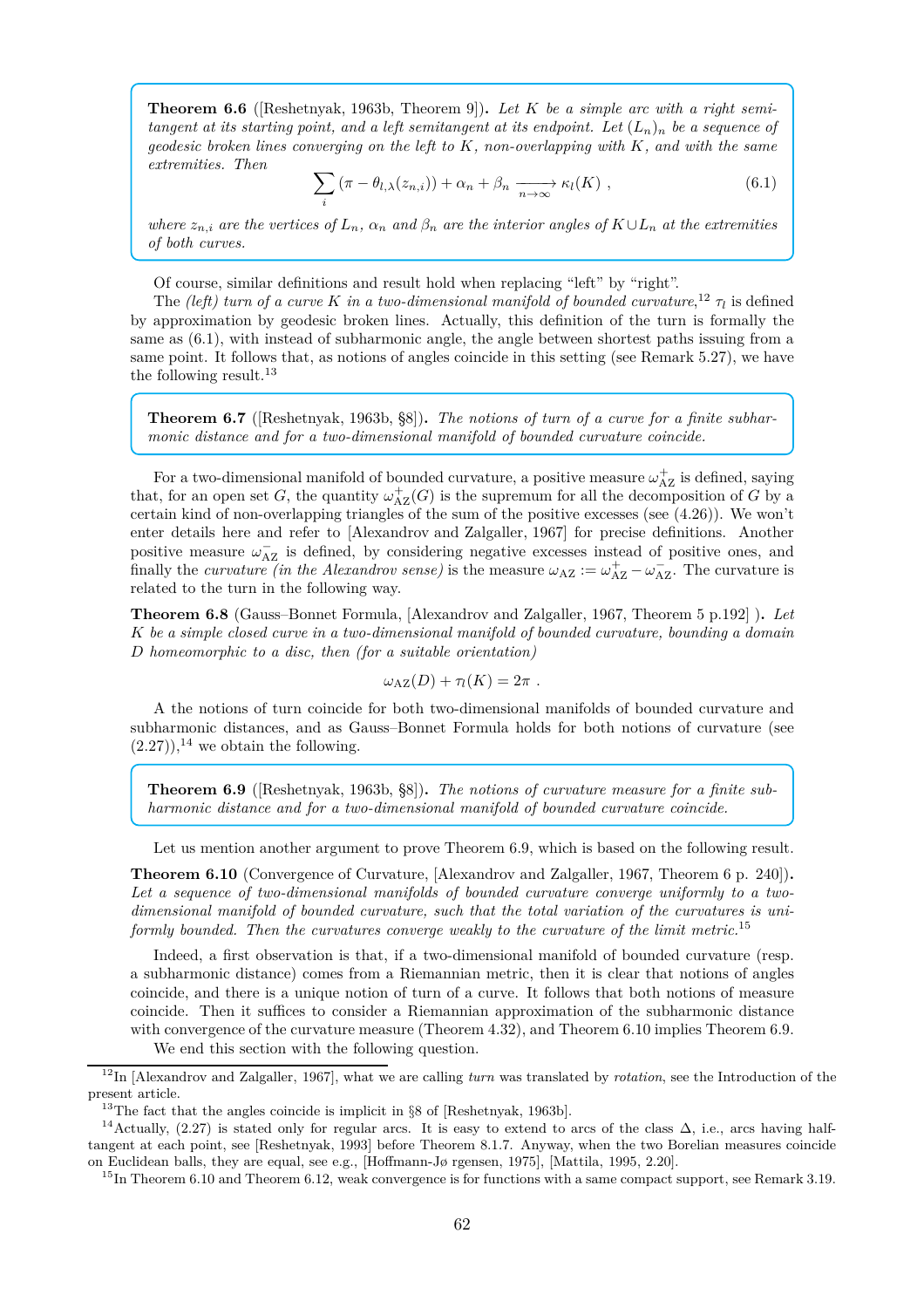**Question 6.11.** *Is it possible to prove the Convergence of Curvature Theorem 6.10 within the framework of subharmonic distances?*

# **6.3 Lipschitz approximation and the area measure**

The *area*  $\sigma$  of a two-dimensional manifold of bounded curvature is a positive measure that is defined by polyhedral approximation, see [Alexandrov and Zalgaller, 1967] for details. We won't say more about the definition, but we will use the following result.

**Theorem 6.12** (Convergence of Area, [Alexandrov and Zalgaller, 1967, Theorem 9 p.269])**.** *Let a sequence of distances of bounded integral curvature on a plane domain converge uniformly to a distance of bounded curvature, such that the total variation of the curvature is uniformly bounded. Then the areas converge weakly.*

**Question 6.13.** *Is it possible to prove the Convergence of Area Theorem 6.12 within the framework of subharmonic distances?*

We say that a sequence  $(\rho_n)_n$  of distances over a same set *M converges proportionally* to a distance  $\rho$  if, uniformly,  $\frac{\rho_n}{\rho} \to 0$ , or, equivalently, for any  $\epsilon > 0$ , for all  $x, y \in M$  there is  $N$  such that when  $n \geq N$ ,

$$
(1 - \epsilon)\rho(x, y) \le \rho_n(x, y) \le (1 + \epsilon)\rho(x, y) . \tag{6.2}
$$

Proportional convergence is nowadays called *Lipschitz convergence*, and, for compact metric spaces, implies uniform convergence, see e.g., [Burago et al., 2001].

**Theorem 6.14** (Burago Lipschitz Approximation)**.** *On a compact two-dimensional manifold of bounded curvature, if the curvature is <* 2*π at any point, then there exists a sequence of polyhedral metrics converging proportionally to it.*

Burago Lipschitz Approximation Theorem 6.14 is a consequence of the statements of Theorem 28 and Theorem 29 in [Reshetnyak, 1959]. Unfortunately, proofs of these theorems were never published [Reshetnyak, 2021]. A sketch of the proof of Theorem 6.14 was then published by Yu. D. Burago in [Burago, 1965b]. Finally, a detailed proof was published by Burago in [Burago, 2004], see Lemma 6 there.

**Question 6.15.** *Is it possible to prove the Burago Lipschitz Approximation Theorem 6.14 within the framework of subharmonic distances?*

A proof of Theorem 28 and Theorem 29 in [Reshetnyak, 1959] would provide a positive answer to Question 6.15.

**Remark 6.16.** It was noted to the author by Giona Veronelli that there is no Lipschitz approximation of any compact two-dimensional manifold of bounded curvature by Riemannian surfaces.

From (6.2), the identity mapping is a bi-Lipschitz mapping from  $(M, \rho_n)$  to  $(M, \rho)$ . Hence, under the assumption of Burago Lipschitz Approximation Theorem 6.14, it follows from Lemma 3.32 that the associated sequences of two-dimensional Hausdorff measures converge weakly. Together with the Convergence of Area Theorem 6.14, one obtains the following statement.

**Theorem 6.17** (Stratilatova)**.** *The area measure of a two-dimensional manifold of bounded curvature is the two-dimensional Hausdorff measure.*

It is noted in [Alexandrov and Zalgaller, 1967, p. 266] that Theorem 6.17 was first proved by M.V. Stratilatova in [Stratilatova, 1962].

In turn, Convergence of Area Theorem 6.12 is a result about weak convergence of Hausdorff measure under an assumption of uniform convergence of the distances. We can derive the following result (see Remark 5.7). Another proof can be found in [Lytchak and Wenger, 2018, Section 8].

**Theorem 6.18.** Let  $(M, \rho_\lambda)$  be a subharmonic distance over a bounded plane domain. Then the *two-dimensional Hausdorff measure of a Borel subset*  $E$  *is equal to*  $\iint_E \lambda$ *.* 

*Proof.* We use a Riemannian approximation given by Theorem 4.32. By Lemma 5.5 and Theorem 6.12, it suffices to check that for a Borel set *E*,  $\iint_E \lambda_n \to \iint_E \lambda$ . The result follows by the Dominated Convergence Theorem (using the fact that  $-p(\omega_n^+) \le -p(\omega^+)$  by Proposition 3.20, and  $\Box$ Lemma 3.3 for  $p(\omega^-)$ ).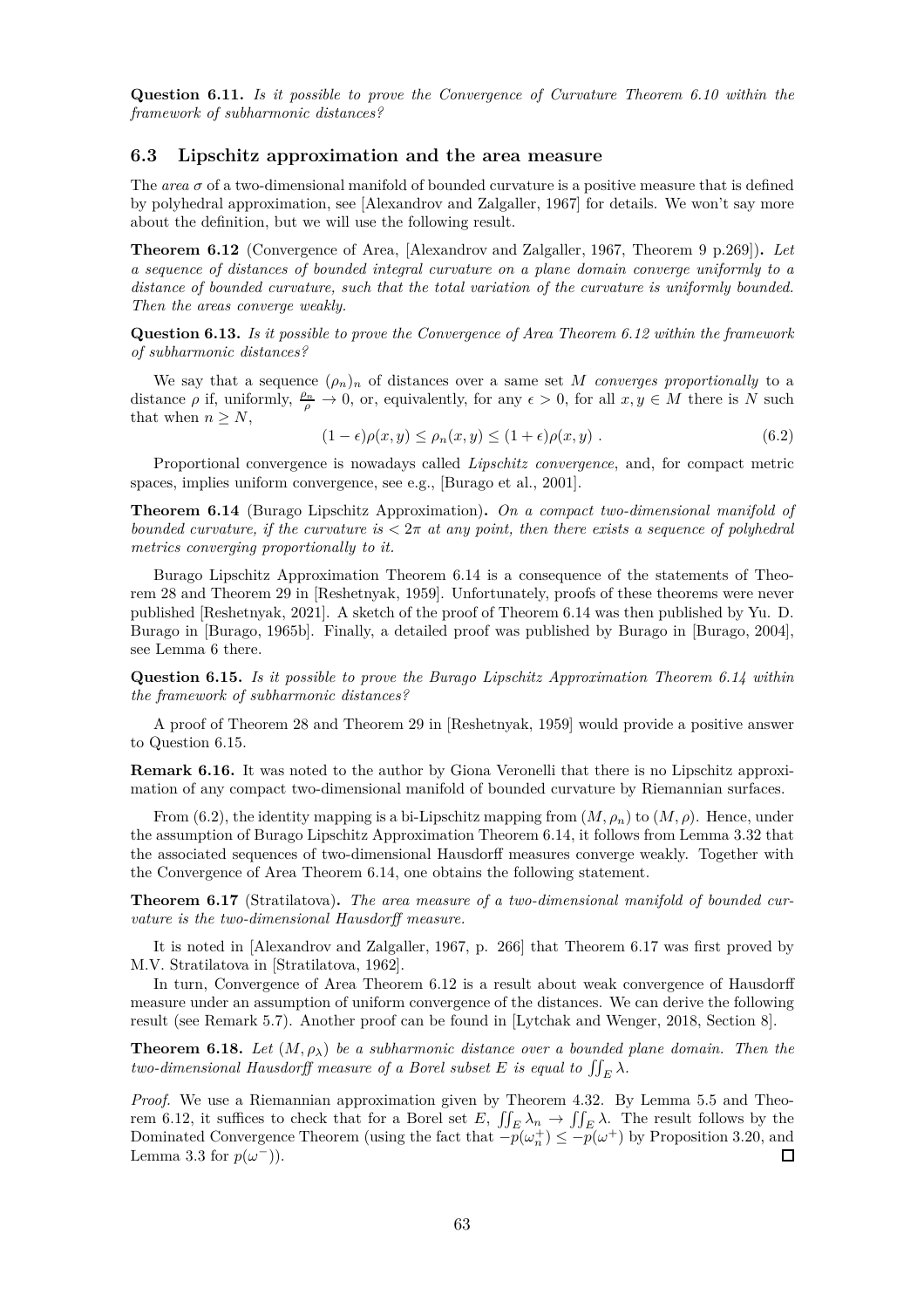# **6.4 Non-positive curvature and isoperimetric inequality**

Let us end this section mentioning a last result about subharmonic distances. Note that the original result is more general.

**Theorem 6.19** ([Reshetnyak, 1961b, Theorem 1])**.** *Let ρ<sup>λ</sup> be a subharmonic distance on a plane domain M, with area measure*  $\sigma_{\lambda}$ *. Let us suppose that it* satisfies the isoperimetric inequality, *i.e., any compact set*  $F \subset M$  *has finite area, and there is*  $\delta > 0$  *such that for any*  $z_0 \in F$  *and*  $r < \delta$ *,* 

$$
s_{\lambda}^{2}(C_{r}(z_{0})) \geq 4\pi\sigma_{\lambda}(Q_{r}(z_{0})) .
$$

*Then the curvature measure of*  $\rho_{\lambda}$  *is non-positive.* 

Heuristically, the other direction goes at follows. Let us consider a subharmonic distance  $\rho_{\lambda}$  in a plane domain. Let us suppose that its curvature measure is non-positive. In other words, let us suppose that  $-\ln \lambda$  is subharmonic.<sup>16</sup> Suppose that there is a harmonic function *h* over *M* such that  $-\ln \lambda = h$  over  $C_r(z_0)$  (see e.g. [Ransford, 1995, Exercise 4.5.2]). Then  $-\ln \lambda \leq h$  over  $Q_r(z_0)$ (see Remark 3.17). Let us denote  $\lambda_0 = e^h$ . Then

$$
s_{\lambda}^{2}(C_{r}(z_{0})) = s_{\lambda_{0}}^{2}(C_{r}(z_{0})) \geq 4\pi \iint_{Q_{r}(z_{0})} \lambda_{0} \geq 4\pi \iint_{Q_{r}(z_{0})} \lambda = 4\pi \sigma_{\lambda}(Q_{r}(z_{0})) ,
$$

where the first  $\geq$  is the isoperimetric inequality in the Euclidean plane, as  $\lambda_0 |dz|^2$  is a flat metric, and the last equality is Theorem 6.18. This is a classical observation, see [Izmestiev, 2015], [Lytchak and Wenger, 2018] for more references.

There is another classical notion of metric spaces with non-positive curvature, which are locally compact intrinsic metric spaces, such that the upper-angle at the vertex of any triangle in a given neighborhood is not larger that the angle at the corresponding vertex of a comparison triangle [Burago et al., 2001], [Bridson and Haefliger, 1999], [Alexander et al., 2019]. To avoid confusion, for this latter class of metric space, we will speak about *non-positive curvature in the sense of Alexandrov*. It follows from the definition that such a distance, say on a plane domain, is a distance of bounded integral curvature, and that the curvature measure is then non-positive. It is tempting to say that a subharmonic distance with non-positive curvature is a distance with non-positive curvature in the sense of Alexandrov using First Comparison Theorem 4.46. But in this result, the fact that the triangle is supposed to bound a domain homeomorphic to a disc cannot be omitted, as the example of a flat cylinder shows, see [Reshetnyak, 1993, p. 140].

A theorem of Alexandrov [Alexandrov, 1957] says that an isoperimetric inequality holds in metric spaces with non-positive curvature in the sense of Alexandrov (see [Bridson and Haefliger, 1999] for a proof). It may also follows from the *Reshetnyak Majorization Theorem*, which is, loosely speaking, an enhancement of the Contraction Onto a Cone Theorem 4.41 for metrics spaces with upper curvature bound. See [Reshetnyak, 1968], [Alexander et al., 2019] for a proof. It is stated (for the case of bounded specific curvature, see below) as Theorem 13 in [Reshetnyak, 1959]. However, it was then proved in [Lytchak and Wenger, 2018] that, loosely speaking, isoperimetric inequality (which has to be defined in this general case) characterizes metric spaces with non-positive curvature in the sense of Alexandrov.

Similar definitions and results holds for *metric space with curvature bounded from above by* K *in the sense of Alexandrov*, where K is a real number. There is also a symmetric notion of *metric space with curvature bounded from below by* K *in the sense of Alexandrov*. One says that a subharmonic distance on a plane domain has *specific curvature bounded from above (resp. below) by* K if the measure  $\omega - K\sigma$  is non-positive (resp. non-negative).

It is considered as folklore that the different notions of bounded curvature which are analogous coincide. As far as we know, this is not stated (even less, proved) anywhere. One may try to prove things directly from definitions, or to use more recent advanced results, such as contained in e.g., [Lytchak and Wenger, 2020], [Lytchak and Stalder, ].

# **References**

<sup>[</sup>Adamowicz and Veronelli, 2021] Adamowicz, T. and Veronelli, G. (2021). Isoperimetric inequalities and geometry of level curves of harmonic functions on smooth and singular surfaces. *arXiv e-prints*, page arXiv:2104.06198

<sup>16</sup>Functions such that their logarithm is subharmonic are called *PL*, see e.g., [Radó, 1971, Beckenbach and Radó, 1933].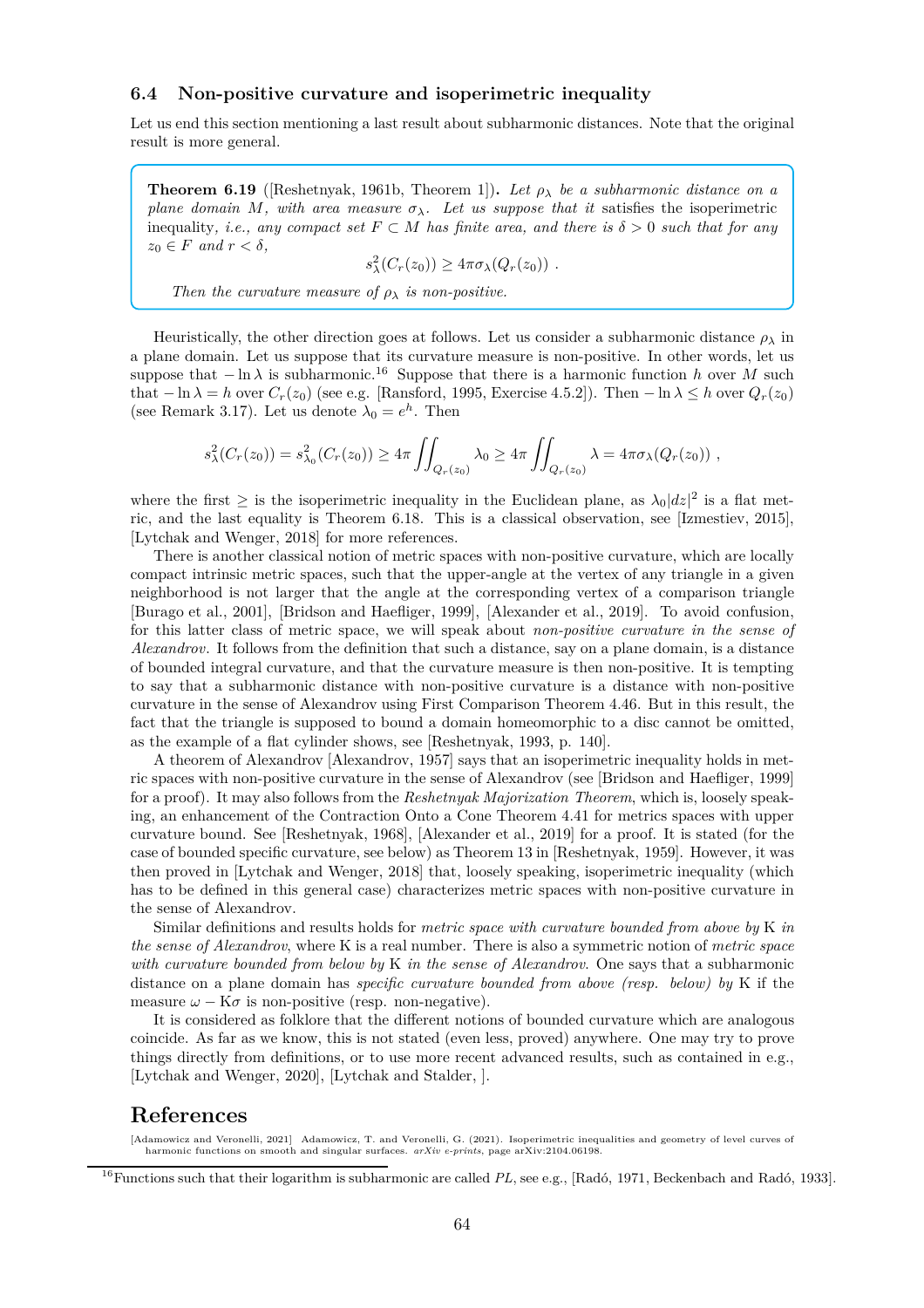- [Ahlfors, 2006] Ahlfors, L. V. (2006). *Lectures on quasiconformal mappings*, volume 38 of *University Lecture Series*. American Mathematical Society, Providence, RI, second edition. With supplemental chapters by C. J. Earle, I. Kra, M. Shishikura and J. H. Hubbard.
- [Ahlfors and Sario, 1960] Ahlfors, L. V. and Sario, L. (1960). *Riemann surfaces*. Princeton Mathematical Series, No. 26. Princeton University Press, Princeton, N.J.
- [Alexander et al., 2019] Alexander, S., Kapovitch, V., and Petrunin, A. (2019). Alexandrov geometry: preliminary version no. 1. *arXiv e-prints*, page arXiv:1903.08539.
- [Alexander et al., 2019] Alexander, S., Kapovitch, V., and Petrunin, A. (2019). *An invitation to Alexandrov geometry*. SpringerBriefs in Mathematics. Springer, Cham. CAT(0) spaces.
- [Alexandrov, 1957] Alexandrov, A. D. (1957). Über eine Verallgemeinerung der Riemannschen Geometrie. *Schr. Forschungsinst. Math.*, 1:33–84.
- [Alexandrov, 2006] Alexandrov, A. D. (2006). A. D. Alexandrov selected works. Part II. Chapman & Hall/CRC, Boca Raton, FL.<br>Intrinsic geometry of convex surfaces, Edited by S. S. Kutateladze, Translated from the Russian by
- [Alexandrov, 2012] Alexandrov, A. D. (2012). On the surfaces representable as difference of convex functions [translation of mr0048059]. *Sib. Èlektron. Mat. Izv.*, 9:360–376.
- [Alexandrov and Reshetnyak, 1989] Alexandrov, A. D. and Reshetnyak, Y. G. (1989). *General theory of irregular curves*, volume 29<br>of Mathematics and its Applications (Soviet Series). Kluwer Academic Publishers Group, Dordr by L. Ya. Yuzina.
- [Alexandrov and Zalgaller, 1965] Alexandrov, A. D. and Zalgaller, V. A., editors (1965). Two-dimensional manifolds of bounded curvature. Proceedings of the Steklov Institute of Mathematics, No. 76 (1965). American Mathemat
- [Alexandrov and Zalgaller, 1967] Alexandrov, A. D. and Zalgaller, V. A. (1967). *Intrinsic geometry of surfaces*. Translated from the Russian by J. M. Danskin. Translations of Mathematical Monographs, Vol. 15. American Mat
- [Ambrosio and Bertrand, 2016] Ambrosio, L. and Bertrand, J. (2016). On the regularity of Alexandrov surfaces with curvature bounded below. *Anal. Geom. Metr. Spaces*, 4(1):282–287.

[Ambrosio and Bertrand, 2018] Ambrosio, L. and Bertrand, J. (2018). DC calculus. *Math. Z.*, 288(3-4):1037–1080.

- [Ambrosio et al., 2000] Ambrosio, L., Fusco, N., and Pallara, D. (2000). *Functions of bounded variation and free discontinuity problems*. Oxford Mathematical Monographs. The Clarendon Press, Oxford University Press, New York.
- [Ambrosio and Tilli, 2004] Ambrosio, L. and Tilli, P. (2004). *Topics on analysis in metric spaces*, volume 25 of *Oxford Lecture Series in Mathematics and its Applications*. Oxford University Press, Oxford.
- [Armitage and Gardiner, 2001] Armitage, D. H. and Gardiner, S. J. (2001). *Classical potential theory*. Springer Monographs in Mathematics. Springer-Verlag London, Ltd., London.
- [Arsove, 1953] Arsove, M. G. (1953). Functions representable as differences of subharmonic functions. *Trans. Amer. Math. Soc.*, 75:327–365.

[Ash, 1972] Ash, R. B. (1972). *Measure, integration, and functional analysis*. Academic Press, New York-London.

[Bak and Newman, 2010] Bak, J. and Newman, D. J. (2010). *Complex analysis*. Undergraduate Texts in Mathematics. Springer, New York, third edition.

[Bartle and Joichi, 1961] Bartle, R. G. and Joichi, J. T. (1961). The preservation of convergence of measurable functions under composition. *Proc. Amer. Math. Soc.*, 12:122–126.

- [Bartolucci and Castorina, 2019] Bartolucci, D. and Castorina, D. (2019). On a singular Liouville-type equation and the Alexandrov isoperimetric inequality. *Ann. Sc. Norm. Super. Pisa Cl. Sci. (5)*, 19(1):35–64.
- [Beardon, 1984] Beardon, A. F. (1984). *A primer on Riemann surfaces*, volume 78 of *London Mathematical Society Lecture Note Series*. Cambridge University Press, Cambridge.
- [Beckenbach and Radó, 1933] Beckenbach, E. F. and Radó, T. (1933). Subharmonic functions and surfaces of negative curvature. *Trans. Amer. Math. Soc.*, 35(3):662–674.
- [Bonahon, 2009] Bonahon, F. (2009). *Low-dimensional geometry*, volume 49 of *Student Mathematical Library*. American Mathematical Society, Providence, RI; Institute for Advanced Study (IAS), Princeton, NJ. From Euclidean surfaces to hyperbolic knots, IAS/Park City Mathematical Subseries.
- [Bridson and Haefliger, 1999] Bridson, M. R. and Haefliger, A. (1999). *Metric spaces of non-positive curvature*, volume 319 of *Grundlehren der Mathematischen Wissenschaften [Fundamental Principles of Mathematical Sciences]*. Springer-Verlag, Berlin.
- [Burago et al., 2001] Burago, D., Burago, Y., and Ivanov, S. (2001). *A course in metric geometry*, volume 33 of *Graduate Studies in Mathematics*. American Mathematical Society, Providence, RI. [Burago, 1965a] Burago, J. D. (1965a). The closure of a class of manifolds with bounded curavature. *Trudy Mat. Inst. Steklov.*,
- 76:141–147. English translation in [Alexandrov and Zalgaller, 1965].
- [Burago, 1965b] Burago, Y. (1965b). On proportional approximation of a metric. *Trudy Mat. Inst. Steklov.*, 76:120–123. English translation in [Alexandrov and Zalgaller, 1965].
- [Burago, 2004] Burago, Y. (2004). Bi-Lipschitz-equivalent Aleksandrov surfaces. II. *Algebra i Analiz*, 16(6):28–52.
- [Burago and Buyalo, 1998] Burago, Y. and Buyalo, S. (1998). Metrics with upper-bounded curvature on 2-polyhedra. II. *Algebra i Analiz*, 10(4):62–112.
- [Cartan, 1945] Cartan, H. (1945). Théorie du potentiel newtonien: énergie, capacité, suites de potentiels. *Bull. Soc. Math. France*, 73:74–106.
- [Cassorla, 1992] Cassorla, M. (1992). Approximating compact inner metric spaces by surfaces. *Indiana Univ. Math. J.*, 41(2):505–513.
- [Chern, 1955] Chern, S.-s. (1955). An elementary proof of the existence of isothermal parameters on a surface. *Proc. Amer. Math. Soc.*, 6:771–782. [Chern et al., 1954] Chern, S.-s., Hartman, P., and Wintner, A. (1954). On isothermic coordinates. *Comment. Math. Helv.*, 28:301–309.
- [Chirka, 2018] Chirka, E. M. (2018). Potentials on a compact Riemann surface. *Tr. Mat. Inst. Steklova*, 301(Kompleksny˘ı Analiz, Matematicheskaya Fizika i Prilozheniya):287–319.

[Creutz and Romney, 2021] Creutz, P. and Romney, M. (2021). Triangulating metric surfaces.

- [Dacorogna, 2009] Dacorogna, B. (2009). *Introduction to the calculus of variations*. Imperial College Press, London, second edition. Translated from the 1992 French original.
- [Debin, 2020] Debin, C. (2020). A compactness theorem for surfaces with bounded integral curvature. *J. Inst. Math. Jussieu*, 19(2):597– 645.

[Demailly, 2012] Demailly, J.-P. (2012). *Complex analytic and differential geometry*. Author's website.

[Donaldson, 2011] Donaldson, S. (2011). *Riemann surfaces*, volume 22 of *Oxford Graduate Texts in Mathematics*. Oxford University Press, Oxford.

[Dudley, 1977] Dudley, R. M. (1977). On second derivatives of convex functions. *Math. Scand.*, 41(1):159–174.

[Dudley, 1980] Dudley, R. M. (1980). Acknowledgment of priority: "On second derivatives of convex functions" [Math. Scand. **41** (1977), no. 1, 159–174; MR **58** #2250]. *Math. Scand.*, 46(1):61.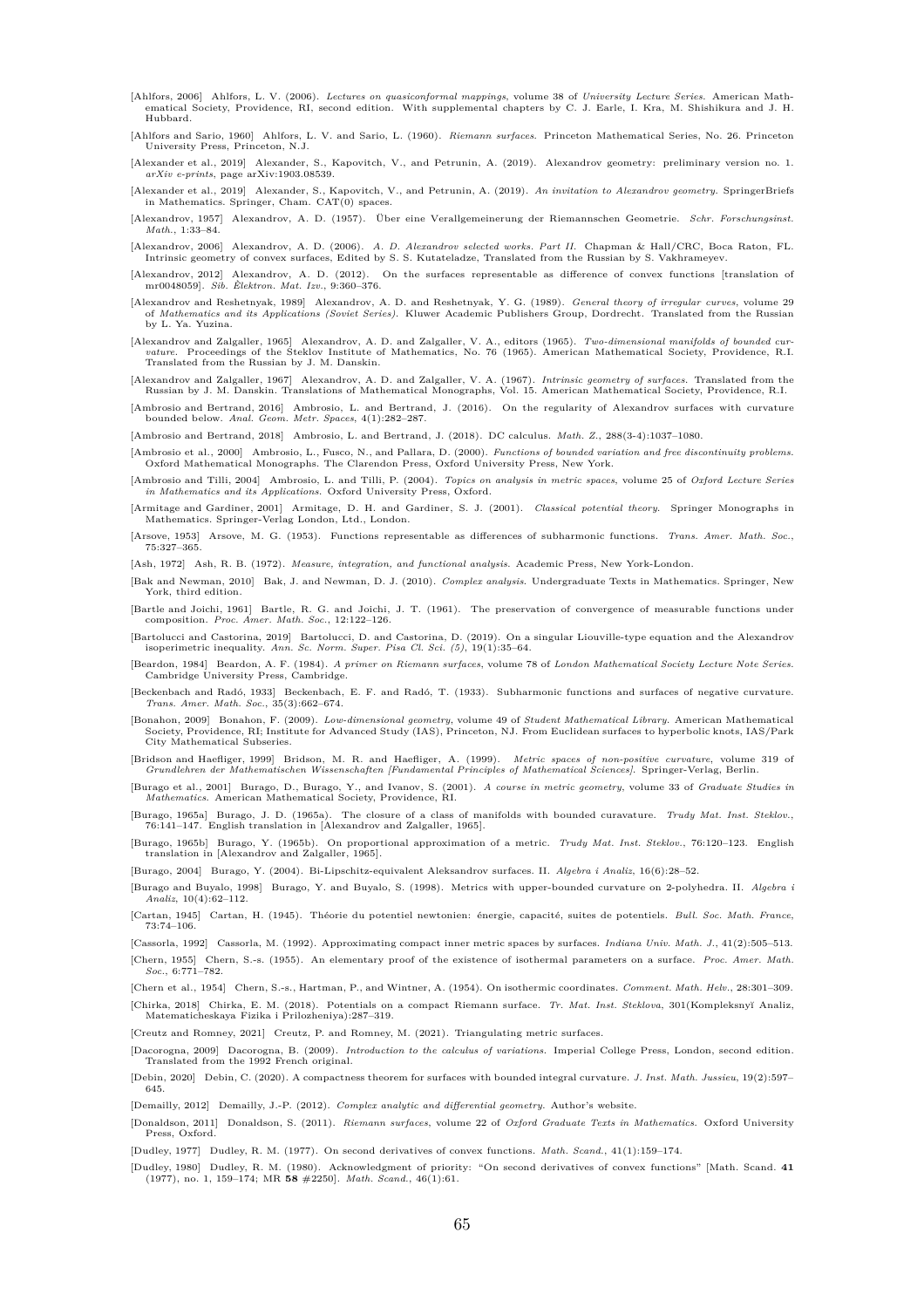[Falconer, 2014] Falconer, K. (2014). *Fractal geometry*. John Wiley & Sons, Ltd., Chichester, third edition. Mathematical foundations and applications.

[Falconer, 1986] Falconer, K. J. (1986). *The geometry of fractal sets*, volume 85 of *Cambridge Tracts in Mathematics*. Cambridge University Press, Cambridge.

[Farb and Margalit, 2012] Farb, B. and Margalit, D. (2012). *A primer on mapping class groups*, volume 49 of *Princeton Mathematical Series*. Princeton University Press, Princeton, NJ.

[Farkas and Kra, 1992] Farkas, H. M. and Kra, I. (1992). *Riemann surfaces*, volume 71 of *Graduate Texts in Mathematics*. Springer-Verlag, New York, second edition.

[Fillastre and Slutskiy, 2021] Fillastre, F. and Slutskiy, D., editors (December 2021). *Reshetnyak's Theory of Subharmonic Metrics*. CRM Montréal–Springer.

[Folland, 1999] Folland, G. B. (1999). Real analysis. Pure and Applied Mathematics (New York). John Wiley & Sons, Inc., New York, second edition. Modern techniques and their applications, A Wiley-Interscience Publication.

[Forster, 1991] Forster, O. (1991). *Lectures on Riemann surfaces*, volume 81 of *Graduate Texts in Mathematics*. Springer-Verlag, New York. Translated from the 1977 German original by Bruce Gilligan, Reprint of the 1981 English translation.

[Gardiner and Lakic, 2000] Gardiner, F. P. and Lakic, N. (2000). *Quasiconformal Teichmüller theory*, volume 76 of *Mathematical Surveys and Monographs*. American Mathematical Society, Providence, RI.

[Hartman, 1959] Hartman, P. (1959). On functions representable as a difference of convex functions. *Pacific J. Math.*, 9:707–713.

[Hartman and Wintner, 1955] Hartman, P. and Wintner, A. (1955). On uniform Dini conditions in the theory of linear partial differential equations of elliptic type. *Amer. J. Math.*, 77:329–354.

[Hayman and Kennedy, 1976] Hayman, W. K. and Kennedy, P. B. (1976). *Subharmonic functions. Vol. I*. Academic Press [Harcourt Brace Jovanovich, Publishers], London-New York. London Mathematical Society Monographs, No. 9.

[Hoffmann-Jø rgensen, 1975] Hoffmann-Jø rgensen, J. (1975). Measures which agree on balls. *Math. Scand.*, 37(2):319–326.

[Hörmander, 2005] Hörmander, L. (2005). *The analysis of linear partial differential operators. II*. Classics in Mathematics. Springer-Verlag, Berlin. Differential operators with constant coefficients, Reprint of the 1983 original.

[Huber, 1960] Huber, A. (1960). Zum potentialtheoretischen Aspekt der Alexandrowschen Flächentheorie. *Comment. Math. Helv.*, 34:99–126. English translation in [Fillastre and Slutskiy, 2021].

[Hulin and Troyanov, 1992] Hulin, D. and Troyanov, M. (1992). Prescribing curvature on open surfaces. *Math. Ann.*, 293(2):277–315. English translation in [Fillastre and Slutskiy, 2021].

[Imomkulov, 1992] Imomkulov, S. A. (1992). Twice differentiability of subharmonic functions. *Izv. Ross. Akad. Nauk Ser. Mat.*, 56(4):877–888.

[Izmestiev, 2015] Izmestiev, I. (2015). A simple proof of an isoperimetric inequality for Euclidean and hyperbolic cone-surfaces. *Differential Geom. Appl.*, 43:95–101.

[Jost, 2005] Jost, J. (2005). *Postmodern analysis*. Universitext. Springer-Verlag, Berlin, third edition.

[Jost, 2006] Jost, J. (2006). *Compact Riemann surfaces*. Universitext. Springer-Verlag, Berlin, third edition. An introduction to contemporary mathematics.

[Jost, 2011] Jost, J. (2011). *Riemannian geometry and geometric analysis*. Universitext. Springer, Heidelberg, sixth edition.

[Kapovich, 2009] Kapovich, M. (2009). *Hyperbolic manifolds and discrete groups*. Modern Birkhäuser Classics. Birkhäuser Boston, Ltd., Boston, MA. Reprint of the 2001 edition.

[Kokarev, 2013] Kokarev, G. (2013). Curvature and bubble convergence of harmonic maps. *J. Geom. Anal.*, 23(3):1058–1077.

[Landkof, 1972] Landkof, N. S. (1972). *Foundations of modern potential theory*. Springer-Verlag, New York-Heidelberg. Translated from the Russian by A. P. Doohovskoy, Die Grundlehren der mathematischen Wissenschaften, Band 180.

[Lehto and Virtanen, 1973] Lehto, O. and Virtanen, K. I. (1973). Quasiconformal mappings in the plane. Springer-Verlag, New York-<br>Heidelberg, second edition. Translated from the German by K. W. Lucas, Die Grundlehren der m Band 126.

[Lytchak and Stalder, ] Lytchak, A. and Stalder, S. Ricci curvature in dimension two. *J. Eur. Math. Soc.* To appear.

[Lytchak and Wenger, 2018] Lytchak, A. and Wenger, S. (2018). Isoperimetric characterization of upper curvature bounds. *Acta Math.*, 221(1):159–202.

[Lytchak and Wenger, 2020] Lytchak, A. and Wenger, S. (2020). Canonical parameterizations of metric disks. *Duke Math. J.*, 169(4):761–797.

[Mattila, 1995] Mattila, P. (1995). *Geometry of sets and measures in Euclidean spaces*, volume 44 of *Cambridge Studies in Advanced*<br>Mathematics. Cambridge University Press, Cambridge. Fractals and rectifiability.

[Men'shov, 1937] Men'shov, D. E. (1937). Sur une généralisation d'un théorème de M. H. Bohr. *Rec. Math. Moscou, n. Ser.*, 2:339–354. [Milnor, 1950] Milnor, J. W. (1950). On the total curvature of knots. *Ann. of Math. (2)*, 52:248–257.

[Natanson, 1955] Natanson, I. P. (1955). *Theory of functions of a real variable*. Frederick Ungar Publishing Co., New York. Translated by Leo F. Boron with the collaboration of Edwin Hewitt.

[Nikolaev, 2001] Nikolaev, I. (2001). Foliations on surfaces, volume 41 of Ergebnisse der Mathematik und ihrer Grenzgebiete. 3. Folge.<br>A Series of Modern Surveys in Mathematics [Results in Mathematics and Related Areas. 3r *Mathematics]*. Springer-Verlag, Berlin. With a foreword by Idel Bronshteyn and Chapter 16 by B. Piccoli.

[Papadopoulos, 2014] Papadopoulos, A. (2014). Metric spaces, convexity and non-positive curvature, volume 6 of IRMA Lectures in<br>Mathematics and Theoretical Physics. European Mathematical Society (EMS), Zürich, second editi

[Perelman, ] Perelman, G. DC structure on Alexandrov space. Preprint, 1994.

[Pogorelov, 1973] Pogorelov, A. V. (1973). Extrinsic geometry of convex surfaces. Translations of Mathematical Monographs, Vol. 35.<br>American Mathematical Society, Providence, R.I. Translated from the Russian by Israel Prog

[Pokorný et al., 2019] Pokorný, D., Rataj, J., and Zajíček, L. (2019). On the structure of WDC sets. *Math. Nachr.*, 292(7):1595–1626.

[Radó, 1971] Radó, T. (1971). *On the problem of Plateau. Subharmonic functions*. Springer-Verlag, New York-Heidelberg. Reprint.

[Radon, 1919] Radon, J. (1919). Über die Randwertaufgaben beim logarithmischen Potential. *Anzeiger Wien*, 56:190.

[Ransford, 1995] Ransford, T. (1995). *Potential theory in the complex plane*, volume 28 of *London Mathematical Society Student Texts*. Cambridge University Press, Cambridge.

[Rao, 1977] Rao, M. (1977). *Brownian motion and classical potential theory*. Matematisk Institut, Aarhus University, Aarhus. Lecture Notes Series, No. 47.

[Reshetnyak, 1954] Reshetnyak, Y. G. (1954). Isothermal coordinates on manifolds of bounded curvature. *Doklady Akad. Nauk SSSR (N.S.)*, 94:631–633. English translation in [Fillastre and Slutskiy, 2021].

[Reshetnyak, 1959] Reshetnyak, Y. G. (1959). Study of manifolds of bounded curvature using isothermal coordinates. Izvestiia<br>Sibirskogo otdeleniia Akademii nauk SSSR. English translation in [Fillastre and Slutskiy, 2021].

[Reshetnyak, 1960a] Reshetnyak, Y. G. (1960a). Isothermal coordinates on manifolds of bounded curvature I. *Sibirsk. Mat. Ž.*, 1:88–116. English translation in [Fillastre and Slutskiy, 2021].

[Reshetnyak, 1960b] Reshetnyak, Y. G. (1960b). Isothermal coordinates on manifolds of bounded curvature II. *Sibirsk. Mat. Ž.*, 1:248–276. English translation in [Fillastre and Slutskiy, 2021].